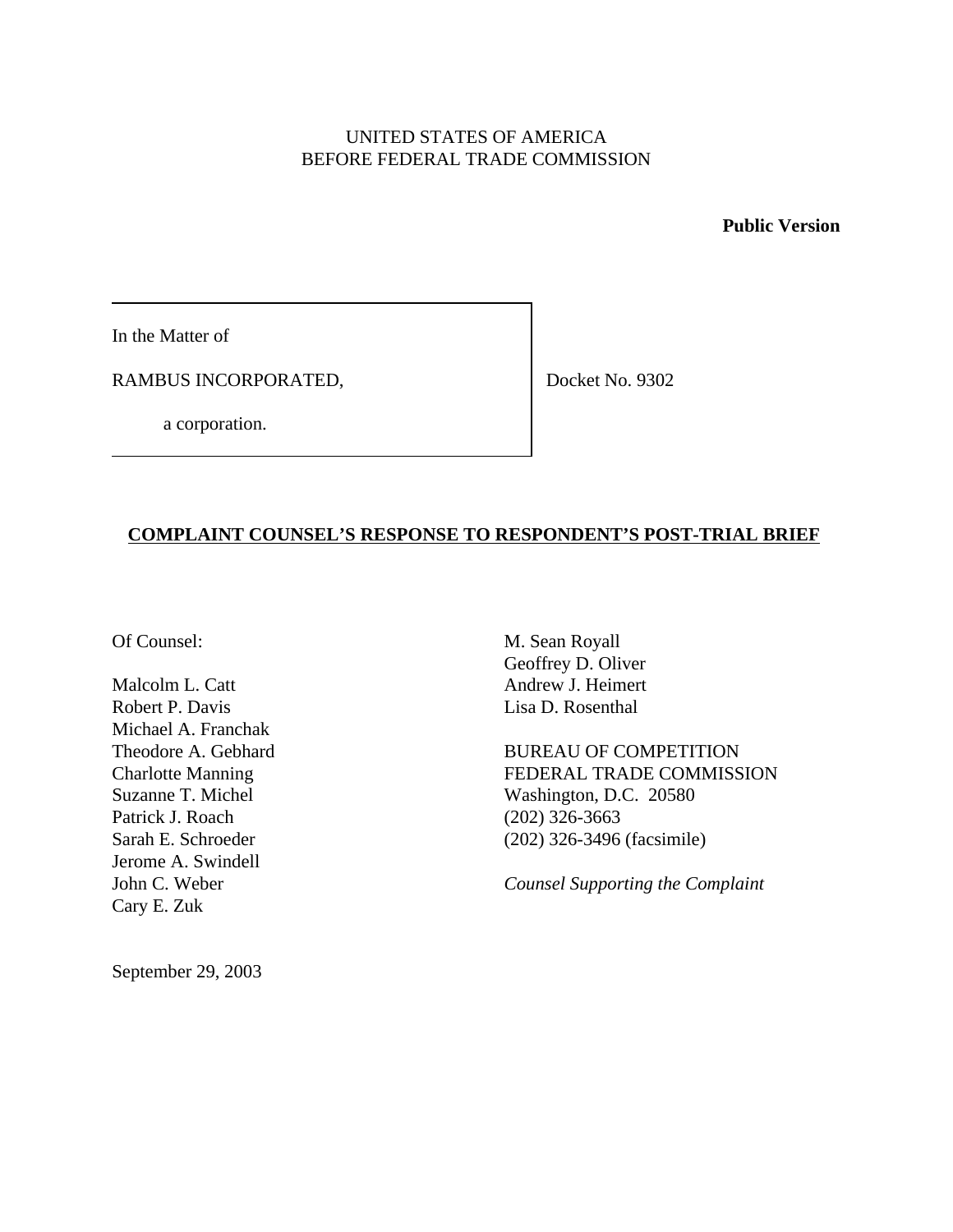## **TABLE OF CONTENTS**

| I. |                                                             |    |                                                                            |  |  |
|----|-------------------------------------------------------------|----|----------------------------------------------------------------------------|--|--|
|    | A.                                                          |    |                                                                            |  |  |
|    | <b>B.</b>                                                   |    | Rambus Has Offered No Valid Basis to Impose a Heightened Proof Standard  2 |  |  |
|    | C.                                                          |    | Rambus Ignores Its Burden of Rebutting the Spoliation Inferences 5         |  |  |
| Π. | RAMBUS FAILED TO MAKE REQUIRED PATENT-RELATED DISCLOSURES 5 |    |                                                                            |  |  |
|    | A.                                                          |    |                                                                            |  |  |
|    | <b>B.</b>                                                   |    |                                                                            |  |  |
|    | C.                                                          |    |                                                                            |  |  |
|    | D.                                                          |    | The Record Overwhelming Supports the Complaint's Allegations Regarding the |  |  |
|    |                                                             | 1. | JEDEC's Rules Mandated Disclosure of Relevant Patent Information . 12      |  |  |
|    |                                                             | 2. | JEDEC's Disclosure Rules Applied Equally to Patent Applications 19         |  |  |
|    |                                                             | 3. | JEDEC's Disclosure Rules Were Not Limited to "Essential" Patents 22        |  |  |
|    |                                                             | 4. | JEDEC's Rules Require Disclosure as Early in the Process as Possible. 24   |  |  |
|    | E.                                                          |    |                                                                            |  |  |
|    | F.                                                          |    | Rambus Had a Duty to Disclose Specific Patent Materials to JEDEC  29       |  |  |
|    |                                                             | 1. |                                                                            |  |  |
|    |                                                             | 2. | Rambus Had a Duty to Disclose Its Relevant Patent Applications  33         |  |  |
|    |                                                             |    | a.                                                                         |  |  |
|    |                                                             |    | Applications Relating to the Future SDRAM Standard 38<br>b.                |  |  |
|    | G.                                                          |    | Rambus Had a Duty to Disclose with Respect to Work on Future SDRAMs 41     |  |  |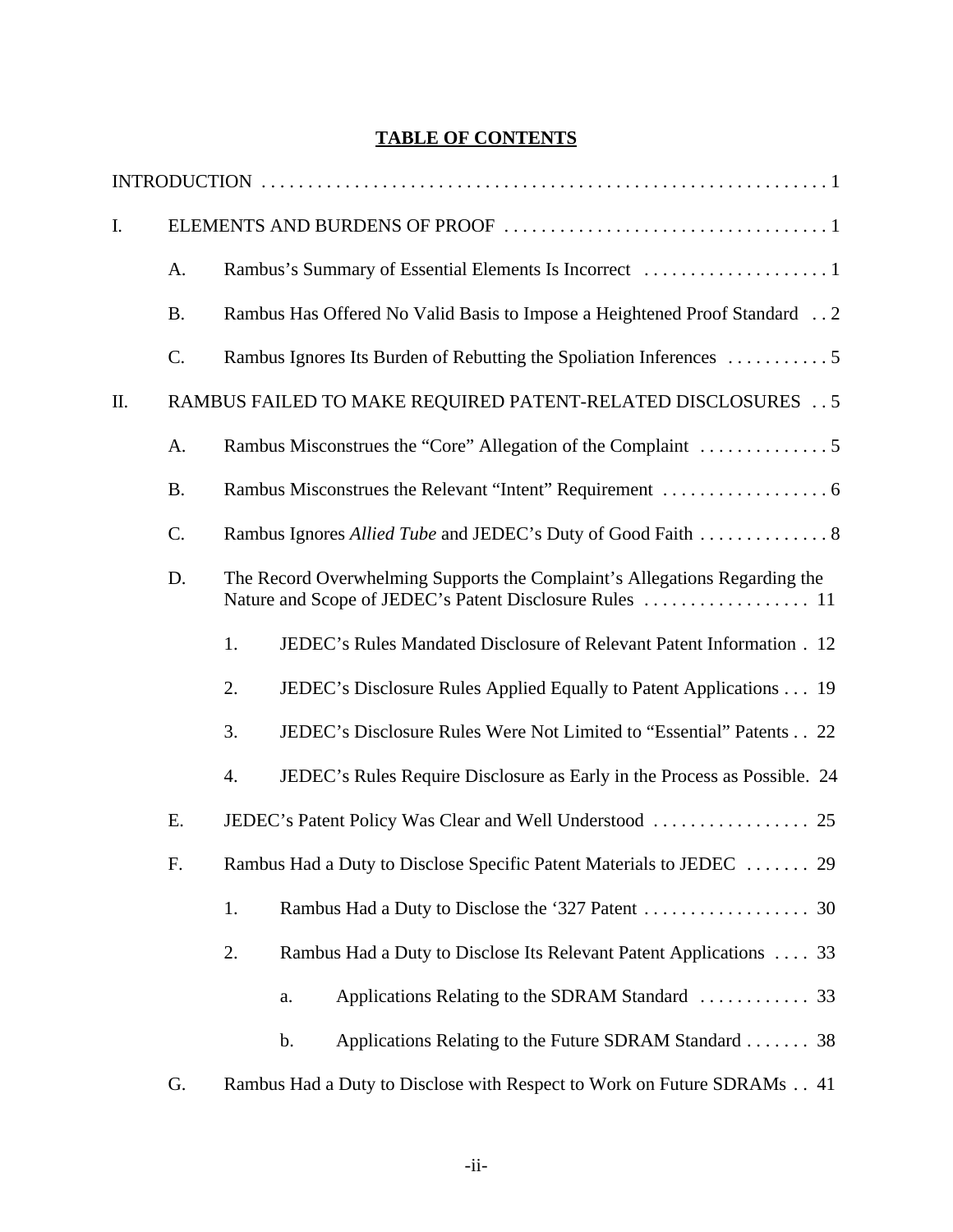| Ш.   | RAMBUS'S VARIOUS "RELIANCE" DEFENSES LACK MERIT  44 |                                                                                                                                       |  |  |
|------|-----------------------------------------------------|---------------------------------------------------------------------------------------------------------------------------------------|--|--|
|      | A.                                                  | Proof That Rambus Conduct Distorted JEDEC's Process Proves "Reliance" . 44                                                            |  |  |
|      | <b>B.</b>                                           | Rambus Succeeded in Concealing Relevant Patent Information from JEDEC . 47                                                            |  |  |
| IV.  |                                                     | HAD RAMBUS MADE GOOD-FAITH PATENT DISCLOSURES, JEDEC LIKELY<br>WOULD HAVE ADOPTED ALTERNATIVE TECHNOLOGIES  54                        |  |  |
|      | A.                                                  | Patent Disclosures By Rambus Would Have Made a Difference  54                                                                         |  |  |
|      | <b>B.</b>                                           | JEDEC's Choice of "Rambus Technology" in a World Distorted by Misleading                                                              |  |  |
| V.   |                                                     | THE DRAM INDUSTRY IS "LOCKED IN" TO JEDEC'S SDRAM STANDARDS<br>59                                                                     |  |  |
|      | A.                                                  | Dr. Rapp's Flawed "Switching Cost" Analysis Does Not Disprove Lock-In 59                                                              |  |  |
|      | <b>B.</b>                                           | The Use of Rambus Technology in DDR-2 Shows (Not Disproves) Lock-In 64                                                                |  |  |
| VI.  |                                                     | RAMBUS'S CHALLENGED CONDUCT IS "EXCLUSIONARY"  66                                                                                     |  |  |
|      | A.                                                  | Rambus Misstates the Legal Definition of "Exclusionary" Conduct 66                                                                    |  |  |
|      | <b>B.</b>                                           | There Is No Legitimate Business Justification for Rambus's Conduct  69                                                                |  |  |
|      | C.                                                  |                                                                                                                                       |  |  |
|      | D.                                                  |                                                                                                                                       |  |  |
| VII. |                                                     | RAMBUS'S CONDUCT HAS RESULTED IN ANTICOMPETITIVE EFFECTS 76                                                                           |  |  |
|      | A.                                                  | The Record Shows That JEDEC Members Likely Would Have Chosen<br>Alternative Technologies Had They Been Informed of Rambus Patents  77 |  |  |
|      | <b>B.</b>                                           | Rambus Has No Basis to Contend That "JEDEC Members Would Pay                                                                          |  |  |
|      |                                                     |                                                                                                                                       |  |  |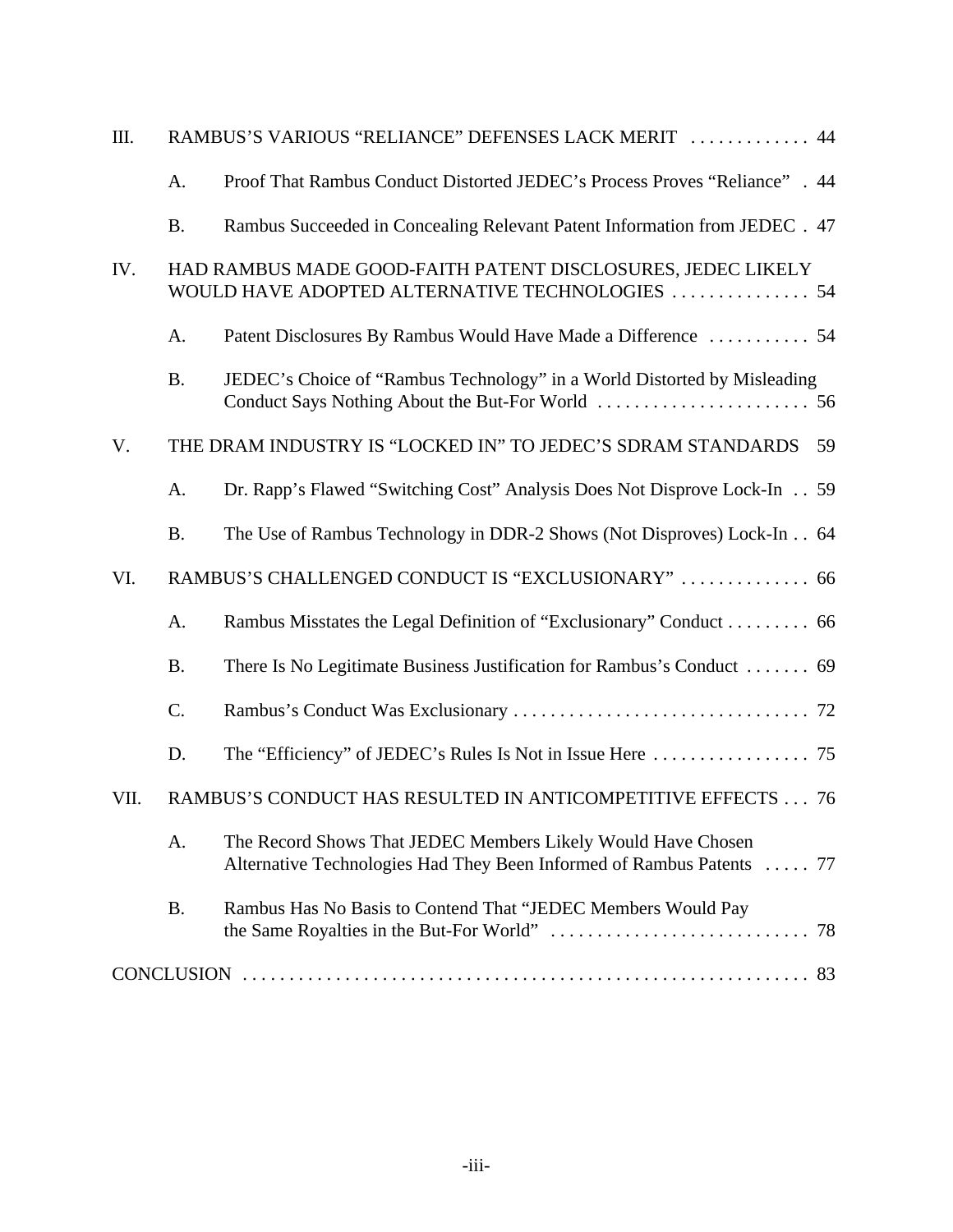# **TABLE OF AUTHORITIES**

# **CASES**

| A.C. Aukerman Co. v. R.L. Chaides Cons. Co., 960 F.2d 1020 (Fed. Cir. 1992)  4                 |
|------------------------------------------------------------------------------------------------|
|                                                                                                |
| Advo, Inc. v. Philadelphia Newspapers, Inc., 51 F.3d 119 (3d Cir. 1995)  8                     |
| America Online, Inc. v. GreatDeals.Net, 107 F. Supp. 2d 1192 (N.D. Cal. 2000)  74              |
| Aspen Skiing Co. v. Aspen Highlands Skiing Corp., 472 U.S. 585 (1985)  8, 68, 71, 72           |
|                                                                                                |
| Caribbean Broadcasting Sys. v. Cable & Wireless PLC, 148 F.3d 1080 (D.C. Cir. 1998) 69         |
| Cataphote Corp. v. DeSoto Chemical Coatings, Inc., 450 F.2d 769 (9th Cir. 1971), cert. denied, |
| Conwood Co. v. United States Tobacco Co., 290 F.3d 768 (6th Cir. 2002), cert. denied, 123 S.   |
|                                                                                                |
|                                                                                                |
|                                                                                                |
| Grain Processing Corp. v. American Maize-Products Co., 185 F.3d 1341 (Fed. Cir. 1999)  58      |
| Image Tech. Servs. v. Eastman Kodak Co., 125 F.3d 1219 (9th Cir 1997). 72                      |
| In the Matter of Dell Computer Corp., 121 F.T.C. 616, 1996 FTC LEXIS 291 (1996) 9, 16, 68      |
|                                                                                                |
|                                                                                                |
| Indian Head, Inc. v. Allied Tube & Conduit Corp., 817 F.2d 938 (2d Cir. 1987)  8               |
| Indian Head, Inc. v. Allied Tube & Conduit Corp, 486 U.S. 492 (1988)  passim                   |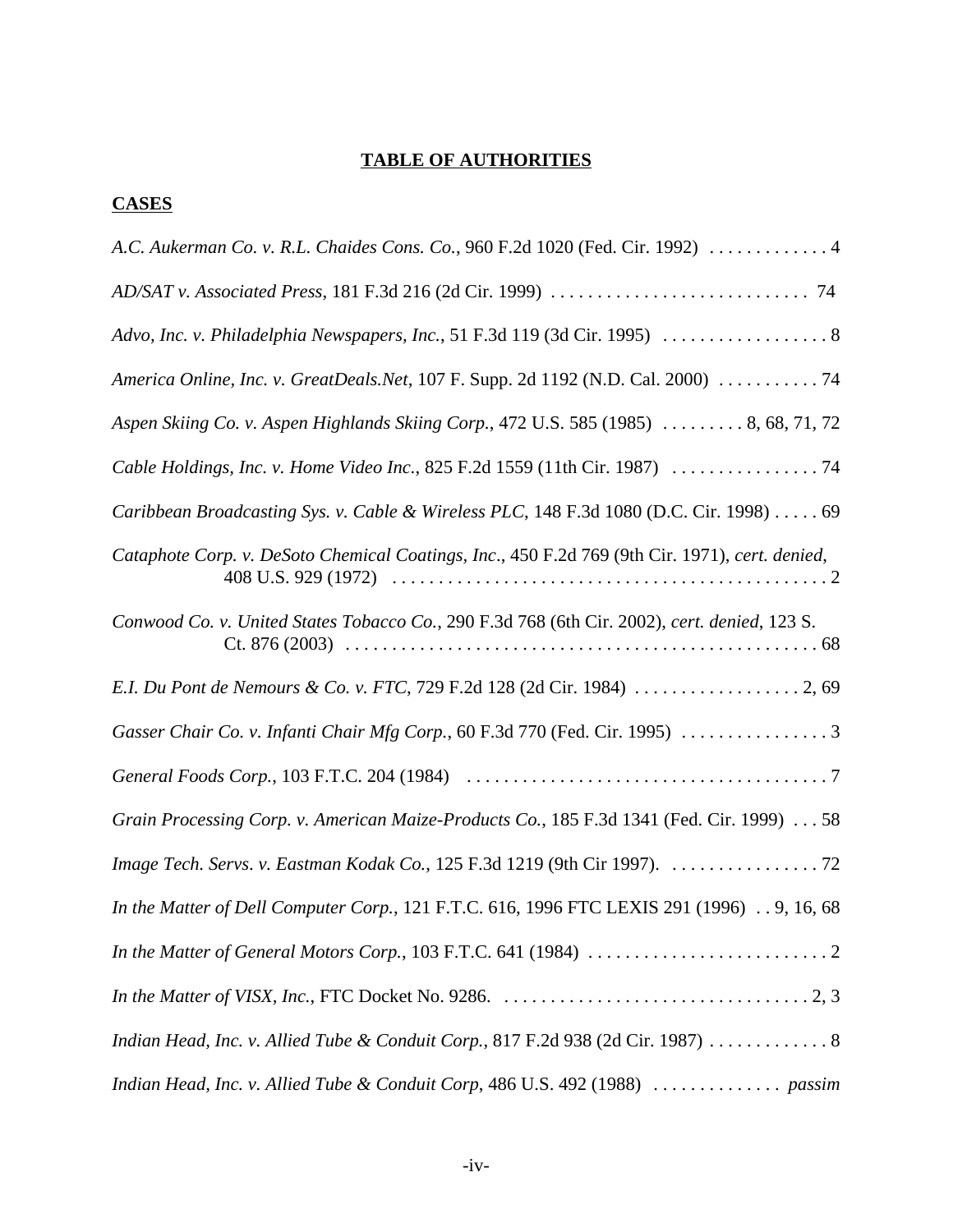| M&M Medical Supplies & Service, Inc. v. Pleasant Valley Hosp., 981 F.2d 160 (4th Cir.), cert. |
|-----------------------------------------------------------------------------------------------|
|                                                                                               |
| National Ass'n of Pharm. Mfrs. v. Ayerst Labs, 850 F.2d 904 (2d Cir. 1988)  69                |
| Nifty Foods Corp. v. Great Atlantic & Pacific Tea Co., 614 F.2d 832 (2d Cir. 1980)  74        |
| Nutrinova Nutrition Specialties and Food Ingredients GMBH v. International Trade Comm'n,      |
| Panduit Corp. v. Stahlin Brothers Fibre Works, Inc., 575 F.2d 1152 (6th Cir. 1978) 58         |
|                                                                                               |
| Potter Inst. Co. v. Telex Comp. Prods., 1980 U.S. Dist. LEXIS 14348 (E.D. Va. 1980)  3        |
| Rambus Inc. v. Infineon Technologies AG, 318 F.3d 1081 (Fed. Cir. 2003), petition for cert.   |
| Rambus Inc. v. Infineon Technologies AG, 164 F. Supp. 2d 743 (E.D.Va. 2001) passim            |
|                                                                                               |
| Stambler v. Diebold, Inc., 11 U.S.P.Q.2d 1709, 1988 WL 95479 (E.D.N.Y., Sept. 2, 1988), aff'd |
| Tate Access Floors, Inc. v. Maxcess Technologies, Inc., 222 F.3d 958 (Fed. Cir. 2000) 57      |
|                                                                                               |
| Ultra-Tex Surfaces, Inc. v. Hill Brothers Chemical Co., 204 F.3d 1360 (Fed. Cir. 2000)  57    |
| United States v. Aluminum Co. of America, 148 F.2d 416 (2nd Cir. 1945) 7                      |
| United States v. Microsoft Corp., 253 F.3d 34, 79 (D.C. Cir. 2001) 44, 68, 69, 71             |
| Walker Process Equipment, Inc. v. Food Machinery & Chemical Corp.,                            |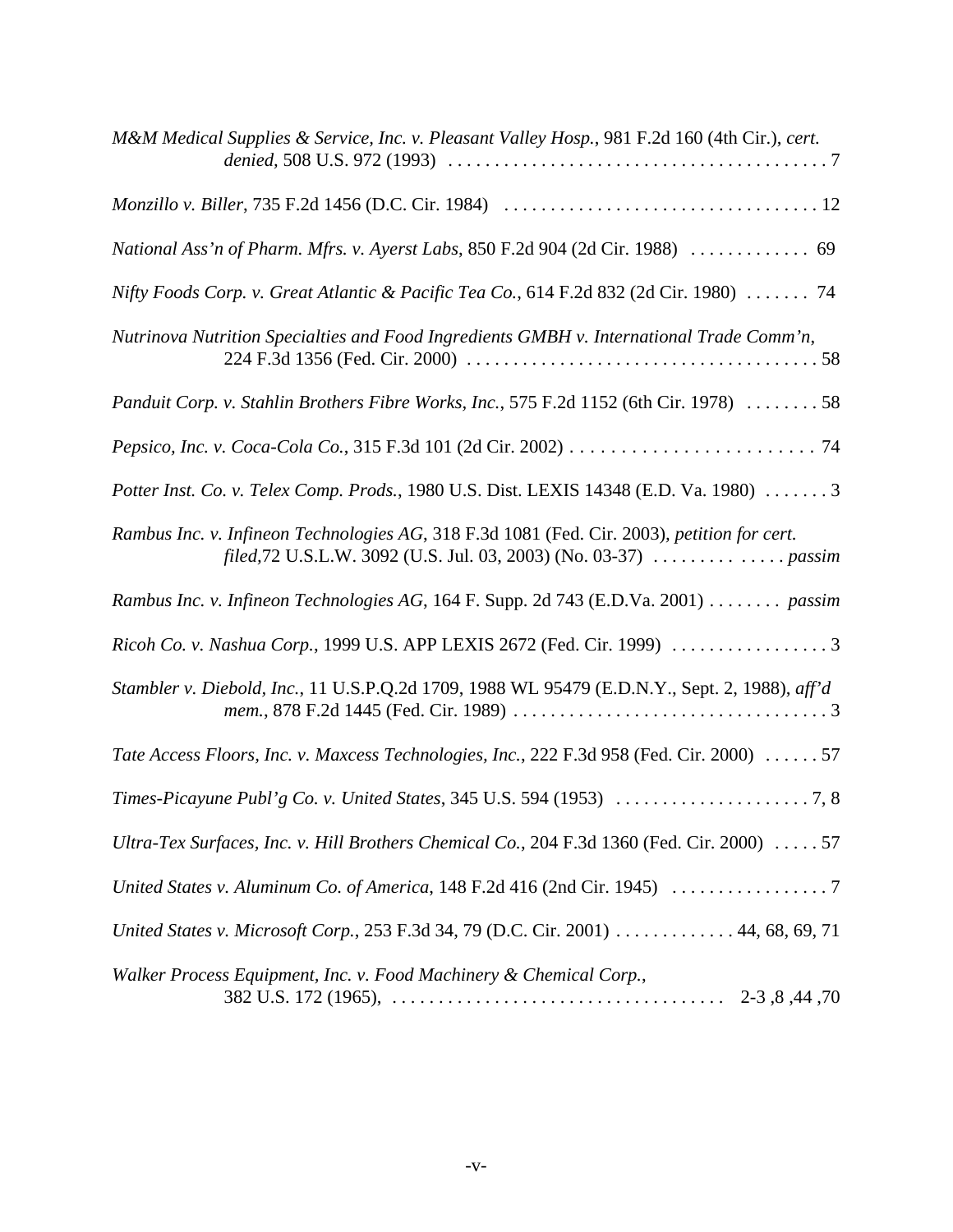# **OTHER AUTHORITIES**

| ABA SECTION OF ANTITRUST LAW, ANTITRUST LAW DEVELOPMENTS (5th ed. 2002)  67      |
|----------------------------------------------------------------------------------|
| David J. Teece & Edward Sherry, Standards Setting and Antitrust,                 |
|                                                                                  |
| Mark A. Lemley, Intellectual Property Rights and Standard-Setting Organizations, |
|                                                                                  |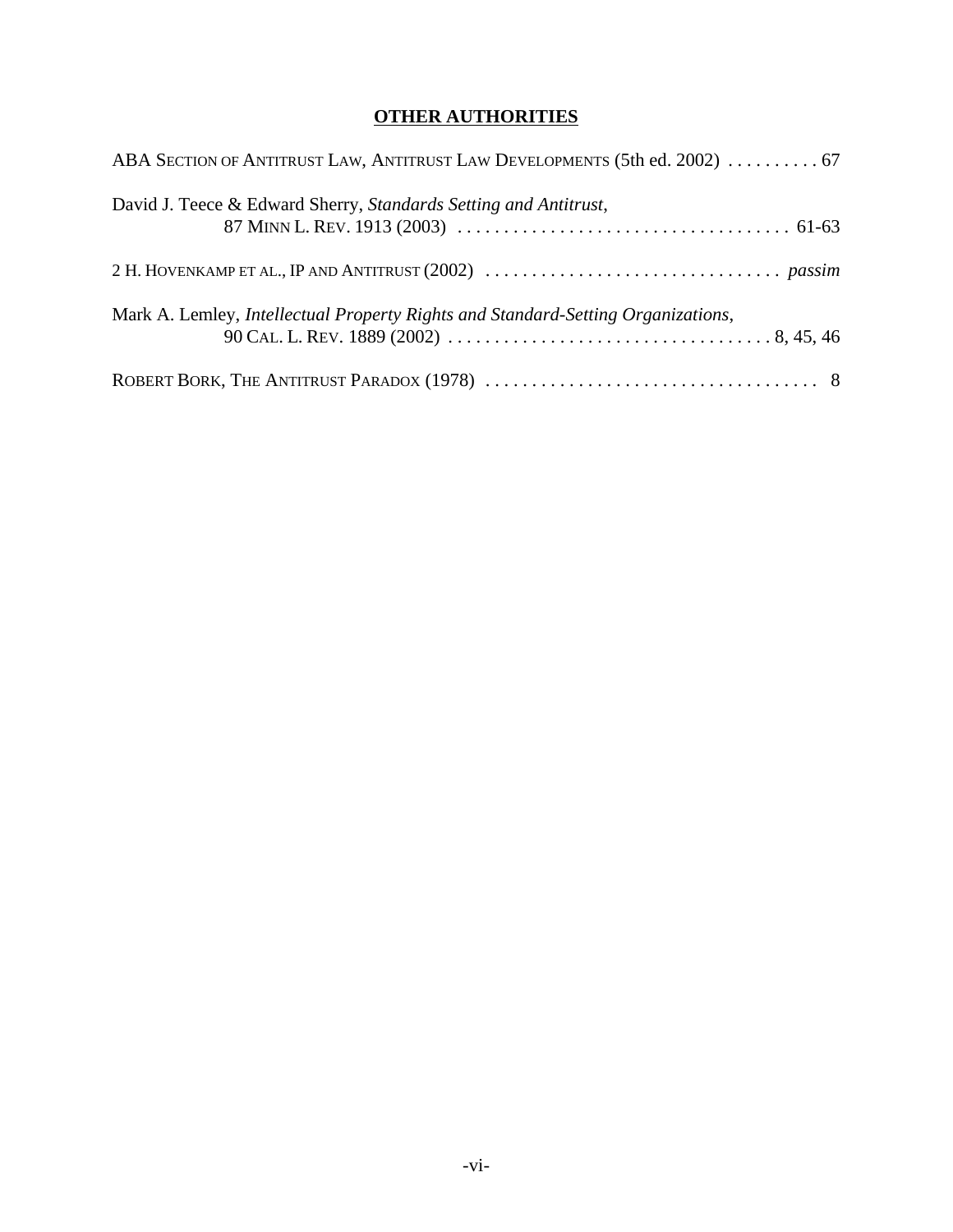### **INTRODUCTION**

As explained herein, Respondent Rambus Inc.'s Initial Post-Trial Brief ("RB") does more to prove Complaint Counsel's case than to disprove it. In 140 pages of argument, Rambus never once denies that it possesses monopoly power in the relevant technology markets defined by Complaint Counsel's economic expert. Rambus's arguments focus solely on whether it can be held liable under the antitrust laws for having acquired monopoly power through the challenged conduct. Tellingly, however, in its efforts to defend against liability Rambus is forced to take positions that are plainly contrary to established law or that patently contradict, or simply ignore, the massive weight of accumulated evidence establishing the merits of all three counts of liability outlined by the Commission's Complaint.

For reasons set forth below, and based on the evidence summarized in Complaint Counsel's Proposed Findings of Fact ("CCFF"), initial Post-Hearing Brief ("CCB"), and Reply to Respondent's Proposed Findings of Fact ("CCRF"), we respectfully ask this Court to find liability against Rambus on each of the Commission's three claims.<sup>1</sup>

#### I. ELEMENTS AND BURDENS OF PROOF

#### A. Rambus's Summary of Essential Elements Is Incorrect

Rambus's brief incorrectly states the essential elements of proof, particularly as relates to Count III–the "unfair methods of competition" claim. Rambus erroneously asserts that "Complaint Counsel must prove all of the elements of a monopolization claim or an attempted monopolization claim," RB 7-8, thus suggesting that Count III is superfluous. In fact, Rambus's brief essentially does ignore Count III, but in so doing it commits a serious error.

<sup>&</sup>lt;sup>1</sup> Through this brief, Complaint Counsel also responds to Rambus's Proposed Conclusions of Law, which closely track the legal arguments made in its post-hearing brief.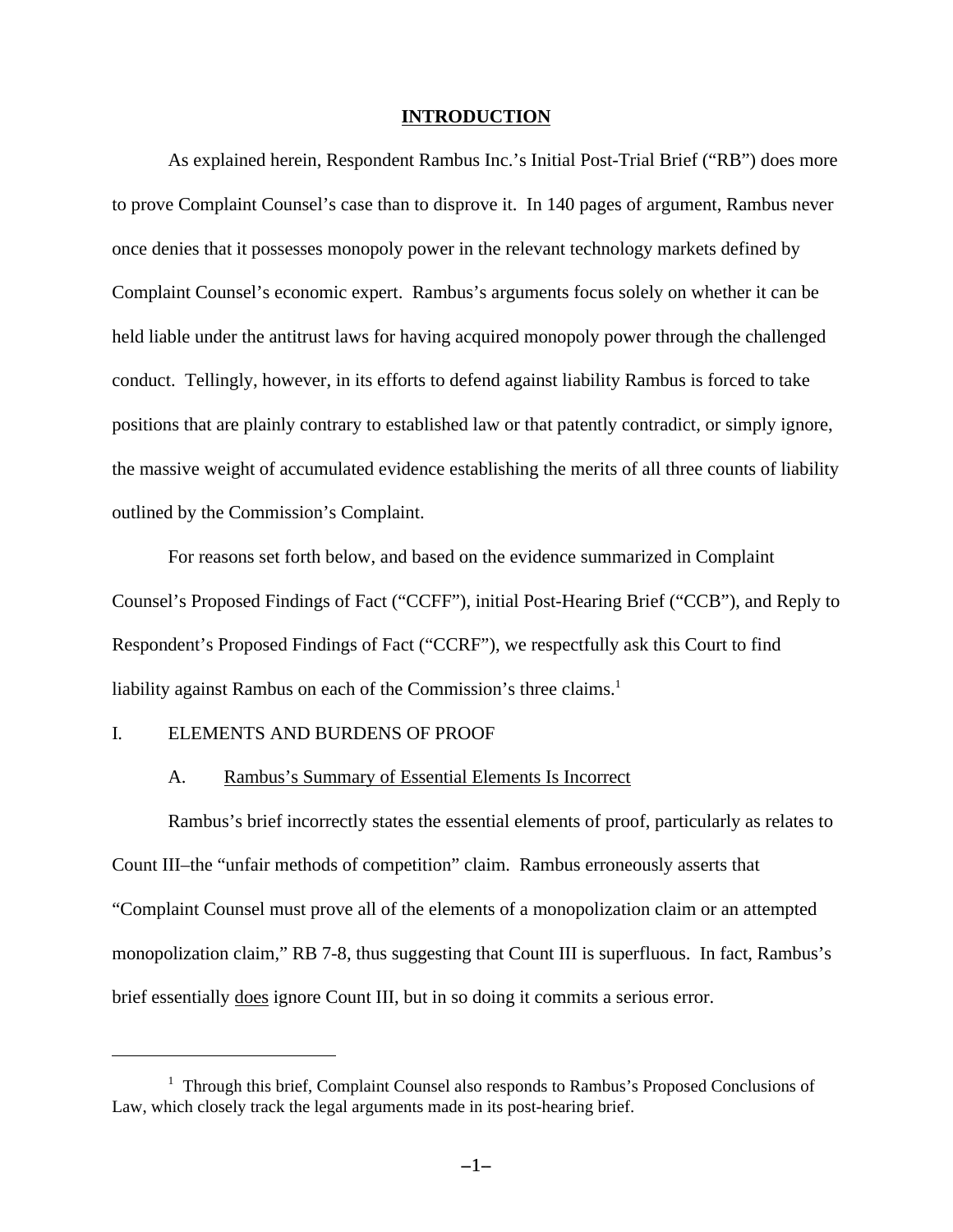Contrary to Rambus's claims, Complaint Counsel has never suggested that a finding of liability for "unfair methods of competition" requires a finding of liability for actual or attempted monopolization. Such an approach would thwart the purposes of the FTC Act, which empowers the Commission to punish "activities that violate the spirit" of the Sherman Act, *In re General Motors Corp.*, 103 F.T.C. 641, 701 (1984), even if the conduct may "fall short" of what is required to show Sherman Act offense. *In re Ethyl Corp.*, 101 F.T.C. 425, 597 (1983), *vacated sub nom*. *E.I. Du Pont de Nemours & Co. v. FTC*, 729 F.2d 128 (2d Cir. 1984). Thus, the "unfair methods of competition" claim warrants Your Honor's careful attention. *See* CCB 18-19.

#### B. Rambus Has Offered No Valid Basis to Impose a Heightened Proof Standard

Rambus consumes four pages of its brief discussing cases alleging that the defendant, in the process of procuring a patent, "committed fraud upon the patent office." RB 12 (emphasis added). These so-called "*Walker Process*" cases are irrelevant for reasons Complaint Counsel has already explained. *See* CCB 26-30. Nonetheless, Rambus contends that "all of the policy considerations" that have caused courts in such cases to apply a clear-and-convincing evidence standard of proof "apply with equal force here." RB 14. This is far from true. Unlike a *Walker Process* case, this action does not allege fraud;<sup>2</sup> does not challenge actions before the PTO;<sup>3</sup> and

<sup>2</sup> Rambus acknowledges that courts have insisted upon heightened proof of fraud in *Walker Process* cases because "many, if not most, states require clear and convincing evidence of common law fraud." RB 11.

<sup>&</sup>lt;sup>3</sup> The heightened burden of proof applied in *Walker Process* cases flows directly from concerns about the "numerous technicalities attending the issuance of a patent" in the patent procurement process. *Walker Process Equip., Inc. v. Food Mach. & Chem. Corp.*, 382 U.S. in 172, 180 (1965) (Harlan, J., concurring). *See also In re VISX, Inc.*, 1999 WL 33577396 (F.T.C.) (expressing concerns about the "complexity of the patent process" and "technical fraud" on the PTO); *Cataphote Corp. v. DeSoto Chem. Coatings, Inc*., 450 F.2d 769, 772 (9th Cir. 1971) (expressing concerns because "[t]he road to the Patent Office is so tortuous"); CCB 26-27.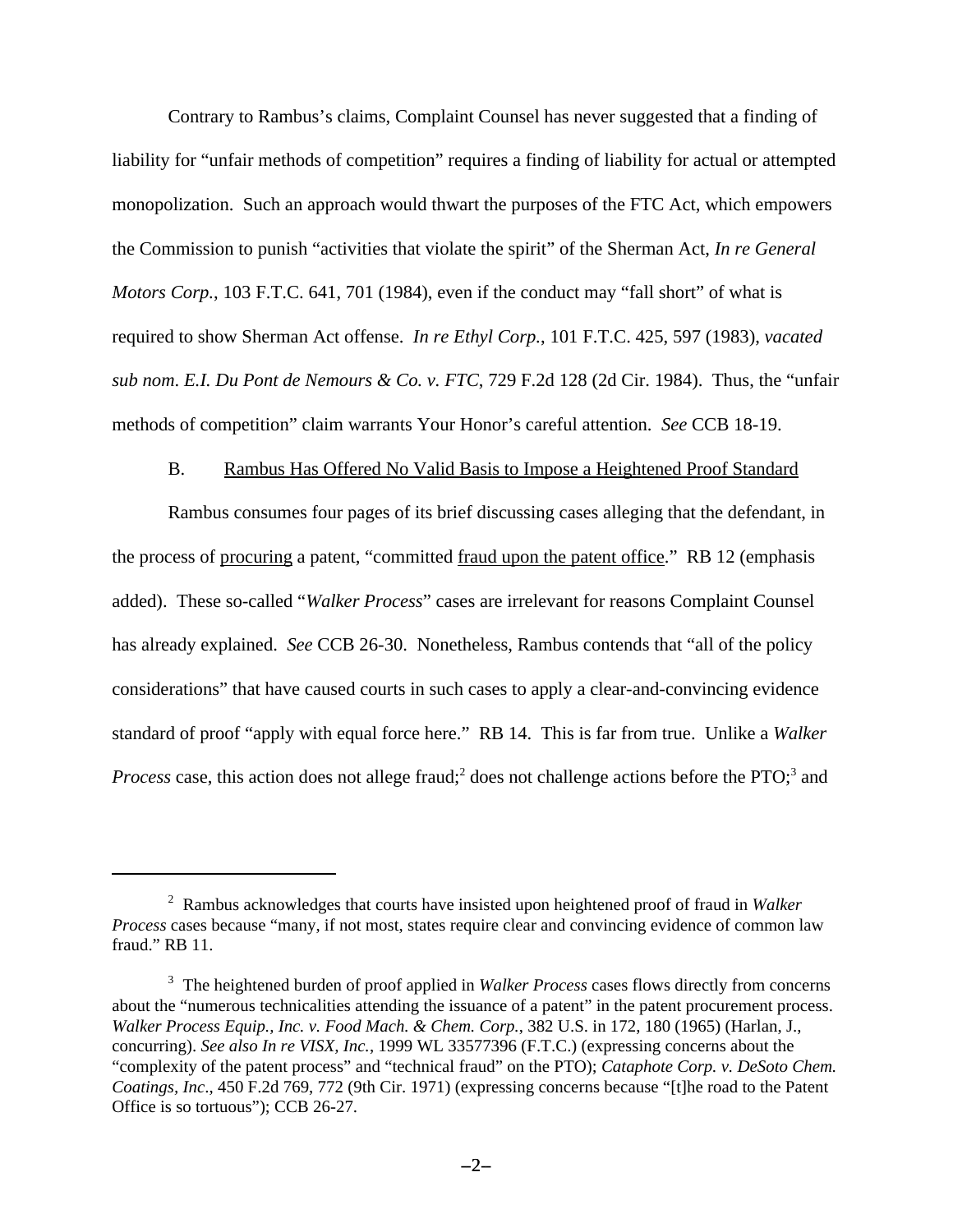does not threaten treble damages or the invalidation of a patent.<sup>4</sup> Nor does this case threaten in any way to "chill" incentives to apply for patents, which is the core concern underlying the *Walker Process* line of authority. *See* CCB 26-30. The mere fact that this case involves antitrust law and patents clearly is not enough to trigger a heightened burden. *Id*. at 25.

Indeed, cases similar to this one both in terms of the theory of liability and the remedy sought have been resolved without imposition of a heightened burden–one example being equitable estoppel cases, in which misleading conduct by a patentee results in the inability to enforce an undisclosed patent.<sup>5</sup> The Federal Circuit has expressly adopted the preponderance-ofthe-evidence standard for such cases. *See, e.g.*, *Gasser Chair Co. v. Infanti Chair Mfg.,* 60 F.3d 770, 776 (Fed. Cir. 1995) ("Equitable estoppel requires the defendant to prove by a preponderance of the evidence [misleading conduct, reliance, and material prejudice]") (emphasis added); *accord Ricoh Co. v. Nashua Corp.,* 1999 U.S. APP LEXIS 2672, \*9 (Fed. Cir. 1999); Aukerman Co. v. Chaides Construction Co., 960 F.2d 1020 (Fed. Cir. 1992);<sup>6</sup> see also

<sup>6</sup> Aukerman identified "special circumstances" that could warrant imposition of a heightened standard, such as "where the danger of deception is present (*e.g.*, establishing the terms of a lost will), where a particular claim is disfavored on policy grounds (*e.g.*, reformation or modification of a written contract), . . . where a particularly important individual interest is at stake such as one's reputation (*e.g.*,

<sup>4</sup> *See, e.g.*, *Walker Process*, 382 U.S. at 180 (Harlan, J., concurring) (expressing concern about the chilling effect of "treble-damage suits"); *accord VISX*, 1999 WL 33577396.

<sup>&</sup>lt;sup>5</sup> In fact, failure to disclose pertinent patent information in the context of standard-setting has been successfully pursued under this theory. For example, in *Stambler v. Diebold,* 1988 U.S. Dist. LEXIS 10132 (E.D.N.Y. 1988)*,* the plaintiff, who had participated in the relevant standards committee, brought an infringement action years after it learned that a proposed standard related to ATM machines infringed his patent. The court, finding equitable estoppel, stated: "Plaintiff could not remain silent while an entire industry implemented the proposed standard and then when the standards were adopted assert that his patent covered what manufacturers believed to be an open and available standard." *Id.* at \*20. *See also Potter Inst. Co. v. Telex Comp. Prods.*, 1980 U.S. Dist. LEXIS 14348 (E.D. Va. 1980) (plaintiff, who participated in SSO that developed a standard which infringed his patent, was estopped from enforcing patent after failure to disclose patent in violation of SSO's policy); CX1958 at 2, 12, 15-16 (Patents and Industry Standards: discussing estoppel and antitrust as two theories of non-enforcement of patents as well as *Stambler v. Diebold* and other equitable estoppel cases).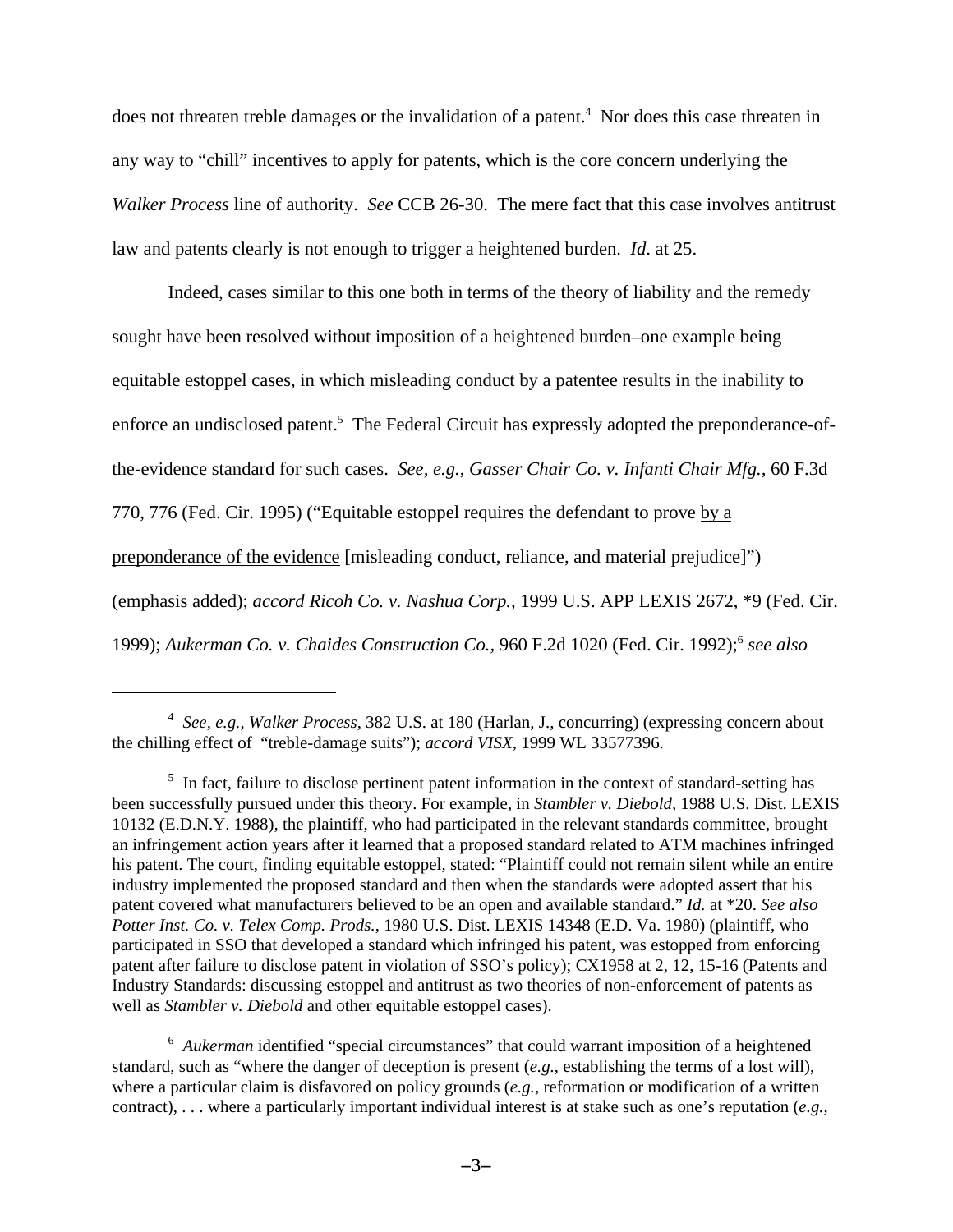CCB 27-28. In addition, the proposed remedy here–an order barring Rambus from enforcing certain patents against JEDEC-compliant SDRAM devices–is comparable to the remedy imposed in equitable estoppel cases. Accordingly, Rambus's argument that the proposed remedy here merits a heightened standard (RB 14) is unavailing.

Although Rambus contends, with no authority, that applying a preponderance standard here would be at odds with "strong public policy considerations" favoring broad "participation in standards-setting" (RB 15), *Allied Tube* suggests the very opposite conclusion. *Indian Head, Inc. v. Allied Tube & Conduit Corp.*, 817 F.2d 938 (2d Cir. 1987), *aff'd*, 486 U.S. 492 (1988). The defendant in *Allied Tube*–which was charged with manipulating a standardization process involving safety standards for electrical conduit–argued on appeal that "the fear of treble damages and judicial second-guessing" could "chill participation" in the standards process. *Id*. at 946. Yet the Second Circuit, though "acute[ly]" aware of the "importance" of the standards, regarded the "potential for abuse" of the standards process for the "purpose of achieving an anticompetitive result" to be an even greater threat. *Id*. at 944, 947. Similarly, the Supreme Court stressed that the "hope of procompetitive benefits . . . depends upon the existence of safeguards sufficient to prevent the standard-setting process from being biased by members with economic interests in restraining competition." 486 U.S. at 509.

As noted in *Allied Tube*, "chilling" effects are a serious concern here. The predominant concern, however, is that the standard-setting process would be seriously undermined if firms were permitted to exploit their participation for anticompetitive ends. In a brief to the Supreme

fraud or undue influence)," or where a case implicates "the specific statutory provision that a patent is presumed valid." *Id.* at 1045. This case poses no danger of deception, alleges no claims "disfavored" on policy grounds, implicates no "important individual interests," and does not seek to invalidate a patent. Thus, there is no basis to depart from the preponderance standard.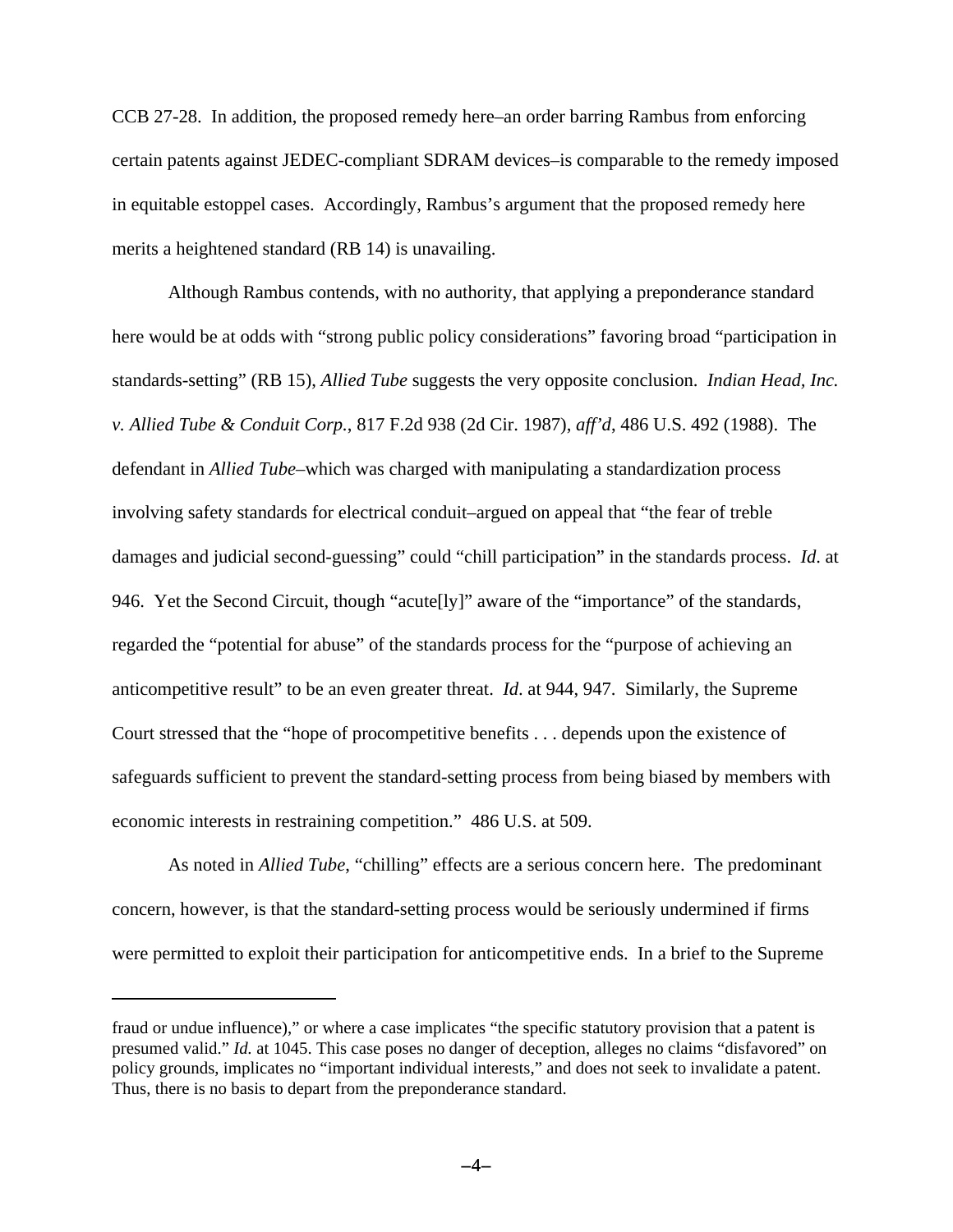Court supporting *certiorari* in *Rambus v. Infineon*, more than a dozen states put it this way:

Competitors will not be willing to participate . . . unless they have a reasonable expectation that the law will protect them from a participant who would take advantage of the process . . . to have the body unknowingly adopt a standard that includes patented technology owned by the participant.

Brief of Virginia., *et al.*, as *Amici Curiae* at 7 (*see* Tab 5 to CCB); *see also* CCB 120-21. These same arguments, and prior precedent, require application of a preponderance standard here.

## C. Rambus Ignores Its Burden of Rebutting the Spoliation Inferences

Rambus devotes an entire section of its brief to Complaint Counsel's burden of proof, but utterly disregards that this Court, as a remedy for spoliation, placed the burden upon Rambus to rebut a series of adverse inferences, including (1) that Rambus "knew or should have known . . . that developing JEDEC standards would require the use of patents held or applied for by Rambus"; (2) that it "never disclosed to other JEDEC participants the existence of these patents"; and (3) that it "knew that its failure to disclose the existence of these patents to other JEDEC participants could serve to equitably estop Rambus from enforcing its patents." Feb. 26, 2003, Order at 9; *see* CCB 30-33. The circumstances of this case warrant a heightened rebuttal standard of proof. *See* Mot. for Add'l Adv. Infs. at 29-31. Regardless of which standard is applied, however, Rambus has failed to rebut these inferences. *See* CCFF 422, 821, 849-52, 853 (all CCFF cited therein), 858 (all CCFF cited therein).

#### II. RAMBUS FAILED TO MAKE REQUIRED PATENT-RELATED DISCLOSURES

## A. Rambus Misconstrues the "Core" Allegation of the Complaint

According to Rambus, the "core allegation" in this case is that it violated a "duty to disclose imposed by JEDEC rules;" thus, absent proof that JEDEC's disclosure rules were violated, there can be no liability. RB 17 (emphasis added). This Court has already rejected

 $-5-$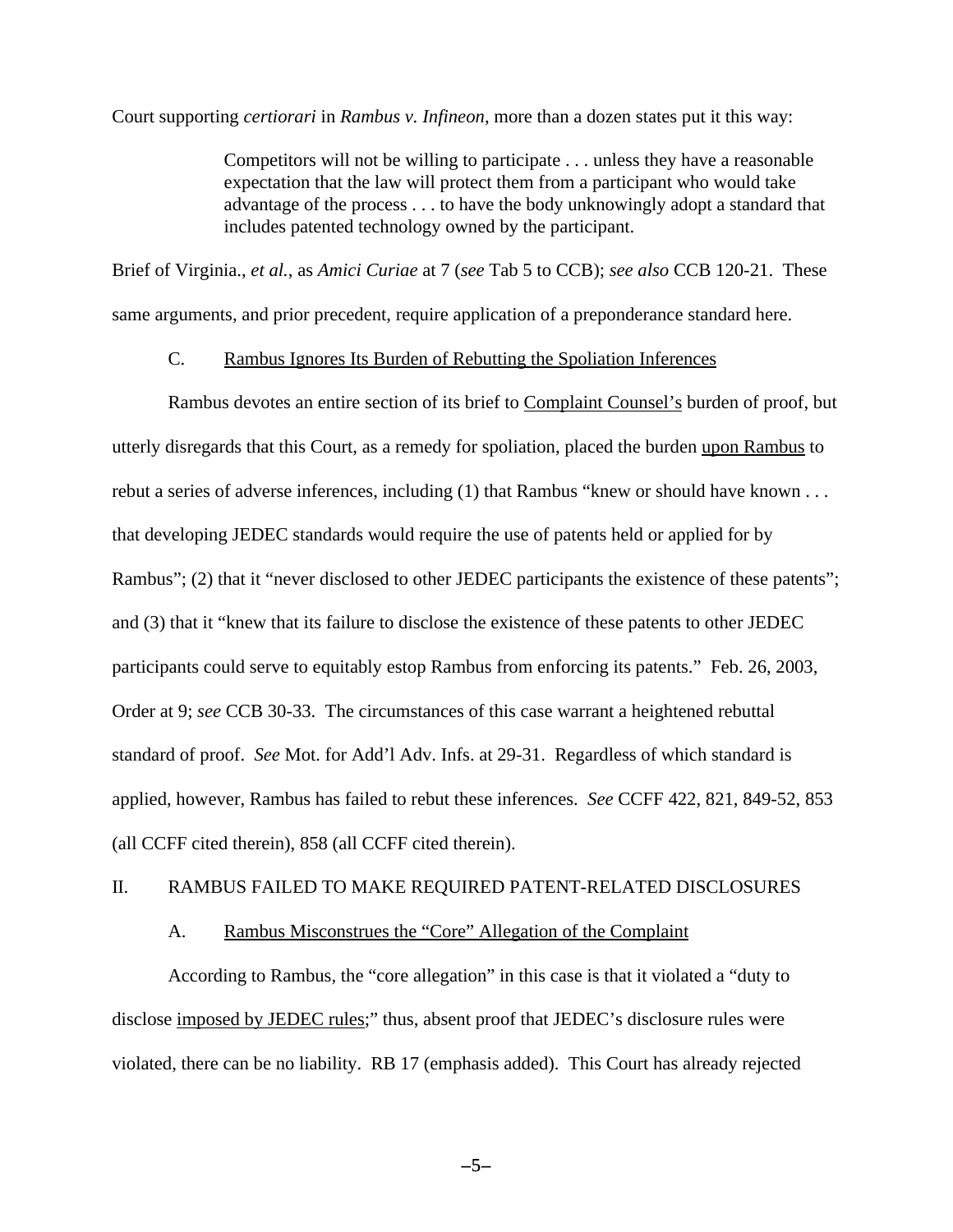these arguments. As Your Honor stated in denying Rambus's motion for summary decision,

Respondent frames the issue to be decided at hearing narrowly: whether Respondent had any duty under JEDEC patent disclosure policies to disclose its patents or patent applications. However, Complaint Counsel's allegations are far broader than whether Respondent simply had a disclosure obligation under JEDEC patent policies (Order at 12 (emphasis added)).

The key question here, Your Honor has correctly ruled, is whether Rambus "engaged in a pattern of deceptive, exclusionary conduct by subverting an open standards process." *Id.*

As explained below, Rambus did have a duty to disclose relevant patents and applications, which it violated repeatedly. Even if it could be shown that Rambus complied with JEDEC's disclosure rules, however, Rambus violated other JEDEC obligations and subverted the fundamental purposes of JEDEC's open standards process. Such conduct, when it harms competition, is proper grounds for imposing antitrust liability. *Id.*<sup>7</sup>

## B. Rambus Misconstrues the Relevant "Intent" Requirement

Rambus contends that "the intent necessary to support either of Complaint Counsel's claims" is "an intent to gain monopoly through anticompetitive conduct," *i.e.*, "specific intent." RB 18 (emphasis added). This contention raises two issues. First of all, Rambus's use of the word "either" suggests this case involves only two claims. Rambus conveniently ignores the third count alleging "unfair methods of competition," which does not require proof of "specific intent." *See* CCB 19, 91. Second, even with reference to Counts I-II, Rambus's assertion is

 $7$  Rambus makes the erroneous claim that Complaint Counsel has conceded that "to prevail, they must prove Rambus violated JEDEC disclosure rules–especially since that is the testimony of their economics expert." RB 21. Prof. McAfee said nothing of the sort. In the testimony Rambus cites, he merely notes that he assumed Rambus "should have disclosed patents or patent applications with reference to all four of the [relevant] technologies" (Tr. 7546). This assumption remains valid if the Court concludes either that Rambus's non-disclosures (1) violated JEDEC disclosure rules; (2) violated other JEDEC obligations, such as the duty of good faith;  $or(3)$  amounted to conscious subversion of JEDEC's open standards process. The evidence amply supports all three findings.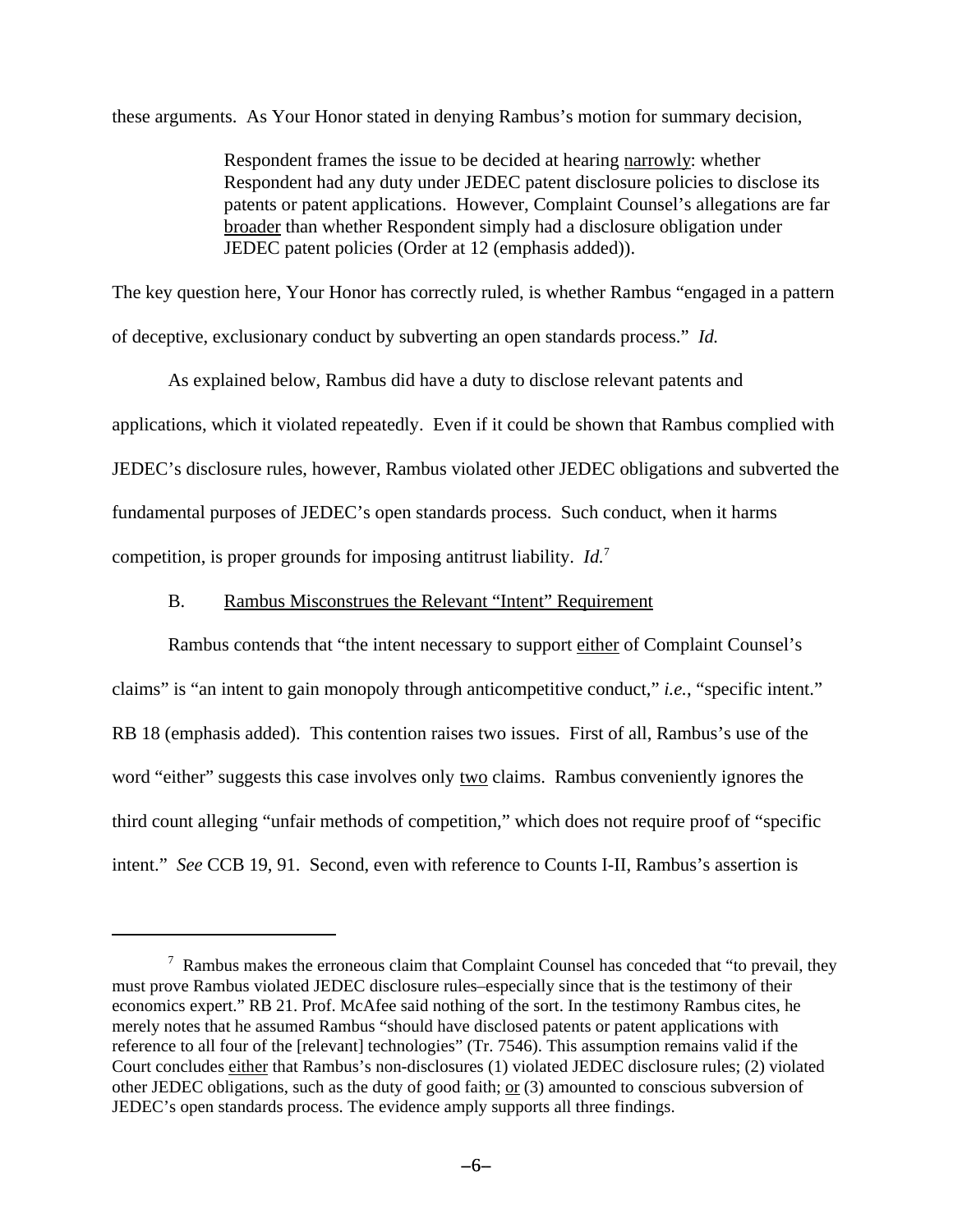incorrect as a matter of law. Only "general intent" is required to prove monopolization, which is defined as "a mere intent to do the act." *United States. v. Aluminum Co. of Am.*, 148 F.2d 416, 431-32 (2d Cir. 1945) ("*Alcoa")*; *Times-Picayune Publ'g Co. v. United States*, 345 U.S. 594, 626 (1953).

Rambus also mischaracterizes what is required to prove specific intent, asserting that "Complaint Counsel must . . . prove that Rambus intended through its actions or omissions to mislead JEDEC by knowingly violating a JEDEC disclosure rule." RB 20 (emphasis added). Putting aside that Complaint Counsel has proved this much and more, the compound standard articulated by Rambus far exceeds what the law requires. All that need be shown is that Rambus sought "to destroy competition or build monopoly." *Times-Picayune*, 345 U.S. at 626. If that level of intent is established, as clearly it has been, there is no need to demonstrate that Rambus subjectively intended to "mislead" JEDEC or "knowingly violated" JEDEC's rules. Furthermore, although not necessary in this case, intent can be inferred from the objective nature of the challenged conduct and its effects. *See, e.g.*, *M&M Med. Supplies & Serv. v. Pleasant Valley Hosp.*, 981 F.2d 160, 166 (4th Cir. 1992) ("Specific intent may be inferred from the defendant's anticompetitive practices."); *General Foods Corp.*, 103 F.T.C. 204, 342 (1984) (". . . the element of intent inevitably entails the element of conduct.").

Thus, to prove Counts I (monopolization) and III (unfair methods of competition), Complaint Counsel must show only that Rambus consciously engaged in the challenged conduct–that is, "a mere intent to do the act." *Alcoa*, 148 F.2d at 432. To prove Count II (attempted monopolization), Complaint Counsel must show that Rambus had a "specific intent to destroy competition or build monopoly," *Times-Picayune*, 345 U.S. at 626, which may be

 $-7-$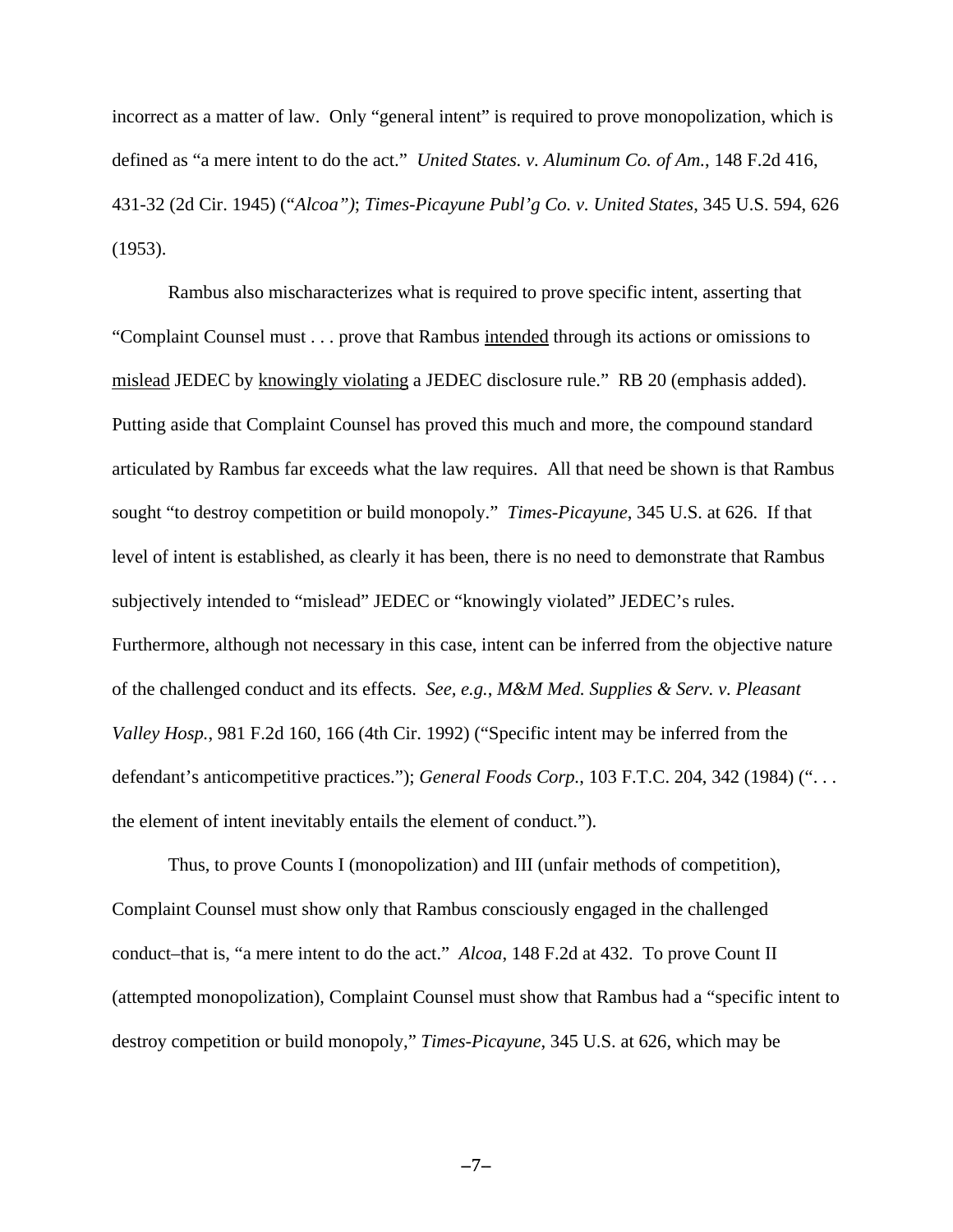inferred from exclusionary conduct.<sup>8</sup> The evidence more than adequately satisfies these requirements.<sup>9</sup>

## C. Rambus Ignores *Allied Tube* and JEDEC's Duty of Good Faith

Rambus asserts "there is virtually no case law elucidating precisely what constitutes anticompetitive conduct" in the standard-setting context and then proceeds to argue by analogy to the *Walker Process* cases. RB 21. As explained above, this case does not involve *Walker Process*-type claims or the policy implications relevant to such claims. On the other hand, Complaint Counsel has drawn attention to a legal precedent that is directly on point–*Indian Head, Inc. v. Allied Tube & Conduit Corp.*, 817 F.2d 938 (2d Cir. 1987), *aff'd*, 486 U.S. 492 (1988). In *Allied Tube*, the defendant was found to have "subverted," "undermined," and "violated the integrity" of a standard-setting association's process, and such conduct was held to violate the antitrust laws notwithstanding the defendant's "literal compliance with a standard-

<sup>&</sup>lt;sup>8</sup> In an article that Rambus itself has relied upon, Boalt Hall law Prof. Mark Lemley describes how "intent to monopolize . . . can be inferred from conduct" in this context. *See* Mark Lemley, *Intellectual Property Rights and Standard-Setting Organizations*, 90 Cal. L. Rev. 1889, 1933-34 (2002) ("This inference might be drawn from facts that suggest knowledge of a misrepresentation regarding IP was likely," and "where the evidence is indicative of bad faith, courts should be more willing to infer intent."). Similarly, one of the authorities relied upon by Rambus's brief suggests that "[i]n many standard-setting cases, such an inference will be easy to draw" and that "[p]roof of the manipulation of the [standard-setting] process towards an anticompetitive end should satisfy the intent prong." 2 H. HOVENKAMP ET AL., IP AND ANTITRUST § 35.5 (2002) (emphasis added).

<sup>&</sup>lt;sup>9</sup> Rambus suggests that the Court, in assessing intent, should disregard statements appearing in its own business records, on the theory that they amount only to "colorful . . . hyperbole." RB 19. Yet even the case that Rambus purports to rely upon for this proposition notes that "[a]ntitrust plaintiffs often establish specific intent with 'smoking gun' documents that articulate antitrust scienter in no uncertain terms." *Advo, Inc. v. Philadelphia Newspapers, Inc.*, 51 F.3d 1191, 1199 (3d Cir. 1995). The problem in *Advo* was that the plaintiff lacked any documents articulating an anticompetitive intent, and instead "attempted to cut and paste unrelated and innocent clauses together to produce guilty declarations." *Id*. That problem does not exist in this case. Rambus's business documents spell out in great detail the company's intent to acquire and exploit monopoly power through the very conduct at issue in this case. *See also, e.g.*, *Aspen Skiing Co. v. Aspen Highlands Skiing Corp.*, 472 U.S. 585, 609 (1985) ("'Proof of specific intent to engage in predation may be in the form of statements made by the officers or agents of the company.'") (quoting R. BORK, THE ANTITRUST PARADOX 157 (1978)).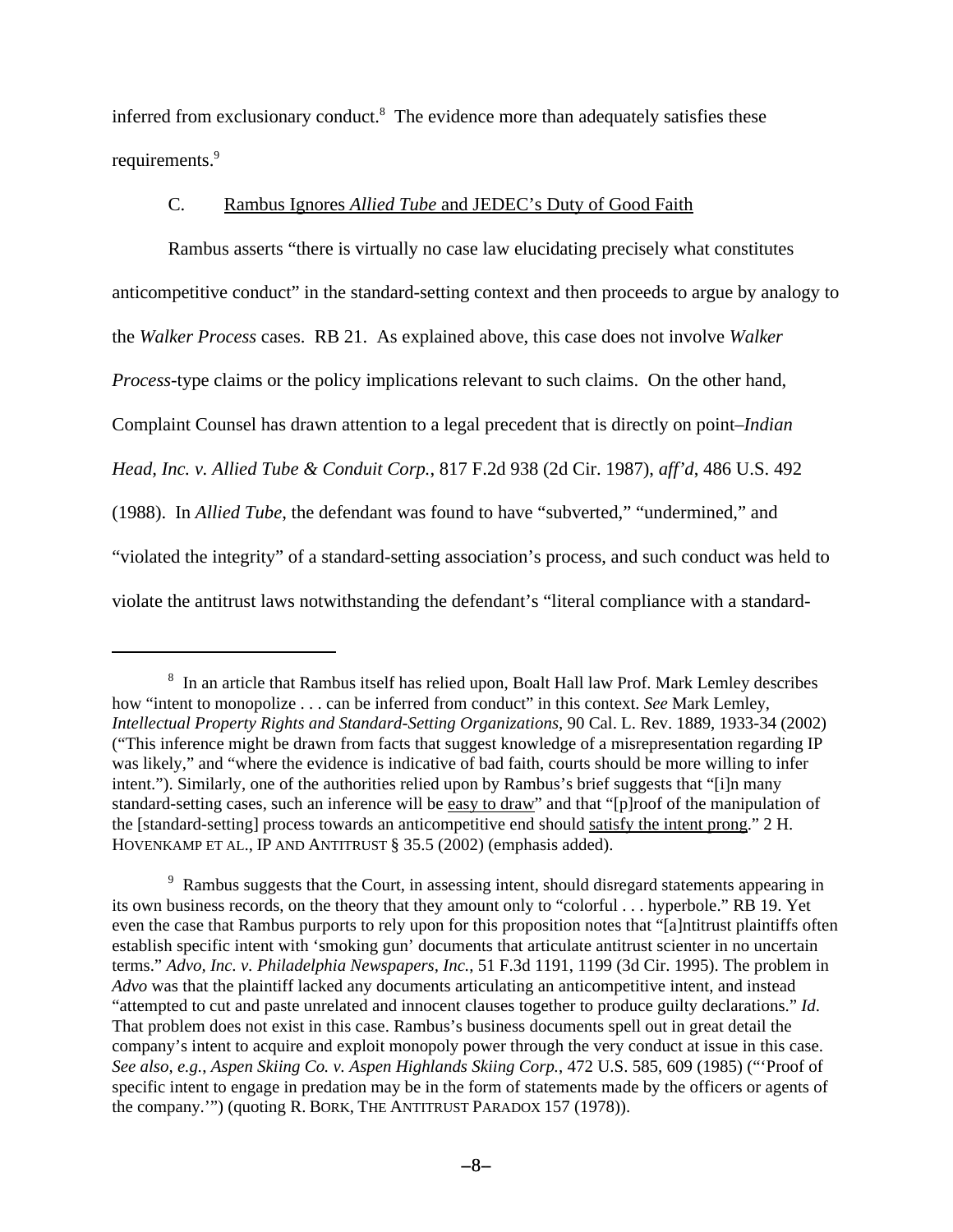setting organization's rules." *Id.* at 941, 947.<sup>10</sup> In pretrial briefing, Rambus made no attempt to challenge the merits of *Allied Tube* but rather made the baseless contention that, by relying on *Allied Tube*, Complaint Counsel had improperly "changed" the theory of the Complaint. Rambus's post-trial brief takes a different tack–it ignores *Allied Tube* altogether.<sup>11</sup>

The *Allied Tube* decision is not all that Rambus ignores. In its brief, Rambus chides Complaint Counsel for its use of "pejorative terms like 'bad faith'" and suggests that, even if it did in act in bad faith, it cannot be held liable under the antitrust laws unless it violated "the rules and policies of JEDEC." RB 21-22. Yet Rambus fails to acknowledge that JEDEC's rules themselves expressly require "good faith." CCFF 310-14. Thus, bad-faith conduct of the sort that has been alleged and proven in this case does violate the "rules and policies of JEDEC."

The EIA Legal Guides, which governed JEDEC activities throughout the relevant period, establish several "basic rules." As John Kelly, the EIA/JEDEC general counsel, has testified, these rules are "mandatory," not optional (Tr. 1840), and the first "basic rule" mandates that all EIA/JEDEC activities be "carried on in good faith." CX202 at 6. As Kelly explained,

> [T]his provision is designed to prevent companies from acting in bad faith in connection with standard-setting activities. . . . [C]ompanies need to participate in the process openly and honestly and fairly and in good faith and not in bad faith, because bad faith undermines the confidence of everyone in the process. It can yield standards that are subject–in which the bad faith affects the outcome of the process, and the standard is not open, and if the standard is not open, then it can–it can impact the entire supply chain and the consumer and the public good. So, I think this is . . . fundamental, and the absence of good faith in the process

<sup>&</sup>lt;sup>10</sup> The Commission has noted the relevance of *Allied Tube* to Section 5 enforcement actions such as this one. *See In re Dell Computer Corp.*, 121 F.T.C. 616, 626, 1996 FTC LEXIS 291 (citing *Allied Tube* in support of antitrust liability where firm allegedly acquired market power by not disclosing relevant patents to an SSO).

<sup>&</sup>lt;sup>11</sup> It is interesting to note that one of the authorities relied upon in Rambus's brief describes *Allied Tube* as the "paradigm case" involving "manipulation of the standard-setting process." 2 H. HOVENKAMP ET AL., IP AND ANTITRUST § 35.5, at 34-35 (emphasis added).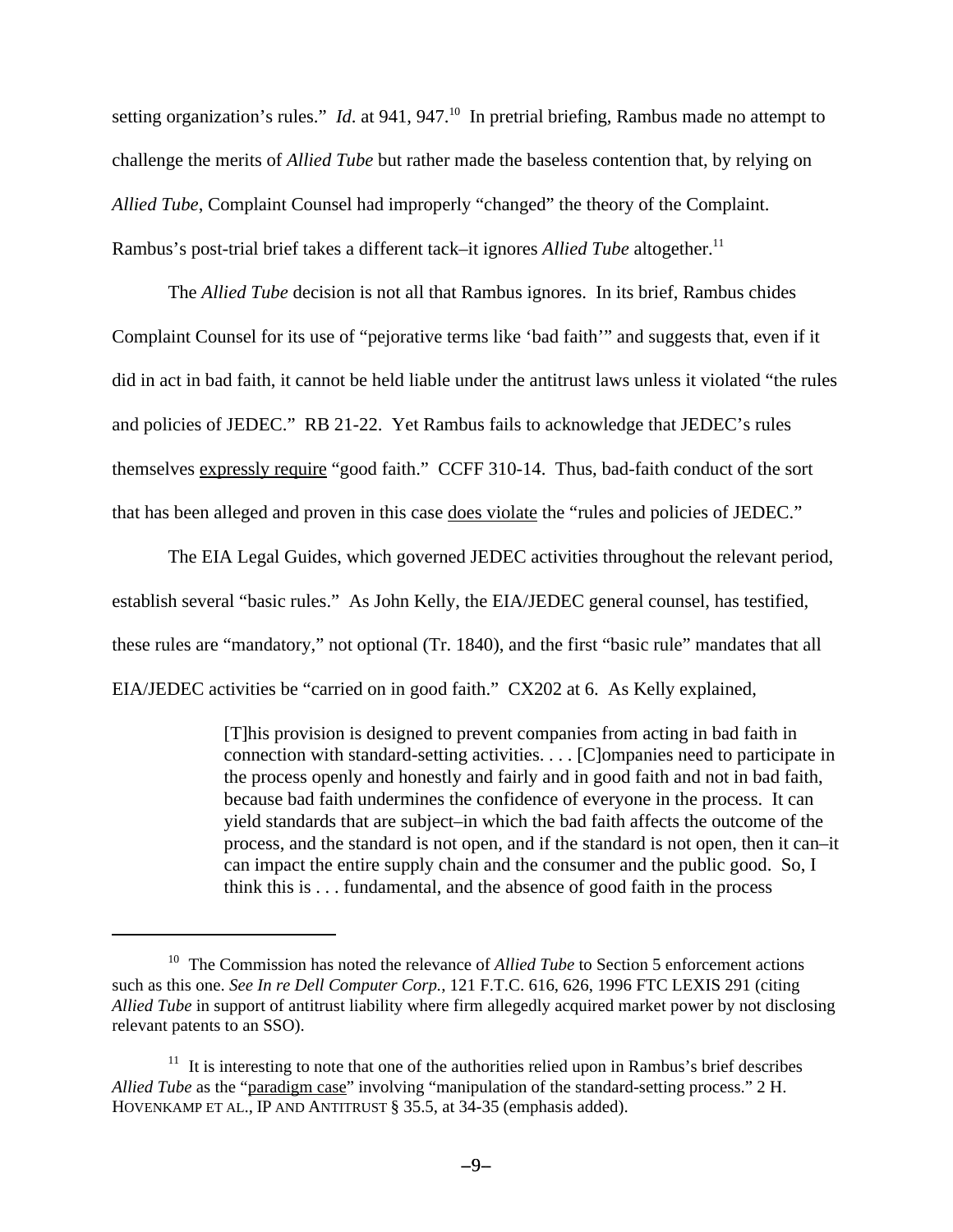undermines the entire process and the end product of that process. (Tr. 1841-42.)

The duty of good faith established by the Legal Guides is a "rule" that all JEDEC participants are expected to comply with (Kelly, Tr. 1829, 1913) and is specifically intended to capture conduct that is at odds with the organization's core principles and purposes, even if such conduct is not expressly forbidden by other provisions. Mr. Kelly testified about an instance in which a company with intellectual property ("IP") relevant to a standard under development retained a consultant to attend meetings on its behalf, but without "disclosing to the consultant the existence of the relevant IP" (Tr. 1847). Consequently, "the consultant never disclosed the IP, the standard was promulgated, and the company claimed that it had patent rights that affected in this case every television set sold in the United States." *Id*. Kelly acknowledged this might not violate the patent policy but added, "there is . . . no doubt it calls into question the conduct of the company with respect to the good faith obligation here in the Legal Guides" (Tr.  $1847-48$ ).<sup>12</sup> Regarding the EIA/JEDEC patent policy<sup>13</sup> and the duty of good faith, Kelly also testified:<sup>14</sup>

<sup>&</sup>lt;sup>12</sup> See also id. at 1848-49 ("[T]he concern in that particular case was that the company that had relevant IP was trying to do an end run around the patent policy through a bad faith activity; that is, retaining a consultant, deliberately leaving that consultant ignorant of their patent portfolio, and then gaining a benefit of information that would ordinarily flow from participation in the committee through the consultant, and then using that information to . . . take advantage of the market power they had by virtue of their patent."); *id.* at 1983 (describing other conduct that "may not violate the patent policy" but "violates the duty of good faith"); *id.* at 1993 (same); *id.* at 2003 (same).

<sup>&</sup>lt;sup>13</sup> As Kelly explained, the EIA and JEDEC patent policies are "one in [sic] the same." Tr. 1926-27, 1920 (terms "JEDEC patent policy" and "EIA patent policy" were "used interchangeably"). While there are minor differences in the language, Kelly testified that there is no meaningful difference in the substance. Tr. 1977.

<sup>&</sup>lt;sup>14</sup> It is undisputed that Kelly, who has served as EIA/JEDEC general counsel since 1990, is the person charged with providing authoritative interpretations of all EIA and JEDEC rules. *See* Kelly, Tr. 1822 (he has "the last word on how the rules of the organization are to be applied"); *id.* at 1915 (same); *id.* at 1939 (his "interpretation controls"); *id.* at 2078 ("If the words require interpretation, that's my role."). It is also undisputed that JEDEC participants were informed to direct any questions about EIA/JEDEC rules to Kelly. *Id*. at 1858; *see also* CX306 at 1 ("Consult the EIA General Counsel about any doubtful question."); CX449 at 4 ("Questions relating to the JEDEC patent policy should be directed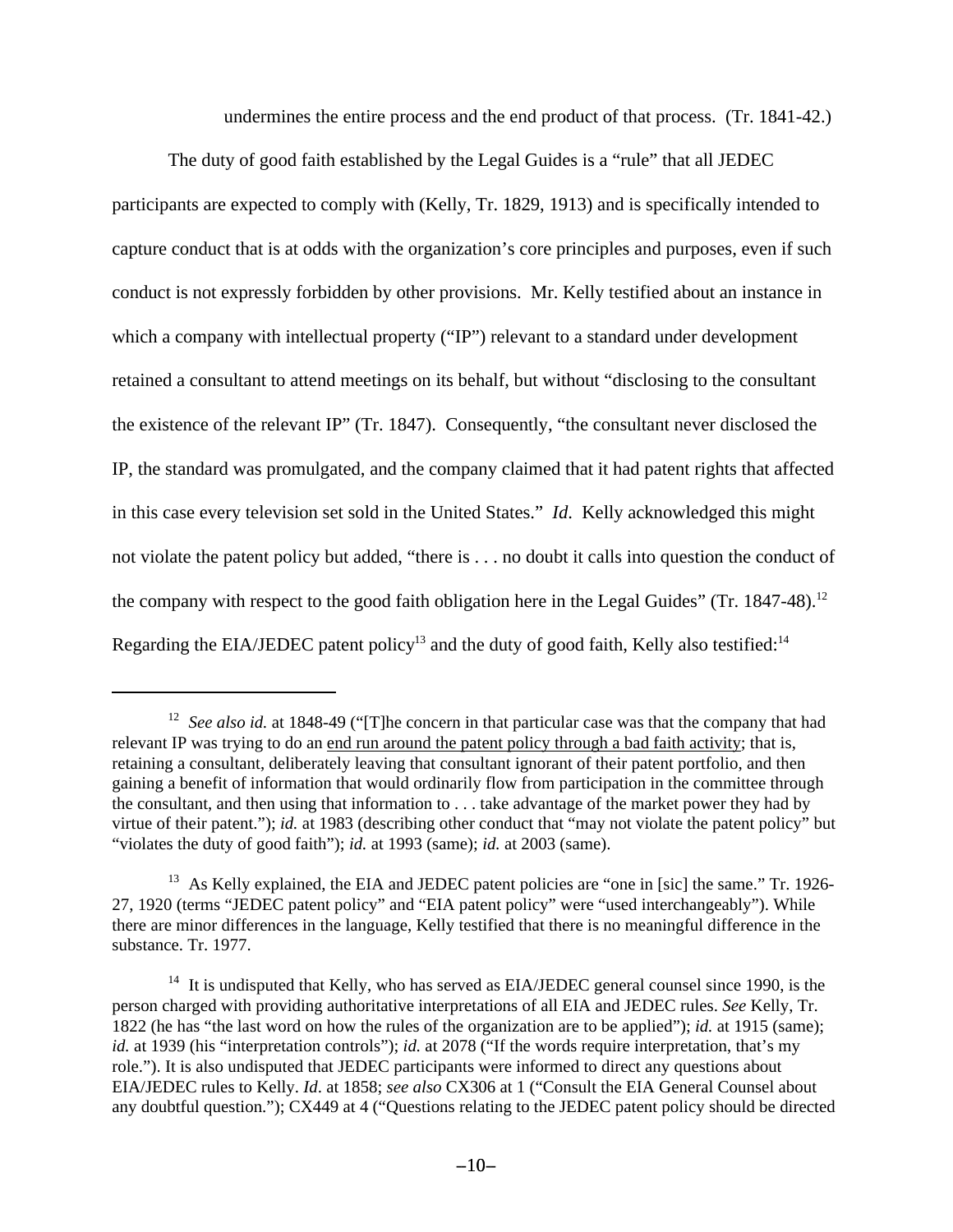- that "the fact that all participants are under a duty under the EIA Legal Guides to act in good faith" requires they comply "not just in terms of its written letter but also in terms of the spirit of the patent policy";
- that "the spirit of the patent policy  $\dots$  is to encourage the earliest possible disclosure" of relevant patents and patent applications; and
- that "there are no intended loopholes" (Tr. 2053-55).<sup>15</sup>

Accordingly, Rambus's contention that Complaint Counsel "must prove" that it "violated JEDEC disclosure rules" is without merit. Indeed, there are at least two paths to liability that would not require proving a violation of JEDEC's disclosure rules. On the solid authority of *Allied Tube*, Your Honor may conclude that Rambus subverted JEDEC's open standards process through a pattern of misleading conduct, which violated the spirit, if not the letter, of JEDEC's rules. Your Honor also may conclude that the very same conduct constituted a breach of JEDEC's duty of good faith–a duty set forth in writing in the EIA Legal Guides.<sup>16</sup>

D. The Record Overwhelmingly Supports the Complaint's Allegations Regarding the Nature and Scope of JEDEC's Patent Disclosure Rules

Rambus's brief restates a litany of now-familiar contentions. According to Rambus,

JEDEC disclosure policy "encouraged, but did not require" patent-related disclosures; applied only to issued patents, not applications; and even then, only to "essential" patents; but "not until the time of balloting." RB 23. To be sure, Rambus has dropped some of its earlier contentions, such as its claim that the JEDEC Manual was merely applied to the committee "Chairman" and

to the JEDEC legal department.").

 $15$  CX449 at 4 ("The rules are basic. They are grounded in common sense and designed to promote openness, good faith and fair dealing . . . . Those who seek to 'game' the rules act at their own peril.").

<sup>&</sup>lt;sup>16</sup> Rambus concedes that the Legal Guides were "in effect throughout the pertinent time period" and "were required to be followed by JEDEC members." RB 27 (emphasis added).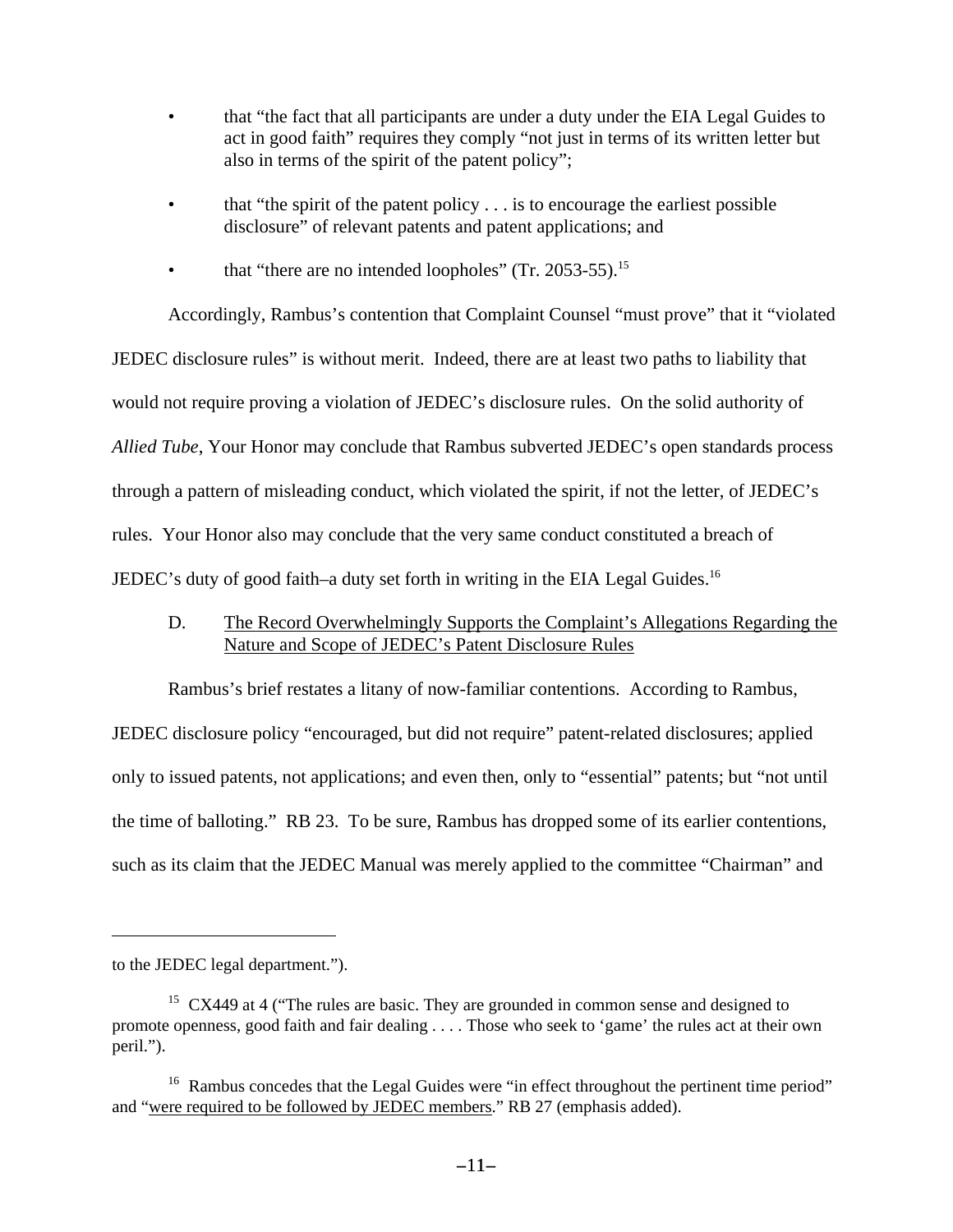was not distributed to rank-and-file members. *See* CCFF 418. But as shown below, the arguments Rambus clings to are equally unsound, and are supported, at best, by misleading and incomplete record citations. Indeed, the overwhelming evidence rebuts each of Rambus's contentions and establishes beyond any doubt that JEDEC's rules did impose mandatory disclosure obligations, which Rambus repeatedly violated.

## 1. JEDEC's Rules Mandated Disclosure of Relevant Patent Information

Voluminous record evidence in the form of both documents and testimony establishes that JEDEC's rules impose mandatory patent disclosure duties. *See, e.g.*, CX208 at 19 (JEDEC manual: "the obligation of all participants to inform the meeting of any knowledge they may have of any patents, or pending patents, that might be involved in the work they are undertaking") (emphasis added); Kelly,  $^{17}$  Tr. 1777 ("Companies that participate in the process that have relevant IP are required to disclose the IP"); *id*. at 1966 ("[C]ompliance with the policy is mandatory. It's not optional."); *id*. at 1979 ("[A]ny time a participant has knowledge of relevant [IP], patent or patent application, that is or may be required to comply with the work underway, then that participant has an absolute duty to disclose it"); Rhoden, Tr. 318-19, 615 ("you are obligated to disclose"); Sussman, Tr. 1346 (disclosure is "required"); Lee, Tr. 6595-96 ("there was a requirement to disclose"); CX2057 at 200 (Meyer, Dep.) (disclosure is an obligation); CCFF 323-24.

 $17$  In light of his position as EIA/JEDEC general counsel, which carried with it ultimate responsibility for interpreting and applying EIA and JEDEC rules, Kelly's interpretations of JEDEC rules should be given great deference. *See, e.g.*, *Monzillo v. Biller*, 735 F.2d 1456, 1458 (D.C. Cir. 1984) (interpretation of rules by "officials" of organization "entitled to considerable deference" and "should not be overruled" absent bad faith) (emphasis added; citing additional cases). In fact, both the Federal Circuit majority and dissent in the *Infineon* case drew particular attention to Kelly's testimony. *See Rambus Inc. v. Infineon Techs.*, 318 F.3d 1081, 1097, 1111 (Fed. Cir. 2003) (noting Kelly has "since 1990" been "the person responsible for implementing the EIA/JEDEC patent policy"), *Petition for cert. filed,* 72 U.S.L.W. 3092 (July 3, 2003) (No. 03-37).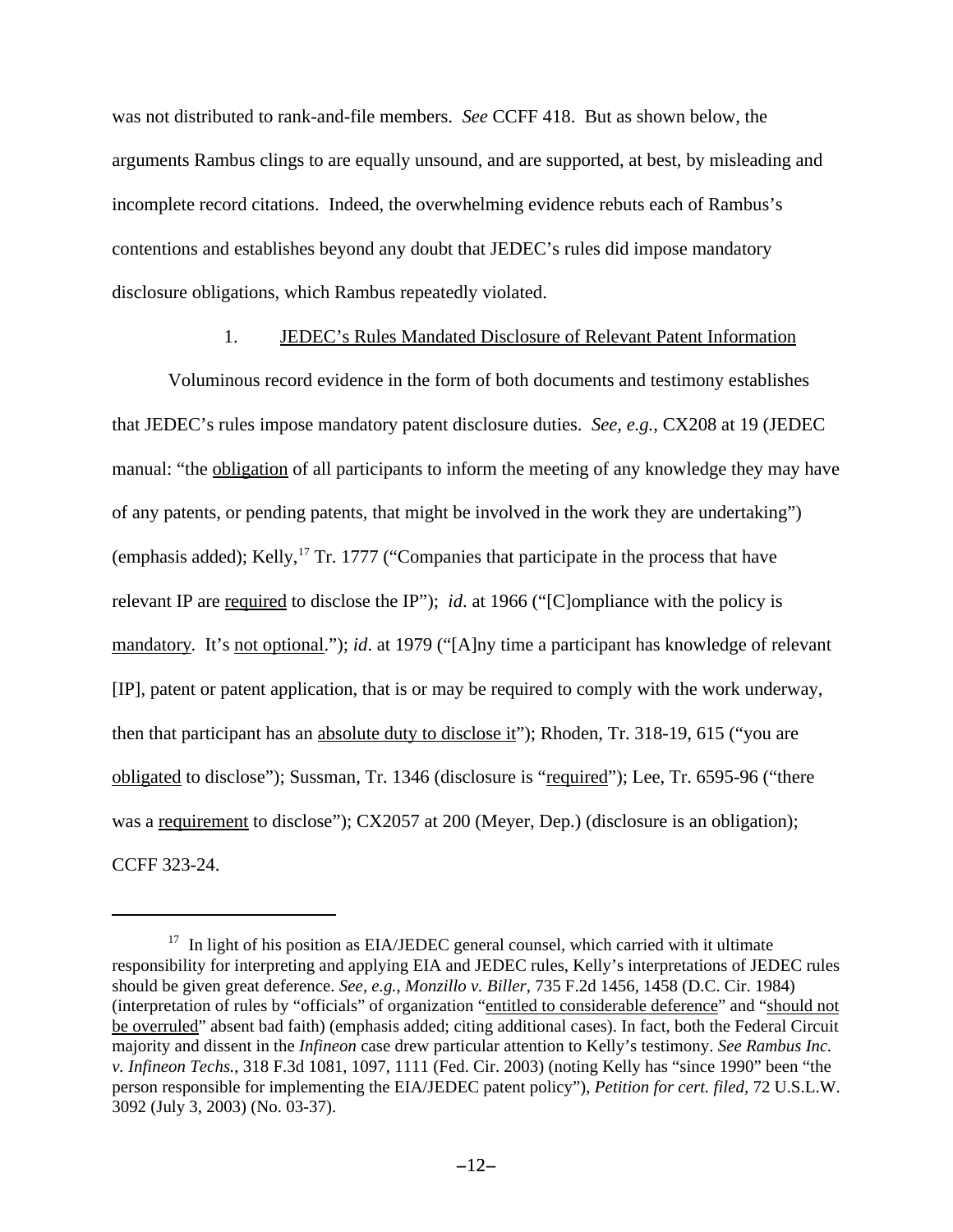Rambus's brief disregards this testimony and that of many other witnesses who confirmed the mandatory nature of JEDEC's disclosure policy. CCFF 323-24. Rambus has failed to demonstrate its contention that "oral testimony in conflict with contemporaneous documentary evidence deserves little weight" (RB 25). Indeed, the documentary evidence Rambus cites is perfectly consistent with the testimony Rambus has chosen to disregard–both establish that JEDEC members were required, not merely encouraged, to disclose relevant patent information.

Rambus draws attention to the EIA Legal Guides, which state that it is a "basic objective" of EIA to "propose or adopt" standards "without regard to whether their proposal or adoption may in any way involve patents." RB 27; CX204 at 4. Rambus implies that such language is inconsistent with a mandatory duty to disclose. Yet John Kelly testified that this language "is in essence a disclaimer saying that EIA does not conduct patent searches, and therefore, can't assume any liability if patents somehow creep into standards unbeknownst to us" (Tr. 1835; *id*. at 1836-37). Kelly further explained that, while EIA makes such disclaimers as a precaution, it also, through the patent policy, "requires  $\dots$  early disclosure of  $\dots$  patents or patent applications that are or may be related to the work of a standard-setting committee" (Tr. 1838).

Rambus next draws attention to this language from EIA's EP-3 Manual:

No program of standardization shall refer to a product of which there is a known patent unless all the technical information covered by the patent is known to the formulating committee, subcommittee or working group. The Committee Chairman must also have received a written expression from the patent holder that he is willing to license applicants under reasonable terms and conditions that are demonstrably free of any unfair discrimination.

RB 28; CX203A at 11. According to Rambus, this language and similar language from the EP-7 Manual, "can be read to suggest that disclosure of patents is encouraged." RB 29. But Rambus's "reading" of the EIA manuals directly contradicts the reading of John Kelly, who testified: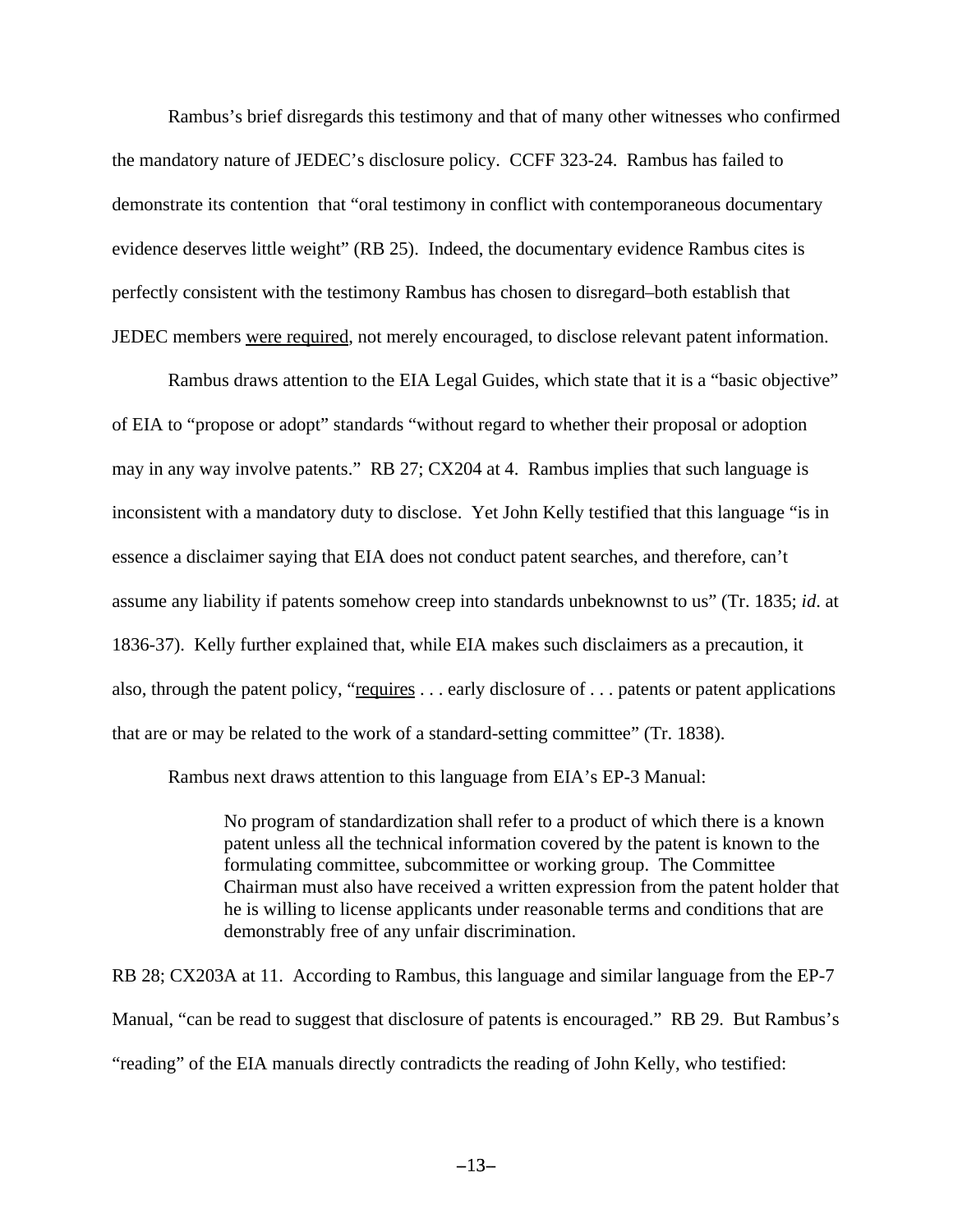What it means is that standards activities shall not refer to items on which there is a known patent or patent application unless . . . all relevant technical information relating to the patent is known to the formulating committee. That's what it says. Now, what that means, if I can just go one step further . . . is that the participants in the process need to . . . be disclosing on an early basis known patents and patent applications that relate to the work of the committee.  $(Tr. 1870.)^{18}$ 

Kelly later reiterated that the very same language from the EP-3 and EP-7 manuals that Rambus highlights "set[s] forth an obligation to disclose relevant patents or applications" (Tr. 1905-06).

In further support of its argument, Rambus refers to ANSI–the American National Standards Institute–and to guidelines ANSI published in connection with its own patent policy. See RB 29-32.<sup>19</sup> Rambus notes that the ANSI policy seeks to "encourage the early disclosure and identification of patents that may relate to standards under development." *See* RB 30; Kelly, Tr. 1953; RX1712 at 6 (emphasis added). John Kelly confirmed at trial that the EIA/JEDEC patent policy is "in compliance" with the ANSI patent policy. Tr. 1957. Taking these facts in combination, Rambus seeks to equate the EIA/JEDEC policy with the ANSI policy, suggesting that both merely "encourage" but do not "require" disclosure of relevant patents. RB 31-32.

This argument glosses over the fact that SDOs can "comply" with the ANSI patent policy even if their own patent policies impose more demanding requirements–such as, in the case of EIA/JEDEC, requirements calling for mandatory disclosure of both patents and patent applications. The ANSI patent policy guidelines could not be more explicit in this regard:

By definition, guidelines are suggestions–adherence is not essential for standards

<sup>&</sup>lt;sup>18</sup> While the EIA manuals make no express reference to patent applications, Kelly testified, "I never heard from anyone inside the EIA organization that 'patent' excluded patent applications. It was always my understanding that it included patent applications." Tr. 1894.

<sup>&</sup>lt;sup>19</sup> ANSI is not itself a standards development organization ("SDO"); rather, it accredits other SDOs. Kelly, Tr. 1947-48. EIA, for instance, has been accredited by ANSI for many years. *Id.* at 1949. To be accredited by ANSI, SDOs must satisfy various criteria, one of which involves having a patent policy "compatible" with the ANSI policy.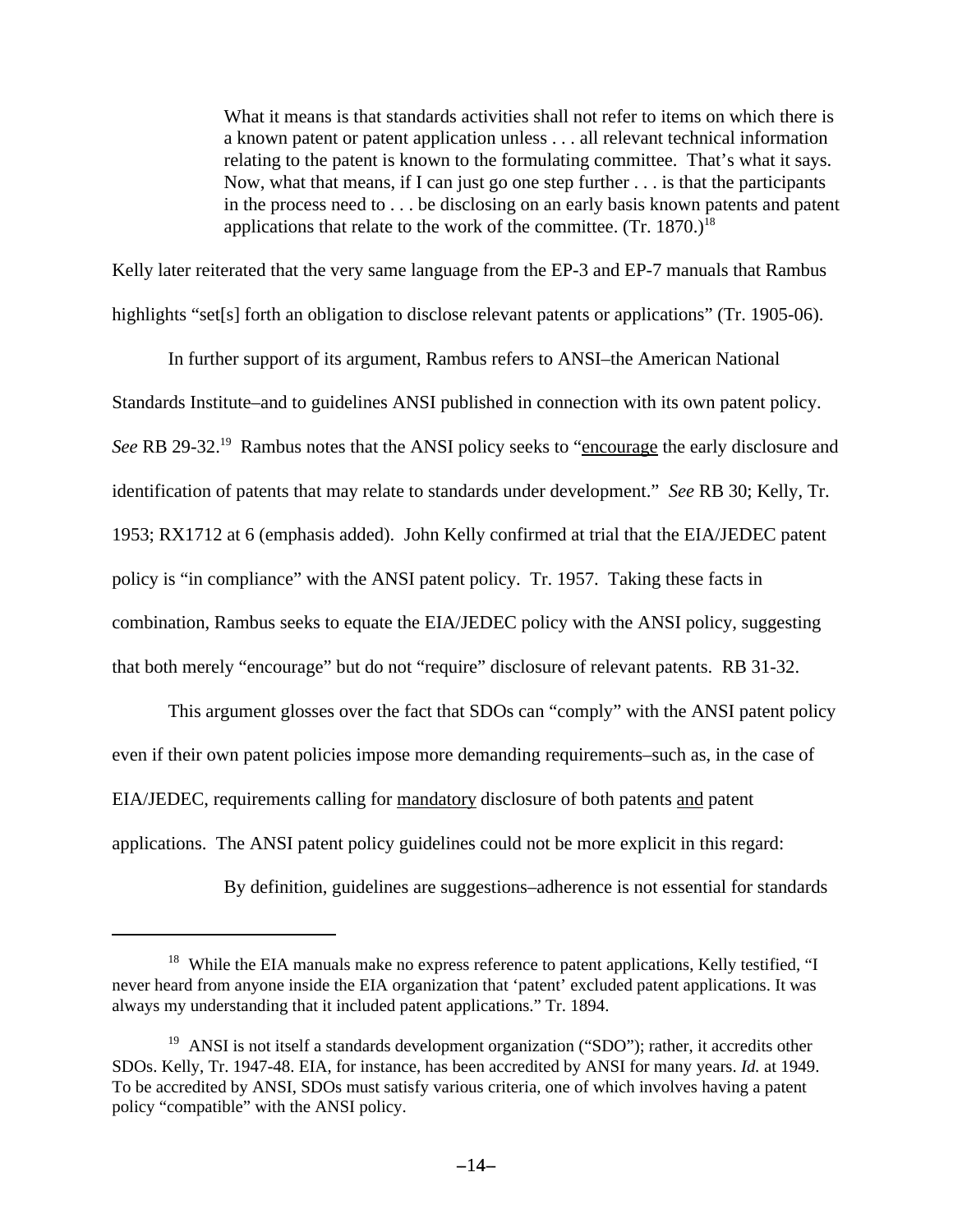developers to be found in compliance with ANSI's Patent Policy. Rather, this is an effort to identify possible procedures that a standards developer may wish to adopt, either in whole or in part, for purposes of effectively implementing the Patent Policy. Additional or different steps may also be selected for such purposes (RX1712 at 7 (emphasis added)).

Mr. Kelly, who helped draft the ANSI guidelines (Kelly, Tr. 1950-51), explained the reason for

this language:

We were trying . . . to establish some general guidance for the benefit of standards developers that they could either follow or not follow, in whole or in part, and we're emphasizing here that they had–that the standards developers had the option of adopting additional or different steps from those suggested from the guidelines that might be appropriate in the case of their own standards development activities  $(Tr. 1957).^{20}$ 

Consistent with the flexibility that ANSI affords to affiliated SDOs in defining the

specific parameters of their own patent policies, EIA and JEDEC have chosen to adopt more

demanding patent disclosure rules.<sup>21</sup> Moreover, while Kelly testified the EIA/JEDEC policy was

"in compliance" with the ANSI policy, he also noted that there were "material differences":

- Q. [I]n your mind as EIA's general counsel, is the EIA/JEDEC patent policy in compliance with the ANSI patent policy?
- A. Absolutely, yes, sir.
- Q. Is the EIA/JEDEC patent policy identical to the ANSI patent policy in terms of what it requires with respect to patent disclosure or licensing assurances?
- A. No, sir, there is a material difference between the ANSI policy and the EIA/JEDEC policy, and that is that the EIA/JEDEC policy requires the disclosure of patent applications as well as issued patents (Tr. 1957-58).

 $20$  As Kelly pointed out, the ANSI guidelines state that an SDO "may wish to encourage participants to disclose the existence of pending U.S. patent applications relating to a standard under development." Tr. 1960; RX1712 at 8 (emphasis added).

<sup>&</sup>lt;sup>21</sup> Mr. Kelly explained why it makes sense for EIA and JEDEC to have more demanding patent policies by comparison to other ANSI affiliates: "It's because we're in a high technology, fast-moving, fast-paced industry in terms of product development and intellectual property, but ANSI deals with a number of different industries." Tr. 1959; *id.* at 1912 ("in the IT area where we operate, our space, it is critically important to get out information about relevant IP as early in the process as possible, and that means patent applications as well as issued patents").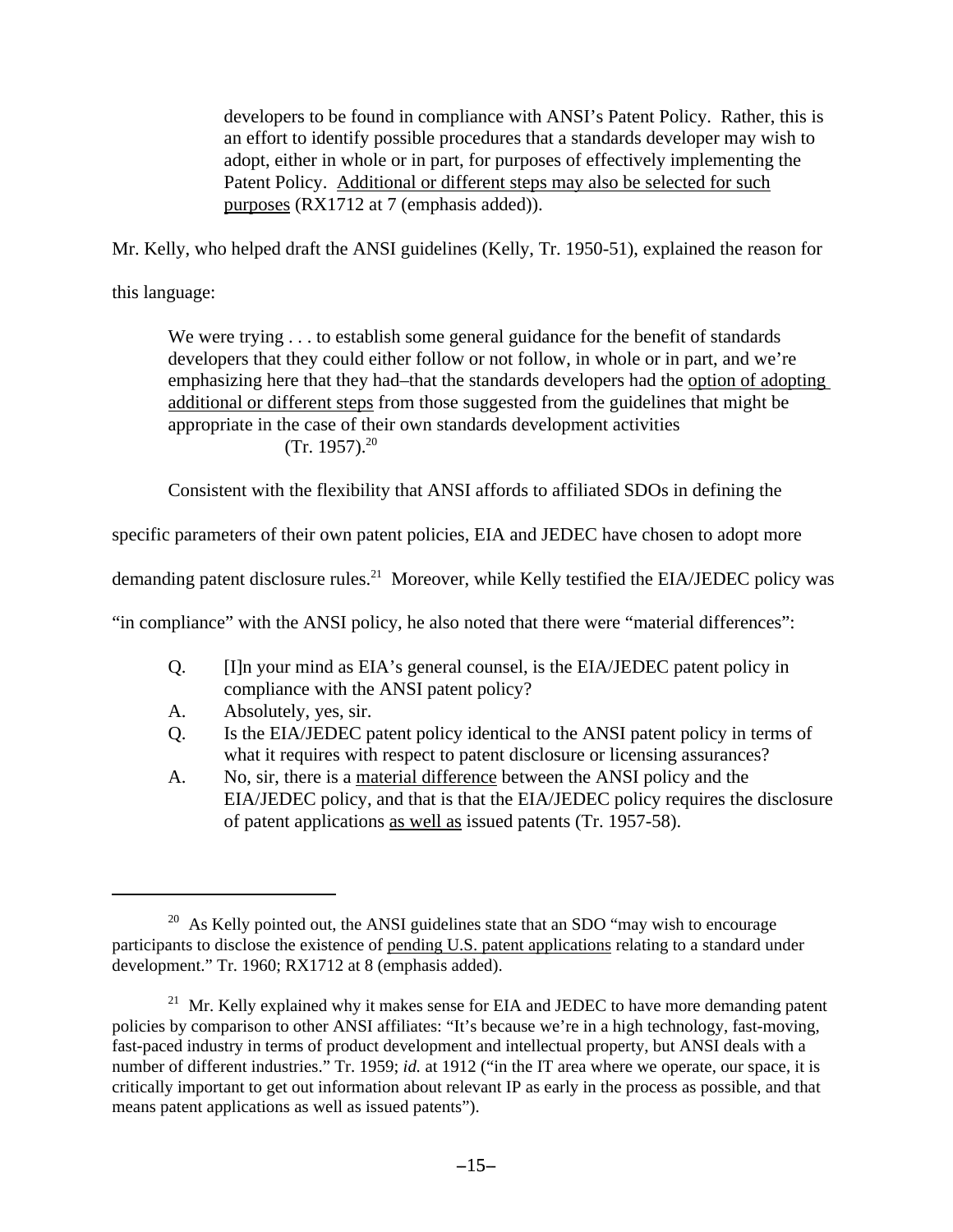It is not surprising, therefore, that in October 2000, when Kelly distributed the ANSI guidelines to leaders of JEDEC's JC-42.3 subcommittee, he pointed out, "while the ANSI and JEDEC patent policies are in most respects the same, there are a few differences." RX1712 at 1. One of the "major" differences, Kelly wrote, was that "the ANSI policy does not apply to pending patent applications, while the JEDEC policy does." *Id*. (emphasis added); *see also* CCFF 435-43, CCRF 141-42. In violation of its own protocols, Rambus ignores this "contemporaneous documentary evidence."

Rambus also makes much of a January 1996 letter sent to the FTC on behalf of EIA and an affiliated trade association, TIA, offering comments on the proposed *Dell* consent order. The letter states that both EIA and TIA "encourage early, voluntary disclosure of patents that relate to the standards in work." RB 30 (Rambus's emphasis). Once again, Rambus seizes upon isolated words and ignores the relevant testimony.

When asked about this same letter at trial, Mr. Kelly, who co-signed the letter, explained what the term "voluntary" meant in this context:

- Q. And the first sentence of that paragraph states, "Both EIA and TIA encourage the early, voluntary disclosure of patents that relate to the standards in work." . . . [C]an you explain what you mean by that language, and in particular, if you could explain how you understand the term "voluntary" as used in that sentence?
- A. Voluntary disclosure, as I think I testified this morning, refers to the disclosure in the context of a process that is from first to last voluntary. It does not mean optional or elective. It means that in the context of a voluntary standard-setting activity, the disclosure is in this context voluntary  $(Tr. 2016-17).^{22}$

When it comes to the 21-I Manual, Rambus again fails to heed its own advice–to give "much greater weight" to "contemporaneous documentary evidence" (RB 25). Rambus

<sup>&</sup>lt;sup>22</sup> See also id. at 1783 (JEDEC's entire process is "voluntary" in that companies choose whether to participate and whether to comply with the standards); *id.* at 1966 (same); *id.* at 2106-07 ("just so the record is clear on that, 'encourage' in this context means we can't impose sanctions, the process is voluntary, therefore we encourage").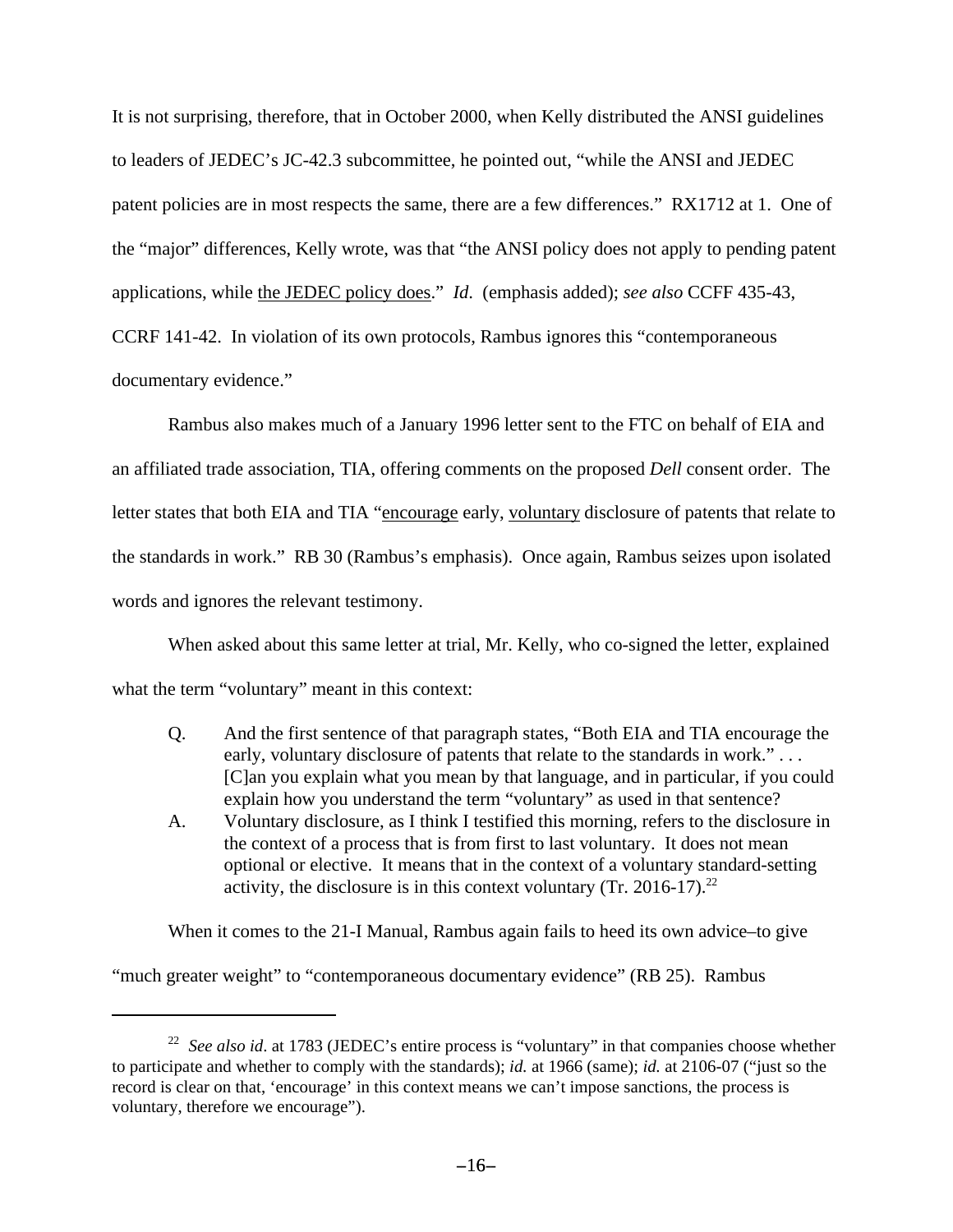acknowledges, as it must, that the 21-I Manual, published in October 1993, appears on its face to impose "an obligation" to disclose relevant "patents, or pending patents" that "might be involved in" JEDEC's work. *Id.* at 33.<sup>23</sup> Rambus also acknowledges this text is at odds with one of its core contentions–that "the governing manuals" applicable to JEDEC's work did not require disclosure of relevant IP. *Id*. at 27. In an effort to escape the obvious ramifications of the clear language of the 21-I Manual and the damaging admissions of Mr. Crisp, Rambus asserts that the 21-I Manual, to be effective, needed approval by EIA's Engineering Department Executive Council ("EDEC"), and no evidence shows it was approved by EDEC; thus, according to Rambus, the 21-I Manual "was, in fact, never in effect." *Id.* at 33-34.<sup>24</sup>

This argument borders on meriting no response at all.<sup>25</sup> The facts show that the JEDEC

 $25$  The same can be said for many arguments Rambus makes in attempt to deny that JEDEC's rules required disclosure of relevant patent information. For instance, Rambus calls attention to a document (RX486) that it claims makes it "quite clear . . . that neither EIA nor JEDEC had imposed a mandatory disclosure obligation on its members." RB 37. This document has nothing to do with patent disclosure rules. As John Kelly testified, the document relates to a proposal that each JEDEC member be asked "to pledge in advance that it will license potentially its entire intellectual property portfolio . . . as a precondition to participating in standards activity"–an idea that Kelly, understandably, did not support. Tr. 2025. Rambus's brief is filled with other, similarly unpersuasive arguments. Rambus notes, for example, that "on two occasions in 1992 and 1995" it "declined to comment at a JEDEC meeting when asked about its intellectual property" and yet was never told that, by declining comment, it was acting in violation of JEDEC policies. RB 38. Rambus claims that these incidents show that patent disclosure within JEDEC was purely "voluntary." *Id.* at 39. However, this argument presumes that JEDEC members

<sup>23</sup> *See* Crisp, Tr. 2979 ("Q. And when you . . . read [the 21-I Manual], it was clear that the manual required disclosure of both patents and patent applications, wasn't it? A. Yes, if they related to the work of the committee.").

<sup>&</sup>lt;sup>24</sup> While the 21-I Manual made more explicit reference to the requirement to disclose not only relevant patents but also patent applications, record evidence demonstrates that this requirement predated the adoption of the 21-I Manual, which merely changed the wording, not the substance, of the policy. *See* Kelly, Tr. 1925 (21-I Manual "was a restatement of the patent policy, and it in no way varied the policy itself"), 1926-27, 1893-94, 1932 (term "patent" as used in earlier manuals "meant patents and patent applications"); G. Kelley, Tr. 2415-16 (revisions reflected in 21-I Manual did not "change in any way the substance of the JEDEC disclosure policy"). Note also that the JEDEC sign-in sheet "was modified around th[e] same time frame," making it clear that the patent policy applied to both "patented" and "patentable" items, the latter term referring to "[p]atent applications." Kelly, Tr. 1934-36; CX306 (emphasis added).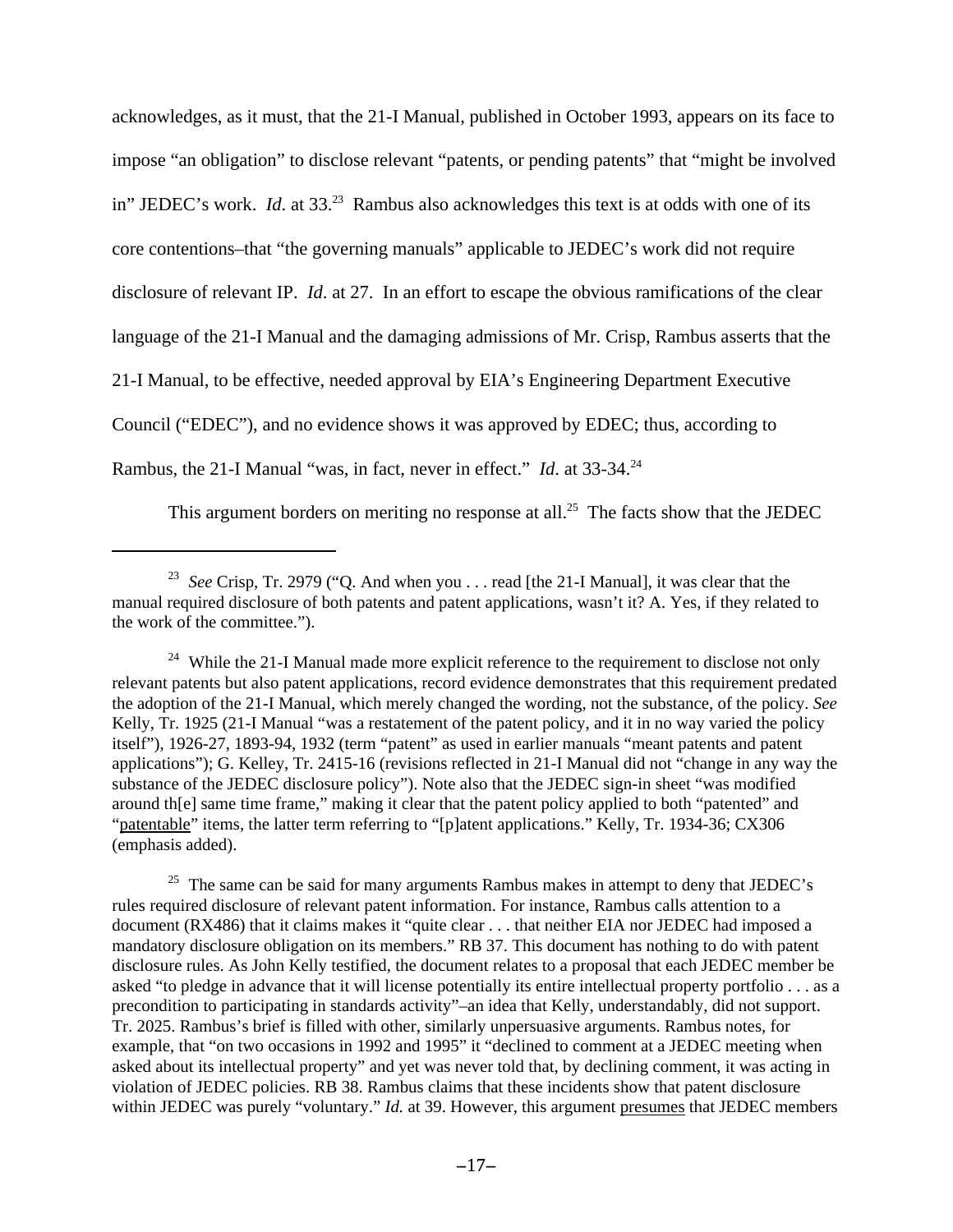Manual 21-I was approved twice by the JEDEC Council–in May and September 1993 (*see* CCFF 417 (citing CX54, CX55, G. Kelley, Tr. 2423-28))–and again by EIA general counsel John Kelly. *See* Kelly, Tr. 1924-25. While Rambus seizes on a single statement by Kelly suggesting he "believe[d]" "in 1993" the 21-I Manual would have needed "a final stamp of approval from EDEC," RB 33, contemporaneous evidence suggests otherwise. The previous iteration of the JEDEC Manual–21-H–which Rambus acknowledges "was in effect," RB 32 (emphasis added), spells out the procedures to be followed in making revisions:

> Proposed revisions to this "JEDEC Manual of Organization and Procedure" shall be submitted to the Council through the Council Secretary who will place them on the Agenda for consideration at regular meetings. Such revisions shall be considered at two regular meetings of the Council with a favorable vote required at both meetings for final approval. If approved by the Council, approval by the EIA Legal Department is also required. The revisions shall then be incorporated into the Manual (CX205 at 15).

As noted above, the record shows that these very procedures were followed when the 21-I Manual was adopted. In addition, voluminous evidence shows that JEDEC participants, including Rambus, understood that 21-I was the "governing" JEDEC Manual. *See, e.g.*, CX2104 (Crisp Micron dep.) at 851-52 (explaining that, when he requested a copy of the manual "that outlined . . . the patent policy," he was given a copy of the 21-I Manual); Landgraf, Tr. 1700-02 (21-I was the manual that he understood "contained the JEDEC patent policy"); Rhoden, Tr. 313 (21-I was the manual "for all of the participants inside JEDEC to operate and for JEDEC committees to operate under"); G. Kelley, Tr. 2385 (he would "make sure that . . . the meeting was run by JEDEC's manual of operation and procedures"); Williams, Tr. 790 (21-I "is a manual that guides the policies of JEDEC," including the patent policy); *see also* CCFF 403-04, 820,

knew that Rambus had relevant IP to disclose, but the record does not support such a presumption. At most, there were suspicions Rambus might possess relevant IP, but Rambus's non-disclosures helped put such suspicions to rest.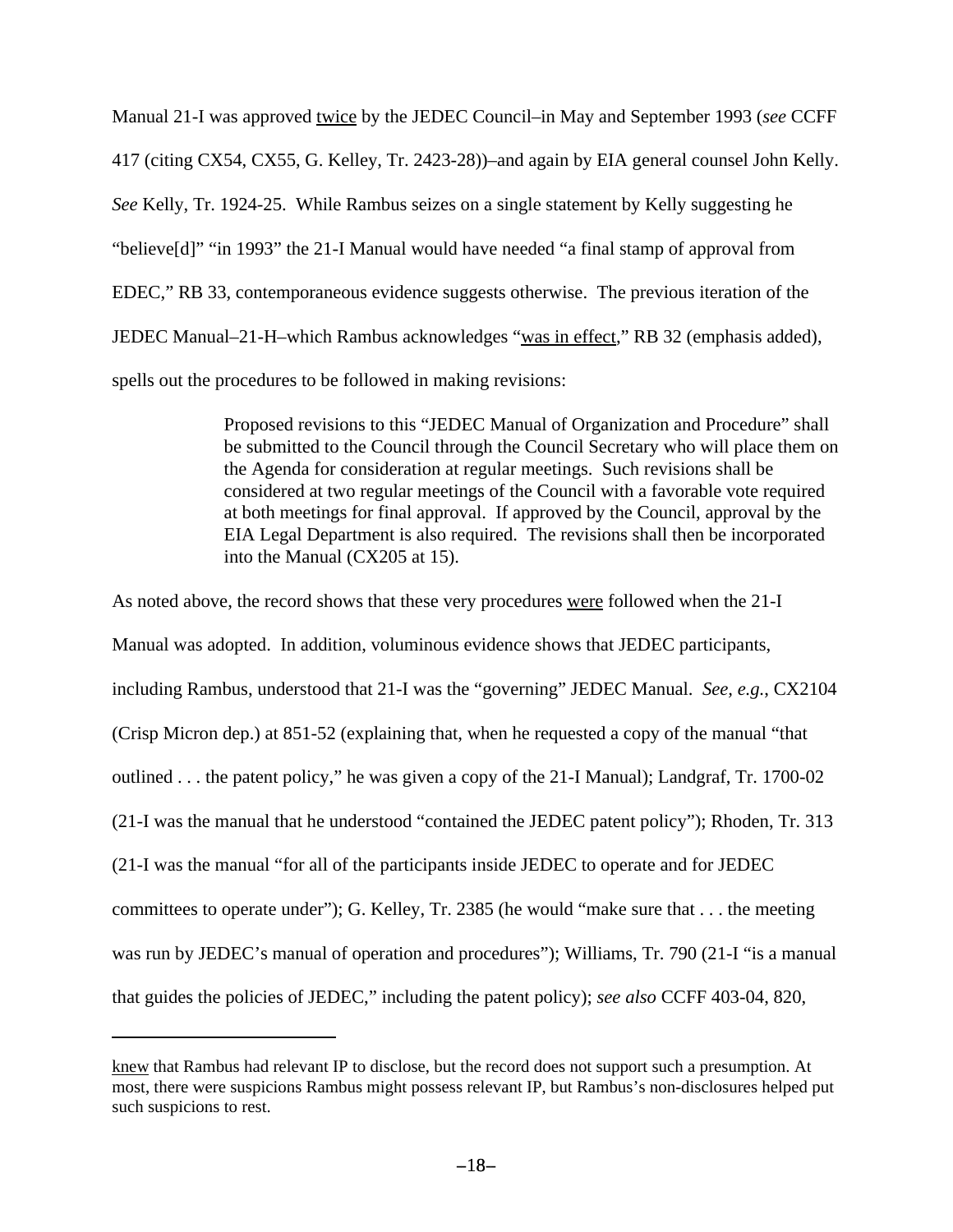845; CCRF 118-21, 163-70.

#### 2. JEDEC's Disclosure Rules Applied Equally to Patent Applications

Rambus's brief acknowledges that the Manual 21-I did impose "an obligation" to disclose both "patents, or pending patents, that might be involved in" JEDEC's standardization efforts. RB 33 (emphasis added). Rambus even concedes that the 21-I Manual constitutes "contemporaneous written evidence that suggests that JEDEC members were required or expected to disclose patent applications to JEDEC." *Id.* at 39-40 (emphasis added). 2d Yet stunningly, Rambus maintains that "it was not obligated to disclose, and that no JEDEC member expected it to disclose," patent applications relating to JEDEC's work. *Id*. at 40. The record does not allow such a conclusion.

Rambus simply ignores contemporaneous JEDEC documents, Rambus documents and the sworn testimony of multiple witnesses (including Rambus witnesses) that confirm that JEDEC's disclosure policy extends to patent applications.<sup>26</sup> Instead, Rambus focuses on isolated bits of evidence taken out of context. For instance, Rambus wrongly suggests that a memo sent by JEDEC staff member Ken McGhee in February 2000 (RX1582) implies that disclosing a patent application would be going "'one step beyond' the patent policy." RB 37 (emphasis added). The context and other evidence make clear that Mr. McGhee's point was that disclosing a patent application in writing, after a prior oral disclosure relating to the same application, is

<sup>&</sup>lt;sup>26</sup> See CX306 (sign-in sheet: "patentable or patented item"); CX42A at 7 (Townsend memo: "patentable matters;" "the intent of your company to patent or not patent the subject matter"); CX336 (same); CX342 (same); CX347 (same); Crisp, Tr. 2979 (agreeing that when he "read [21-I], it was clear that the manual required disclosure of both patents and patent applications . . . if they related to the work of the committee."), 2980 ("they wanted to know about both patents and patent applications that might relate to the works that were going on within JEDEC"); *id* at CCFF 318-20 (summarizing testimony of Messrs. Kelly, Rhoden, Lee, Sussman, Landgraf, Williams, Brown, Calvin, Kelley, Kellogg and Karp), 357, 366, 370-71, 377-79, 382, 408-18, 818-21, 840-52.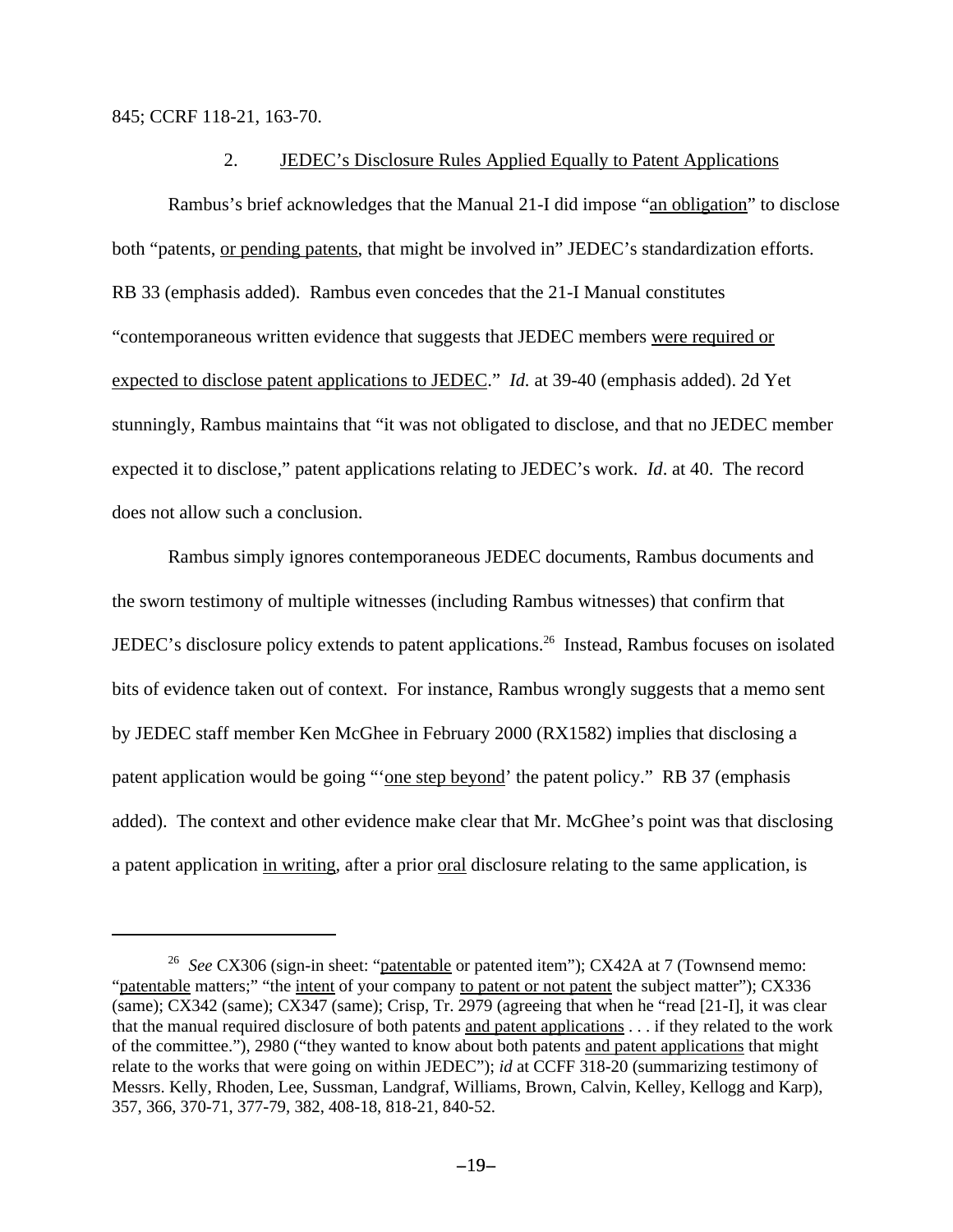more than JEDEC's rules require. *See* Kelly, Tr. 2004 ("oral explanation to the relevant EIA or JEDEC committee" satisfies JEDEC rules), 2005 (if a company "orally discloses a patent or patent application" a follow-up "letter making disclosures in writing" would "be going beyond" the rules).

Rambus also distorts statements Gordon Kelley of IBM made to JEDEC, claiming that he "informed JEDEC members . . . that IBM would not disclose its intellectual property, and in particular its patent applications, at JEDEC meetings." RB 38. Kelley testified that he merely sought to convey that he "could not guarantee" he would have knowledge of all IBM patent applications that might relate to JEDEC's work "around the world" in IBM's "probably 25 different locations," and that to develop such knowledge he "would have to do a search . . . for all of the patent applications that might apply." G. Kelley, Tr. 2450; *id*. ("I was warning the committee that that [sic] was not something that I could do. It was just not a possible task for me to know what was going on all over the world for the IBM Corporation.").

Rambus implies that by making such statements, Kelley was openly flouting JEDEC's patent policy. But as Rambus itself emphasizes, JEDEC's policy requires disclosure only if the existence of a relevant patent or application is within the "actual knowledge" of the JEDEC member. RB 41-42, n.15. By the same token, JEDEC's rules do not impose a duty to search for potentially relevant patents or applications. CCFF 325-29. Far from flouting the rules, Gordon Kelley's statements reflect a good-faith effort to comply. Indeed, the contrast between the conduct of IBM and that of Rambus could not be more stark. At the same time that Gordon Kelley cautioned the committee of the possibility that there could be additional IBM patents or applications he did not personally have knowledge of, he reaffirmed IBM's intention to fully comply with its disclosure obligations, and the record confirms that IBM did in fact disclose

 $-20-$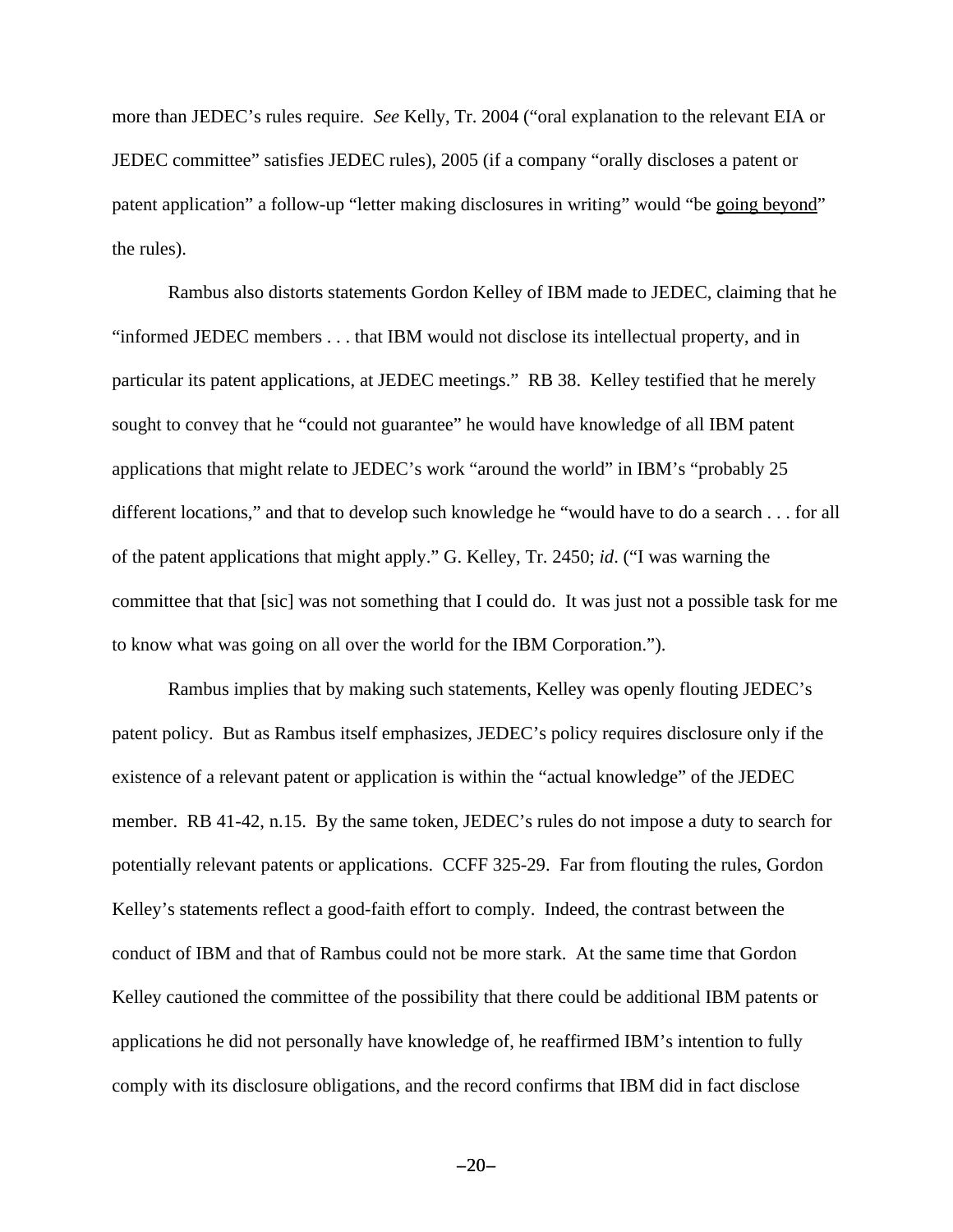patent applications as well as its future intention to file patent applications on certain specific technologies. G. Kelley, Tr. 2451 ("I . . . went on to promise . . . that I would alert the committee to any information that I had that applied to the JEDEC task at hand and if a question came up, I would get them information on any patent that they could describe to me."); Kellogg, Tr. 5024- 26 ("Gordon was indicating that IBM would disclose patent activity that the participating [IBM representatives] were aware of"); RX578 ("I plan to alert the committee when I know of applicable IBM patent(s)"); Kellogg, Tr. 5030-41 (summarizing some of IBM's disclosures). Rambus, by contrast, implied to the JC-42.3 Committee that it was abiding by the JEDEC disclosure policy at the same time that it was actively concealing its relevant patents and applications. CX711 at 166, 167 (when Rambus's statement regarding SyncLink generated concern, Crisp reminded the JC-42.3 Committee that Rambus previously had disclosed a patent); CX783 at 2 (Crisp e-mail, 2/26/95: "I certainly do not want to bring this intellectual property issue up without careful consideration. I especially do not want it all over JEDEC . . ."); CX711 at 68, 73 (Crisp e-mail, 5/24/95: "[I]t makes no sense to alert them to a potential [patent] problem they can easily work around."); CX837 at 2 (Crisp e-mail, 9/23/95: "we should re-evaluate our position relative to what we decide to keep quiet about, and what we say [to JEDEC] we have"); CX1277A at 1, 2 (Presentation, 3/96: "200MHz SDRAM Myth," "Challenges (do not tell them :- )"); CX919 (Tate e-mail, 2/10/97: "do \*NOT\* tell customers/partners that we feel DDR may infringe–our leverage is better to wait"); *see also* CCRF 194-95.

Finally, Rambus asserts that "there is evidence that numerous patents and patent applications relating to JEDEC standards were not disclosed to JEDEC." RB 39. Whether in fact any of the patents or applications alluded to by Rambus were subject to mandatory disclosure is unclear, as in most cases Rambus has failed to provide any analysis of the subject matter of the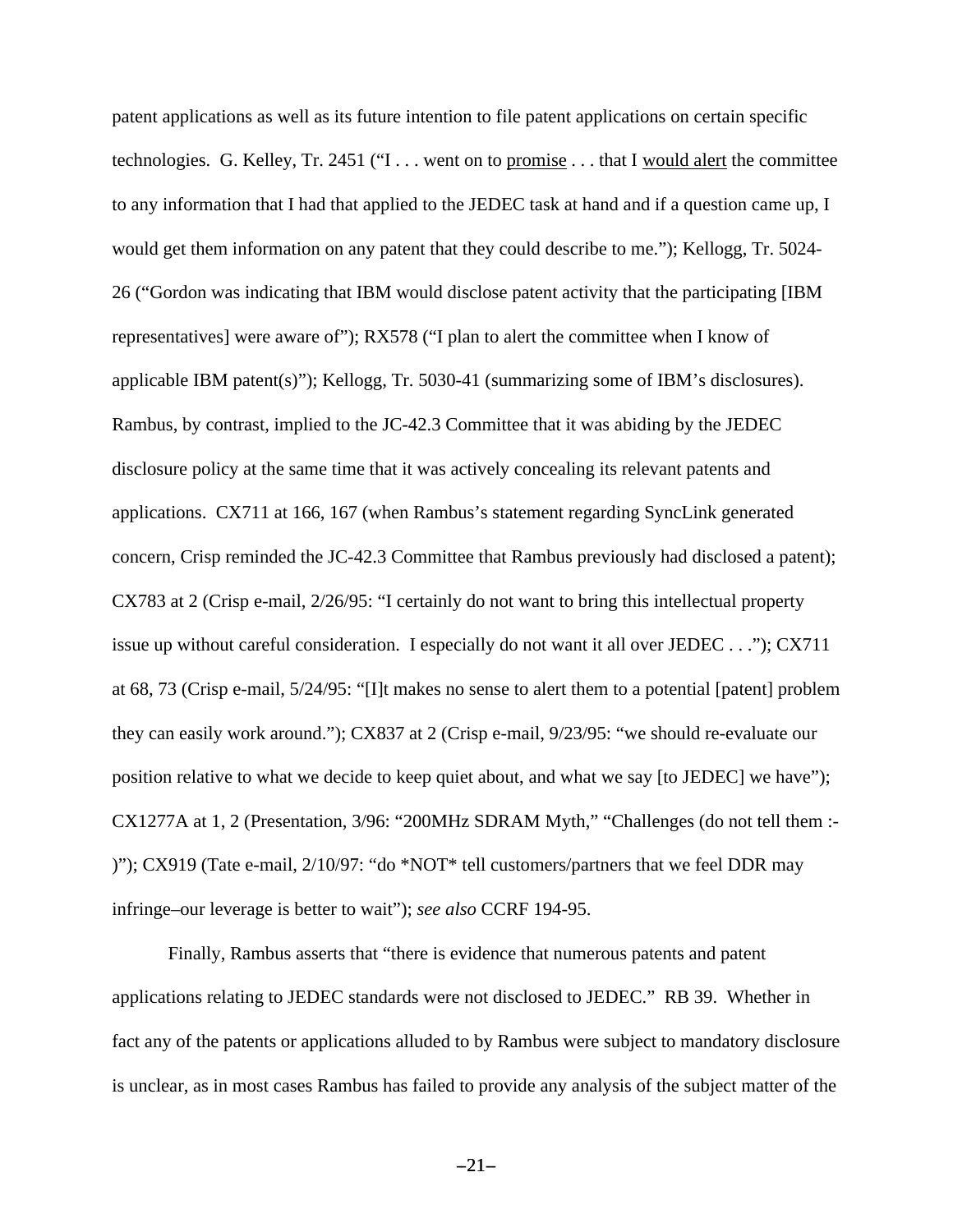patents in question. CCRF 249, 252, 259, 261-62, 265, 267, 270. Indeed, Rambus failed to demonstrate that the patents or applications were not disclosed, let alone any evidence relating to whether the JEDEC members had "actual knowledge" of patents or applications while participating in JEDEC. CCRF 251, 254, 257-58, 264, 269, 272-73. Even if it were true that other companies may have, in some instances, failed to disclose, this does not alter the fact that JEDEC's rules require such disclosures. Rambus cannot point to one instance in which another company failed to make required disclosures and then successfully enforced the undisclosed patents against JEDEC-standardized products. The only other instances involving something similar–one involving Wang and the other Texas Instruments–resulted in litigation and, in the latter case, revocation of the affected standard. CCFF 423-432, 434.

### 3. JEDEC's Disclosure Rules Were Not Limited to "Essential" Patents

Rambus also argues that the disclosure obligation extends only to 'essential' patents." RB 40 (emphasis added). Rambus's claims in this regard find no support in the record.<sup>27</sup> The contemporaneous evidence shows that JEDEC itself resolved this issue in a manner squarely at odds with Rambus's contentions. In March 1994–in connection with JEDEC's work on "Quad-CAS standards"–Texas Instruments ("TI") formally proposed that "the JC-42.3 Committee . . . should review and clarify its interpretation of the JEDEC Patent Policy" to make clear that the policy applies only "to patents the use of which is actually required by a JEDEC standard." CX353 at 2-4 (emphasis added). But TI's proposal was rejected. In a memorandum distributed to the committee, EIA general counsel John Kelly "disagreed" with this proposed interpretation, Tr. 1943, and reiterated that the policy is invoked whenever "the candidate standard may require

<sup>&</sup>lt;sup>27</sup> Rambus's theoretical argument has little practical bearing in this case because, as Rambus has clearly stated elsewhere, it believes its patents are essential to the practice of the JEDEC standards. *See* CCFF 1950-2032.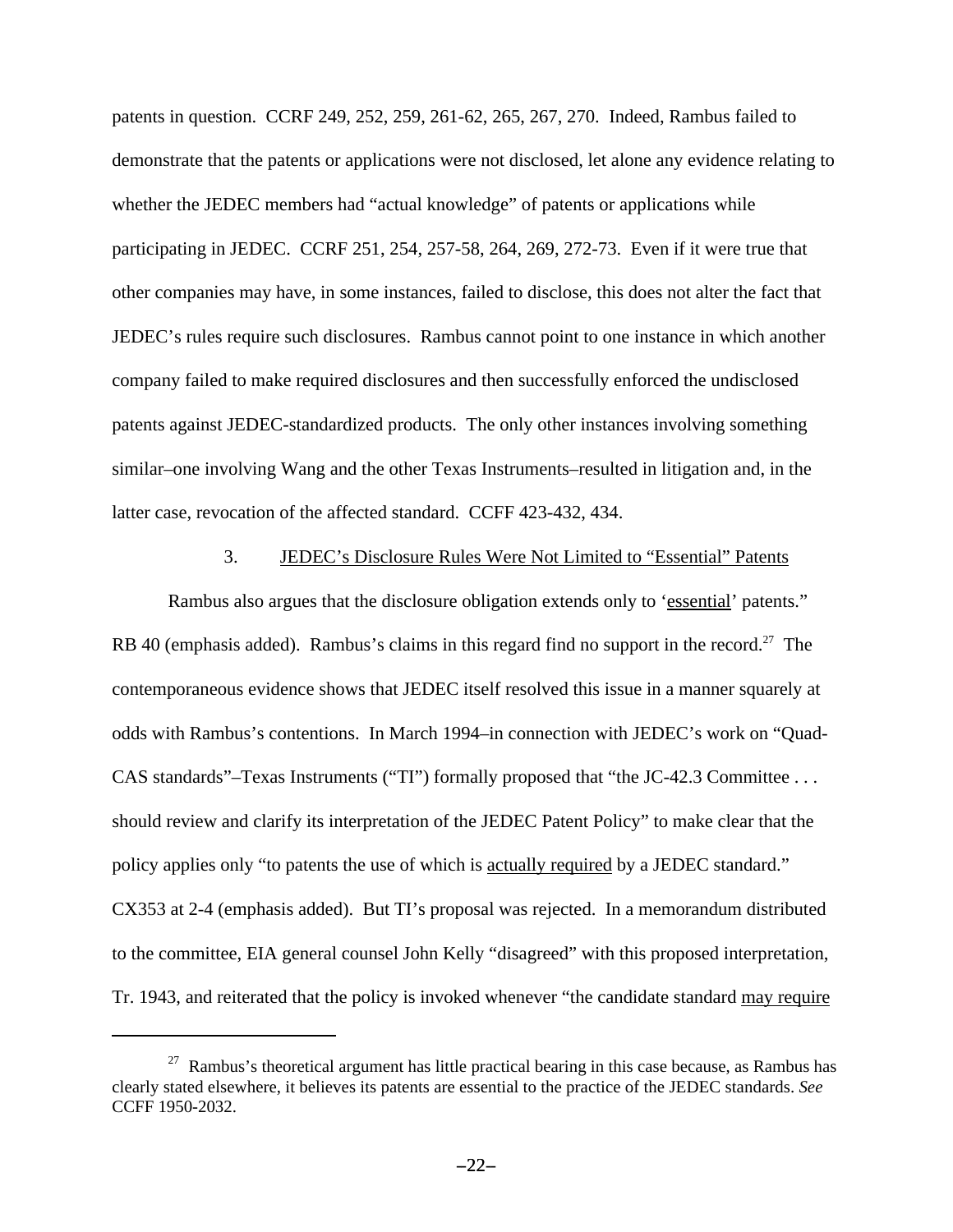the use of a patented invention." CX353 at 1 (emphasis in original); CX355.<sup>28</sup> Consistent with the documentary evidence, Kelly testified, "[A]ny time a participant has knowledge of relevant intellectual property, patent or application, that is or may be required to comply with the work underway, then that participant has an absolute duty to disclose it." *Id*. at 1979; *see also* Landgraf, Tr. 1693-94 (disclosure of patents or applications "that would potentially be impacting the standard"); G. Kelley, Tr. 2705 ("any claim that might apply to the work of the committee"); Sussman, Tr. 1346 (must disclose where there is a "gray" area); Williams, Tr. 909-11 (must disclose if "there would be a reasonable possibility that the patent was going to be associated with the work of JEDEC"); CCFF 335-37.

## 4. JEDEC's Rules Require Disclosure as Early in the Process as Possible

Rambus again resorts to policy arguments in an effort to support its contention that patented-related disclosures were not required "until a proposal was balloted for approval." RB 42. According to Rambus, "the purported purpose of any disclosure of intellectual property–to allow JEDEC to make a conscious decision as to whether to include patented technology in standard–would best be served by disclosure at the time of balloting. Otherwise, there would be many more disclosures than actually required, and JEDEC would spend significant amounts of time considering–or trying to avoid–patents that might not apply to the standard as it is ultimately

<sup>28</sup> *See also* Kelly, Tr. 1946 ("TI was taking the position that there had to be an absolute nexus ... between the use of the patent and compliance with the standard, and that's not the rule"), 1942 ("[M]y response was, no ... . That's not the rule. 'May be required' is the rule."). Rambus plainly understood that JEDEC's rules required disclosure of patents and applications that related to or potentially might be required by JEDEC's standards, or standard-setting work, and was not limited only to patents that were "essential" to use of the standards. For example, Richard Crisp testified that "it was clear that the [21-I] manual required disclosure of both patents and applications . . . if they related to the work of the committee." Tr. 2979. He also testified, "they wanted to know about both patents and patent applications that might relate to the works that were going on within JEDEC." Tr. 2980 (emphasis added). Crisp also wrote, in December 1995, "As long as we mention that there are potential patent issues when a showing or a ballot comes to the floor, then we have not engaged in inequitable behavior." CX711 at 188 (emphasis added).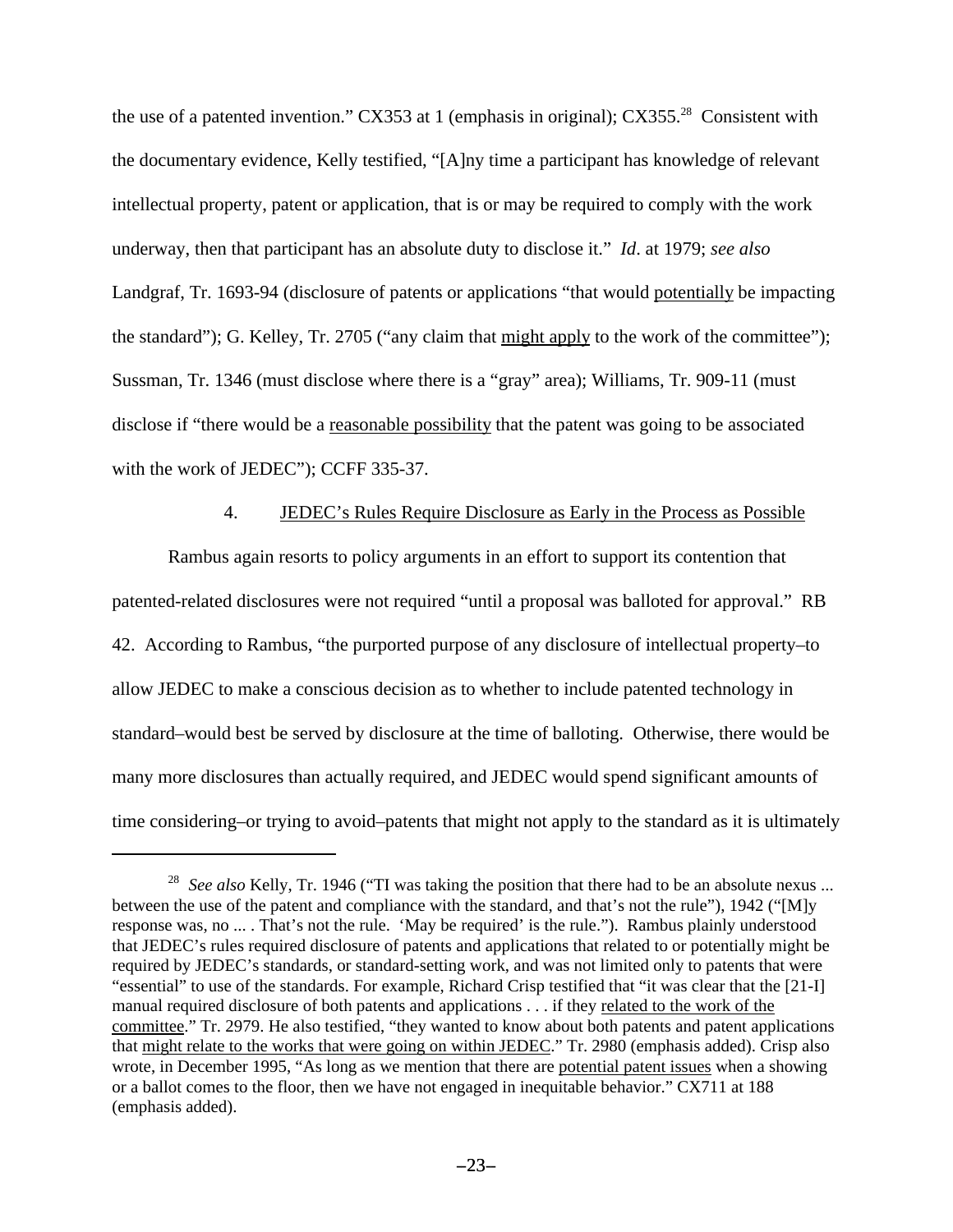balloted for approval." *Id*. at 42-43. These unsupported policy arguments are directly contradicted by the record. *See, e.g*., the testimony of John Kelly:

- Q. [F]or a duty to disclose to arise, is it necessary that the standardization process has reached the stage of a final ballot?
- A. Absolutely not.
- Q. For a duty to disclose to arise under JEDEC's or EIA's rules, is it necessary that any kind of standards-related vote has occurred or has been scheduled to occur?
- A. No, sir. . . .
- Q. [F]or a duty to disclose relevant patents or patent applications to arise, does the standards work have to have reached the stage of a first presentation or showing?
- A. No, sir, it's a–again, it's as early as possible. It's not tied to any procedural formality in the process at all.

Tr. 1984-85; *see also id*. at 1945 (disclosure required "as early as possible in the process"); *id.* at 1956 (same); *id.* at 1972 (same); *id*. at 1981 (same); *id.* at 2065 ("absolutely not the case" that disclosure is only required if "a formal ballot was presented for a vote"); Landgraf, Tr. 1695-96 (you were supposed to disclose "[a]s soon as a member knew"); Calvin, Tr. 1012-13 (obligation to disclose "as you began to realize that the direction the standard was going could be affected by" patents or applications); Rhoden, Tr. 356-57 (disclosure required "as soon as you become aware that a topic is being discussed" for which you have IP); Rhoden, Tr. 488-89 (disclosure duty triggered by "discussion, presentation, ballots, anything that's taking place inside the committee"); Sussman, Tr. 1343 (disclosure duty triggered by "[b]asically any discussion"); CX208 at 19 (obligation to inform meeting of patents or pending patents that "might be involved in the work they are undertaking."); CCFF 339-44.

### E. JEDEC's Patent Policy Was Clear and Well Understood

The evidence elicited at trial, much of which Rambus ignores, overwhelmingly proves the material allegations of the Commission's Complaint concerning the nature and scope of JEDEC's patent disclosure policy. Contrary to Rambus's various arguments, the EIA/JEDEC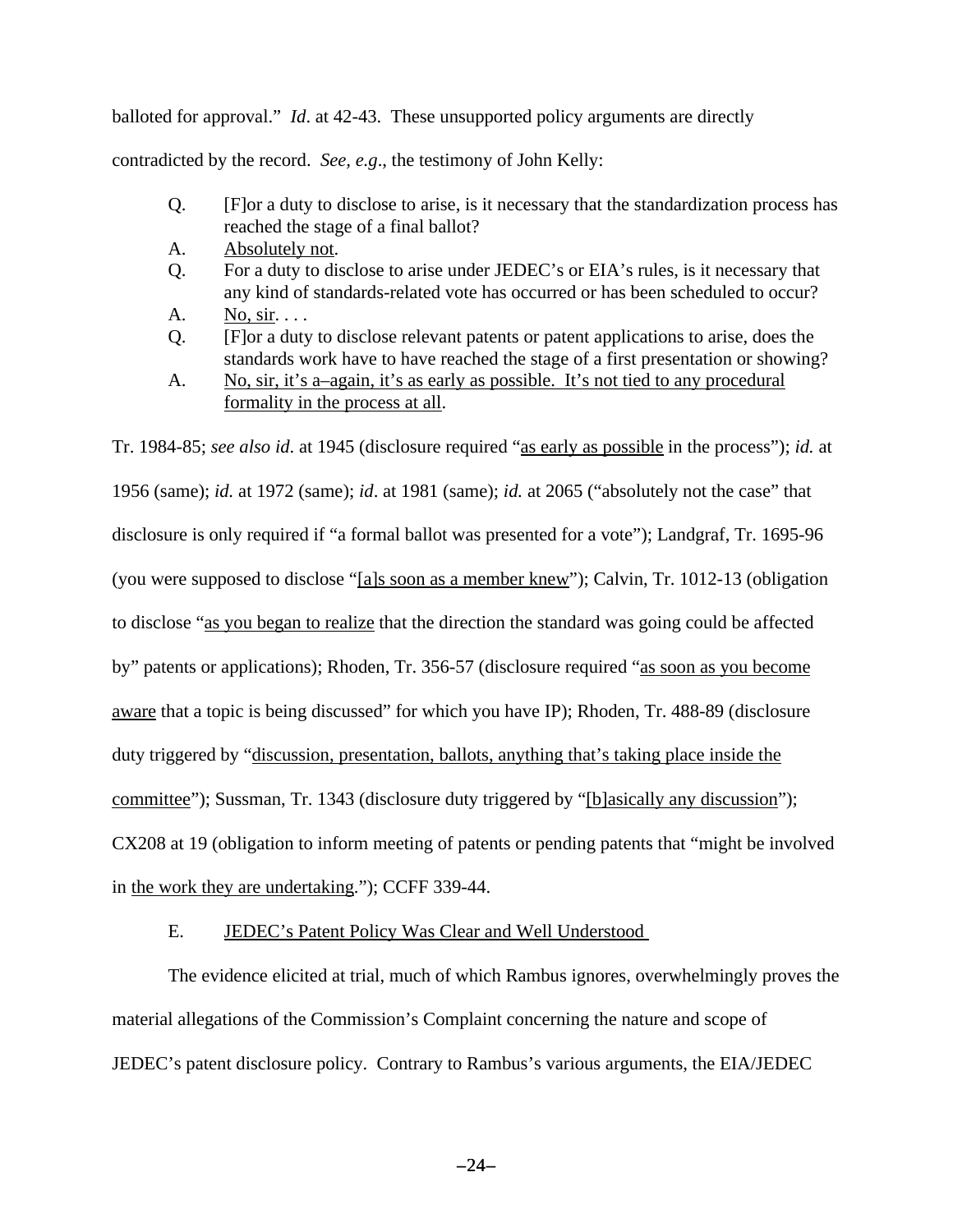patent policy imposed upon all JEDEC members a mandatory duty to disclose, as early in the process as possible, any patent or application that "may be required" by or "might be involved in" JEDEC's developing standards. Rambus argues that if JEDEC's rules did impose mandatory disclosure obligations, the duty to disclose was "too indefinite to be enforced." RB 43. This contention is belied by the evidence and by Rambus's own prior admissions.

Before the trial court in *Infineon*, Rambus's lawyers made the following unambiguous admission: "Rambus acknowledges that it had a duty to disclose . . . all of its actual patents relating to SDRAMs to JEDEC." Mem. in Supp. of Renewed Mot. for JMOL at 10 (May 31, 2001) (emphasis added)  $\text{Tab } 1$ <sup>29</sup> The significance of this admission cannot be overstated. This was a clear acknowledgment by Rambus, made closer in time to the actual events in dispute,

- (1) that JEDEC's rules imposed a mandatory "duty to disclose";
- (2) that the duty applied to Rambus itself; and
- (3) that it extended to all patents "relating to SDRAMs."

*Id*. (emphasis added). While Rambus makes much of statements by the *Infineon* majority suggesting JEDEC's patent policy is lacking in "defining details" (RB 46; *Rambus*, 318 F.3d at 1102), the same opinion found, by "clear and convincing evidence," that JEDEC's rules impose

- "a disclosure duty" (*id*. at 1098);
- applicable to all JEDEC "members" including Rambus (*id*.);
- that "required members to disclose patents and patent applications" (*id*. at 1085);
- provided they "'related to' the standardization work of the [relevant

<sup>29</sup> *See also Rambus Inc. v. Infineon Techs.*, 164 F. Supp. 2d 743, 751 (E.D. Va. 2001) ("Rambus acknowledges . . . it had a duty to disclose any issued patents while it was a member of JEDEC and participated in JEDEC's standard-setting process" and only "dispute at trial" was "whether patent applications were required to be disclosed") (emphasis added).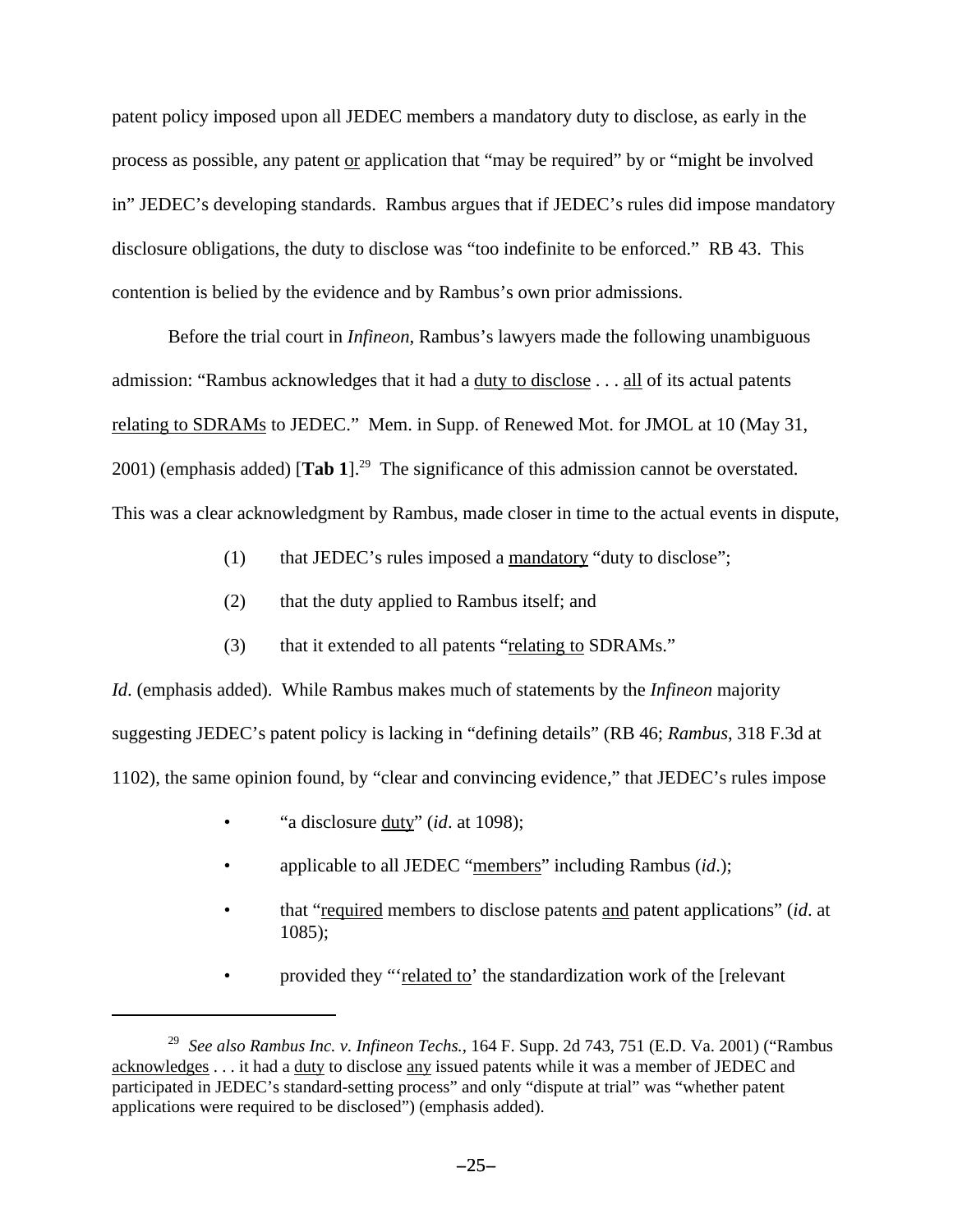### JEDEC] committees" (*id.*; all emphasis added).

The *Infineon* majority also concluded that JEDEC members, through their actions, "treated" the organization's rules "as imposing a disclosure duty" of this type. *Id.* at 1111.<sup>30</sup>

Why did Rambus, in *Infineon*, admit to the mandatory nature of JEDEC's patent disclosure duty, its broad scope, and its applicability to all members, including Rambus itself? And why did the *Infineon* majority, despite ultimately ruling for Rambus on the fraud issue, reach the very same conclusions, even acknowledging the disclosure duty's applicability to patent applications as well as patents? The answer to both questions is that any fair reading of the evidence compels such conclusions. As for the *Infineon* majority's statements about the supposed lack of "defining details" in JEDEC's policy, the best explanation for this may be the far more limited scope of the record in *Infineon*, which encompassed patent infringement issues and which included only three fact witnesses who were not associated with either Rambus or Infineon (and two of them were by deposition).<sup>31</sup> Moreover, as noted above (*see* n.16, *supra*), the *Infineon* majority and dissent concurred in the view that the testimony of John Kelly–"EIA's general counsel since 1990 and the person responsible for implementing the EIA/JEDEC patent policy," 318 F.3d at 1097–deserved particular attention. Yet in *Infineon*, Mr. Kelly testified only very briefly (he was one of four witnesses in one day). Here, Mr. Kelly testified for the better

<sup>&</sup>lt;sup>30</sup> In discussing the Federal Circuit *Infineon* decision, Rambus asserts that it involved "the very same theory" as this case, "framed in common law terms." RB 43 (emphasis added). This is incorrect for reasons Complaint Counsel has already explained. *See* CCB 77-83.

<sup>&</sup>lt;sup>31</sup> By contrast, the record in this matter reflects testimony of witnesses representing JEDEC and 18 companies, plus other miscellaneous witnesses and expert witnesses. The record in this matter spans 11,407 pages (not including designated deposition testimony), compared with only 3493 pages in the *Infineon* case. Furthermore, many important documents were never introduced into evidence in the *Infineon* case, apparently due in part to Rambus's failure to produce the documents to Infineon during the course of their litigation.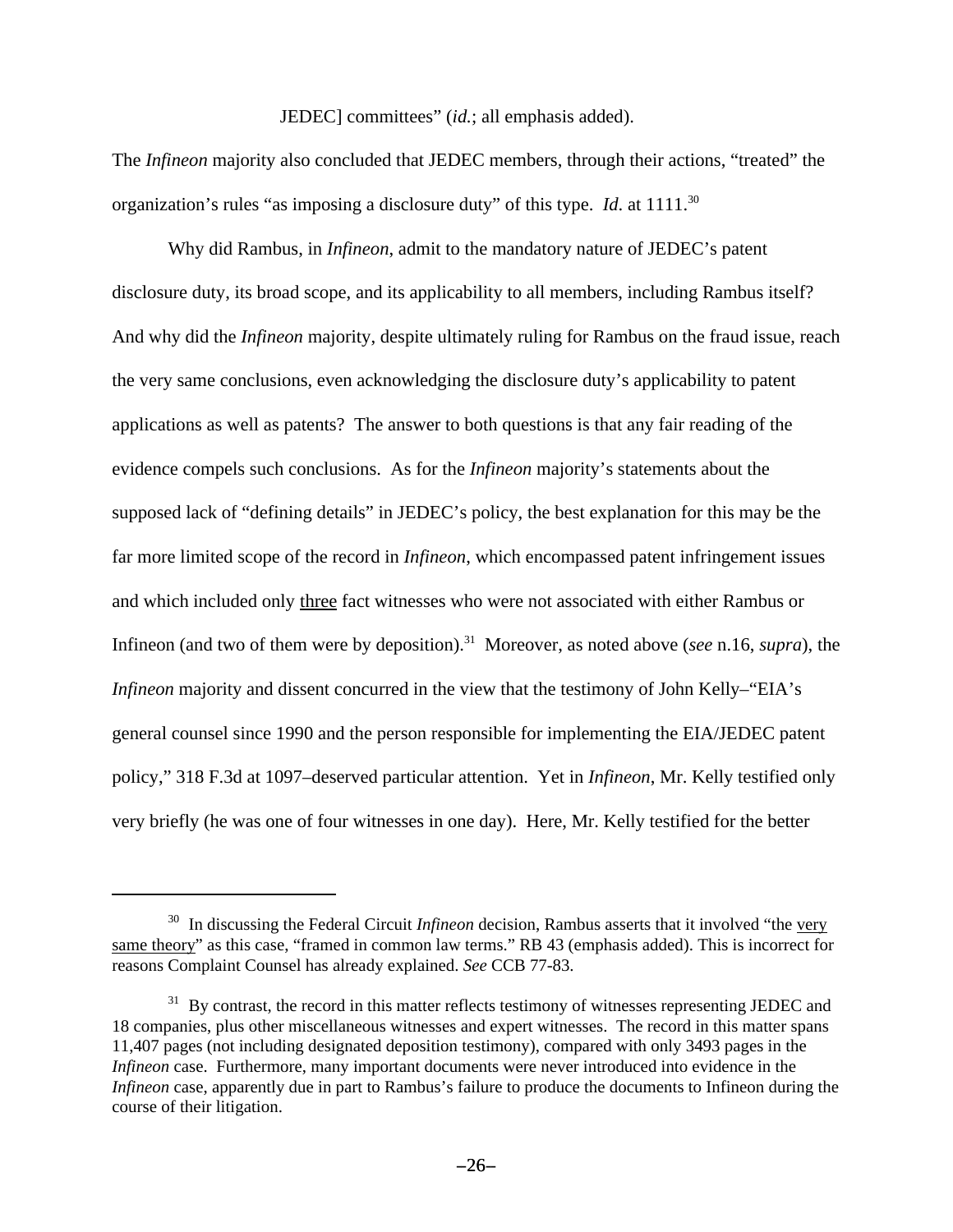part of two days, resulting in over 400 pages of transcript. If Your Honor appropriately places considerable weight on Kelly's testimony, it simply is not possible to reach the conclusions that Rambus's brief espouses, including that JEDEC's patent policy was "too indefinite to be enforced." RB 43.<sup>32</sup>

One factual episode on which Kelly testified drives this point home. As already noted, in

March 1994 TI formally proposed that "the JC-42.3 Committee . . . should review and clarify its

interpretation of the JEDEC Patent Policy." CX353 at 2-4 (emphasis added). The minutes from

that March 1994 JEDEC meeting record the Committee's contemporaneous reaction to TI's

suggestion, using unmistakable language: "The Committee was asked if the patent policy is clear.

The Committee felt is was clear." JX19 at 5 (emphasis added). Mark Kellogg of IBM explained:

My recollection is that . . . the discussion had led some to question whether or not there really was any confusion with the patent policy, and it was necessary to determine whether or not there was confusion with the basic patent policy, the need and obligation to disclose patent activity. This vote was taken to see if everyone in the room agreed to the patent policy. My recollection is that this was a unanimous vote. (Tr. 5028.)

 $32$  Rambus also argues–based on statements by the Federal Circuit majority–that the "subjective" beliefs" of JEDEC members regarding whether patents or applications may relate to JEDEC's work are "irrelevant" and "cannot" trigger a duty to disclose under JEDEC's rules. RB 47-48. Rather, Rambus claims, a disclosure duty "can only be triggered by the objective fact that a JEDEC member holds patent interests that would cover a technology being standardized." *Id.* at 48 (emphasis added). While Complaint Counsel knows of no evidence in *Infineon* to support this conclusion, such a conclusion cannot possibly be reached based on the record in this case. *See* CCFF 318-24. John Kelly could not have been more vocal in his disagreement with this aspect of the Federal Circuit majority's analysis. He testified, "I'm afraid the majority as a matter of fact got it wrong." Tr. 2063. In his words, the majority's "objective" test "basically requires participants in the process to make an on-the-spot . . . analysis of what the final standard will look like and whether or not the patent," or "patent application" when it "finally issues," will infringe. *Id.* at 2066. He explained that this interpretation of JEDEC's rules creates "an untenable situation" in that "it deters open disclosure rather than encouraging open disclosure" and "basically turns the whole process on its head." *Id.* at 2066-67; *see also* CX3089 (JEDEC amicus brief supporting *en banc* rehearing in *Rambus v. Infineon*). A legal treatise relied upon by Rambus reinforces the views expressed by Mr. Kelly, noting that "[p]atent claim construction is a complex and uncertain legal inquiry, and that courts should be hesitant to impute knowledge of a patent's scope" in place of evidence of what the defendant subjectively "believed" regarding whether "the patent . . . would cover the standard." 2 H. HOVENKAMP ET AL., IP AND ANTITRUST § 35.5, at 35-43 (emphasis added).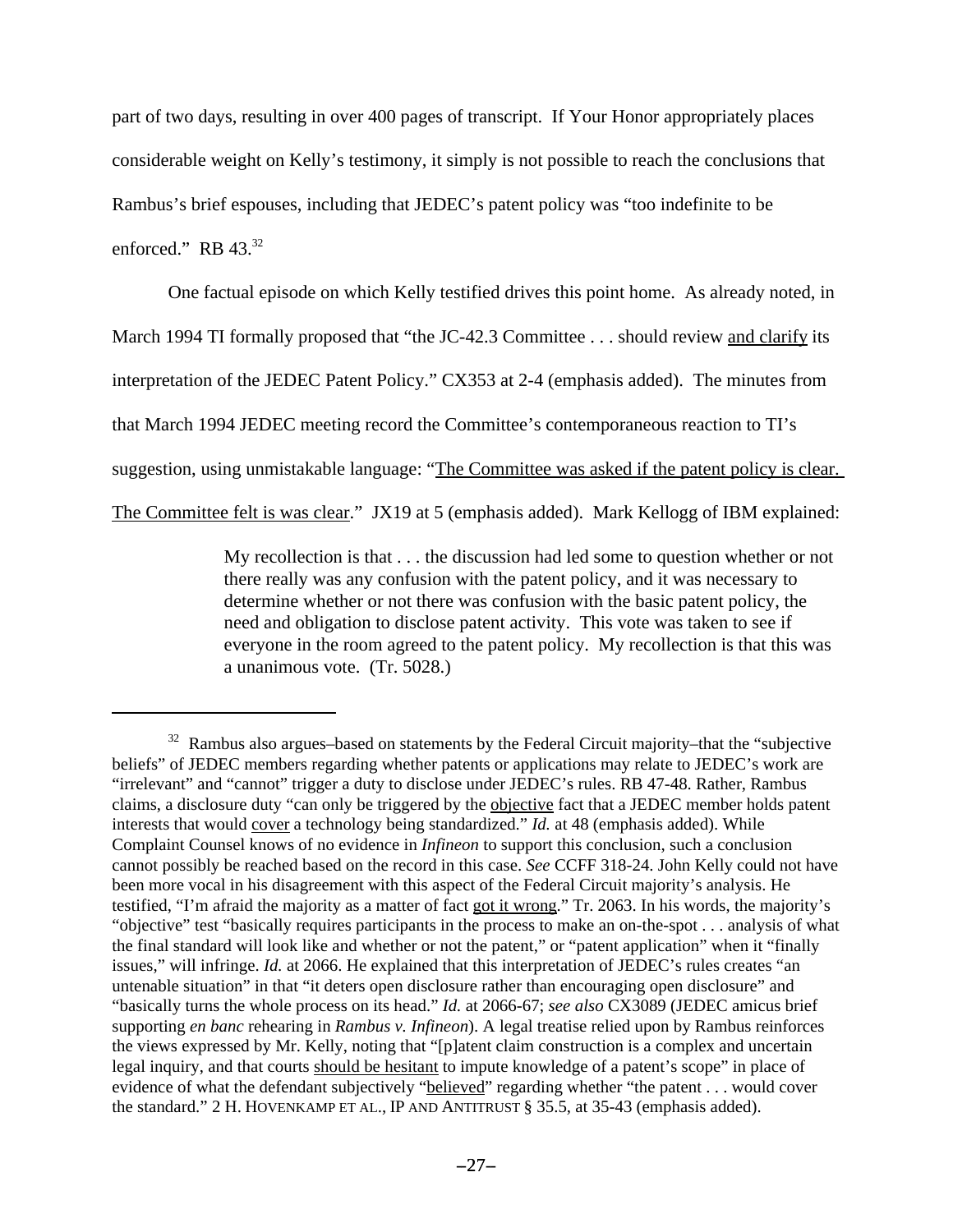Notably, Richard Crisp was in attendance at this meeting on behalf of Rambus. JX19 at 1; CX711 at 15-16. Indeed, Mr. Crisp testified that observing this incident involving Texas Instruments was "one of" the "things" that he "saw in JEDEC meetings" that "helped . . . form [his] belief as to what the policy was." Tr. 2976. If Crisp himself-contrary to the unanimous vote of his JEDEC colleagues–had been uncertain about the meaning or scope of JEDEC's disclosure rules, he could have contacted John Kelly for clarification, as JEDEC participants were frequently advised to do (*see* n.13, *supra*), or simply raised his hand at the time of the committee vote. However, he did neither. Kelly, Tr. 2057 (Rambus never asked about JEDEC's rules); Kellogg, Tr. 5028 (the vote on the policy was unanimous).

Rambus further suggests, citing no evidence, that "any disclosure duty" was limited to "JEDEC members who . . . were presenting their technologies," as opposed to those "who only passively participated." RB 48 (emphasis added). It is not surprising that Rambus cites no evidence for this proposition considering that it conflicts with Rambus's own contemporaneous documents,  $33$  as well as its prior admissions.  $34$ 

## F. Rambus Had a Duty to Disclose Specific Patent Materials to JEDEC

Rambus's 14-page argument that it had no duty to disclose any specific patent or application to JEDEC (RB 49-63) is built upon a series of faulty premises. Rambus assumes, without any support, that the requirement under the antitrust laws that it not engage in monopolization translates solely to a duty to abide by JEDEC obligations, which it equates to

 $33$  CX711 at 188 ("As long as we mention that there are potential patent issues when a showing or ballot comes to [the] floor, then we have not engaged in inequitable behavior.") (emphasis added).

<sup>34</sup> *See* Mem. in Supp. of Renewed Mot. for JMOL at 10 (May 31, 2001) **[Tab 1]** ("Rambus acknowledges that it had a <u>duty to disclose</u> . . . <u>all</u> of its actual patents <u>relating to SDRAMs</u> to JEDEC.") (emphasis added).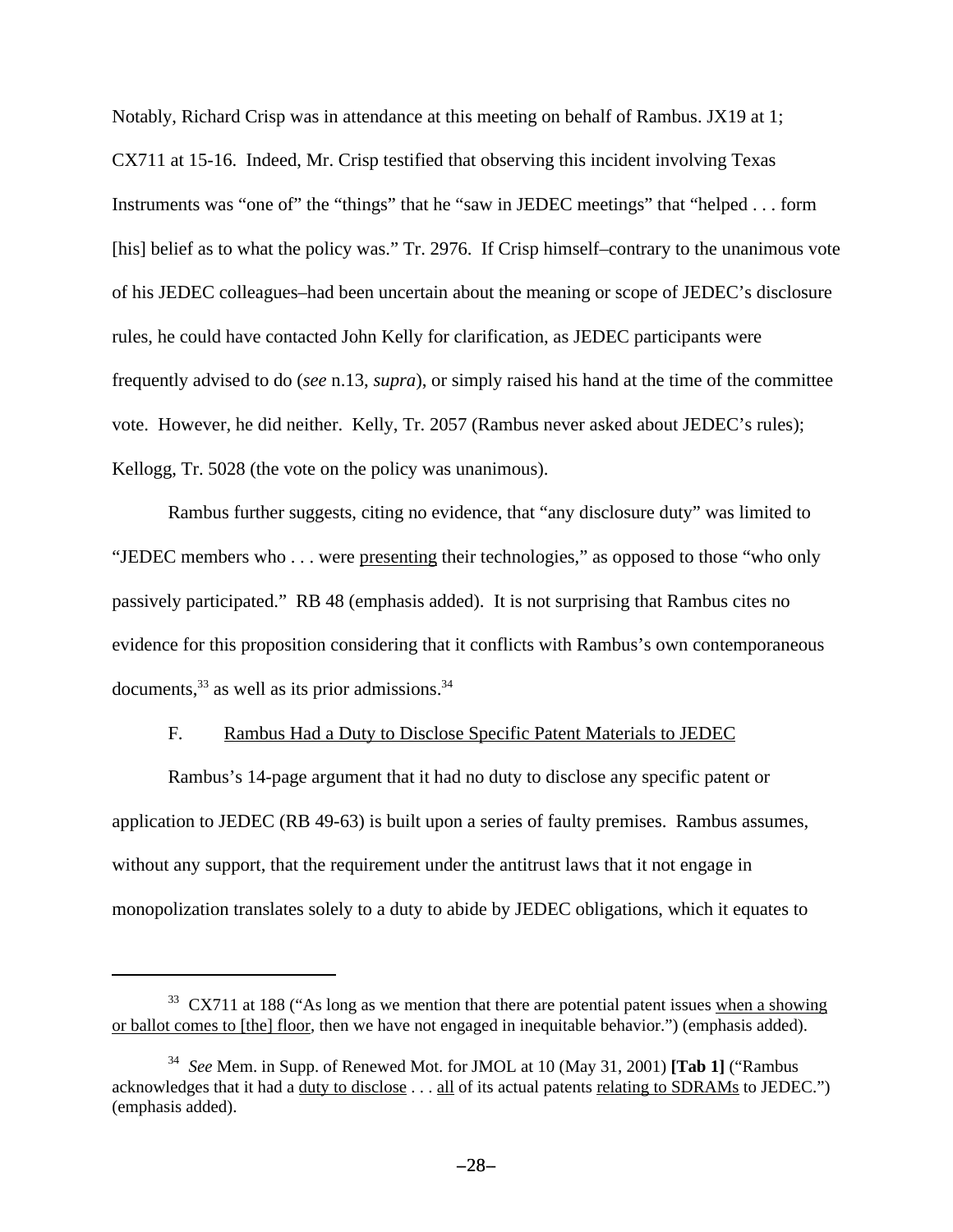JEDEC rules, which it further restricts to JEDEC mandatory rules, which it then interprets as narrowly as possible. Rambus asserts, incorrectly, that only "essential" patents that literally "read on," or "would necessarily have been infringed by," JEDEC's standards (or devices complying with such standards) were required to be disclosed (RB 49, 51, 53). Rambus's series of assumptions, by which it restricts any obligation under the antitrust laws to mere compliance with mandatory JEDEC rules, narrowly interpreted, ignores antitrust precedent, such as *Allied Tube*, as explained in Sections II.A-C above. Furthermore, Rambus's tortured interpretation of the JEDEC disclosure policy is flatly contradicted by the record evidence. CCFF 300-46. Contrary to Rambus's claims, determining whether Rambus in fact had a duty to disclose patentrelated information to JEDEC does not depend upon a legalistic analysis of which claims in which patents or pending applications literally "read on" features in JEDEC standards or specific standard-setting proposals. Rather, the proper focus of any such analysis should be on three simple, amply supported facts:

- (1) from the beginning of Rambus's membership in JEDEC at least through mid-1996, Richard Crisp and other Rambus representatives had actual knowledge of the technologies being considered for inclusion in the JEDEC SDRAM and future SDRAM standards;
- (2) Rambus understood that it could amend its pending '898 application and various other continuation and divisional applications to add claims specifically covering these technologies; and
- (3) while Rambus was a JEDEC member, Richard Crisp and others at Rambus worked with the company's lawyers to draft such specific claims and, after they had been filed, to prosecute those filings before the PTO. (CCFF 853-57, 867- 1114.)

Even if the Court were to accept Rambus's most restrictive interpretation of its obligations, however, the record evidence, discussed below, establishes that Rambus did have a duty to disclose various patent applications and at least one issued patent (the '327 patent). In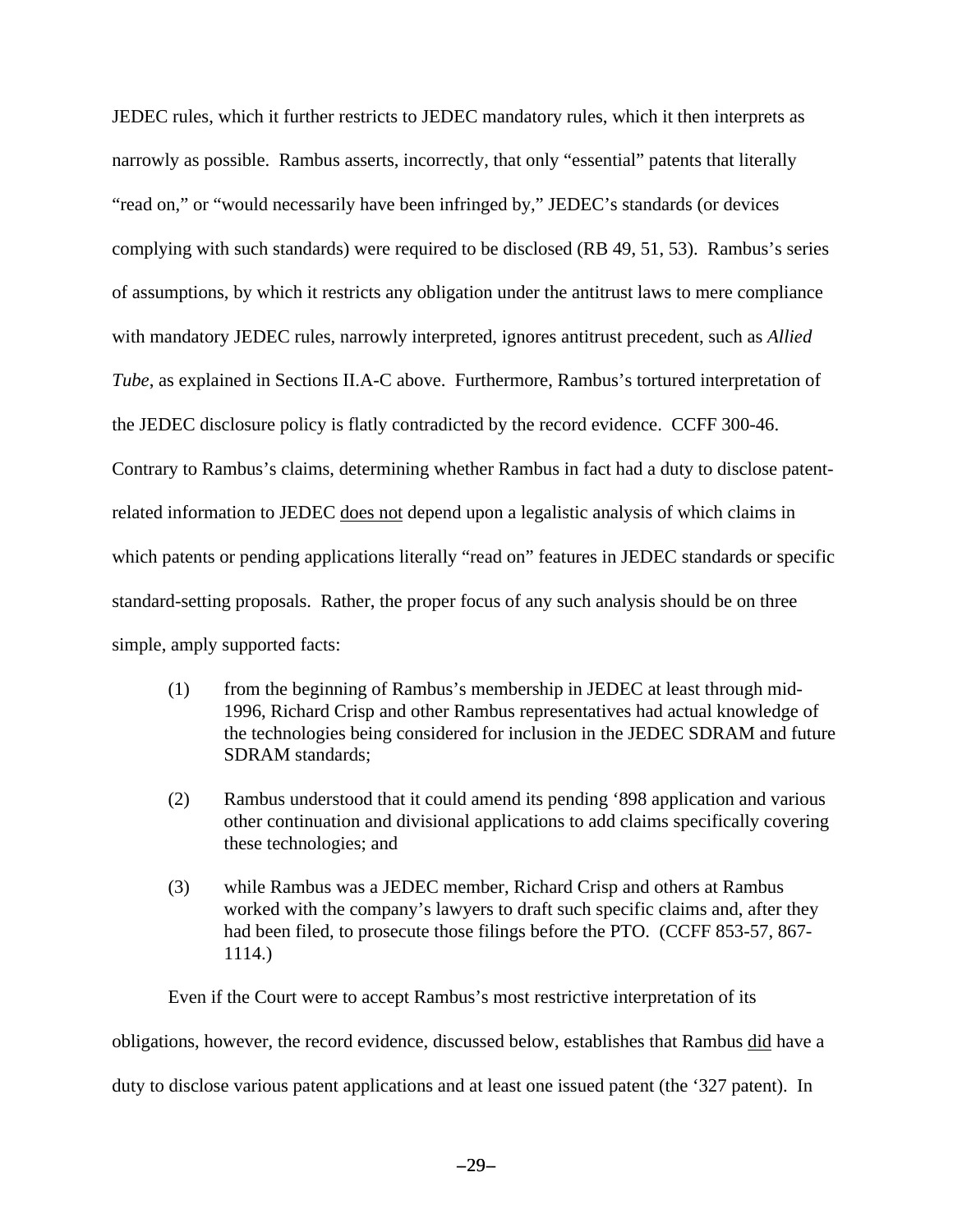other words, under any reading of JEDEC's rules espoused in this case, the facts show that Rambus violated its duty to disclose relevant patent-related information to JEDEC.

### 1. Rambus Had a Duty to Disclose the '327 Patent

The record demonstrates that an engineer reasonably would have concluded that claims 1 and 7 of Rambus's '327 patent covered dual-edge clocking presentations made while Rambus was a JEDEC member. CCFF 1216-37. Rambus's argument that it had no disclosure duty because the claims of the '327 patent do not "read on" or are not "essential to" the dual-edge clocking technology presented at JEDEC, RB 50-52, is inaccurate and misplaced. In fact, the record reflects that claim 1 of the '327 patent covers the only way to input data on both edges of a clock. CCFF 1218-23. While claim 7 of the '327 patent did not cover all possible implementations of dual-edge clocking to output data, Rambus ignores that it covered the most logical and likely implementation of dual-edge clocking to output data. CCFF 1229-37. It also ignores the clear language of JEDEC's patent policy, which requires not that a patent or patent application "cover" a proposed technology as that term is specifically construed by patent law, just that it "might be involved in" JEDEC's work. CCFF 319, 335-38.<sup>35</sup>

Rambus's claim that it had no disclosure duty because there was no "triggering event" after the '327 patent issued (RB 50) similarly lacks support. The JEDEC disclosure duty did not turn on any "triggering event," like a ballot proposal. CCRF 288-89, 296, 329-31. In any case, there were triggering events. Rambus attended multiple meetings at which dual-edge clocking

 $35$  Rambus also argues that the '327 patent did not relate to the presentations of IBM's toggle mode in December 1991 and April 1992 because toggle mode used the RAS and CAS signals to control memory operation. RB 52-53 n.22. The evidence establishes, however, that the CAS signal in IBM's toggle mode acted as a dual-edge clock signal during its operation. CCFF 623, 628-29. Because claims 1 and 7 of the '327 do not specify any particular type of clock signal, the claims would appear to cover IBM's toggle mode. CCFF 1218-23, 1229-33.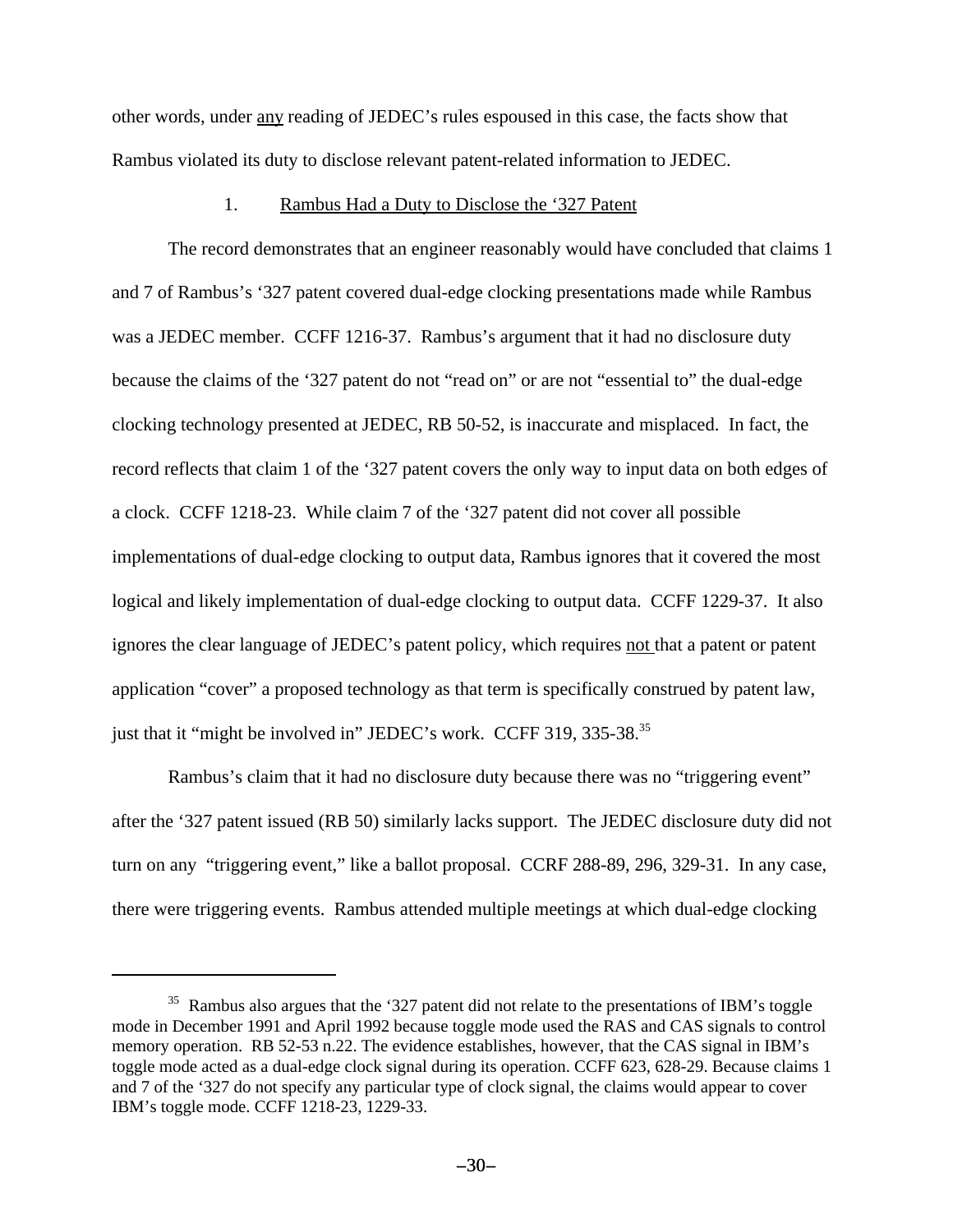was discussed. CCFF 620-41, 871, 893, 1041-44, 1071-73, 1078-79, 1096-98. After the '327 patent issued, there was a further triggering event: on June 17, 1996, Rambus submitted a letter to JEDEC purporting to list its issued patents. Rambus's omission of the one patent directly relevant to JEDEC work violated Rambus's clear obligation not to affirmatively mislead JEDEC. CCFF 1109-14.

Rambus's argument that it did not attend additional meetings when dual-edge clocking was discussed in early 1996 (RB 50  $\&$  n.19) is irrelevant. The record shows that during this period multiple Rambus representatives continued to receive and review JEDEC minutes,<sup>36</sup> and thus has "actual knowledge" of what was being discussed.<sup>37</sup> Similarly, Rambus's assertion that Complaint Counsel failed to show Richard Crisp had knowledge of the '327 patent (RB 50) ignores evidence that Mr. Crisp understood the potential scope and significance of Rambus's patent claims based on, for example, his conversations with Lester Vincent and his work helping

<sup>36</sup> *See* CCFF 834, 1057 (Tate e-mail asking staff to send Mr. Diepenbrock "JEDEC meeting reports" to help Rambus efforts "to strengthen our IP position relative to competition" ); CCFF 1096-98 (Crisp e-mail circulating the minutes from the JEDEC January 1996 meeting); CX868 at 1 (February 1996 Crisp email to Geoffrey Tate and others; reads, in part, "I have put copies of the JC42.3 meeting minutes in each of you mail slots. Notice the Micron presentation especially the part about transmit and receive clocks" (emphasis added)). The record also shows that Mr. Crisp informed others at Rambus that future SDRAMs were likely to incorporate dual-edge clocking. *See, e.g*., CCFF 633-41, 1106-08; *see also* CCFF 1043, 1053.

 $37$  Rambus also suggests, citing no evidence, that there is some "question" whether it had any obligation to disclose "after it stopped attending JEDEC meetings" in December 1995 "but before it finalized its withdrawal" in June 1996, given that it "paid dues only through 1995." *Id*. at 49 n.19. However, uncontroverted testimony establishes that nonpayment of dues would not have relieved Rambus of its duty to disclose. Kelly, Tr. 1808-09 (termination of membership for non-payment of dues only occurs when several "past due notices" have been issued and it is known "to a reasonable degree of certainty" that the member does not "intend to pay their dues;" even then JEDEC members are not dropped "for nonpayment of dues until around September" of the dues year.). Indeed, Rambus routinely paid its dues between February and April of each year while it was a member. CCFF 954, 982, 1039.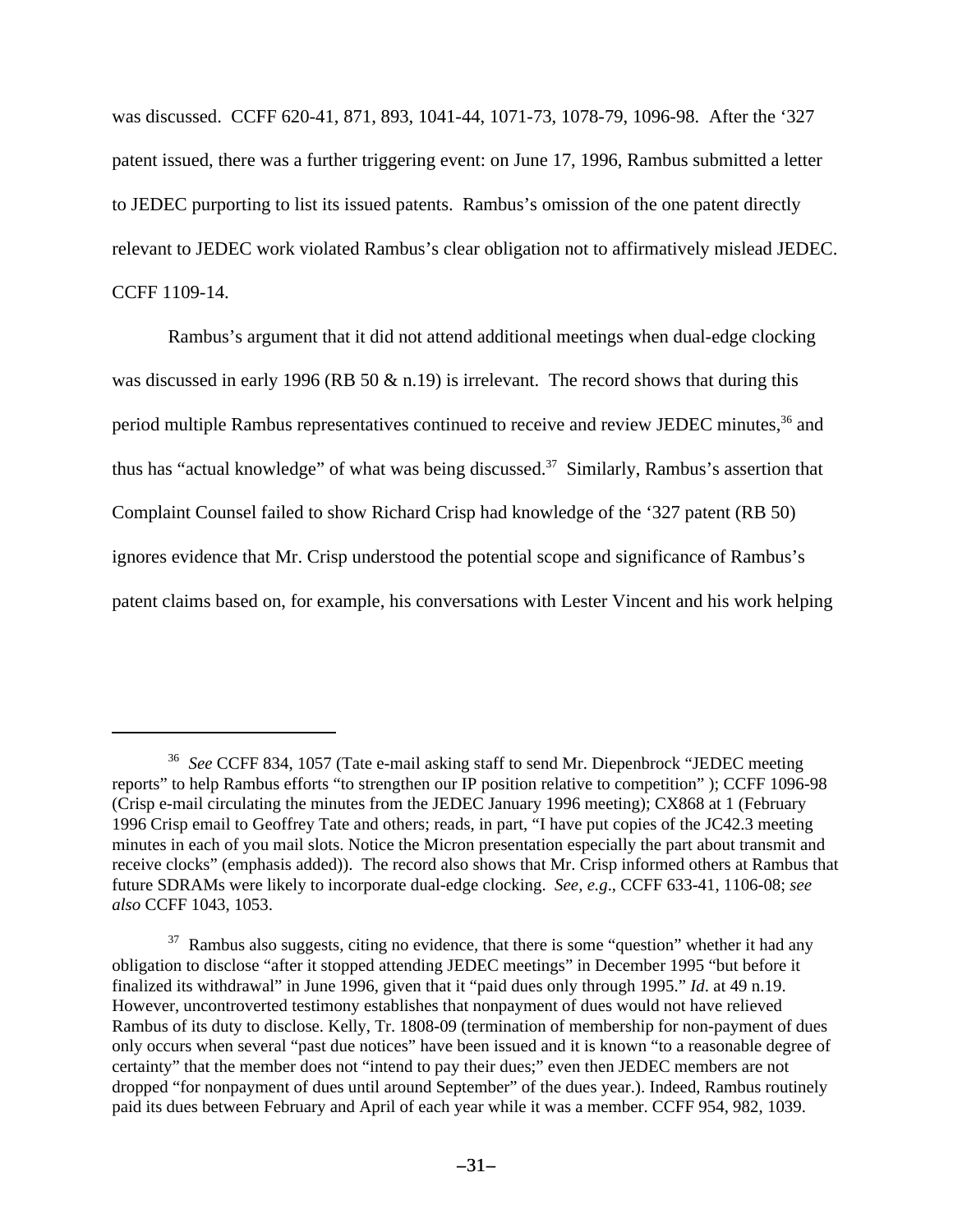to draft some of the relevant patent claims.<sup>38</sup> CCRF 288.<sup>39</sup> Crisp was also specifically aware of Rambus's '327 patent and its assertion that Mosys's use of dual-edge clocking technology infringed that patent. CCFF 1102.

More fundamentally, contrary to Rambus's argument (RB 50), others within Rambus knew that Rambus's patents or applications might be involved in JEDEC work, and they had an obligation to inform Crisp so that he, in turn, could inform JEDEC. CCRF 288. The fact that JEDEC rules did not require representatives to conduct all-out searches for potentially relevant patents (CCFF 325, 333) does not mean that firms can shirk their disclosure duty by shielding their JEDEC representative from key patent information. CCFF 334. Several people at Rambus, including its CEO and Vice President knew about the pending Rambus patent applications and the on-going JEDEC work, CCFF 988-93, 1003-06, 1008, 1043, 1052-53, 1069, 1071-73, 1076- 79, 1092-95, 1098, 1100-08, and they could not evade Rambus's duty by shielding Crisp from this information without, at a minimum, violating JEDEC's duty of good faith. CCFF 334.<sup>40</sup>

## 2. Rambus Had a Duty to Disclose Its Relevant Patent Applications

## a. Applications Relating to the SDRAM Standard

The evidence shows that, from May 1992 on, during the entire time that Rambus representatives Richard Crisp, Billy Garrett, and Vice President David Mooring observed JEDEC

<sup>&</sup>lt;sup>38</sup> Crisp also had complete access to Rambus's patent files. CCFF 1050. Complaint Counsel cannot establish whether Crisp received a copy of the '327 patent when it issued, or was otherwise more directly involved in preparing to enforce it against Mosys, in part because, at Rambus's behest, Lester Vincent destroyed portions of his files, including correspondence between Vincent's firm (Blakely, Sokoloff) and Rambus. CCFF 1746-47.

<sup>&</sup>lt;sup>39</sup> Similarly, Rambus's assertion that Complaint Counsel failed to show Richard Crisp had knowledge about the '646 patent, RB 61, ignores the record evidence. CCRF 288.

<sup>&</sup>lt;sup>40</sup> Indeed, Rambus CEO Geoff Tate later confirmed he knew that Rambus had concealed the importance of the '327 patent. CX942 at 1 ("we already have the '327 patent but few people are aware of what it means").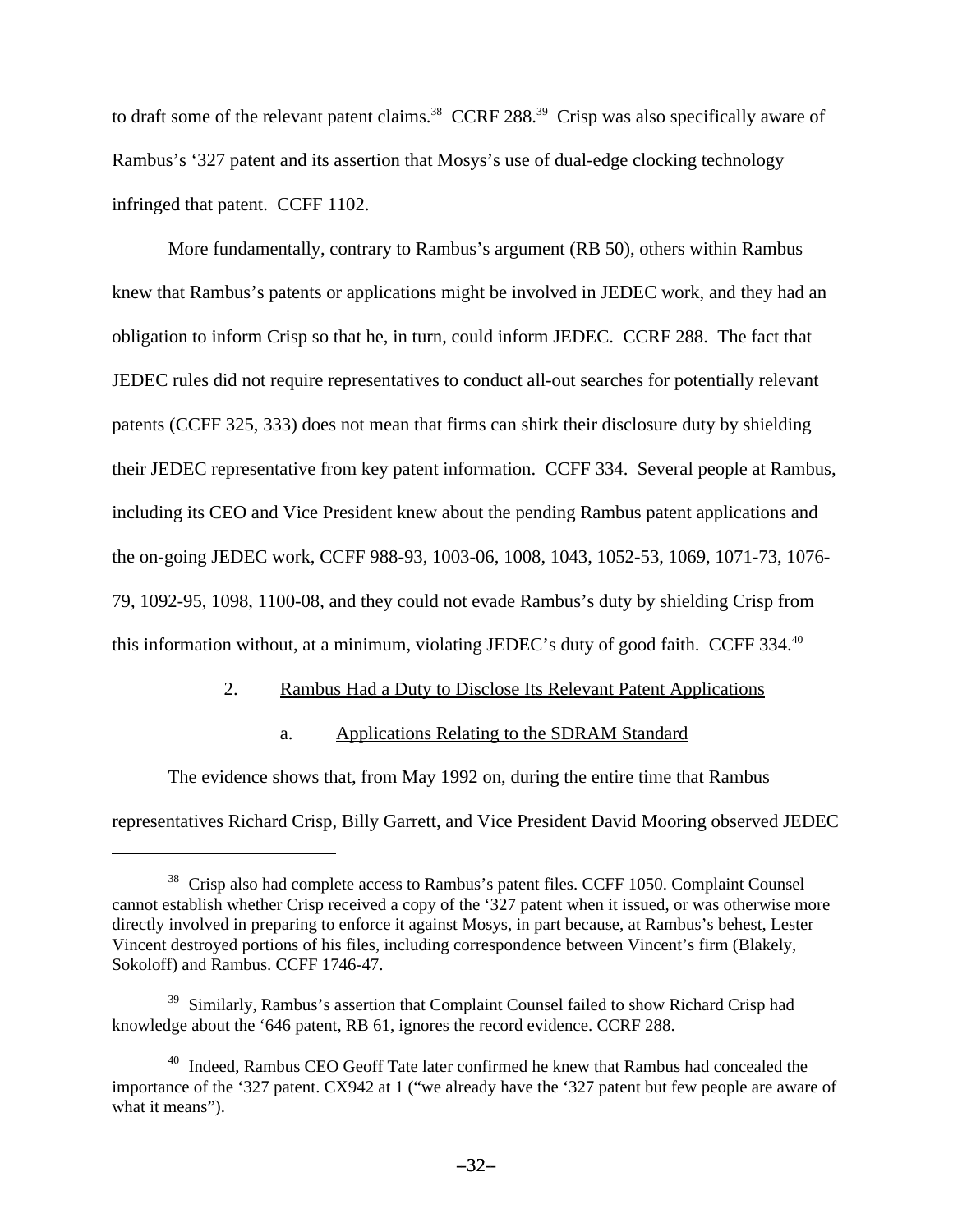work, and ultimately JEDEC ballots, involving a programmable CAS latency and burst length, Rambus representatives (1) believed that Rambus had invented these technologies; (2) understood that Rambus could amend its patent applications (including its '651 and '961 applications) to add claims to cover their use in SDRAM; and (3) were working with Rambus's outside patent lawyer to draft claims–directed at SDRAMs–to be added to Rambus's pending applications to cover use of these technologies. CCFF 862-66. Nonetheless, Rambus never made any disclosure to JEDEC that would have alerted its members to such facts.<sup>41</sup>

Likewise, Rambus never mentions that, just before JEDEC adopted the SDRAM standard, Rambus failed to disclose an amendment to a patent application it filed with the specific intention of covering the on-going JEDEC work. At the JC-42.3 meeting on May 19-20, 1993, Richard Crisp observed a presentation at which Gordon Kelley of IBM stated that the SDRAM standard was likely to be adopted at the next Council meeting. CCFF 959-60. Although Mr. Vincent had recently filed an amendment to Rambus's pending '651 application to add claims that Mr. Crisp and other Rambus representatives believed covered the use of programmable CAS latency in SDRAMs, Mr. Crisp did not disclose any information about the '651 application or any other Rambus patent application at this, the final JC-42.3 Subcommittee meeting before the Council approved the SDRAM standard, or at any other JEDEC meeting. CCFF 955, 958-62, 964.<sup>42</sup>

<sup>&</sup>lt;sup>41</sup> Indeed, Mr. Mooring attended the July 1992 meeting where JEDEC tallied the SDRAM ballots and did not disclose Rambus's belief, expressed in a document circulated the month prior to the Rambus Board and executives, that "SyncDRAM infringe on some claims in our filed patents." CX543A at 17; *see* CCFF 911-927.

 $42$  What is relevant here is what Rambus believed and intended at the time. The fact that its lawyers improperly drafted the claims (a mistake that they later corrected) does not absolve Rambus of its disclosure duty. *See* 2 H. HOVENKAMP ET AL., IP AND ANTITRUST § 35.5, at 35-43 (suggesting, in this context, that courts should focus on what the defendant subjectively "believed" regarding whether "the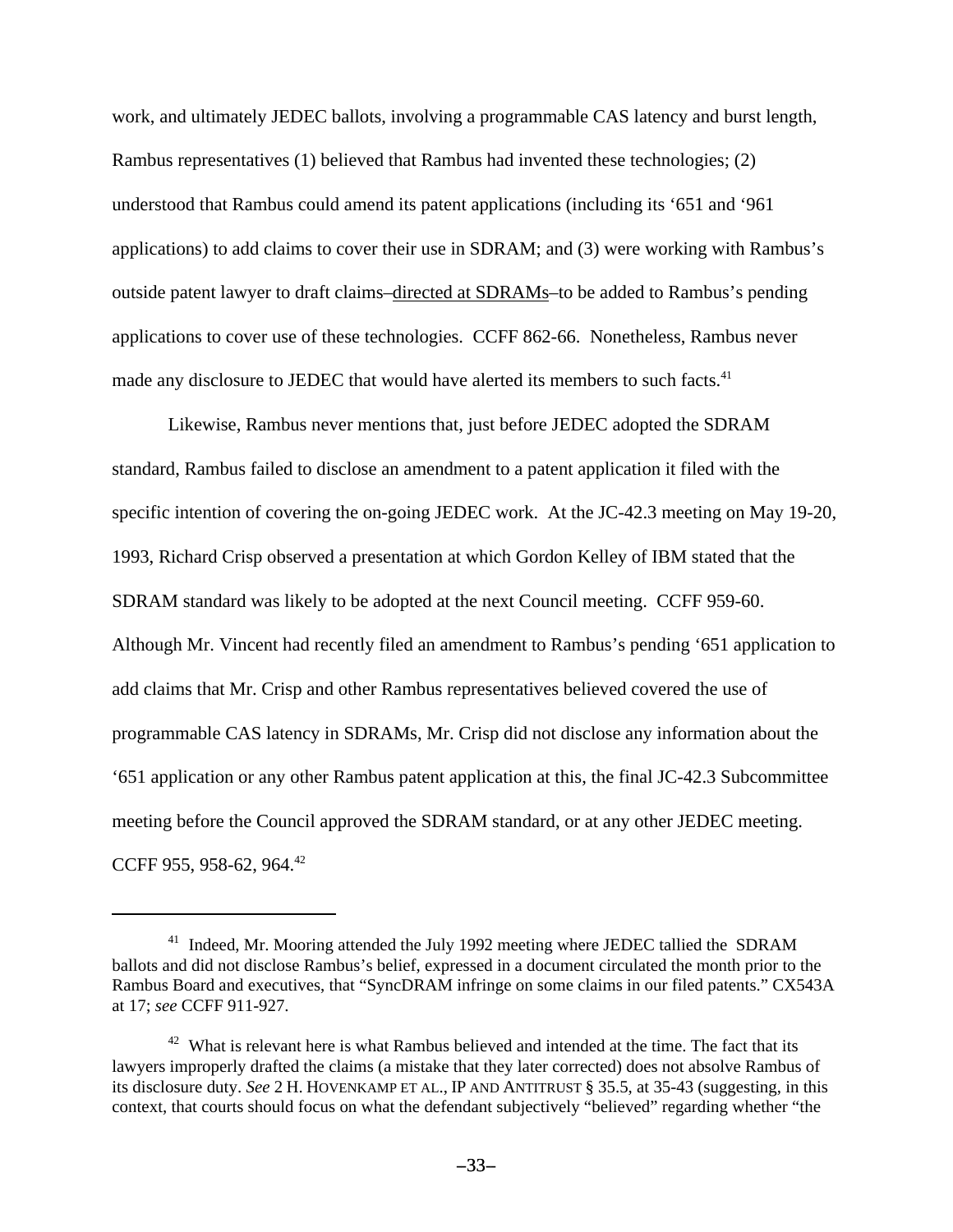By the spring of 1994, Allen Roberts and others at Rambus had come to realize that the claims of the '651 application were perhaps not as broad as they had believed. David Mooring suggested that Rambus "kick-off another patenting spree" during this "window of opportunity left while [Rambus] still ha[d] confidential information." CX726; CCFF 987. Shortly thereafter, Mr. Roberts suggested to Lester Vincent enhancements to Rambus's patent coverage, including the use of registers containing values to control CAS access timing. CX734 at 2; CCFF 988-93. In January 1995, Vincent filed an amendment to Rambus's '961 application in which he finally achieved what Rambus had intended from the beginning–new claims covering programmable CAS latency and burst length as used in JEDEC's SDRAM standard. CCFF 1028, 1125-63.

Rambus attempts to dismiss the import of this filing by relying on the PTO's office action of April 1995 indicating that it would reject these claims as indefinite, even though the application (and the claims) remained pending and although this action had no bearing whatsoever on Rambus's disclosure duty. *See* RB 55. Indeed, Rambus simply ignores its disclosure obligation between January and April 1995 (during which time Mr. Crisp attended the March 1995 meeting of the JC-42.3 Subcommittee). More importantly, the PTO action had no effect on the claims that Rambus could and did pursue. PTO rejection of claims as indefinite often reflects the PTO's desire for clarification, and can be overcome with minor, nonsubstantive changes or no changes at all. CCRF 90. Rambus continued to believe it was entitled to such claims, it continued to pursue similar claims in its '961 application, and it ultimately succeeded in obtaining similar claims in issued patents. CF 1049, 1649-67.

Rambus's reliance on the Federal Circuit's *Infineon* decision, for the proposition that claims in the '961 application were limited by a "device identifier feature" (RB 56) is misplaced.

patent . . . would cover the standard").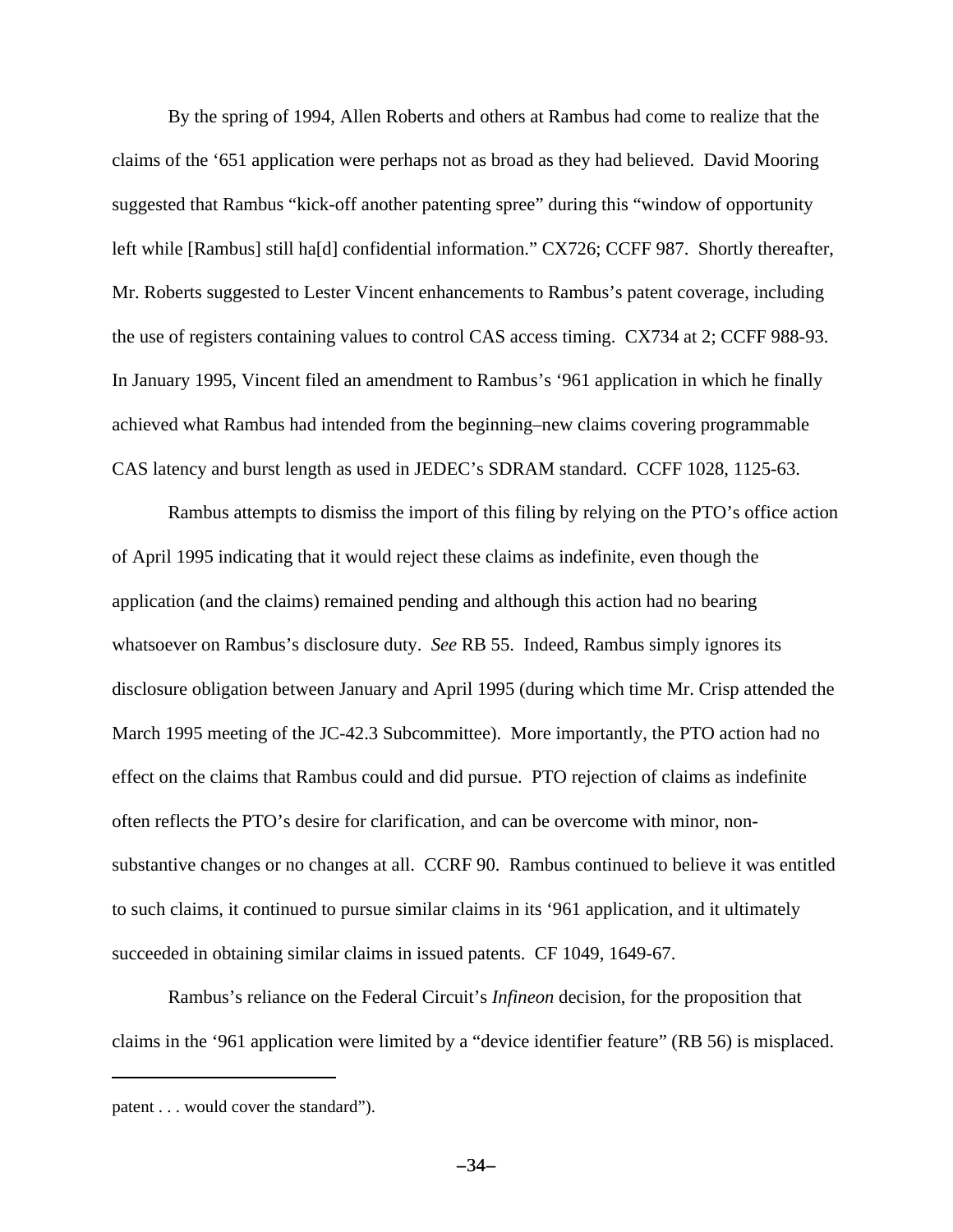Contrary to Rambus's assertions, the Federal Circuit's decision is not entitled to *stare decisis* effect in this matter because the FTC is not subject to the jurisdiction of the Federal Circuit. *See* U.S.C. § 1295 (granting the Federal Circuit jurisdiction only over specified matters, not including decisions of the FTC). Nor is the Federal Circuit's decision, based as it is on the specific and limited record developed during the *Infineon* trial, persuasive here. Unlike Complaint Counsel, Infineon was defending patent infringement allegations and thus had no interest in asserting that Rambus's prior patent applications covered technologies in Infineon's products. *See* CCB 79. Rambus likewise sought to avoid any implication that patent applications pending while it was at JEDEC, but not disclosed to JEDEC, covered technologies discussed at JEDEC. As a result, in *Infineon*, the parties offered no testimony as to the scope of coverage of the claims of the '961 application, nor did they brief the issue on appeal. Indeed, as the dissent noted, "because neither party appears to have given the jury the necessary evidence to make such an analysis in the first instance," it was improper for the court to even consider the issue. *Rambus*, 318 F.3d at 1117.

By contrast, there is a reliable record on this issue here. Both Prof. Jacob, an expert on memory architectures and systems, and Mr. Nusbaum, an experienced patent lawyer and examiner, examined the claims of the '961 in detail. They explained that, although certain of the claims in the '961 application were limited to the "device identifier feature," the claims Complaint Counsel relied on were not so limited. Jacob, Tr. 5676-80; Nusbaum, Tr. 1561-62.<sup>43</sup>

In June 1995, Rambus withdrew its '961 application and filed a new continuation application, the '490 application, also based on the original '898 application. The '490

<sup>&</sup>lt;sup>43</sup> Rambus did not attempt to defend the Federal Circuit's statement about the claims of the '961. Its patent expert declined to identify language reciting a "device identifier feature." Fleisler, Tr. 8937, 8941. In contrast, Complaint Counsel's experts provided detailed explanations regarding the meaning of the '961 claims and the lack of any limitation requiring a device identify feature. CCFF 1125-63; Jacob, Tr. 5676-80; Nusbaum, Tr. 1561-62.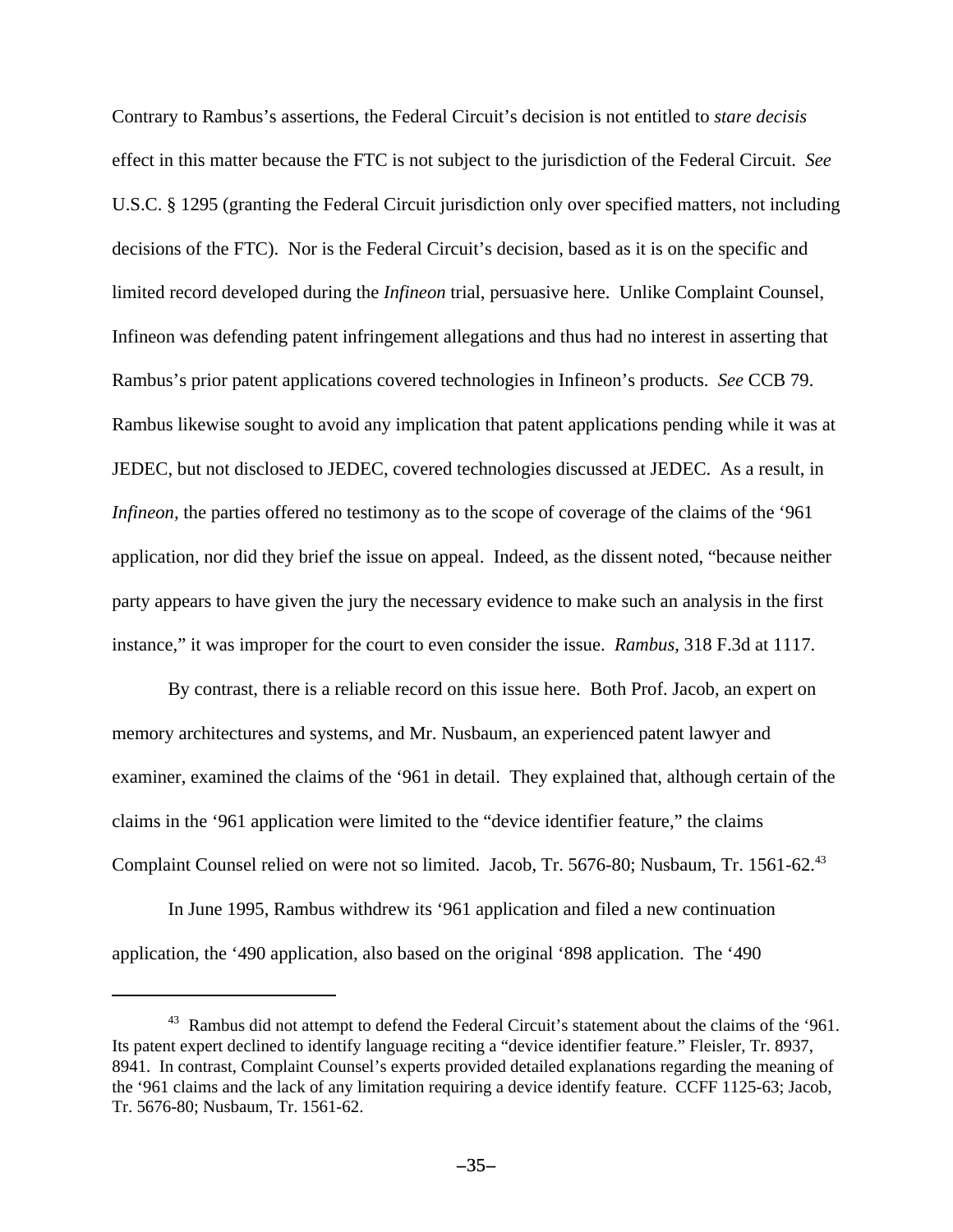application contained claims 183-85 covering programmable CAS latency as used in the SDRAM standard. CCFF 1164-82. The '490 application was pending before the PTO until February 1996.<sup>44</sup> During that time, JEDEC considered whether to use programmable or fixed CAS latency in the SDRAM standard as well as whether to carry programmable CAS latency over into the future (DDR) SDRAM standard. CCFF 565-67, 570-75, 586-89. Rambus failed to disclose to JEDEC any information about its pending '490 application during this time.

Rambus fails in its attempt to limit retroactively the scope of the '490 application by finding an element in claims 183-85 that does not correspond to JEDEC-compliant SDRAM. Rambus asserts, without support, that the element "specifying the semiconductor device" in claims 183-85 in the '490 application refers to a feature that is not found in SDRAM. RB 58. In fact, the unrefuted testimony of Prof. Jacob and Mr. Nusbaum established that this element corresponds to the chip-select line in the SDRAM architecture.<sup>45</sup>

Rambus also argues that Complaint Counsel failed to establish that Mr. Crisp had knowledge of the specific claims in the '961 and '490 patent applications. RB 57-58. In fact, the

<sup>&</sup>lt;sup>44</sup> Rambus asserts that these claims were withdrawn in November 1995. RB at 57. Rambus cites to a "provisional election" made during a telephone conversation by Scot Griffin, an associate working for Lester Vincent, to prosecute claims 176-82 instead of claims 183-85; the PTO action specifically stated that "[a]ffirmation of this election must be made by applicant in responding to this office action." CX1504 at 275. Rambus did not in fact cancel claims 183-85 until February 26, 1996. *Id*. at 279. Even then, cancellation was "without prejudice" to filing the same or similar claims in other continuation or divisional applications. *Id*. In fact, Rambus continued to pursue, and ultimately obtained, claims covering programmable CAS latency as used in SDRAMs. CCFF 1650-61.

<sup>&</sup>lt;sup>45</sup> Rambus asserts, again without support, that the Federal Circuit's interpretation of language found in certain claims of the '961 application somehow is relevant to the phrase "transaction request specifying the semiconductor device" in claims 183-185 of the '490 application. RB 58. In fact, the claims in question from the '961 application refer to identification information stored in the register, whereas claims 183-85 in the '490 application refer to identification information transmitted across the bus. *See, e.g.*, Jacob, Tr. 5676-80 (the claims of the '961 limited by the device identifier feature include claims 152, 153, and 166); *id*. at 5678 (the limiting language in claim 152 of the '961 application is: "wherein the register is an identification register operative to store an identification number for the semiconductor device").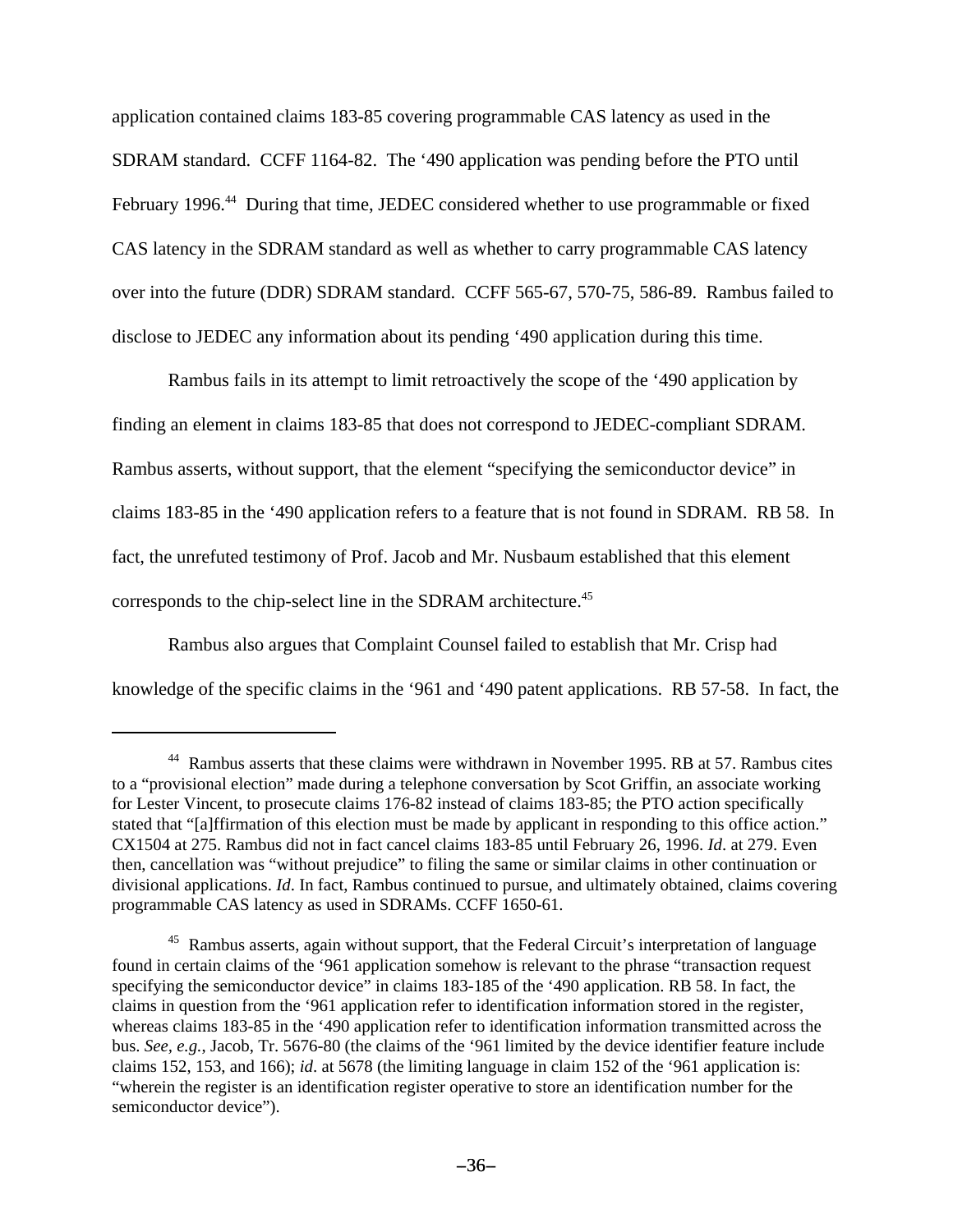record shows not only that he was centrally involved in work directed at drafting claims to cover programmable CAS latency, CCFF 900-01, 910, 920, 928, 932-33, 948, 955, 958, but also that he was aware that Rambus had pending applications with claims covering programmable CAS latency. *See* CX711 at 68, 73 (5/24/95 Crisp e-mail (When asked about Rambus patents that might read on SyncLink, Mr. Crisp wrote to others within Rambus, "[a]s far as intellectual property issues go here are a few ideas: . . . 4. DRAM with programmable access latency")). Mr. Crisp also had access to the entire set of Rambus patent files, and reviewed various materials in those files during the summer of 1995.<sup>46</sup> CX1050. Moreover, Geoff Tate, David Mooring, and Allen Roberts, among others, had been informed of the JEDEC work and were directly involved in efforts to ensure that Rambus's patent claims would cover programmable CAS latency and burst length as used in the JEDEC standard. CCFF 876, 893-95, 900, 905, 908, 921, 926, 930, 938, 940-41, 948, 962-63, 981, 989-93, 1045, 1073.<sup>47</sup> Accordingly, Rambus has failed to refute the compelling evidence that it violated its duty to disclose to JEDEC the '961 and '490 patent applications.

## b. Applications Relating to the Future SDRAM Standard

Despite its assertions regarding its '692 application (RB 58-59), Rambus knew–and

<sup>&</sup>lt;sup>46</sup> Complaint Counsel cannot ascertain whether Mr. Vincent sent copies of the '961 and '490 applications to Mr. Crisp when they were filed in part because Mr. Vincent, at Rambus's behest, destroyed documents from his patent prosecution files, including correspondence between Blakely, Sokoloff, and Rambus. CCFF 1746-47.

<sup>47</sup> *See also* CX1946 (Roberts conversation with Vincent regarding claims Crisp wanted to add regarding "mode register to control latency" and asking whether the original application covered "blocks"); CX686 (Crisp e-mail copying Roberts regarding planned claims on "DRAM with programmable access latency"); CX1959 (Ware e-mail to Roberts et al: a claim regarding a "writable configuration register permitting programmable CAS latency" that was "directed against SDRAMs" had been filed); CX1970 (meeting among Tate, Roberts, and Vincent; "Enforcement: Sink DRAM . . . config registers"); CX734 (Roberts letter to Vincent re patent enhancements relating to registers to control "CAS access timing").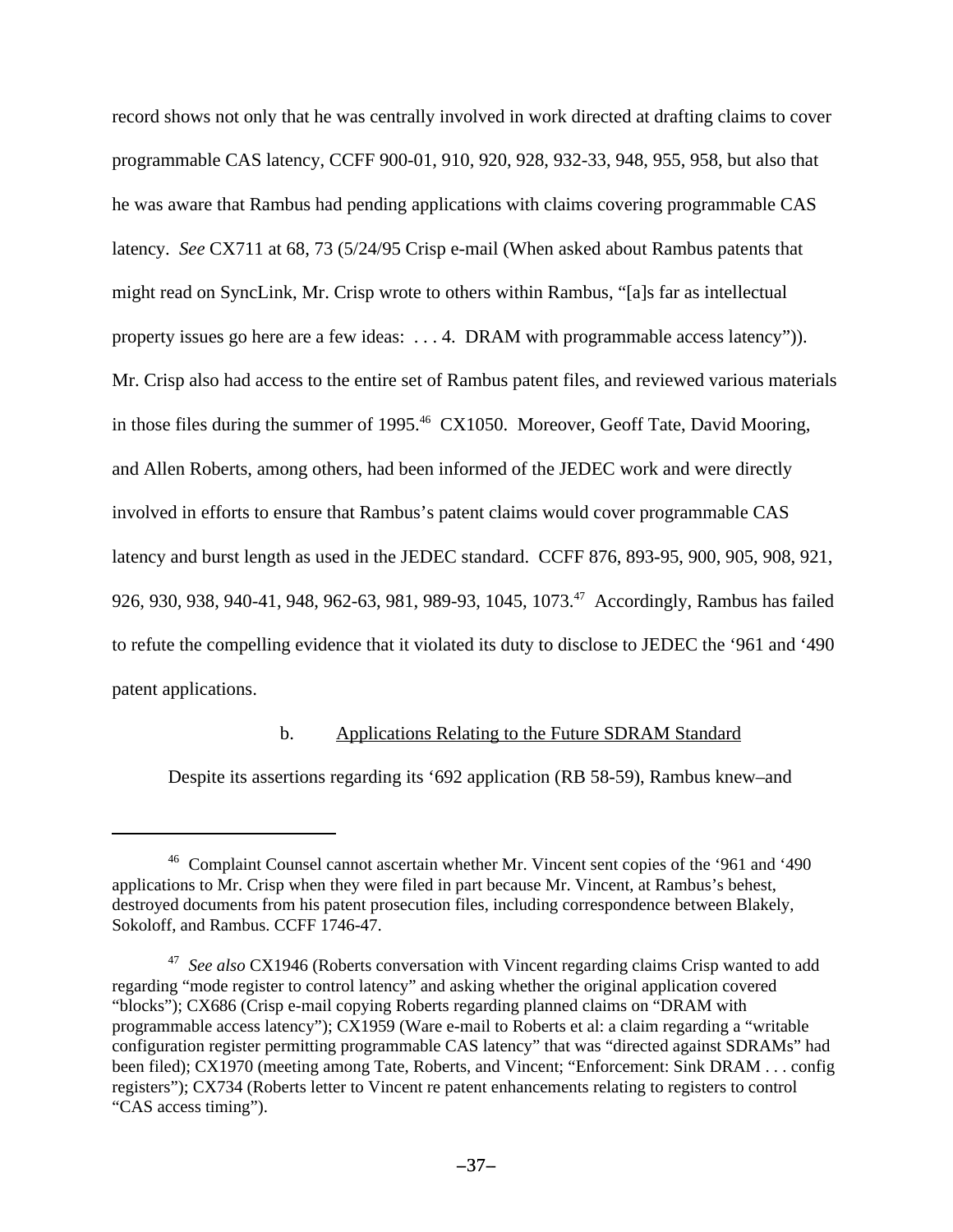should have disclosed to JEDEC–that various claims in that application covered the work it observed at JEDEC involving on-chip PLL/DLL. CCFF 1183-98. In September 1994, while Rambus's '692 application was pending, Mr. Crisp observed an NEC presentation incorporating an on-chip PLL. CCFF 604-06, 1009-13. Mr. Crisp also observed, or received copies of, JEDEC work involving on-chip PLL/DLL in the latter half of 1995 and early 1996, also while the '692 application was pending. CCFF 608-16, 1071-73, 1078-82, 1096-99.

Contrary to Rambus's unsupported statements about Richard Crisp's lack of knowledge (RB 59), the contemporaneous evidence clearly shows that he knew about the claims in the amended '692 application and understood the relationship between those claims and the NEC presentation.<sup>48</sup> Several times in 1992 and 1993, Mr. Crisp had consulted with Lester Vincent and others at Rambus to add claims covering the use of PLLs and DLLs on DRAMs to pending applications. CCFF 932-35, 947-48, 962-64. In June 1993, Mr. Vincent filed an amendment to the pending '692 application to add claims covering PLLs/DLLs on DRAMs, including SDRAM. CCFF 966. Mr. Vincent sent Mr. Crisp a copy of the amendment to the '692 application two days after it was filed. CCFF 967. Upon seeing the NEC presentation in 1994, Mr. Crisp emailed Rambus management, alerting them to the relationship between the claims and the presentation. CCFF 1009-13. Mr. Crisp and Allen Roberts even discussed Rambus potentially having "to fight litigation at some point in the future" and getting NEC to "belly up some dollars." CCFF 1014-15. The next month, Mr. Crisp and Rambus executives again discussed

<sup>&</sup>lt;sup>48</sup> Many others at Rambus also knew about both the on-going JEDEC work and the scope of the '692 application, including CEO Geoff Tate, VP Allen Roberts, and VP David Mooring. *See* CX711 at 36 (Crisp e-mail about NEC's presentation sent to entire executive group); CX1961 (forwarding a copy of the amendment to the '692 application to Roberts); CX1970 (discussion involving Tate, Roberts, and Vincent on "Enforcement: Sink DRAM . . . PLLs"); CX2056 at 268 (Mooring, Dep.) ("We believed we invented key aspects of several of the things on [the October 1995 survey ballot]"); CCFF 962-63, 966- 67, 981, 1009-25, 1070-73.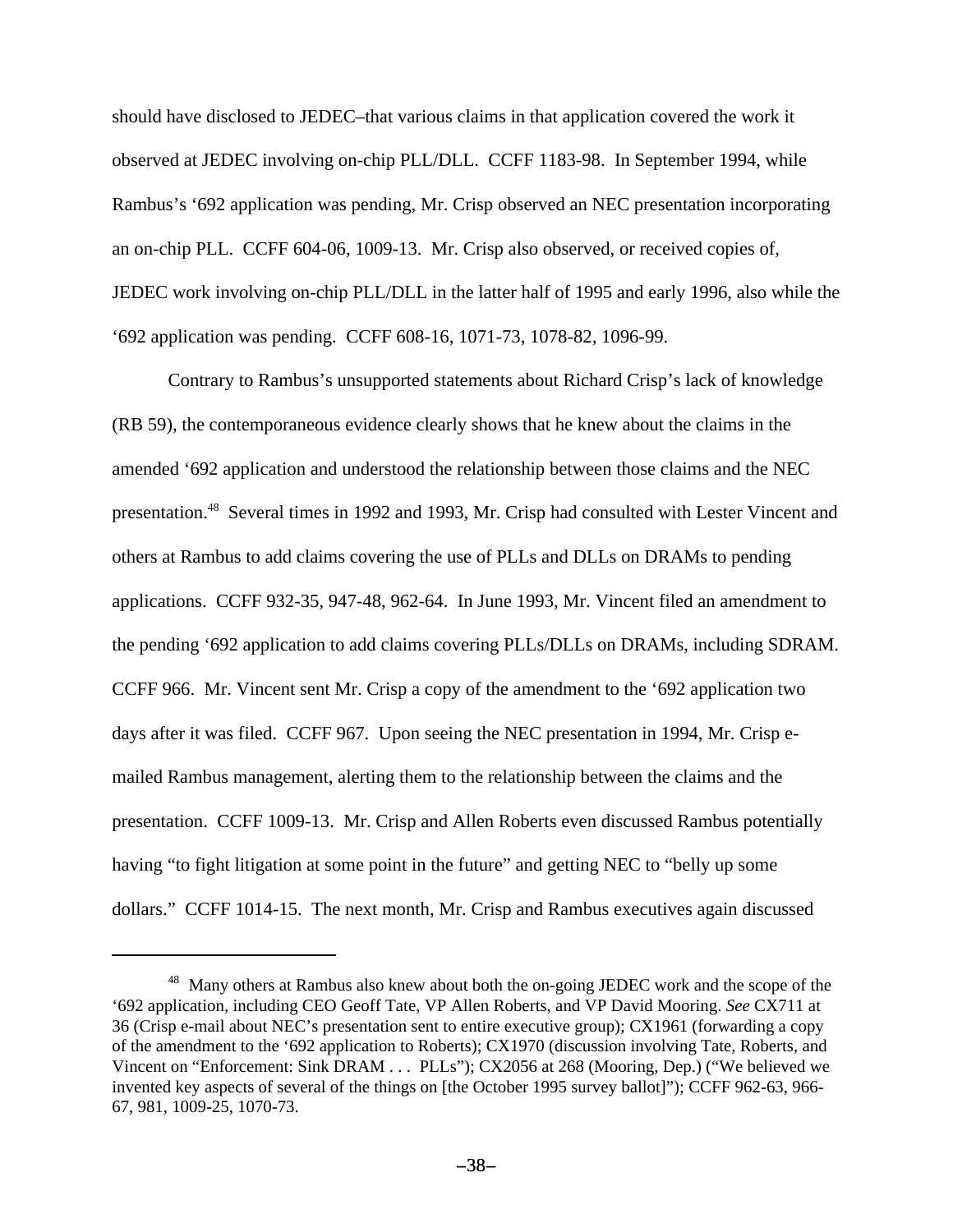filing suits and collecting royalties for using a PLL on a DRAM. CCFF 1018-25. In short, Mr. Crisp had a very clear understanding of the relationship between Rambus's '692 application and JEDEC's on-going SDRAM-related work.<sup>49</sup> CCFF 1017.

During the latter half of 1995 and early 1996, when Rambus representatives observed or otherwise learned of additional JEDEC work involving on-chip PLL/DLLs, Rambus also increased its efforts to ensure that its pending patent claims covered technologies used in SDRAM and "future SDRAM," including on-chip PLL/DLL. *See, e.g.,* CCFF 1074-75 (October 1995 amendment to the '692 application).<sup>50</sup> Again, despite Richard Crisp's advice when he circulated the January 1996 presentation on PLL/DLLs and echo clocks that Rambus "have a long hard look at our IP and if there is a problem, I believe we should tell JEDEC that there is a problem," Rambus never disclosed anything about its pending applications or the related work with its patent lawyer. CX868 at 1; CCFF 1098-99.

<sup>&</sup>lt;sup>49</sup> Despite Rambus's admonition to focus on "contemporaneous evidence"–what the relevant individuals "said, wrote and did during the time period from early 1992 to mid-1996," RB at 24–Rambus completely disregards the contemporaneous evidence showing that the claims in the amended '692 were intended to cover, did cover, and were understood by Rambus to cover the work observed by Mr. Crisp at JEDEC. Instead, Rambus assumes the narrowest possible interpretation of the disclosure duty, and relies solely on the after-the-fact testimony of a paid expert to try to establish that, despite the contemporaneous understanding of Rambus witnesses, the claims of the '692 technically did not cover the on-going JEDEC work. CCB 59. Even then, Rambus's argument falls short. The third element of claims 151 and 152 of the '692 application, on which Rambus focuses, is satisfied by the generation of a local clock signal for "performing" or "controlling" "memory operations with respect to the memory array." CX1502 at 208, 233-34. By controlling the output buffer, through which the memory array drives data onto the bus, the local clock signal generated by the PLL in NEC's presentation performed and controlled memory operations. Jacob, Tr. 5536-39 ("the figure [in the NEC presentation] shows the local clock signal coupled to the memory array through the output driver that drives data onto the bus, so . . . this . . . performs read operations"); Nusbaum, Tr. 1590-91; CCFF 1190. Dr. Fleisler's requirement that the local clock control the memory array directly finds support nowhere in the claims, and, more importantly, is contradicted by the contemporaneous views of Richard Crisp, Allen Roberts, and others.

<sup>50</sup> *See also* CX3129 at 451-54 (Vincent, Dep.) (meeting between Messrs. Diepenbrock and Vincent regarding DLLs in January 1996); CX3129 at 457-60 (Vincent, Dep.) (meeting between Messrs. Diepenbrock and Vincent regarding DLLs in February 1996).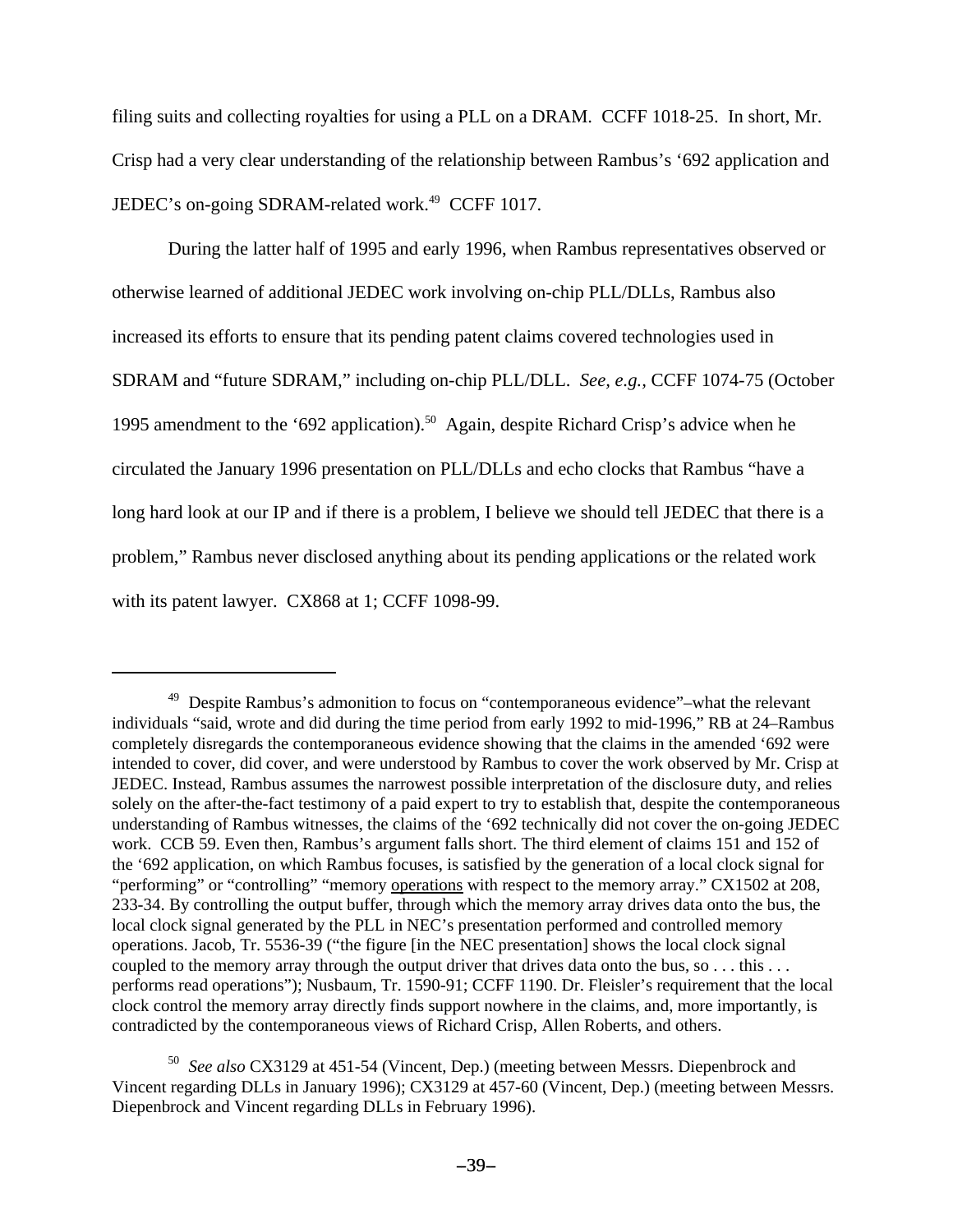Additionally, Rambus has failed to refute that it knew–and should have disclosed–that various claims in its '646 application likely would have covered JEDEC presentations relating to dual-edge clocking. CCFF 1199-1215. Although Rambus argues that claim 151 should be disregarded because the PTO determined that it was indefinite, RB 60, as noted above, a PTO office action based on indefiniteness had little, if any, effect on Rambus's ability to pursue the identical or a slightly modified claim.<sup>51</sup> Further, claim 152 of the '646 was pending from September 1994 until April 1996, when the '327 patent issued. CCFF 1212, 1214. Claim 152 of the '646 application issued as claim 1 in the '327 patent. CCFF 1214. Thus, for all the reasons that claim 1 of the '327 patent would have covered JEDEC work while Rambus was a member, CCFF 1218-32, so too would claim 152 of the '646 application have covered that same JEDEC work.

## G. Rambus's Had a Duty to Disclose with Respect to Work on Future SDRAM

Respondent's argument that JEDEC's work on the DDR standard began after Rambus withdrew from the organization<sup>52</sup> (RB 61-63) is contradicted by the weight of the evidence. Trying to deflect attention from the testimony of knowledgeable JEDEC officials, Rambus states that Your Honor should focus on "contemporaneous evidence." RB at 61. Yet Rambus conveniently ignores the documents from its own files that clearly establish Rambus's awareness that work on the DDR SDRAM standard had begun long before Rambus left JEDEC.<sup>53</sup> The

<sup>&</sup>lt;sup>51</sup> Additionally, Rambus's argument that it had no disclosure duty because claim 151 did not "read on" JEDEC presentations, RB 60, is also misplaced. *See supra* pp. 30-31.

<sup>52</sup> Rambus's withdrawal from JEDEC did not relieve it of its disclosure obligations. *See* CCFF 344.

<sup>53</sup> *See also* CCB at 85-86; CCFF 600-616 (JEDEC work on on-chip PLL/DLL prior to June 17, 1996) and CCFF 623-641 (JEDEC work on dual-edge clocking prior to June 17, 1996). As noted previously, JEDEC consideration of dual-edge clocking occurred prior to adoption of the first generation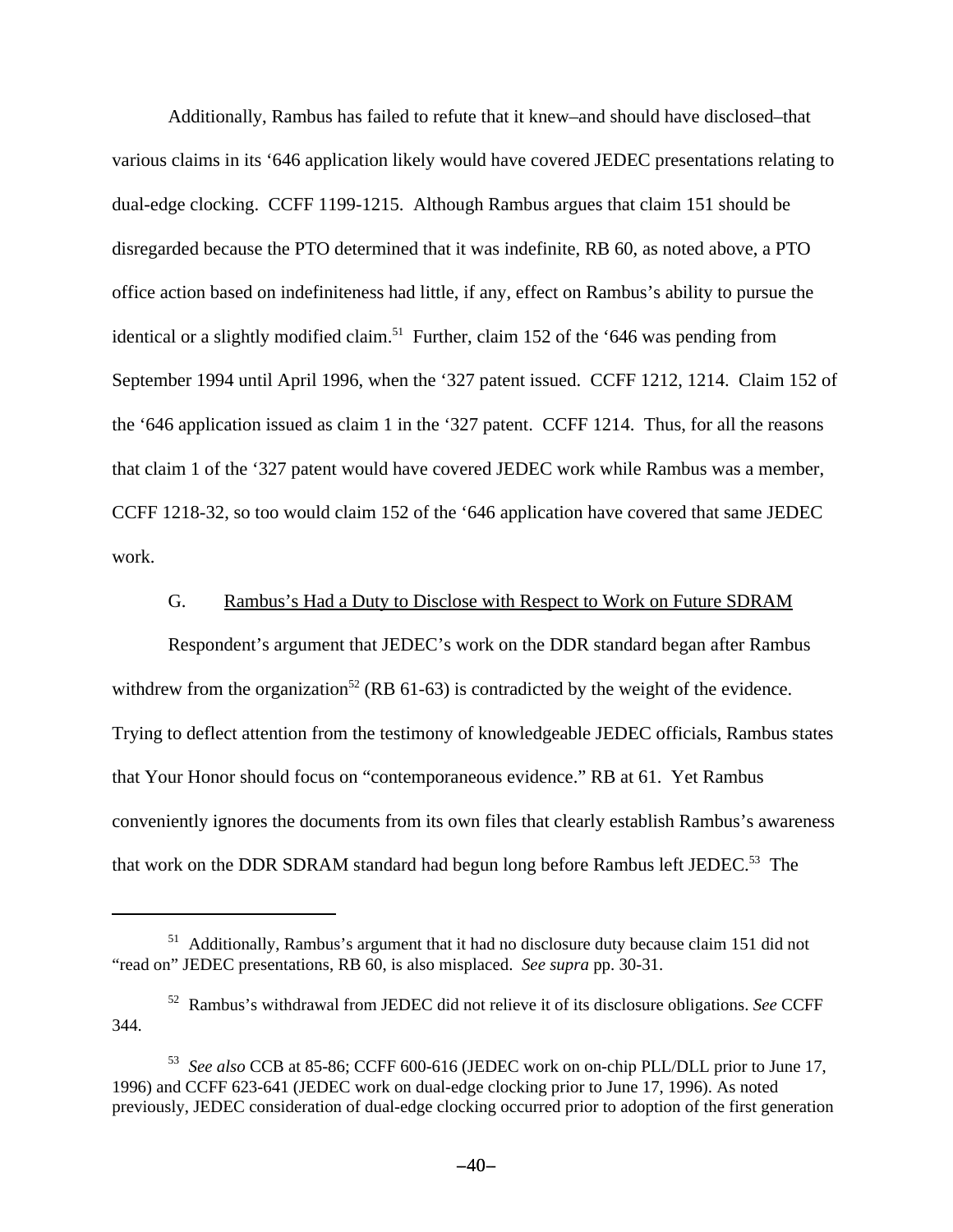evidence, from the 1993-1996 time period, includes the following:

May 1993 email from Richard Crisp noting that JEDEC "is rushing ahead to get a next generation standard  $\ldots$ ." CX700 at 2; CCFF 579.

June 1993 email from Rambus engineer Fred Ware discussing patent claims that could be "directed against future SDRAM." CX1959 at 1; CCFF 963.

September 1994 email from Mr. Crisp informing Rambus that NEC proposed that JEDEC "put[] a PLL on board their SDRAM" CX711 at 36; CCFF 1013.

September 1994 email exchange between Mr. Crisp and Allan Roberts about Rambus' IP claims relating to the on-chip PLL technology. *See* CX757 at 1; CCFF 1014 - 1015.

March 1995 email from Mr. Crisp noting contemporaneous statements by JEDEC official Hans Wiggers that "JEDEC has been working for over two years to standardize a high speed interface." CX711 at 52, 54; CCFF 579.

May 1995 email from Mr. Crisp about IP issues related to SyncLink proposal that included dual-edge clocking. CX711 at 73; *see* CCFF 1043-44, 1046.

September 1995 handwritten note taken by Geoff Tate during a meeting with in-house counsel, stating "SDRAM - now - next." CX1730 at 1; CCFF 803, 1058.

Fall 1995 JEDEC survey ballot on "future SDRAM," including dual-edge clocking and on-chip PLL/DLL, circulated at Rambus. CX260 at 3, 9, 12; CCFF 1071-1073.

December 1995 email from Mr. Crisp to others at Rambus, noting "momentum . . . building for getting a new SDRAM standard kicked off." CX843 at 1; CCFF 1081.

December 1995 JEDEC report from Mr. Crisp about the results of the future SDRAM survey ballot, noting that Mosaid had disclosed "a pending patent application for PLL/DLL on SDRAM." CX771 at 192; CCFF 1080.

February 1996 email from Mr. Crisp, attaching minutes from a January 1996 JEDEC meeting, alerting Rambus about a Micron presentation entitled "Future SDRAM - clock issues" (JX0029 at 17) that might raise IP issues that Rambus should consider disclosing to JEDEC. CX868 at 1; Crisp, Tr. 3367; CCFF 1098.

*See also* CCB at 83-87; CCFF 578-658 and 962-1108. Numerous witnesses corroborated this

evidence, stating that JEDEC actually began its work on the DDR SDRAM standard in 1993,

SDRAM standard, at some of the very first JEDEC meetings attended by Rambus*. See* CCFF 623-632.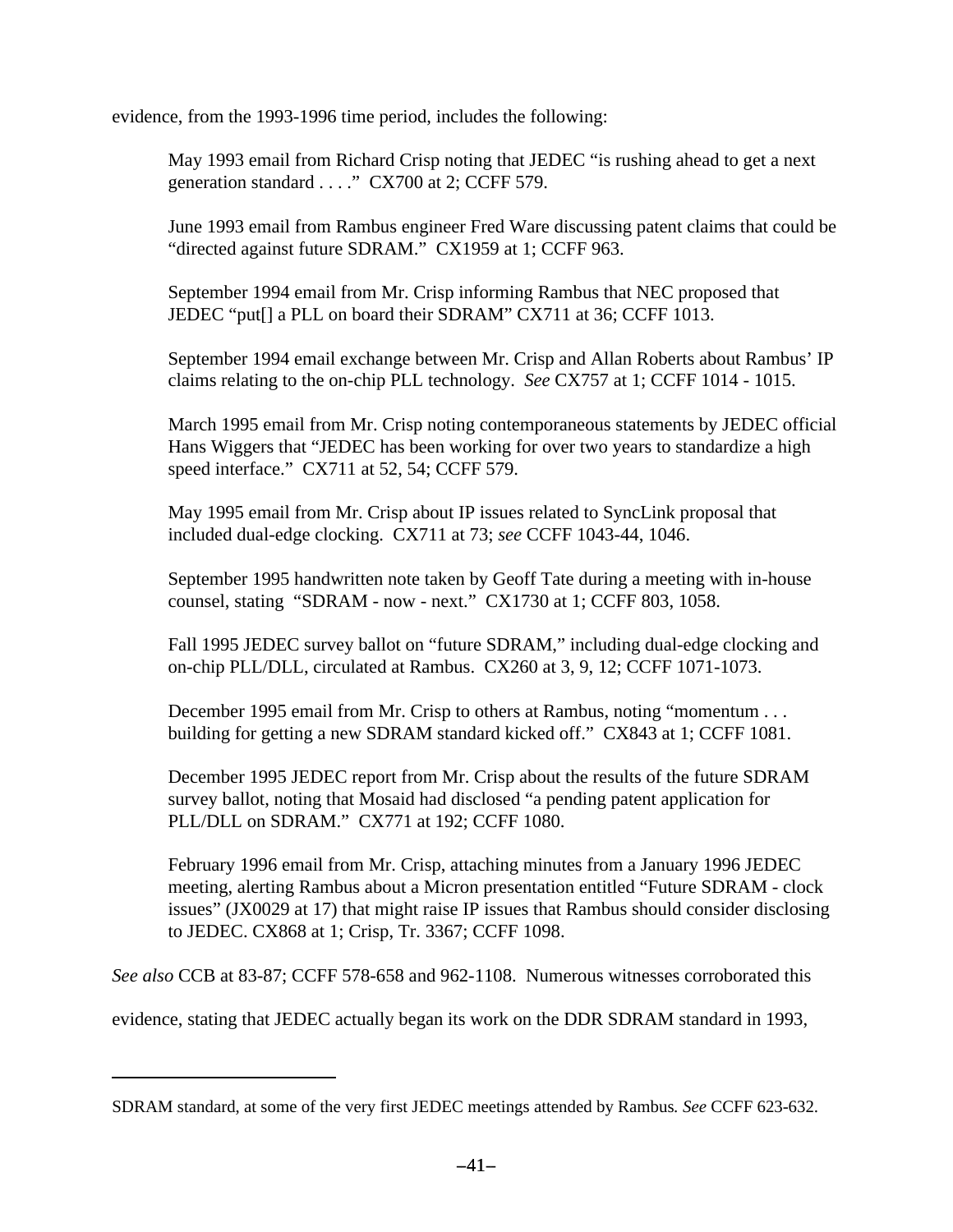shortly after JEDEC completed work on the first generation SDRAM standard, if not earlier. *See, e.g.*, Rhoden, Tr. 408-09, 460-61, 1200; Williams, Tr. 820; Sussman Tr., 1402, 1429; G. Kelley, Tr. 2566-67, 2582, 2585-86; MacWilliams, Tr. 4815; Lee, Tr. 6636; *see generally* CCFF 578-658.

By contrast, Rambus cites to only a handful of ambiguous documents that serve only to substantiate the uncontested fact that the DDR SDRAM standard did not get its name until after Rambus left JEDEC. Indeed, Rambus's "contemporaneous evidence" focuses on one document, created two years after the fact, in which Desi Rhoden regretted that he and his colleagues at JEDEC had not made more progress on the DDR SDRAM standardization effort sooner. RB at 62; CX375. Mr. Rhoden testified that when he used the term "DDR" in that memo, he was referring to "the collection of features" to which the name DDR formally had been appended. *See* Rhoden, Tr, 1200-01. He further explained that "the name DDR was invented and created in December of 1996," Rhoden, Tr. 1200, but the concepts embodied in what became the DDR standard were being discussed for years before December 1996. Rhoden, Tr. 1196; *see also* Rhoden, Tr. 408-09; CCFF 580. The other documents Rambus cites suffer from the same semantic issues and Rambus never even sought to explain them at trial. *See* CCRF 411-413.

Finally, contrary to Rambus's arguments (RB 63), the *Infineon* decision on this issue should have no persuasive effect here. *See* CCB. First, the court applied a "clear-andconvincing" standard of proof, which is not applicable here. Second, contrary to the record in this case, the court wrongly concluded that JEDEC's disclosure duty turned on when JEDEC assigned an "item number" to a particular presentation by Fujitsu using the term "DDR." *See*

 $-42-$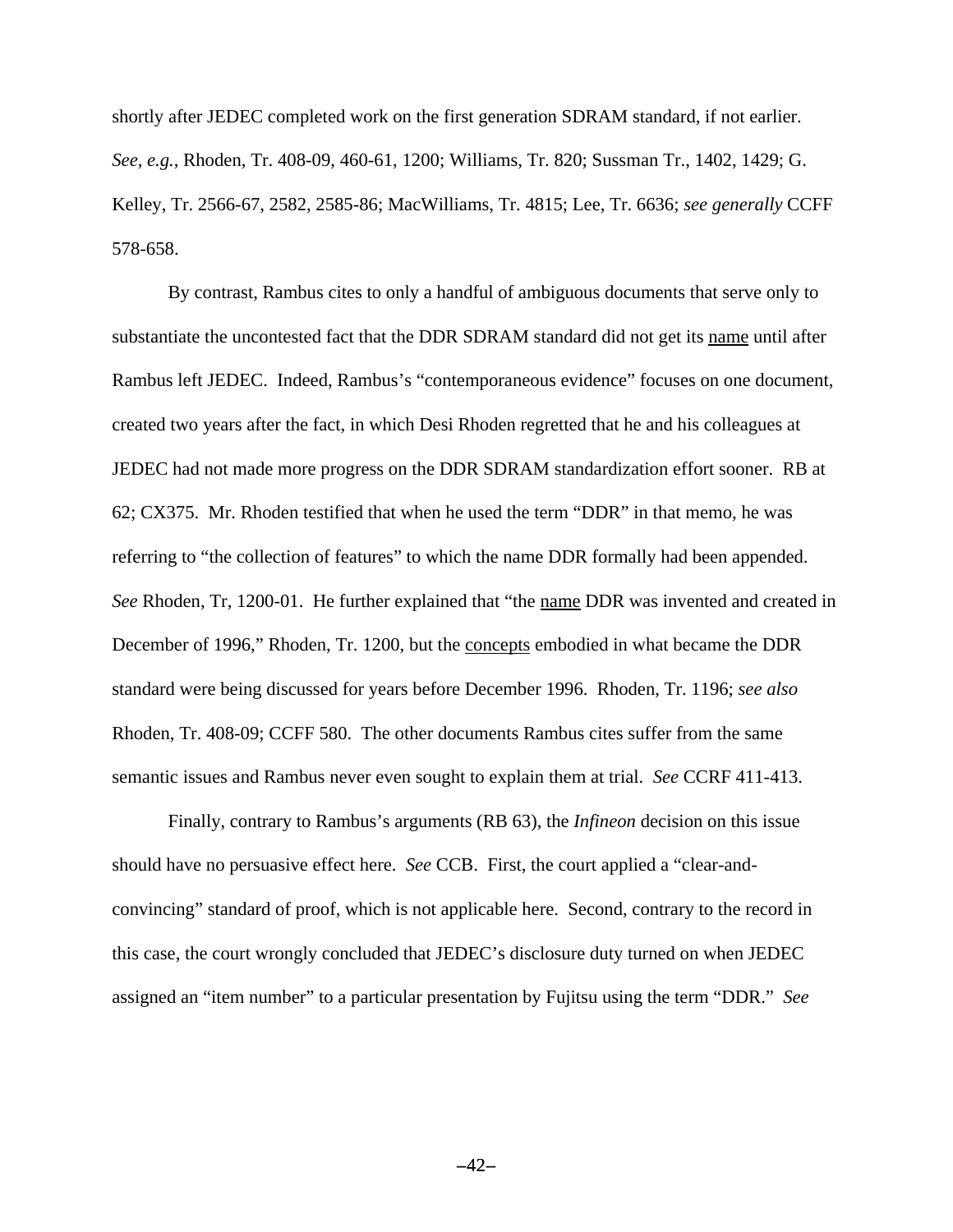Section II.D., *supra*<sup>54</sup> There is no evidence in the record in this matter that would in any way limit the JEDEC disclosure obligation to when JEDEC first applied the term "DDR" to its ongoing work on the future SDRAM standard or applied an item number to a particular presentation by Fujitsu. *See* CCB at 40-59; CCFF 316-346, 818-821, 837-848. Finally, the *Infineon* decision rested on the testimony of a single witness, upon whose testimony it found that Infineon had "almost exclusively" relied at trial and in the post-trial briefing on this issue. By contrast, the much more extensive record in this case includes testimony from several witnesses who did not appear in the *Infineon* matter, including Messrs. Rhoden, Williams, Sussman, Gordon Kelley, MacWilliams, and Lee. These witnesses testified that JEDEC's work on the DDR SDRAM standard predated Rambus's departure from the organization. Therefore, just as Your Honor rejected Rambus's argument on this point in ruling on its motion for summary decision, it should be rejected here as well. *See* April 14. 2003, Order Denying Motion for Sum. Dec. at 11-13; *see also* CCB at 77-82.

## III. RAMBUS'S VARIOUS "RELIANCE" DEFENSES LACK MERIT

## A. Proof That Rambus Conduct Distorted JEDEC's Process Proves "Reliance"

Complaint Counsel agrees with the fundamental principle that liability in this case requires some showing that the challenged conduct "reasonably appear[s] capable of making a significant contribution to . . . [Rambus's] monopoly power." *United States v. Microsoft Corp.*, 253 F.3d 34, 79 (D.C. Cir. 2001).<sup>55</sup> Rambus distorts the appropriate legal standard, however, by

<sup>&</sup>lt;sup>54</sup> In fact, the trial court acknowledged evidence of "several presentations" relating to dual-edge clock and on-board DLL/PLL technologies from 1991 to 1996, while Rambus was a JEDEC member. 164 F. Supp. 2d at 766.

<sup>&</sup>lt;sup>55</sup> Note that the conduct in question appears capable of contributing to Rambus's monopoly power in either of two ways: (1) with knowledge of Rambus's patents or applications, JEDEC likely would have adopted alternative standards, or (2) individual JEDEC members likely would have obtained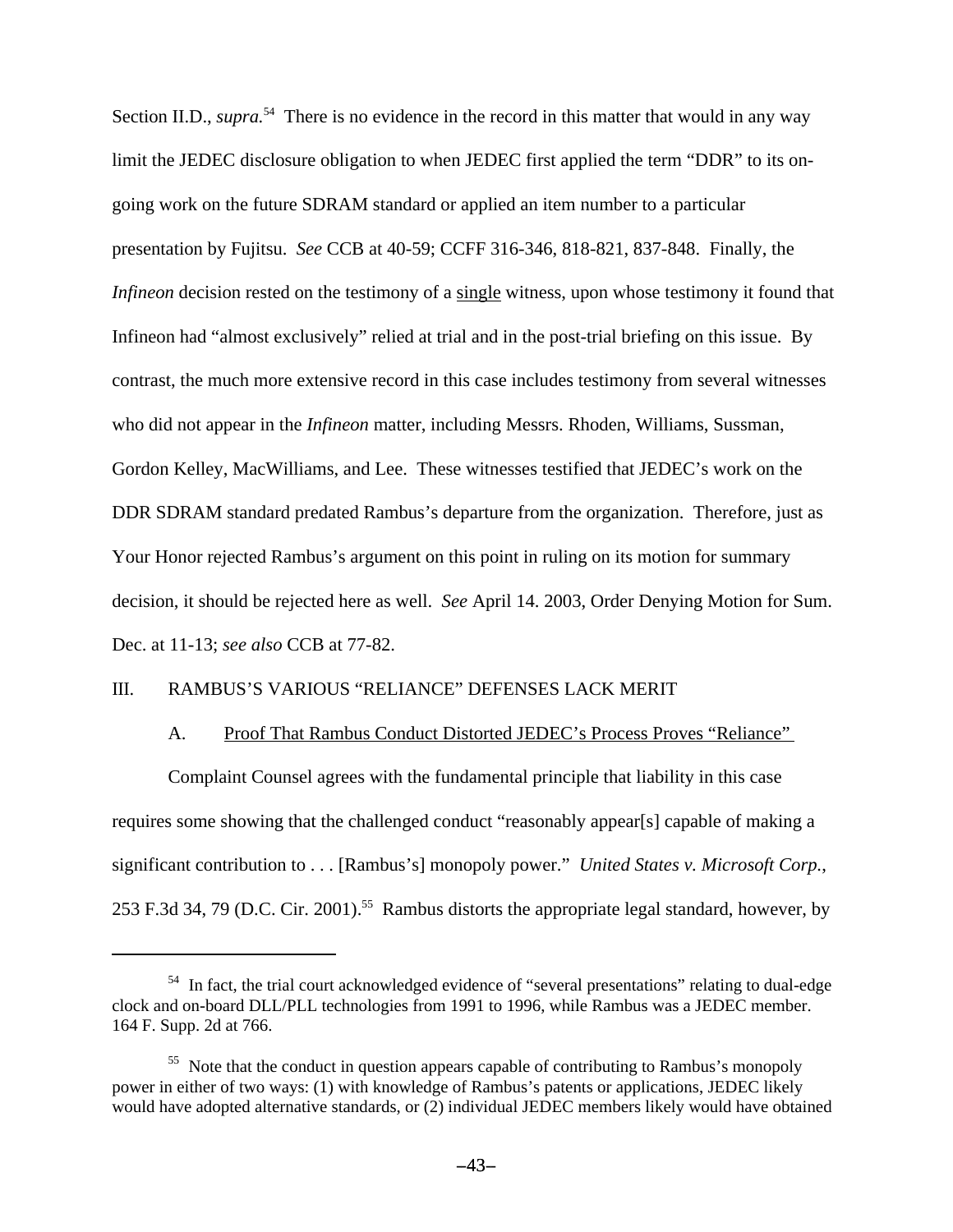couching it in terminology of fraud and *Walker Process* cases. RB 63-65. While proof of "reasonable reliance" may be essential in those cases, (as Rambus's own discussion of the elements of Complaint Counsel's claims makes clear (*see* RB 8-9), "reliance," as that term is used in the law of fraud, need not be proven in this case.

Rambus quotes selectively from the Hovenkamp treatise–the only authority it cites in this section of its brief that addresses the antitrust claims at issue in this case. RB 64 n.31. Rambus omits from its quotation the standard set forth in that treatise: whether, knowing of the patent, "it is possible that the standard-setting organization would have decided differently." 2 H.

HOVENKAMP ET AL., IP AND ANTITRUST § 35.5, at 35-40-41 (emphasis added). The treatise also advises that when there is proof "of manipulation of the process towards an anticompetitive end," this "should incline a court to doubt the technical superiority of the standard ultimately adopted." *Id.* at 35-36-37 (emphasis added). That is, evidence of anticompetitive manipulation tends to suggest that the outcome of the process was affected.<sup>56</sup> The record contains more than adequate

proof of manipulation of the standard to suggest that the outcome of the JEDEC process was

affected. *See generally* CCFF 800-1114, 1950-2054.

But even if Complaint Counsel had to show reliance as that concept is used with respect

assurances from Rambus that it would license any relevance patents on terms more favorable than those that Rambus in fact demanded in the aftermath of the DRAM industry's adoption of the relevant standards. The evidence produced at trial proves impacts of both types. CCFF 2100-07, 2415-64.

<sup>&</sup>lt;sup>56</sup> Note that in discussing the poof requirements of antitrust claims in this context, the Hovenkamp treatise makes no mention whatsoever of proof of "reliance." Similarly, in his recent, comprehensive article on IP and standard setting, Prof. Lemley–co-author of the Hovenkamp treatise–provides a detailed discussion of proof of "reliance" in the context of discussing equitable estoppel claims arising out of patent-related misrepresentations or misleading non-disclosures to standard-setting organizations. *See* Mark Lemley, *Intellectual Property Rights and Standard-Setting Organizations*, 90 Cal. L. Rev. 1889, 1918-21 (2002). However, the article's detailed analysis of the proof requirements of an antitrust claim in this context makes no reference to"reliance." *See id.* at 1927- 35.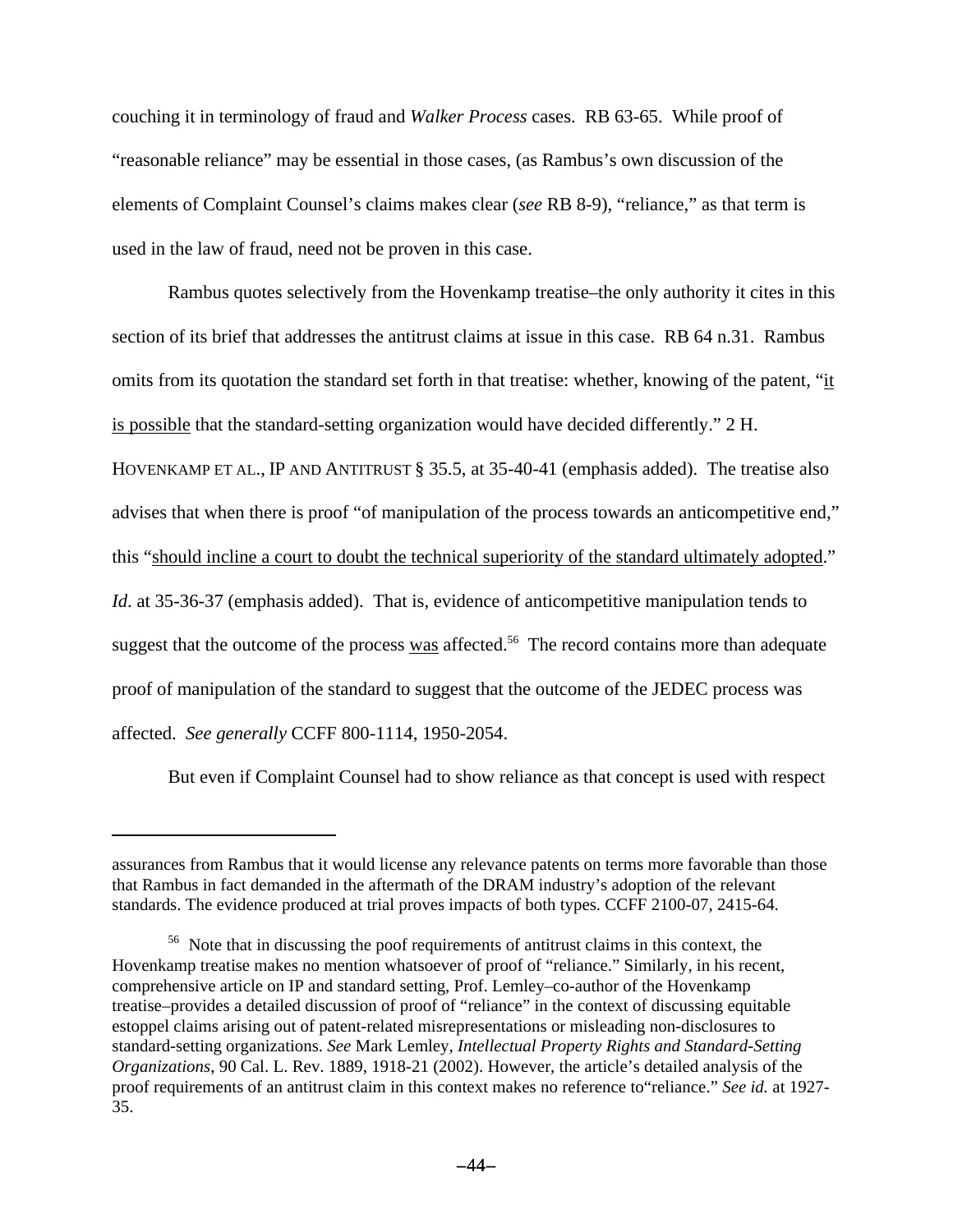to other types of claims, the record evidence would still more than suffice. *See* CCFF 2101. In this regard, Prof. Lemley's recent article is directly on point. For instance, Lemley states that when dealing with publicly available patents or "published" patent applications, though "[s]ome might argue . . . that SSOs should not be entitled to rely on statements made by the IP owner"–given that it would be theoretically possible to conduct a "search . . . to ensure that no patents cover the proposed standard"–the better view is that "reliance is" appropriate. Lemley, *Intellectual Property Rights and Standard-Setting Organizations*, 90 Cal. L. Rev. at 1921 (emphasis added). $57$  Explaining this view, Lemley states,

> Such a search is costly and imperfect. Imposing such a requirement on SSOs will therefore not necessarily prevent the patent owner from using a lack of information to her advantage. In either case, therefore, the SSO may lack relevant information if the patent owner fails to disclose the existence of the patent.

*Id.* Lemley also suggests that "even if an accused infringer is aware of the existence of a patent, it might reasonably rely on the patent owner's statement as evidence that the patent owner doesn't consider the patent relevant to the standard." *Id*.

These points are particularly relevant here. Virtually all of Rambus's so-called "reliance" arguments are premised on the notion that JEDEC and its member companies were somehow duty-bound to ferret out the truth about Rambus's patents notwithstanding Rambus's misleading conduct and bad-faith non-disclosures. But this is not the way JEDEC works. As John Kelly testified, JEDEC is not "in a position to conduct patent searches to determine as a matter of fact whether any patents are involved in the standards work that we perform. We rely on the participants in the process to surface patent issues to our attention." Tr. 1836-37. In an SSO in

<sup>&</sup>lt;sup>57</sup> Lemley makes it clear that the "statements" in this context includes both "affirmatively misleading statements" and "silence in circumstances where there 'was a clear duty to speak.'" *Id.* at 1918.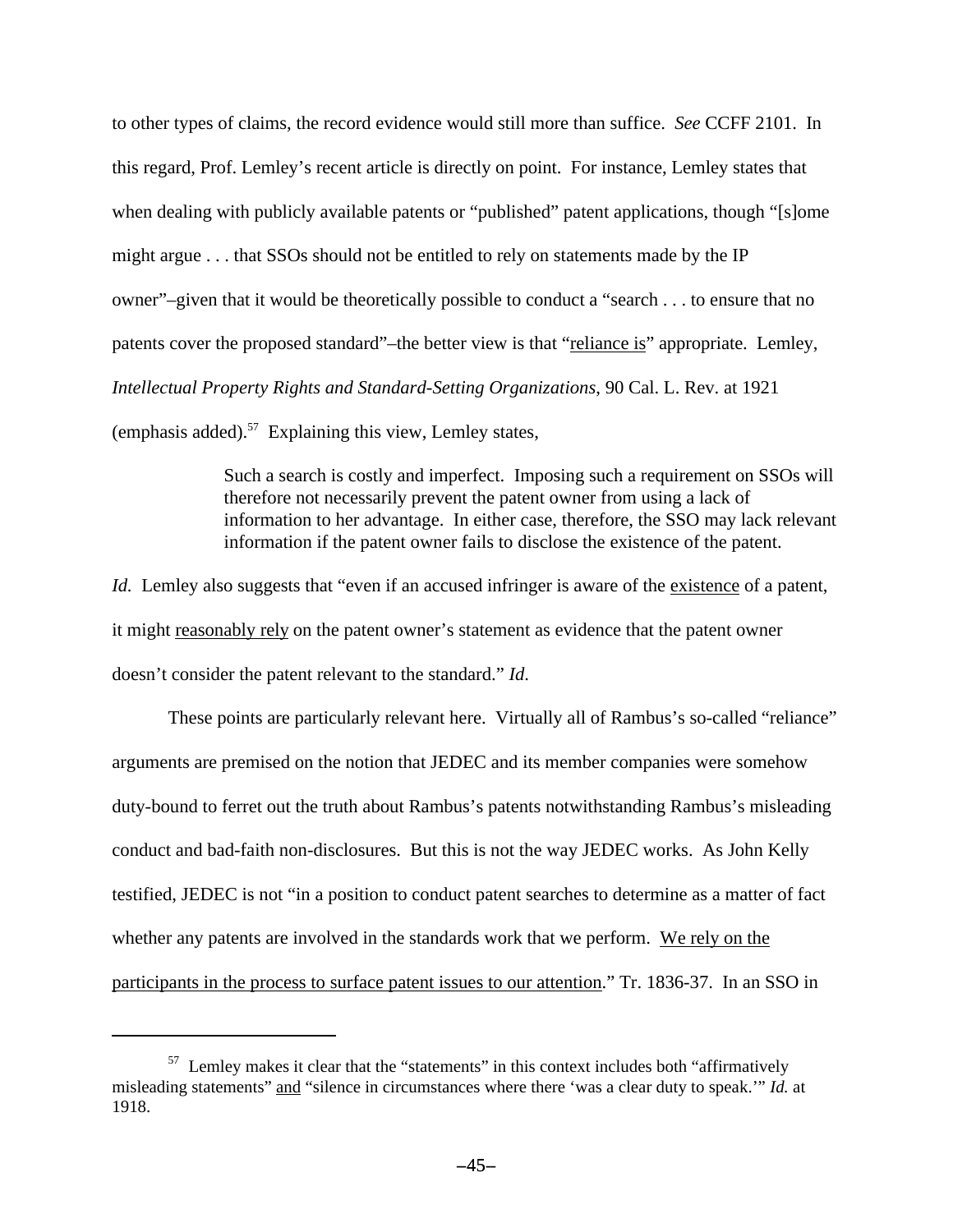which these are the ground rules, it is "reasonable"–as Prof. Lemley notes–for the organization and its members to "rely" upon a given company's non-disclosures as indicating that the company doesn't consider any of its known patents or patent applications to be "relevant to the standard." 90 Cal. L. Rev. at 1921.

#### B. Rambus Succeeded in Concealing Relevant Patent Information from JEDEC

Contrary to Rambus's assertions (RB 66-74), the record evidence demonstrates that JEDEC members did not know that Rambus was seeking patent rights over the technologies being considered for incorporation into the JEDEC SDRAM and future SDRAM standards. CCFF 1244-59. JEDEC members were aware that Rambus was pursuing patents over its narrow-bus, multiplexed, packetized RDRAM architecture. CCFF 746-56, 1238-59. Certain individuals were also aware of the claims in Rambus's '898 application relating to its unique loop-back clock and its packaging. *See, e.g.*, Sussman, Tr. 1431 (Rambus presentation of RDRAM showed three key features: a low voltage CMOS driver, a packetized bus, and a "turnaround clock"); Lee, Tr. 6603-04 (describing Rambus "loop back clock"); *id*. at 6610-11. The evidence shows unequivocally, however, that even the individual JEDEC members identified by Rambus, let alone "the entire DRAM and computer industry," did not know that JEDEC sought to extend its patent rights to cover technologies incorporated in JEDEC standards. CCFF 751-56, 1699. Indeed, Rambus carefully guarded the secret of the scope of its patents. CCFF 813-16, 902-06, 971-76, 1044-46, 1062-67, 1109-14, 1535-37, 1542, 1676-1700.

Rambus makes a failed attempt to show that complying with its disclosure obligation would have "made no difference." RB 66-74. This argument has three fatal flaws: (1) Rambus wrongly imputes the experience of a few individual members at different times to JEDEC members as a whole throughout the entire relevant time period; (2) Rambus confuses vague

 $-46-$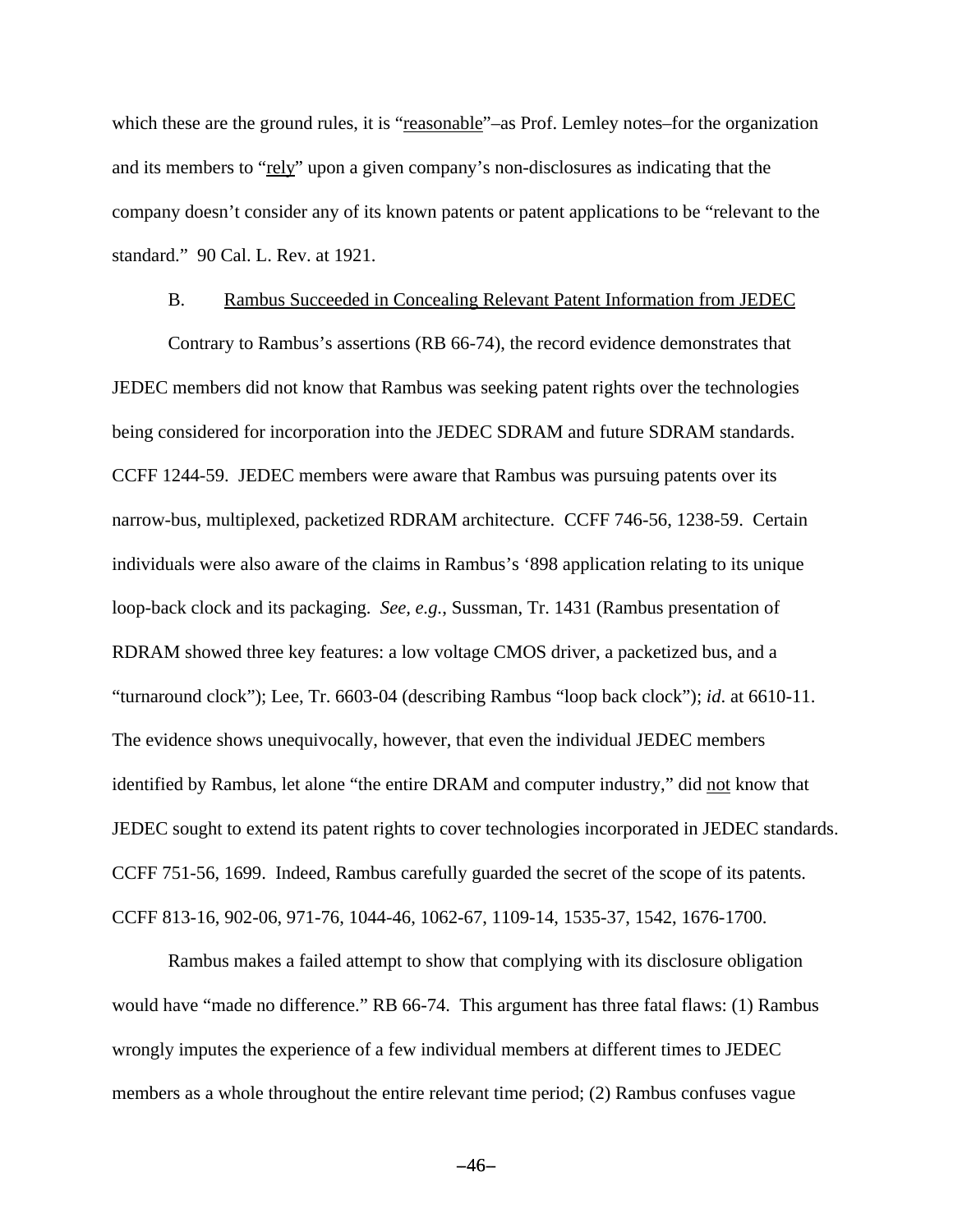suspicions with actual knowledge based on a reliable disclosure by an informed source; and (3) Rambus ignores the overwhelming evidence showing that JEDEC members were not aware that it might obtain patent claims covering the relevant technologies.

First, JEDEC was a large organization comprised of numerous member companies. As of September 1995, for example, the JC-42.3 Subcommittee had over 60 company members. JX0027 at 1-3; CX0212. Rambus pointed to no evidence even suggesting that all, or even a substantial number of, JEDEC members understood the scope of Rambus's IP. Rambus focuses mainly on suspicions of just three companies: Siemens, Mitsubishi, and Micron. *See* RB 66-72.

Even if Rambus were correct with respect to these suspicions, knowledge by three companies at different times is fundamentally different from a formal disclosure to all JEDEC members. The evidence shows that concern expressed by even one or a small number of the 60 plus other members of JEDEC could have changed the direction of the standard. CCFF 248, 254-55. But these other members did not have the information they needed because Rambus failed to disclose it. Thus, even if three companies had the requisite information, Rambus's failure to disclose to the other, differently situated companies had a significant effect at JEDEC.

Second, Rambus confuses general suspicions held by these companies with a specific, formal disclosure as required by the rules. Unlike a marketplace rumor based on speculation and incomplete data, a formal disclosure by Rambus would have provided reliable and complete information. It would have reflected an understanding of both the patent applications and the JEDEC work at issue. As such, it could have enabled informed decision-making.

Yet Rambus went further than simply failing to make the requisite disclosures, as demonstrated by the events of the May 1992 JC-42.3 meeting Rambus referred to in its brief (RB 66). Siemens had heard rumors that Rambus might have patent claims relating to use of two-

 $-47-$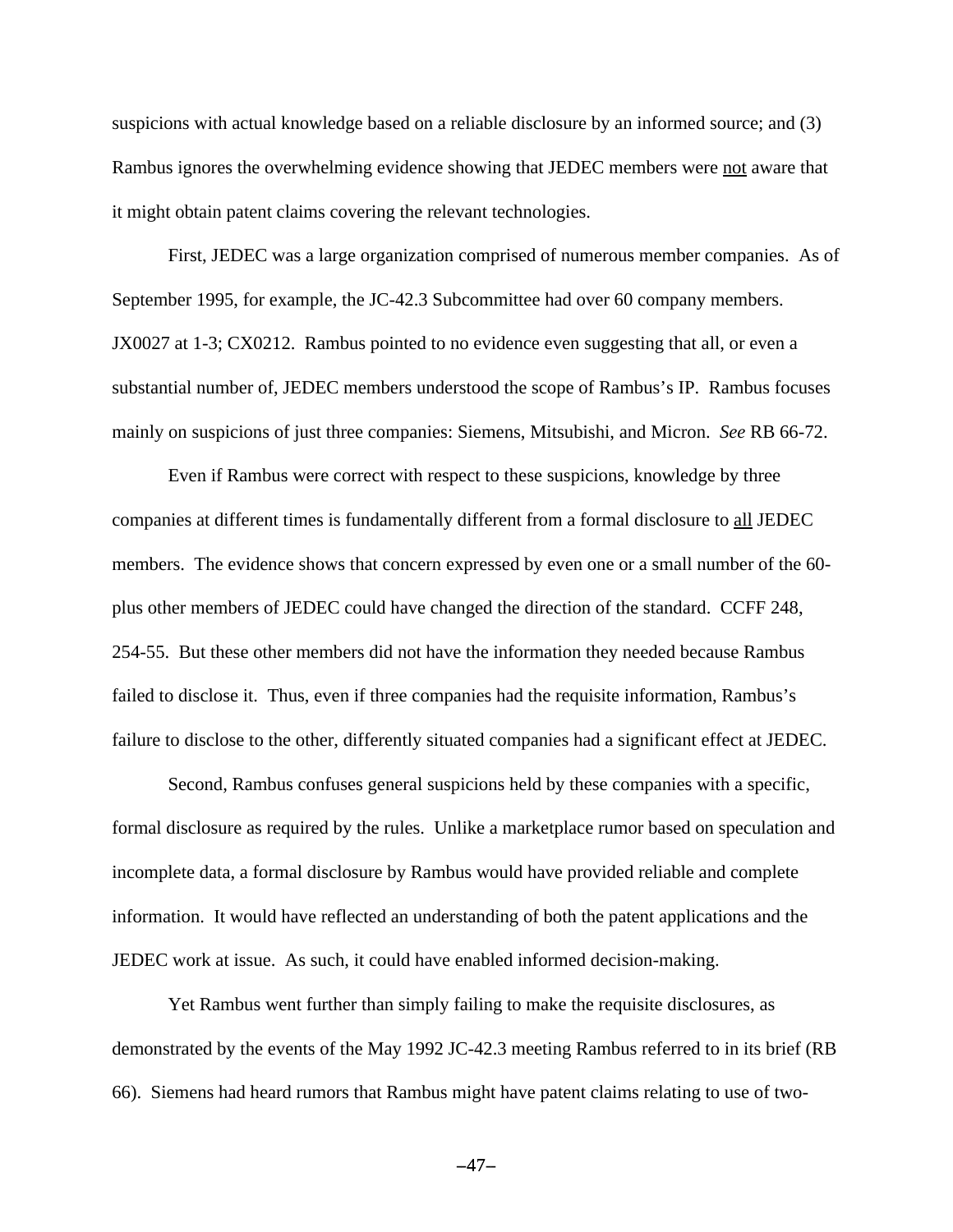bank designs and raised the issue at the meeting. When Chairman Kelley asked Mr. Crisp if he had any comment, Crisp shook his head "no." Howard Sussman then stated that he had seen the patent application and believed it did not pose a concern. CCRF 502-03. Crisp did not contradict him. *Id*. This exchange demonstrates a failure by Rambus both to affirmatively identify the potential scope of its patent applications and to disabuse JEDEC members of their misconception that Rambus patents would not apply to the JEDEC standards.<sup>58</sup> The evidence shows that participants understood from this exchange that Mr. Crisp had no relevant patent information to report, not that he was blatantly violating JEDEC's rules, as Rambus argues. CCRF 499-500, 904.<sup>59</sup>

Rambus continued to engage in this pattern of affirmative deception. Although Rambus describes its refusal in September 1995 to disclose whether it had patents relating to the RamLink/SyncLink presentation at JEDEC as a "warning" that there should be concern about Rambus intellectual property (RB 70),<sup>60</sup> Rambus omits two crucial facts. First, Rambus gave no information whatsoever to permit JEDEC members to understand the scope of its potential patent rights. Without such information, JEDEC members understood the warning to relate only to the

<sup>&</sup>lt;sup>58</sup> Contrary to Rambus's assertion (RB 68), post-meeting documents do not indicate that Crisp's refusal to comment put JEDEC members on notice about Rambus's patent coverage. CCRF 522-528.

<sup>&</sup>lt;sup>59</sup> Likewise, when discussing Willi Meyer's reaction to discussion of Rambus's patent at the September 1993 JEDEC meeting, Rambus conveniently overlooks Willi Meyer's testimony that Rambus's disclosure of its '703 patent led him to conclude that Rambus had no other IP related to JEDEC work to disclose. CCRF 499-500. Thus, in 1993, after adoption of the SDRAM standard, Willi Meyer wrote an internal report to colleagues at Siemens stating that JEDEC had defined a public domain next generation DRAM. CCFF 1261. Indeed, Rambus cites to no evidence that anyone understood Rambus's disclosure of its '703 patent to indicate that Rambus might have patent applications relating to JEDEC's SDRAM work.

 $60$  The other "red flags" cited by Rambus are similarly mischaracterized. CCRF 466-595; 655-719.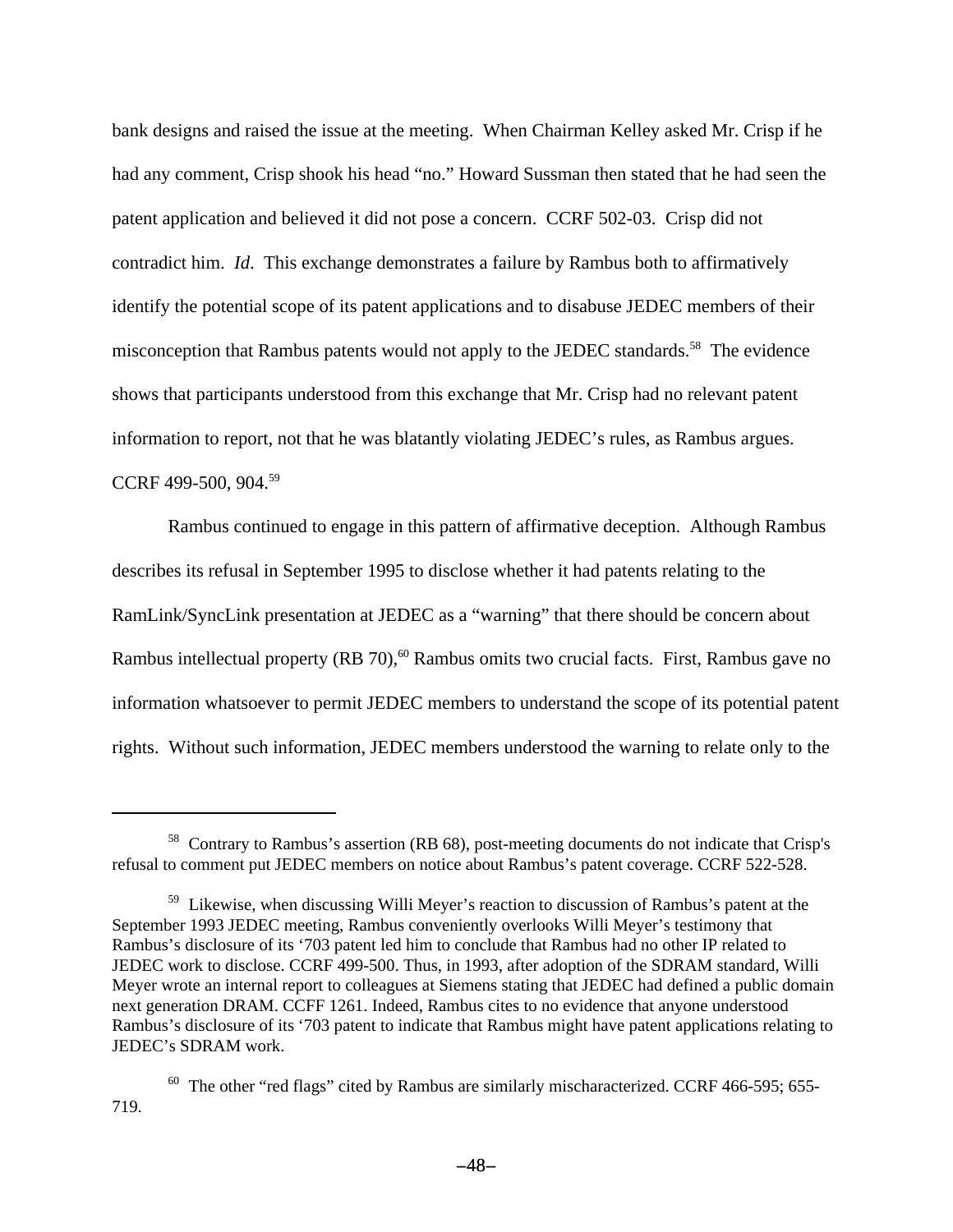RamLink/SyncLink architecture, not the SDRAM and future SDRAM standards. CCFF 1068, 1567-72. Tellingly, apart from one pinout, JEDEC never pursued standardization of the SyncLink architecture. CCFF 636; CX711 at 171 (Crisp e-mail, 9/13/95: "Dave Barnum of Augat . . . thinks that the reason there will not be second showings [of the SyncLink architecture at JEDEC] is that we have cast doubt over the patent issue.").<sup>61</sup> Second, when Rambus's nondisclosure caused concern at JEDEC, Mr. Crisp "reminded them that we have actually reported a patent to the committee," CX0711 at 166-67, thus implying that Rambus was abiding by the disclosure policy and would disclose relevant patent information if it had any. In other words, JEDEC responded to the possibility that Rambus had patent rights relating to SyncLink, but Rambus's statements gave JEDEC no reason to suspect that Rambus was concealing potential patent rights relating to SDRAM and future SDRAM.

Rambus also cites Terry Lee's (as well as others') objections to the NEC presentation in March 1997 involving a loop clock. RB 71. Contrary to Rambus's claim, this incident shows that JEDEC's "revealed preference" was to avoid Rambus patents. Rambus disclosed its '703

<sup>&</sup>lt;sup>61</sup> Rambus also asserts, without support, that "[c]oncerns over the scope of Rambus's intellectual property prompted investigations of Rambus's patents" by Mitsubishi and Micron. RB 70. The Mitsubishi references are not entitled to any weight–Rambus relies solely on Japanese-language documents, as to which there was no testimony, no indication as to who created them, from what information or why, and the translations are suspect. CCRF 556, 671-72, 693-702. The reference to Micron is grossly misleading: Micron investigated Rambus patents in late 1995, not because they had any idea that they might apply to JEDEC work, but because Rambus was proposing to negotiate a license agreement for RDRAM. CCFF 1253. Rambus also quotes a document of Dr. Betty Prince out of context; Dr. Prince was referring to industry understanding of Rambus's patents as they pertained to the RDRAM architecture, not to SDRAM. Prince, Tr. 3946-47; CX2153 at 1.

The evidence cited by Rambus actually disproves one of Rambus's central arguments–that, had it disclosed, JEDEC members would have relied on assumptions about prior art to disregard Rambus's patents. In fact, the Micron and Prince references on which Rambus relies demonstrate the opposite: Some companies believed, in the context of RDRAMs, that prior art might invalidate Rambus's patents, but they nevertheless signed license agreements with Rambus with respect to RDRAM. CCFF 740, 1607- 15. That is, companies were unwilling to rely on assumptions about prior art in deciding whether to agree to license RAMBUS's technology.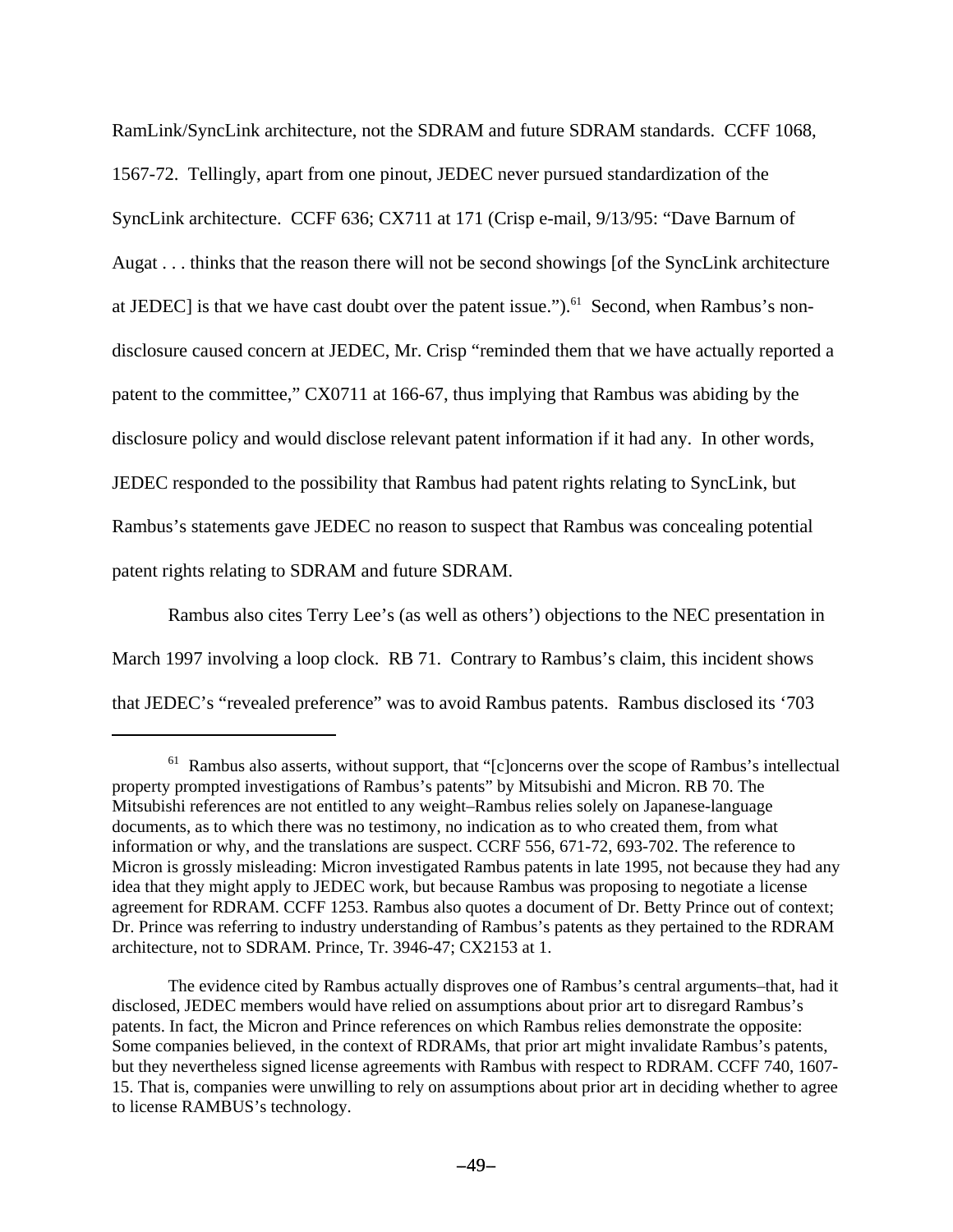patent, which contained claims covering its loop clock architecture, at the September 1993 JEDEC meeting. CCFF 971-73. Terry Lee and other JEDEC members reviewed and were familiar with the '703 patent. CCFF 1253. In March 1997, when NEC proposed using a return clock similar to the Rambus loop back clock covered by the '703 patent, Terry Lee and others objected immediately. CCFF 2436-40.<sup>62</sup> This proposal went no further. *Id*. This incident demonstrates that when JEDEC knew about Rambus's patents, it sought to avoid them.<sup>63</sup>

Finally, the availability of Rambus's PCT application and the later disclosure of its '703 patent in no way support Rambus's argument that engineers at the time should have been able to figure out the scope of Rambus's potential patent rights.64 RB 72-74. The PCT application and

<sup>63</sup> Rambus also relies on e-mails exchanged within Micron in April 1997 showing that Micron heard from an engineer at Intel that Rambus might believe it could obtain patent claims covering dual edge clocking. RB 71-72. There is no evidence, however, that Micron regarded this as anything other than a rumor passed from a low-level engineer in the graphics group at Intel to a low-level sales representative at Micron. Lee, Tr. 6701, 6704. With 20-20 hindsight, it is indeed unfortunate that Micron did not take this rumor more seriously. This is hardly evidence, however, of how Micron would have reacted had Rambus properly disclosed within JEDEC, let alone evidence as to how the other 60+ JEDEC members would have reacted.

 $62$  Rambus also cites this as evidence that certain JEDEC members understood that Rambus had patent rights extending beyond its narrow bus, multiplexed, packetized architecture. RB 71. This is true. As explained by Prof. Jacob, Rambus's original patent application had three types of claims: (1) a small number of claims covering the loop clock architecture; (2) a small number of claims covering Rambus's unique packaging, with all pins arranged along one edge of the package; and (3) the remainder, all of which were limited to the narrow, multiplexed, packetized bus architecture. CCFF 1343-50; *see also* Sussman, Tr. 1430-31; Kellogg, Tr. 5053. The events of March 1997, in which JEDEC members reacted to a presentation relating to a loop clock architecture, are fully consistent with this understanding of Rambus's potential patent rights.

<sup>&</sup>lt;sup>64</sup> Contrary to Rambus's arguments, Rambus's disclosures to DRAM manufacturers and others did not provide notice that Rambus would pursue, and might obtain, patent claims covering the four technologies at issue when used in SDRAMs or DDR SDRAMs. In those disclosures, Rambus did not explain the scope of its potential patent rights, or even what it invented. CCFF 749, 1240-52. Rambus made every effort to distinguish its architecture from a traditional wide bus, non-packetized architecture. CCFF 746, 749-50; *see also* CX1309 at 28; CX1320; CX1382 at 17. To the extent that Rambus explained that it used features such as programmable block size or circuitry to average an early and a late clock signal in its RDRAM architecture, there was no indication that Rambus would seek to claim patent rights over use of programmable burst length or on-chip DLL when used in a traditional, wide bus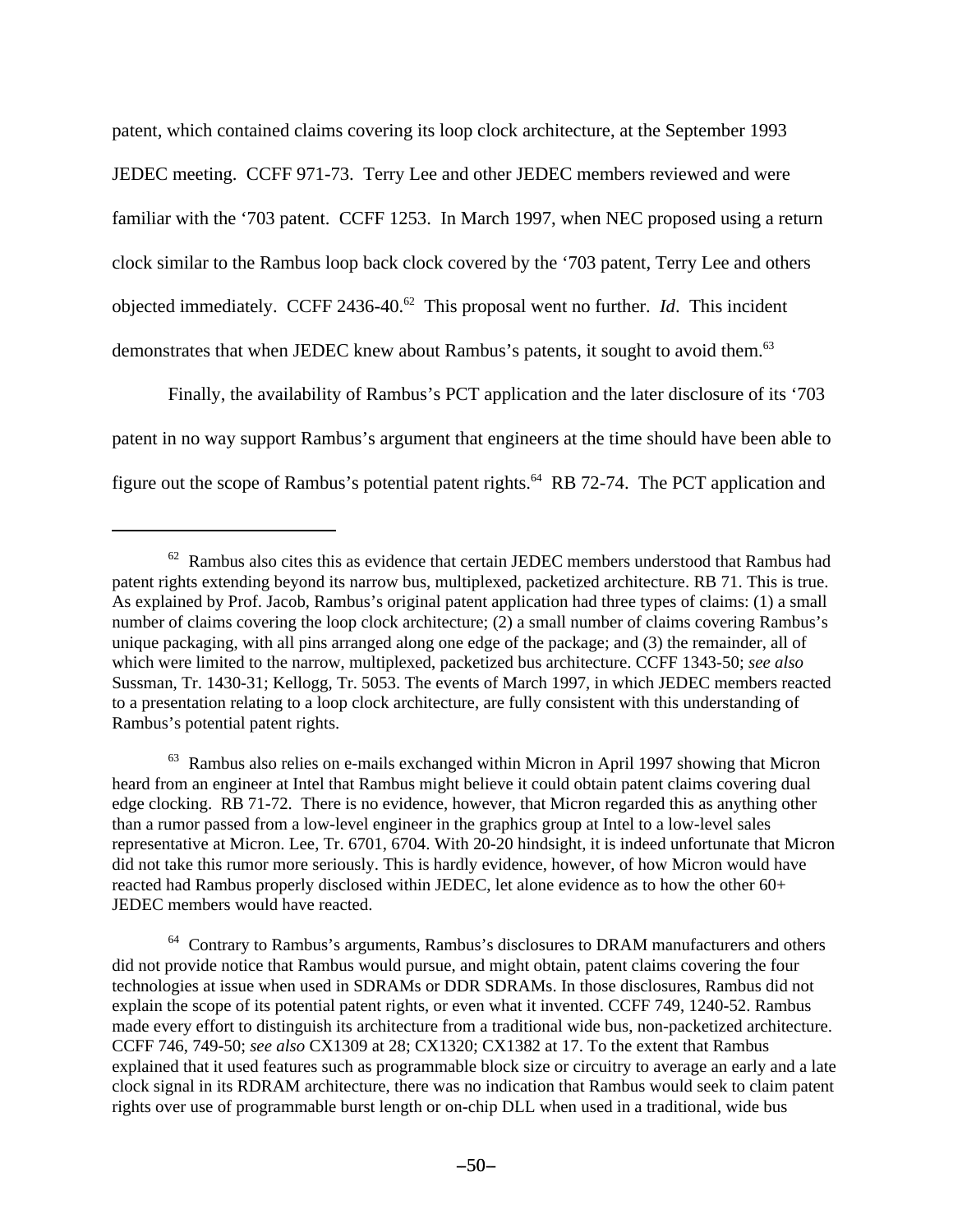the '703 patent did not put JEDEC members on notice of what Rambus was secretly adding its pending applications.<sup>65</sup> CCFF 1277- 1355.

Rambus's argument that the scope of its patents was readily discernible (RB 72-74) is inconsistent with its other arguments and with the record evidence. What is the basis for Rambus's argument that it had a legitimate business justification for concealing patent applications, RPF 94-98, if JEDEC members could have figured out the subject matter of its claims from the PCT application?<sup>66</sup> Moreover, regardless of whether JEDEC members hypothetically could have ascertained information Rambus should have disclosed, the fact of the matter is that they did not. Overwhelming evidence confirms that JEDEC members did not understand that Rambus could claim patent rights to the technologies at issue as used in the JEDEC standards.<sup>67</sup> CCFF 1244-59.

Finally, Rambus's argument is inconsistent with its own contemporaneous documents confirming that it knew DRAM makers did not understand the scope of its potential patent

<sup>66</sup> Rambus's argument about having a legitimate business reason to violate JEDEC's rules is flawed for other reasons. CCRF 1435-37, 1441, 1446.

architecture. CCFF 1240-53.

<sup>&</sup>lt;sup>65</sup> Rambus also implies that, because the PTO has issued patents containing claims covering the four technologies at issue, that proves that an engineer reading the specification at the time should have recognized that Rambus was in possession of those inventions. RB 73-74. This argument is backwards–Rambus's own patent expert testified that patent law's written description requirement does not require that a person of ordinary skill in the art would be able to predict the claims that could potentially come out of a patent specification. Fliesler, Tr. 8903.

 $67$  Indeed, Rambus's argument turns the JEDEC disclosure policy on its head. The purpose of the disclosure policy was to prevent JEDEC members from having to pore over any available public information and guess what other members might be able to claim. The disclosure policy put the onus on the party with the best information–the patent holder–to inform others of what it could claim. After intentionally having concealed the scope of its patent applications, Rambus now seeks to shift responsibility to JEDEC members for not having figured out for themselves the potential scope of Rambus's patent rights. Rambus attempts to defend its conduct by saying, in effect, "JEDEC members had some hints and clues available to them: they should have caught us."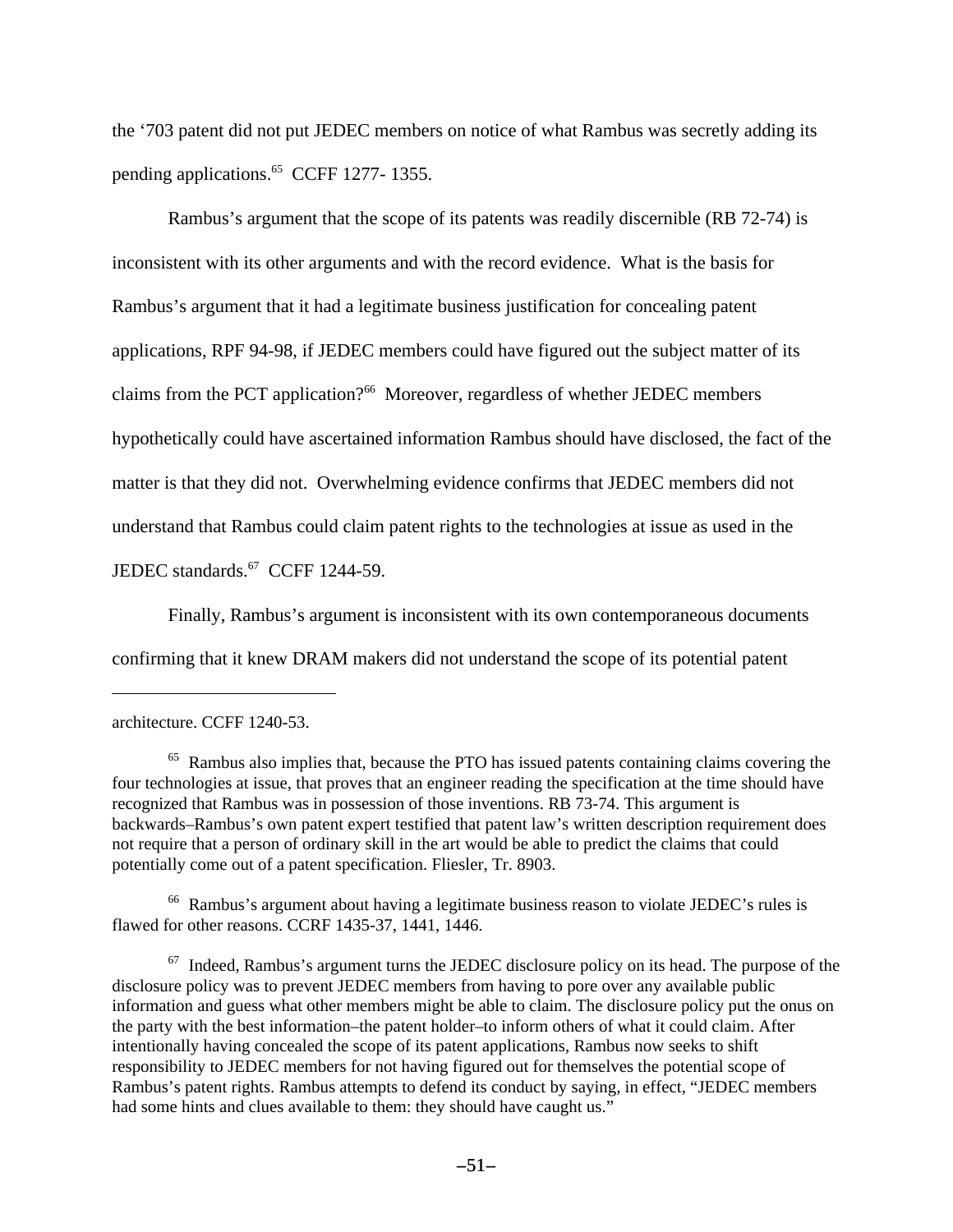claims, and sought to ensure that they did not discover this information:

CX770 (Harmon e-mail, 10/11/94: "[L]et's not rock the boat" by telling Samsung we have patent applications relating to on-chip PLL).

CX783 at 2 (Crisp e-mail, 2/26/95: "I certainly do not want to bring this intellectual property issue up without careful consideration. I especially do not want it all over JEDEC.").

CX711 at 68, 73 (Crisp e-mail, 5/24/95: "[I]t makes no sense to alert them to a potential [patent] problem they can easily work around.").

CX1727A at 2 (Tate notes, 6/8/95 (quoting Horowitz regarding disclosing Rambus IP relating to SyncLink: "Stirring pot now makes us look like bad guys").

CX837 at 2 (Crisp e-mail, 9/23/95: "we should re-evaluate our position relative to what we decide to keep quiet about, and what we say we have").

CX1277A at 1, 2 (Presentation, 3/96: "200Mhz SDRAM Myth:" "Challenges (do not tell them  $:-$ )").

CX919 (Tate e-mail, 2/10/97: "do \*NOT\* tell customers/partners that we feel DDR may infringe–our leverage is better to wait").

CX938 (Davidow e-mail, 7/11/97: "One of the things we have avoided discussing with our partners is intellectual property problem. . . . We have not yet told Siemens that we think SLDRAM and SDRAM-DDR infringe our patents.").

CX942 (Tate e-mail, 8/4/97: "our policy so far has been NOT to publicize our patents and i think we should continue with this").

CX947 at 1 (Clarke e-mail, 8/15/97: "Q. Do Double Data Rate (DDR) SDRAM use this patent? A. We don't know yet.").

CX960 (Tate e-mail, 10/1/97: "when joel [karp] starts we need to have our spin control ready for partners/etc as to why we are hiring him and what he will be doing.").

CX987 at 4 (Tate e-mail, 1/19/98: "ddr infringes our patents (question: when do we start saying this publicly?)").

CX1069 (Karp e-mail, 5/1/99: "They probably think they avoid our IP if they don't [use a narrow, packet-based bus]").

CX1089 (Tate e-mail, 12/9/99: "it's important NOT to indicate/hint/wink/etc what we expect the results of our infringement analysis to be!!!").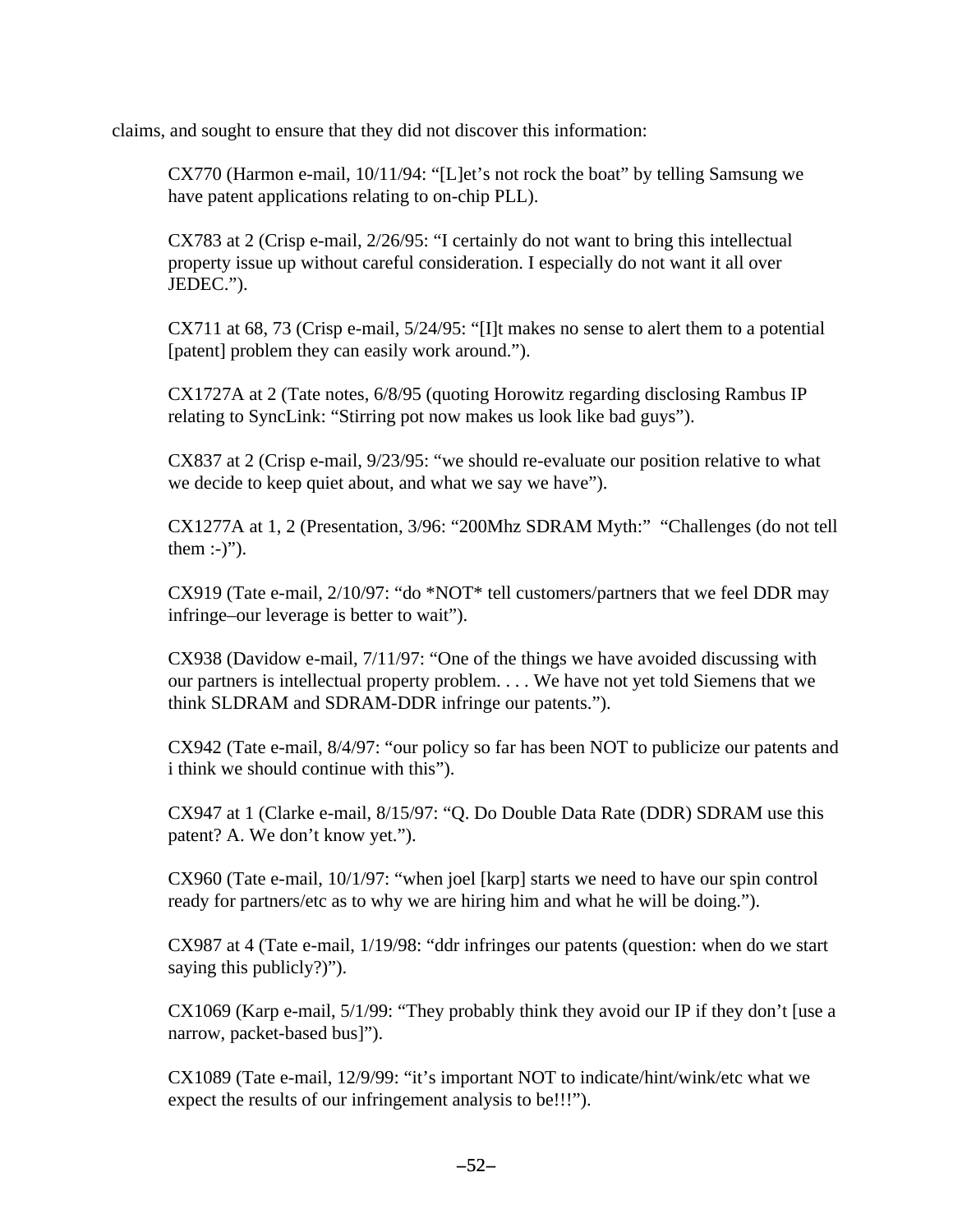In sum, the record is clear that JEDEC members did not understand that Rambus might be able to obtain patent claims covering technologies used in the JEDEC standards, that Rambus knew this at the time, and that Rambus exploited JEDEC's lack of understanding by continuing to keep JEDEC members in the dark. Although Rambus alleges that a handful of companies, at various times, may have had some degree of suspicion about the potential scope of Rambus patents, Rambus failed to identify even one company with solid information from a reliable source, and JEDEC members' contemporaneous documents confirm that they believed the JEDEC standards to be free of patents. CCFF 1255-58. More fundamentally, Rambus completely ignores the other 60-plus members of the JC-42.3 Subcommittee. The unrefuted evidence shows that representatives of numerous companies, including NEC, Sanyo, VLSI, Sun, AMD, and Hyundai, had no clue that Rambus's potential patent rights might extend to JEDECcompliant SDRAM. CCFF 1244-45, 1249-51, 1254, 1257. Indeed, the one instance in which JEDEC members recognized that a proposal might infringe Rambus patents, they emphatically rejected the proposal on the spot. CCFF 2436-40. Having intentionally failed to fulfill its disclosure obligation to JEDEC, Rambus cannot now defend itself by arguing that other JEDEC members are themselves to blame for having failed to divine the potential scope of Rambus's patent claims.

# IV. HAD RAMBUS MADE GOOD-FAITH PATENT DISCLOSURES, JEDEC LIKELY WOULD HAVE ADOPTED ALTERNATIVE TECHNOLOGIES

## A. Patent Disclosures By Rambus Would Have Made a Difference

Disregarding the record evidence, Rambus argues that, even if Rambus had fully complied with its JEDEC disclosure obligations, "it would have made no difference": JEDEC members nevertheless would have adopted the same technologies without insisting on a RAND

 $-53-$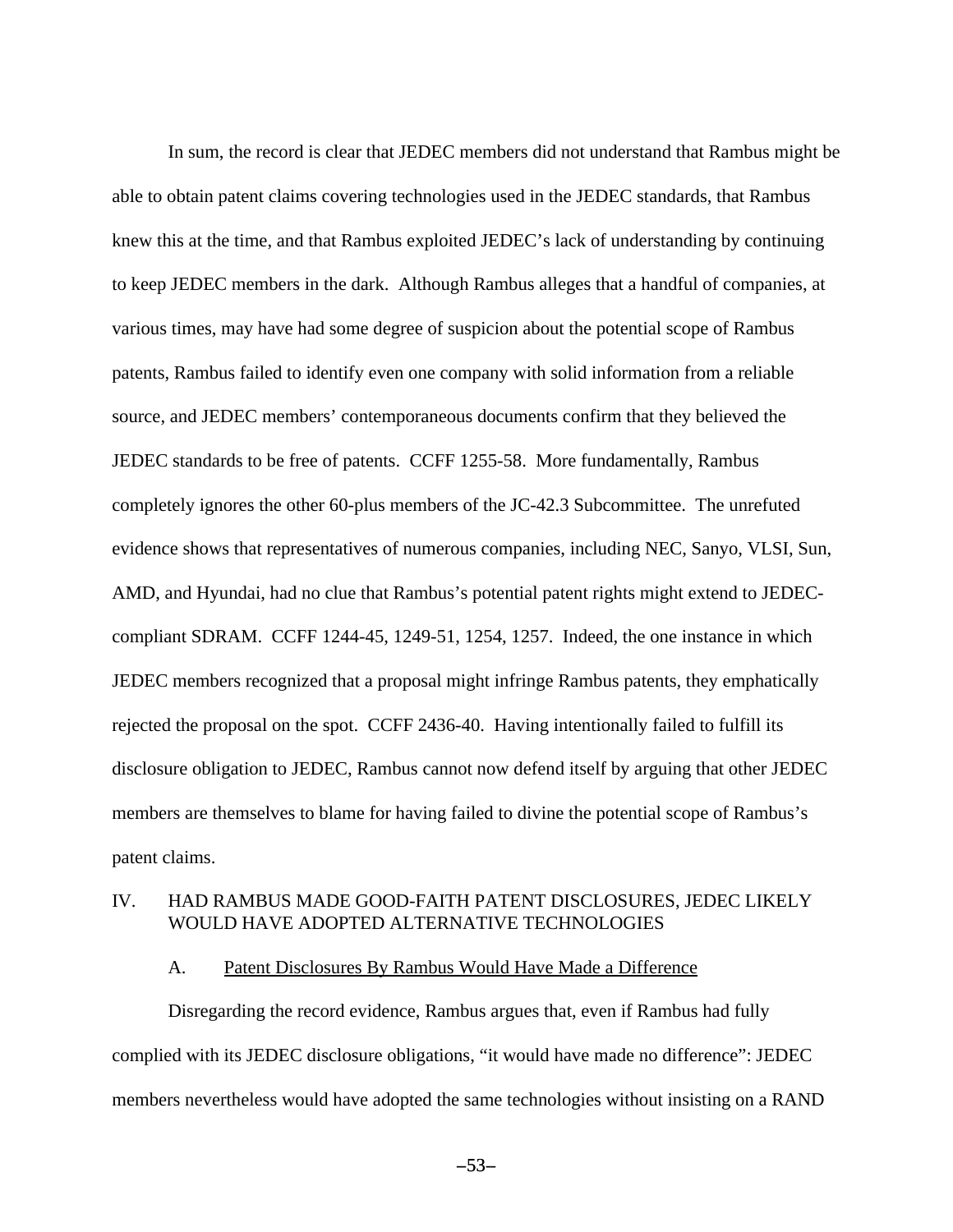letter or otherwise negotiating license terms in advance. *See* RB 75-76. Rambus supports this argument with incomplete testimony from only two witnesses, Tom Landgraf and Gordon Kelley. *Id*. Moreover, Rambus conveniently omits key elements of their testimony. Mr. Landgraf testified that he would have required Rambus to agree to RAND terms. CCFF 2415. Mr. Kelley testified that he first would have sought to avoid the Rambus technology, and next would have considered the terms of any RAND statement, with the ideal terms being "free." Kelley, Tr. 2565-66; CCFF 2417, 2434. A review of the universe of testimony on this point establishes one thing very clearly: had Rambus honored its disclosure obligations, it most definitely would have made a difference. The testimony of the witnesses on this point reflects real-world differences that rings true. This testimony is fully consistent with the real world of JEDEC, in which representatives seek to avoid standardizing patented technology, espouse differing viewpoints, and arrive at solutions through negotiation.

For example, Howard Sussman–the individual who first proposed using programmable CAS latency and burst length in the SDRAM standard, CCFF 513, 516, 527–was clear: had Rambus disclosed, he would have supported fixed CAS latency and burst length. CCFF 2101. His certainty is not surprising in light of the amount of effort he spent arguing to get programmable CAS latency and burst length rather than one of the alternatives into the standard. CCFF 2107. Similarly, Andreas Bechtolsheim testified that Sun would have "strongly opposed the use of royalty-bearing elements" in a memory standard, as it was "always preferable to choose a specification that would not be encumbered by proprietary rights." Tr. 5814-15. He would have preferred use of pins to set CAS latency and burst length. *Id*. at 5808-11.

Others, such as Terry Lee and Willi Meyer, testified that they would have supported using alternative technologies, although not having gone through the analysis at the time, they did not

 $-54-$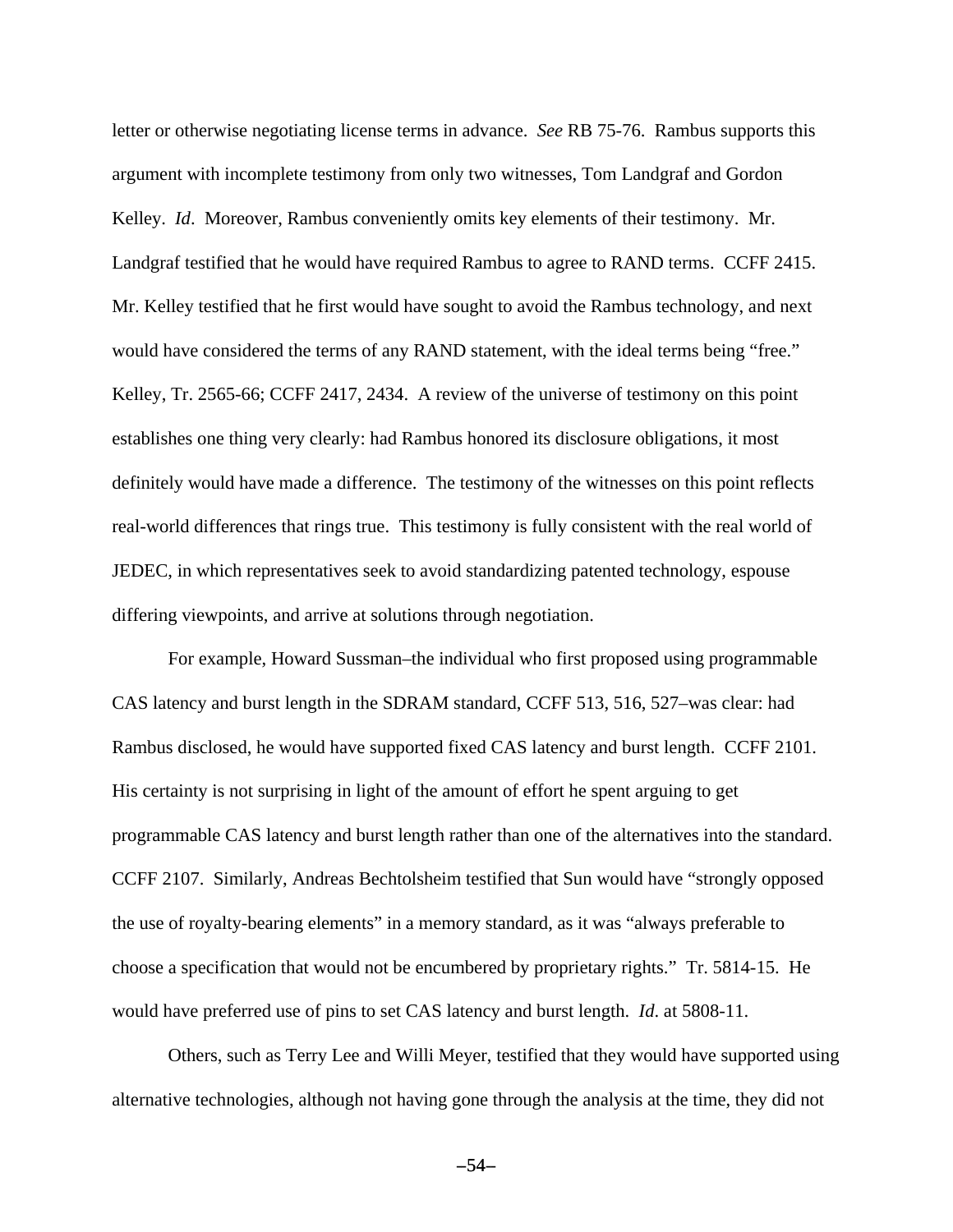settle on a particular alternative to each of the technologies in question. CCFF 2101. Mr. Lee identified a number of viable alternative technologies. CCFF 2107, 2139, 2144, 2235, 2334, 2394. Dr. Oh also made clear that Hyundai would not have supported DDR SDRAM if it had known there were royalties associated with any of the technologies in the standard. CCFF 2101. Mark Kellogg and Dr. Betty Prince testified that, had Rambus disclosed, they would have considered alternative technologies more carefully, although not having conducted an analysis at the time, could not say for certain what the outcome would have been. CCFF 2101.<sup>68</sup> As noted above, Mr. Kelley would have considered alternatives as well as what licensing terms Rambus would have offered. CCFF 2101. Only Mr. Landgraf testified that he would have supported the same technologies, provided Rambus agreed to RAND licensing terms. In short, not one witness testified that a disclosure by Rambus would have made no difference.

# B. JEDEC's Choice of "Rambus Technology" in a World Distorted by Misleading Conduct Says Nothing About the But-For World

Rambus argues that because JEDEC chose the four relevant technologies over the alternatives for the SDRAM and DDR standards, JEDEC would have used these same technologies even had Rambus made a proper disclosure. *See* RB 77-79. What Rambus fails to acknowledge is that JEDEC chose the four technologies with the belief that they could be used for free. Rambus did not–because it cannot–show that JEDEC members would have made this choice knowing that Rambus would seek to collect in excess of from DRAM manufacturers and others for use of those technologies. CCFF 2041, 2043 (*in camera*). The fact that a technology is chosen for use at one price (free) says nothing about whether it

<sup>&</sup>lt;sup>68</sup> Again, Mr. Kellogg identified a number of technologies that he considered to be viable alternatives to the four technologies at issue. CCFF 2101, 2107, 2145, 2159, 2188, 2235-36, 2246, 2275, 2367, 2397, 2411.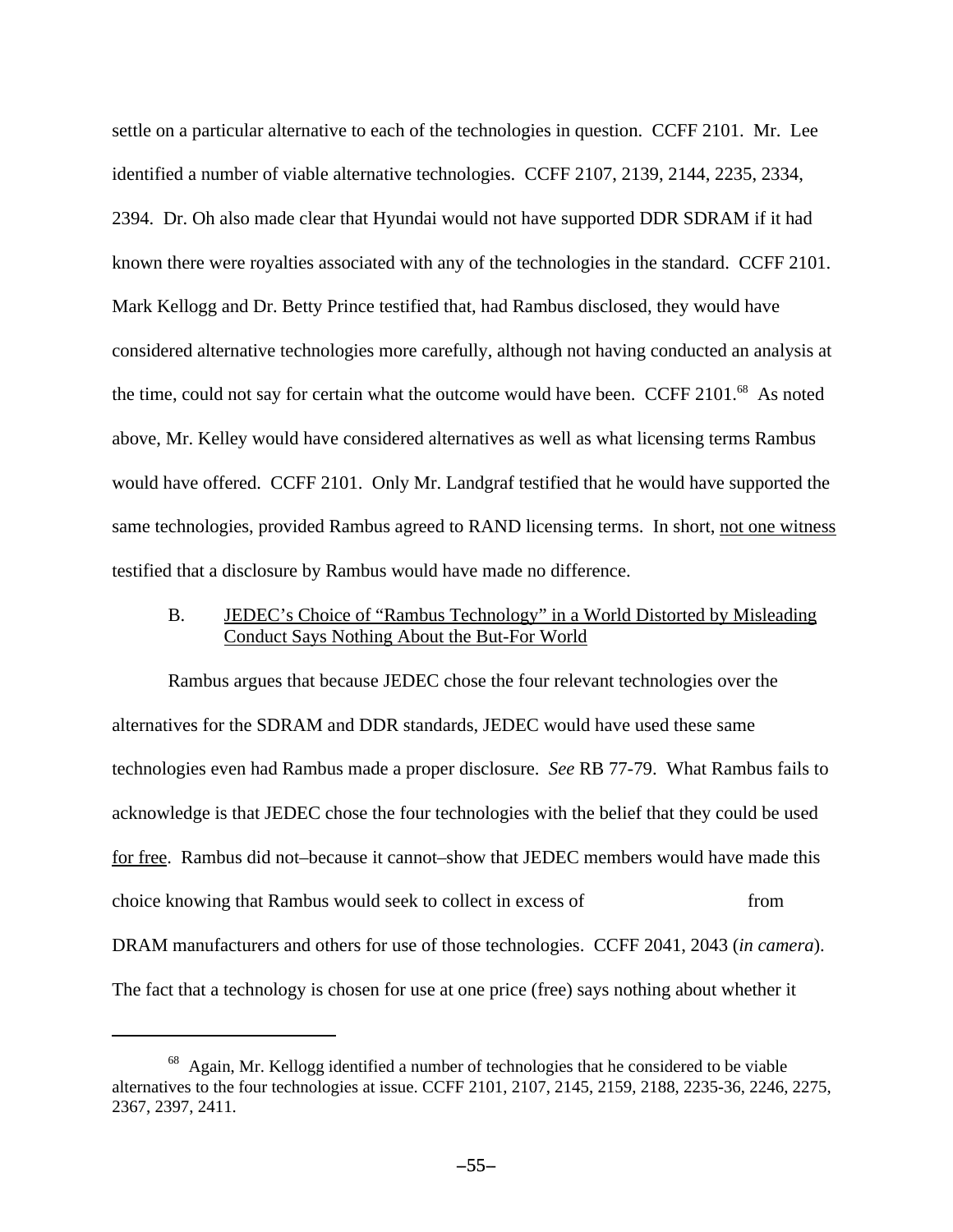would be chosen at a far higher price (over (*in camera*)).

The fact is that JEDEC selected the four technologies as part of a complex process, and for a number of different reasons. CCFF 239-55, 505-44, 565-644, 2650**.** There was no such thing as a "best" technology; different members had different preferences. CCFF 248, 2650; CCRF 727. Often little factors made a big difference. CCFF 248. Programmable CAS latency and burst length garnered support in part because JEDEC members understood the use of the WCBR cycle to program the mode register as an evolutionary step from asynchronous DRAMs. CCFF 532-34.<sup>69</sup> They adopted on-chip DLL although it was not needed for most applications, simply to reach a compromise with graphics cards manufacturers. CCFF 2379.

Rambus argues that JEDEC's consideration, and rejection, of alternative technologies in 2000 in connection with the DDR-2 SDRAM standard shows that JEDEC would have considered the four technologies at issue to be superior to the alternatives in the 1992-95 time period. *See* RB 79-83. On the contrary, as discussed below, JEDEC's DDR-2 SDRAM experience actually demonstrates how powerful the lock-in phenomenon is in this industry.

In an effort to evade the implications of the alternative technologies described by numerous witnesses, Rambus contends that Complaint Counsel must also show that these alternatives were "noninfringing." RB 85-86. Complaint Counsel bears no such burden.

 $69$  Rambus's technical experts' ignorance about the WCBR cycle generally, let alone its significance in the decision to adopt programmable CAS latency and burst length, demonstrates how far removed Rambus's post-hoc arguments are from the factual record. *See* Soderman, Tr. 9467-69 ("Q: Dr. Soderman are you familiar with a concept known as WCBR? A: Could you describe the acronym right now so it would refresh everyone's memory? Q: Let me break it down. Have you heard of the "acronym CBR?" A: It's not a common term. . . . Q: Could you please explain how WCBR is used in connection with the programmable mode register? [Objection omitted.] THE WITNESS: I'm not familiar with exactly what the WCBR acronym was supposed to convey. . . . Q: I wonder if you could explain how that sequence of signals is used in connection with the programmable mode register? A: I would have to go back and look at my notes. It is a very subtle sequence. I would have to study that. I was not asked to do that, that specific sequence of events.").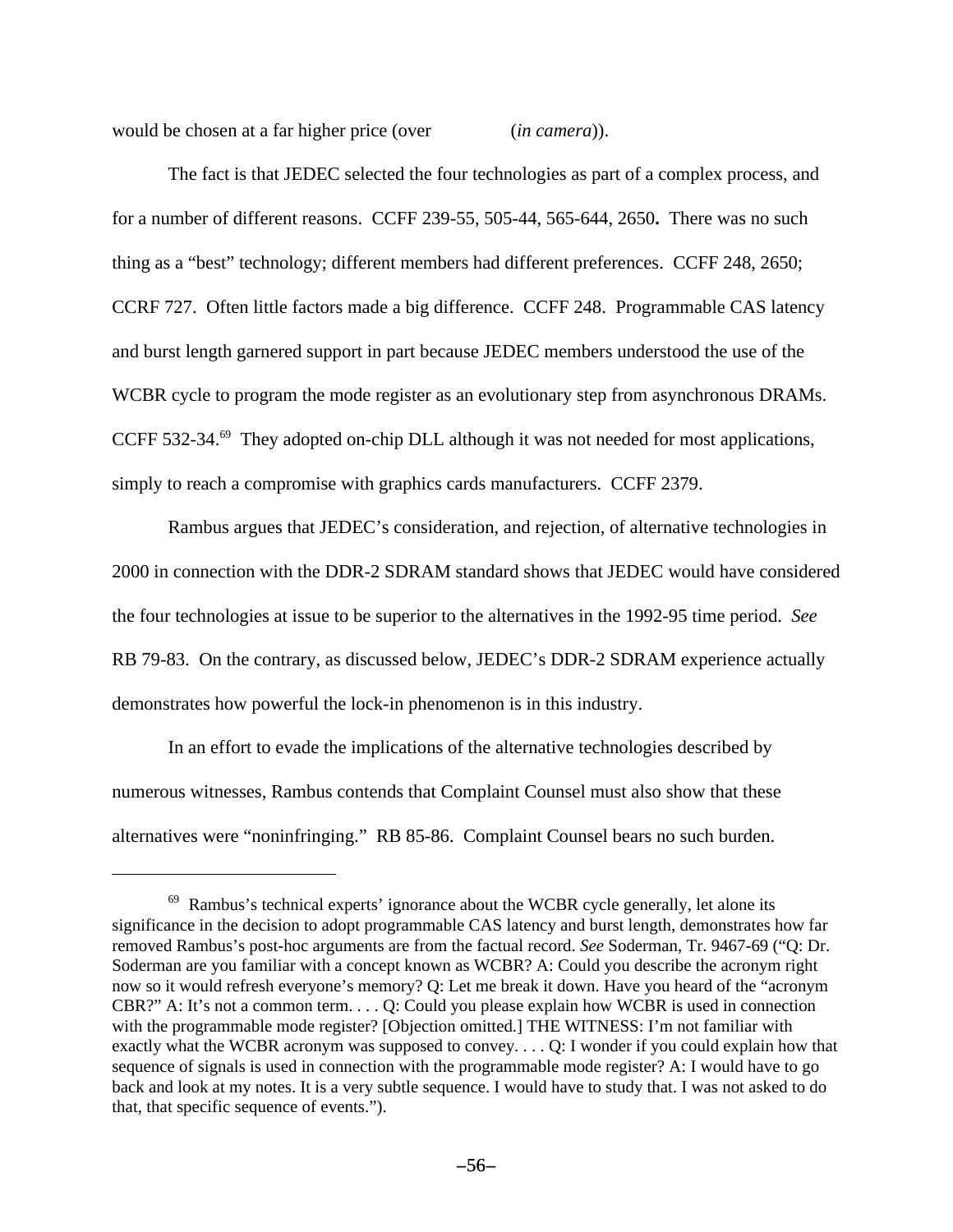Rambus relies on a doctrine of patent law providing that the amount of damages owed in case of infringement may be reduced if a defendant can show it could have used a non-infringing alternative. *See Grain Processing Corp. v. American Maize-Products Co.*, 185 F.3d 1341, 1353- 54 (Fed. Cir. 1999). Contrary to Rambus's argument, in such cases the initial burden is on the patent holder to show the absence of non-infringing alternatives. *Panduit Corp. v. Stahlin Brothers Fibre Works, Inc.*, 575 F.2d 1152, 1156 (6th Cir. 1978); *see, e.g.*, *Tate Access Floors, Inc. v. Maxcess Technologies, Inc.*, 222 F.3d 958, 971 (Fed. Cir. 2000) (citing *Panduit*). This is in accord with the general rule that "the patentee bears the burden of proving infringement." *Ultra-Tex Surfaces, Inc. v. Hill Brothers Chemical Co.*, 204 F.3d 1360, 1364 (Fed. Cir. 2000); *accord Nutrinova Nutrition Specialties and Food Ingredients GMBH v. International Trade Comm'n*, 224 F.3d 1356, 1359 (Fed. Cir. 2000) ("As a general proposition, the law places the burden of proving infringement on the patentee who alleges it.").

Furthermore, the record demonstrates that Rambus again has raised a theoretical issue with little support in the facts of the case. Rambus has identified two patents–its '263 patent and its '120 patent–that it asserts might be infringed by two of the six CAS latency alternatives and two of the six burst length alternatives respectively. RPF 964-65.<sup>70</sup> Rambus offered no expert testimony whatsoever regarding its '263 patent, however; instead, it expects Your Honor to perform an independent infringement analysis. RPF 863-64; CCRF 858, 886. Rambus's reliance

 $70$  Rambus also asserts that one alternative might be covered by a Samsung patent, its '956 patent. There is no record evidence regarding the appropriate interpretation of the claims or scope of coverage of the '956 patent. CCRF 964. In any event, even if Rambus were correct and this one alternative were subject to a Samsung patent, that would not exclude it as a potential alternative. Potential coverage by a Samsung patent is fundamentally different from coverage by a Rambus patent. Samsung might have agreed not to assert the patent, or it might have been willing to license it at a zero royalty or a very low royalty. Many JEDEC members have cross-licenses with Samsung and thus would not have paid a royalty for use of this patent in any event. Thus, had JEDEC chosen to identify CAS latency in the read command, JEDEC members likely would have paid no royalty for use of this technology.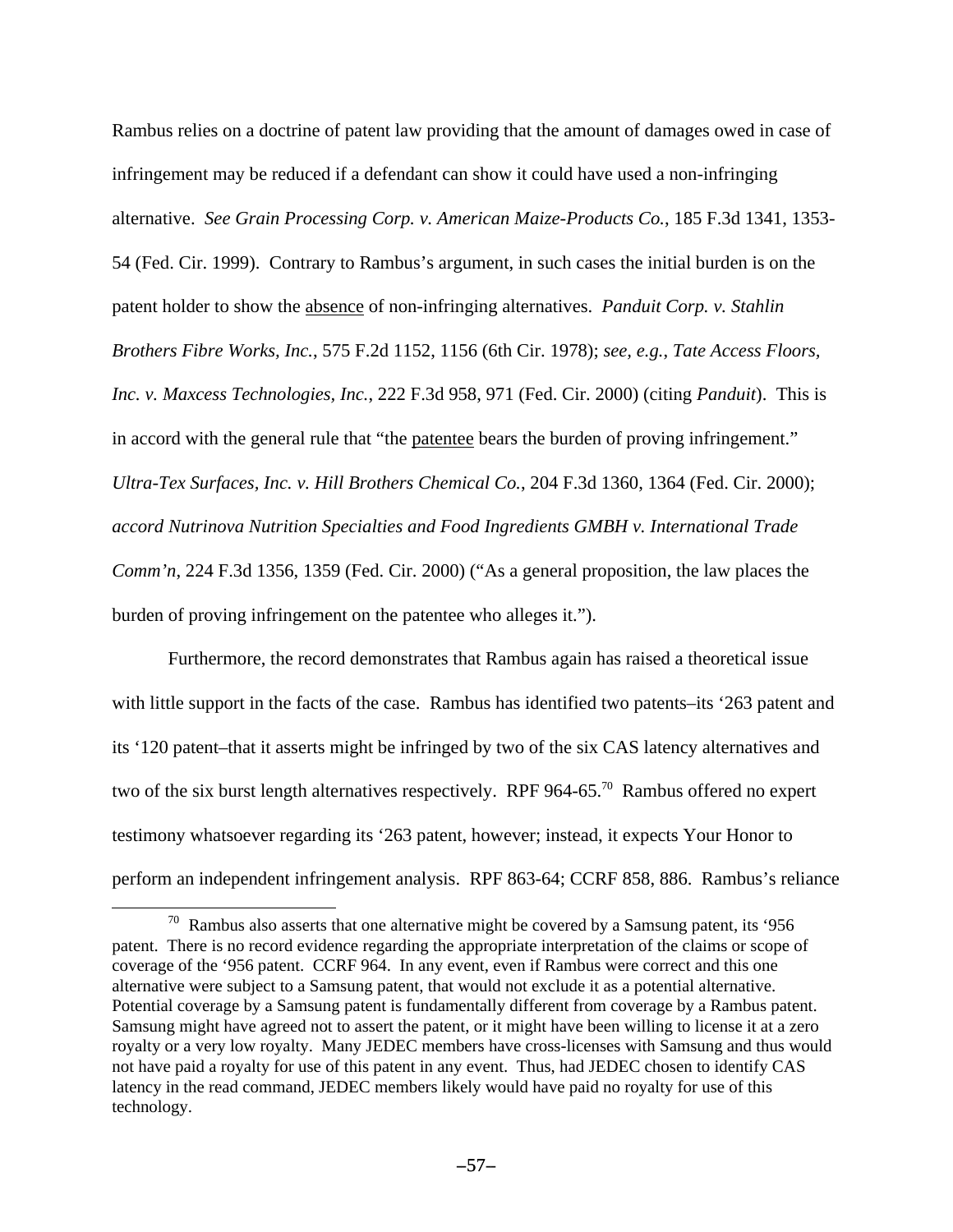on Dr. Soderman's testimony regarding the '120 patent is fundamentally misplaced, as he failed to conduct a proper claims analysis and himself admitted that other individuals, including patent attorneys, could better answer than he whether the claims would be infringed by a particular alternative. CCFF 2125-29, 2292-94, 2300-02; CCRF 938, 946. Dr. Soderman also admitted that he had interpreted the term "operation code" in claim 1 of the '120 patent as referring to part of a request packet, which would exclude all JEDEC-compliant SDRAMs (including any SDRAMs using the alternative technologies in question) from the scope of coverage of the '120 patent. CCFF 2128, 2295, 2303. Furthermore, to arrive at its desired conclusion, Rambus makes assumptions about certain technical aspects of the alternatives that are not supported by the evidence. See CCRF 862-63, 886-90, 938, 946. In other words, the record evidence indicates that these four alternatives (out of 25 total alternatives) do not infringe the patents identified by Rambus, and the '120 patent does not apply to SDRAMs at all.

## V. THE DRAM INDUSTRY IS "LOCKED IN" TO JEDEC'S SDRAM STANDARDS

#### A. Dr. Rapp's Flawed "Switching Cost" Analysis Does Not Disprove Lock-In

In discussing the lock-in issue, Rambus suggests that its economic expert's "calculations show that switching costs are modest compared to the costs of production or the costs of Rambus's royalties," and thus if "there were acceptable alternatives" to Rambus's technologies, "switching costs would not be a barrier to adopting those alternatives." RB 95. Rambus also suggests that, while there may be "coordination issues" associated with an industry-wide effort to revise JEDEC's standards to work around Rambus's technologies, similar "[c]oordination issues are handled routinely and do not create lock-in." *Id*. These arguments, which closely track Rambus's unrealistic approach to the lock-in issue at trial, are fundamentally flawed, both as pertains to the evidence and to economic theory.

 $-58-$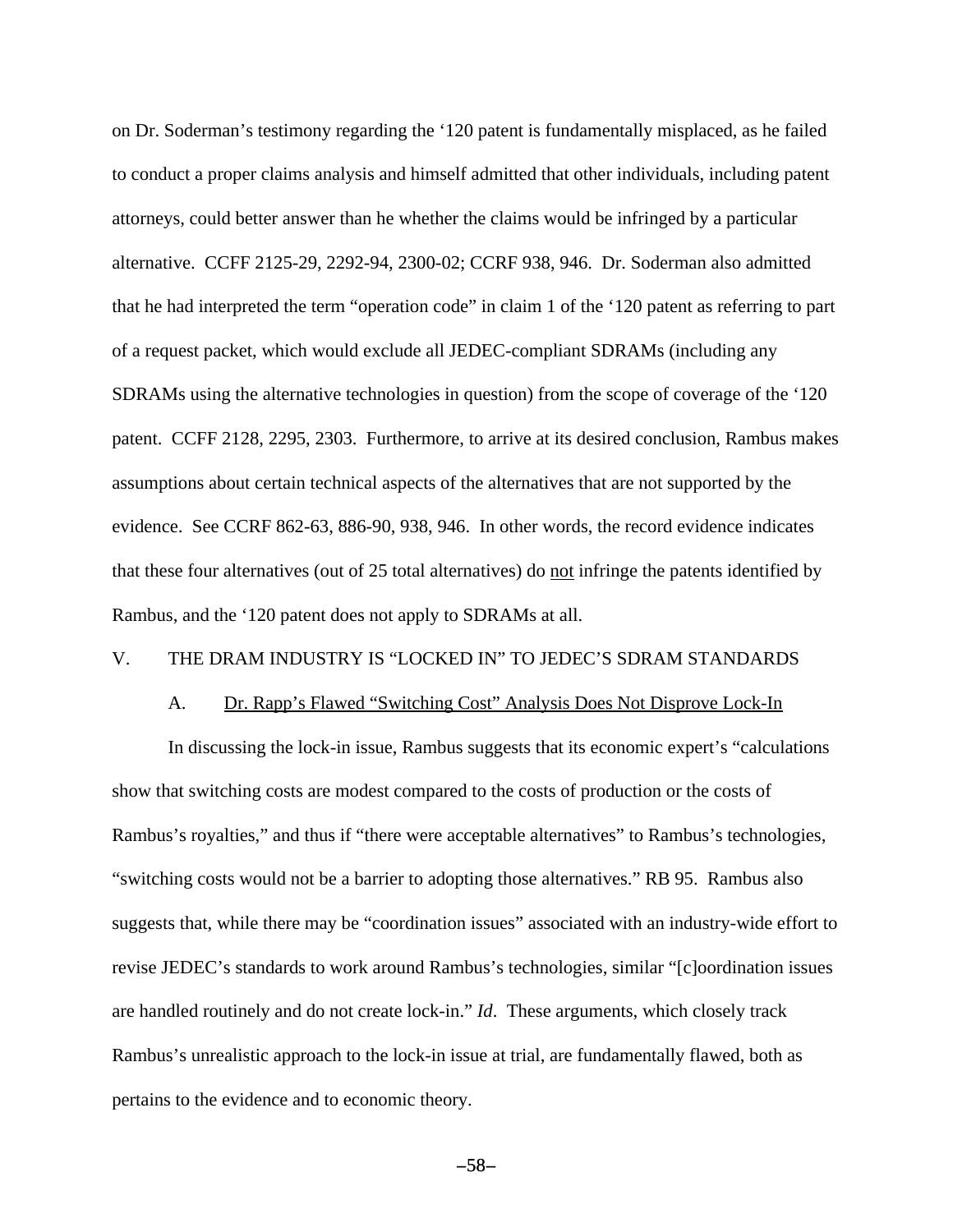To start with, Dr. Rapp's own testimony makes clear that his "switching cost"

calculations substantially understate the relevant costs. Dr. Rapp acknowledged, among other

things,

- that his calculations related to costs borne by a "single manufacturer" of DRAMs and that, to appropriately assess lock-in, it would be important to "multiply" the costs to account for multiple manufacturers (Tr. 10124, 10146);
- that he did not consider "the specific type of change that would have to be made to go to any given alternative" to Rambus's technologies, but assumed "general . . . circuitry design changes," and that the costs and complication of switching could vary "depending upon the alternatives" that might be selected (Tr. 10140-42); and
- that, because any attempt to work around Rambus's technologies would require "changes in other products besides DRAMs," such as microprocessors, chipsets, and motherboards, "it's appropriate to consider such costs"–which he did not do–and that such costs could "actually exceed the costs that would be borne by DRAM manufacturers" (Tr. 10124-31, 10136).<sup>71</sup>

Complaint Counsel's economic expert–Prof. McAfee–drew attention to these and other

omissions and errors in Dr. Rapp's analysis, concluding that "by omitting costs" Dr. Rapp's analysis was biased and understated the magnitude of the costs. Tr. 11283, 11285; *see* Tr. 11282- 96.<sup>72</sup> But as Prof. McAfee explained, an even more serious flaw in Dr. Rapp's analysis is his complete disregard of the "coordination" problems that render it economically impracticable for the industry to work around of Rambus's technologies, as incorporated in the SDRAM standards. *See* McAfee, Tr. 11296 ("Rapp's analysis . . . failed to account for coordination costs, which I

 $71$  Dr. Rapp not only conceded the existence of these and other flaws in his "switching cost" analysis, but also admitted that, with respect to the SDRAM standard (as opposed to the DDR SDRAM standard), the DRAM industry actually "is . . . locked into" the current standards, considering that SDRAM is "at the end of its life cycle." Tr. 10161.

<sup>&</sup>lt;sup>72</sup> For instance, Prof. McAfee noted that Dr. Rapp's analysis "left out" the "entire category of . . . switching costs" representing the "costs incurred by the producers of complementary products and the users of DRAM." Tr. 11283. "All of those costs are going to be relevant to the question of lock-in," Prof. McAfee explained, "because you can't get sellers to switch if you can't get the buyers to switch. As a result, it's the total market switching costs, not just he DRAM makers' switching costs, that are relevant." *Id.*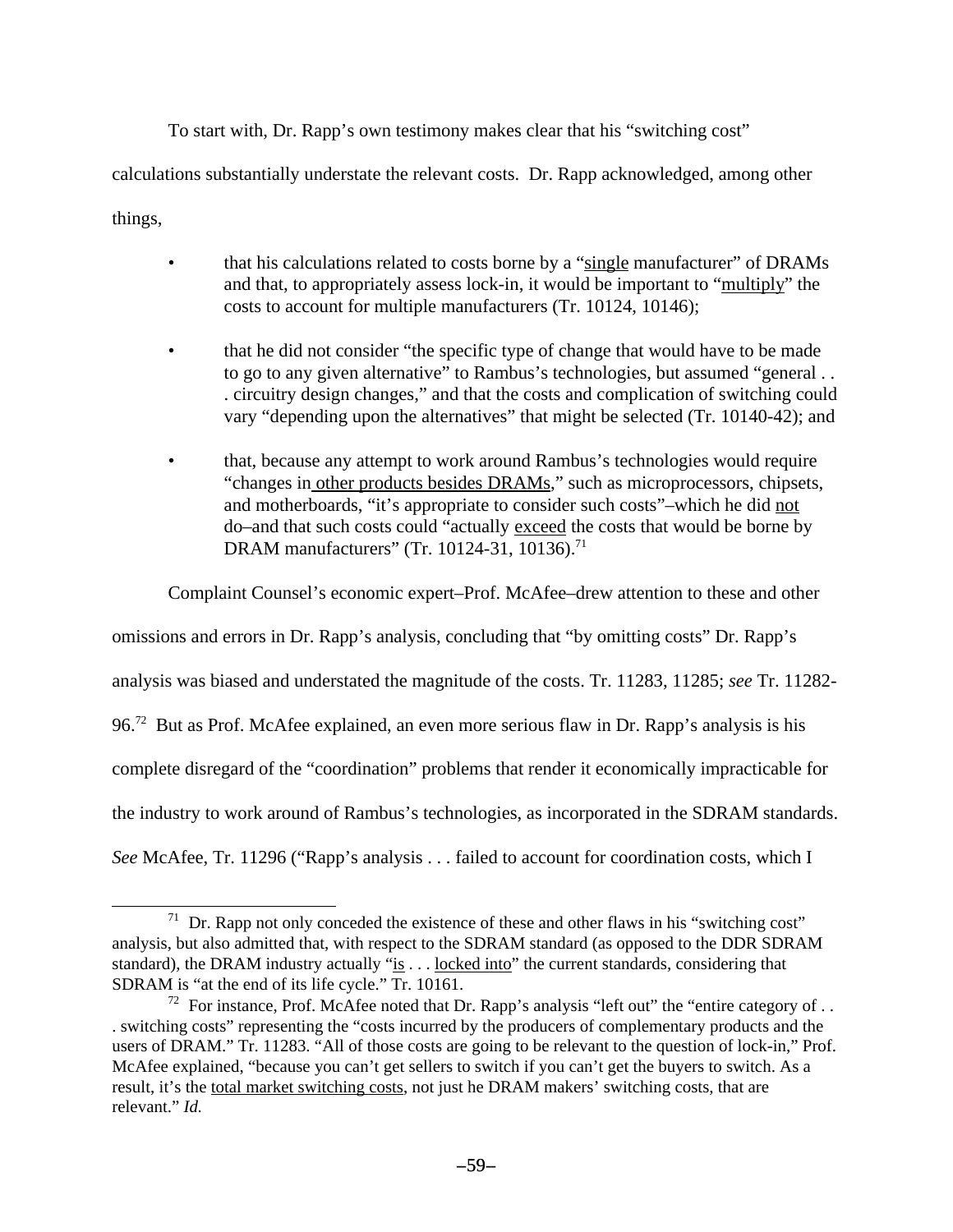consider to be large. . . . [I]n this case it's critical to consider coordination costs."); s*ee also*

CCFF 2576-2584 (reaching consensus within JEDEC as to how to change the standards would be extremely difficult).

It is not only Prof. McAfee who finds "coordination" issues to be important in assessing lock-in. Rambus's other economic expert, Prof. David Teece, recently published an article concerning "Standard Setting and Antitrust" in which he explains:

> [T]here is often a significant coordination problem in getting all interested parties to switch to an alternative. For example, computer manufacturers may already have designed their motherboards and computers to work with existing standardized chips, and switching to a different chip design would require changes, not only to the chips themselves, but also to the motherboards and computers. The difficulties associated with coordinating the necessary changes may make it impracticable to switch away from the patented standard.

David J. Teece and Edward F. Sherry, *Standard Setting and Antitrust*, 87 Minn. L. Rev. 1913,

1937 (2003) (emphasis added). *See also* Teece, Tr. 10494 (agreeing that, "in addition to potential switching costs , . . . there are other factors that could lead to coordination problems in getting all interested parties . . . to switch to an alternative").<sup>73</sup> The record shows that the very sort of "coordination problems" that Prof. Teece has described, both in his academic writings and his testimony at trial, do exist in this case and have worked to seriously impede industry efforts to "switch away" from SDRAM standards that incorporated Rambus's patented technology.<sup>74</sup>

 $73$  It is interesting to note that, while Dr. Rapp's "lock-in" analysis ignores such coordination problems, before the Commission issued its Complaint in this matter, Dr. Rapp authored a "white paper" to the Commission on behalf of Rambus in which he expressly stated that, in addition to "switching costs," "coordination difficulties" were also a "relevant consideration." Tr. 10134-35.

 $74$  The record shows that changing the DRAM standards to avoid the Rambus patents would lead to DRAM chips that are not compatible with existing DRAM or other components that interoperate with DRAM. CCFF 2541-2546. As a result, not only DRAM chips, but other components that work with DRAM chips would have to be changed. CCFF 2550-2562. Also, because DRAM customers require multiple sources, all DRAM manufacturers must change. CCFF 2547-2549. The coordination problem stems from the fact that all of these firms have to ensure that their products work with all of the other products. Not surprisingly, this has sometimes been referred to in the industry as a "chicken and egg" problem. (CX2315 at 1 ("It is a chicken and an egg problem. . . . The vendors won't line up to produce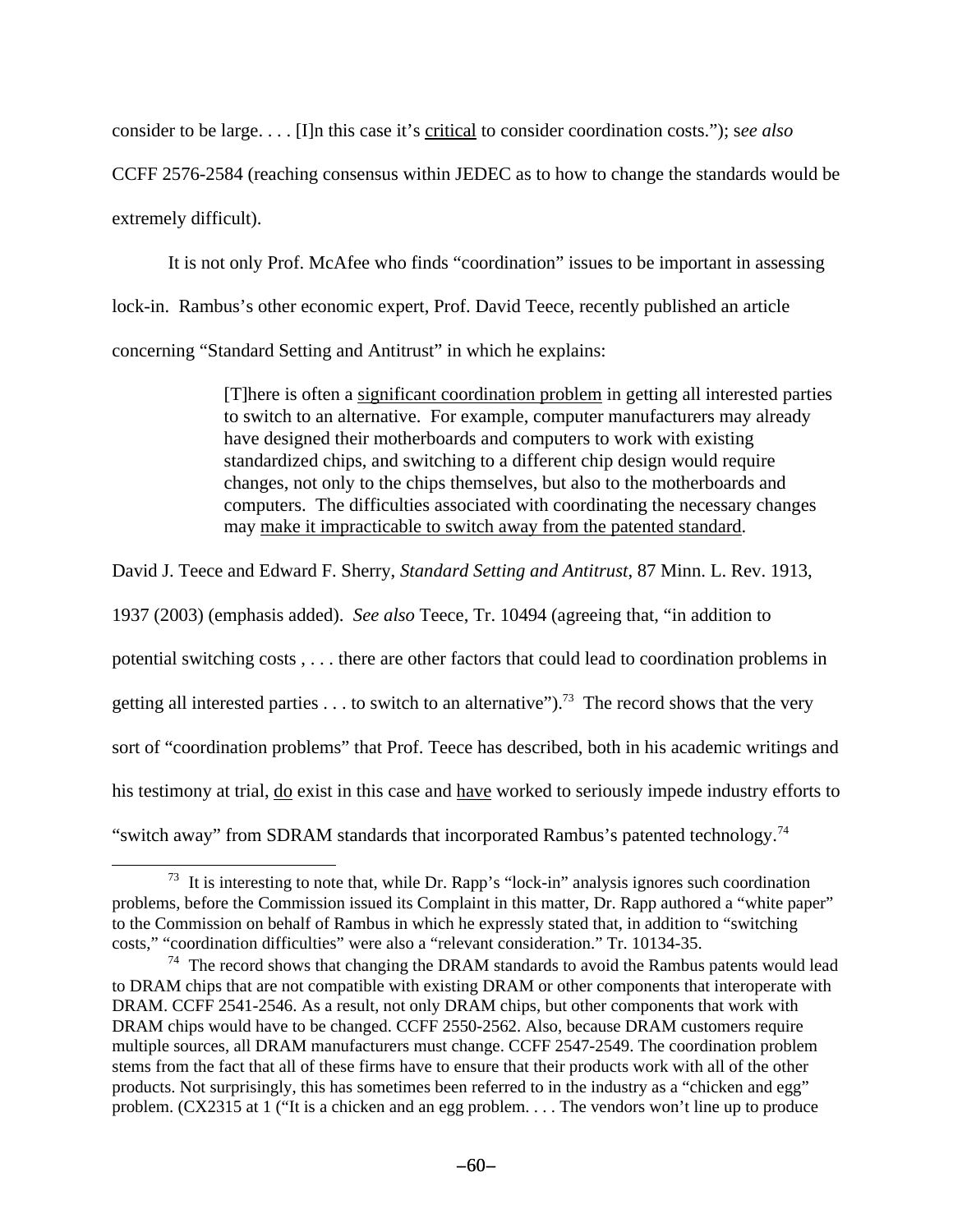Prof. McAfee explained, for instance, that any revision in JEDEC's standards to work around Rambus's technologies would require a consensus–concerning precisely what changes to the standards would be made–not only among DRAM manufacturers, but also among DRAM users, as well as the producers of complementary products:

> [T]he DRAM manufacturers won't switch without the . . . buyers, willing to purchase, and the buyers won't be willing to purchase unless the complementary components suppliers are also providing the components, and so you need a consensus . . . that is, you need coordination (Tr. 11301; *see also* CCFF 2550 - 2562).

As Prof. McAfee testified, however, there are significant practical and economic impediments to obtaining such a consensus. For instance, even if DRAM makers could agree on a common solution for working around Rambus's patents, it would be difficult to get DRAM users to "go along with the new standard" considering that they already "have an existing product" that meets their performance needs, and switching to an alternative product that provides "similar performance" would not generate additional "profits" for such companies. Tr. 11303-04 ("if I want these companies to go along with the new standard, they're going to expect to make some profits, and it's the inducements beyond just the actual costs that are going to be relevant in getting them to switch"); *see also* CCFF 2554 - 2555. As Prof. McAfee explained, complementary suppliers confront the same issue, and hence, as with "DRAM customers," they are "less motivated to change." Tr. 11303; *see also* CCFF 2558-2562.

But the difficulty in reaching consensus to change JEDEC's existing standards extends to DRAM manufacturers as well, in part because various DRAM makers "have different positions with respect to the existing standard." McAfee, Tr. 7448. As Prof. McAfee explained,

the device unless there are users... but the users won't consider the part unless the suppliers/infrastructure is in place.:); Polzin, Tr. 4012; Macri, Tr. 4619-4620).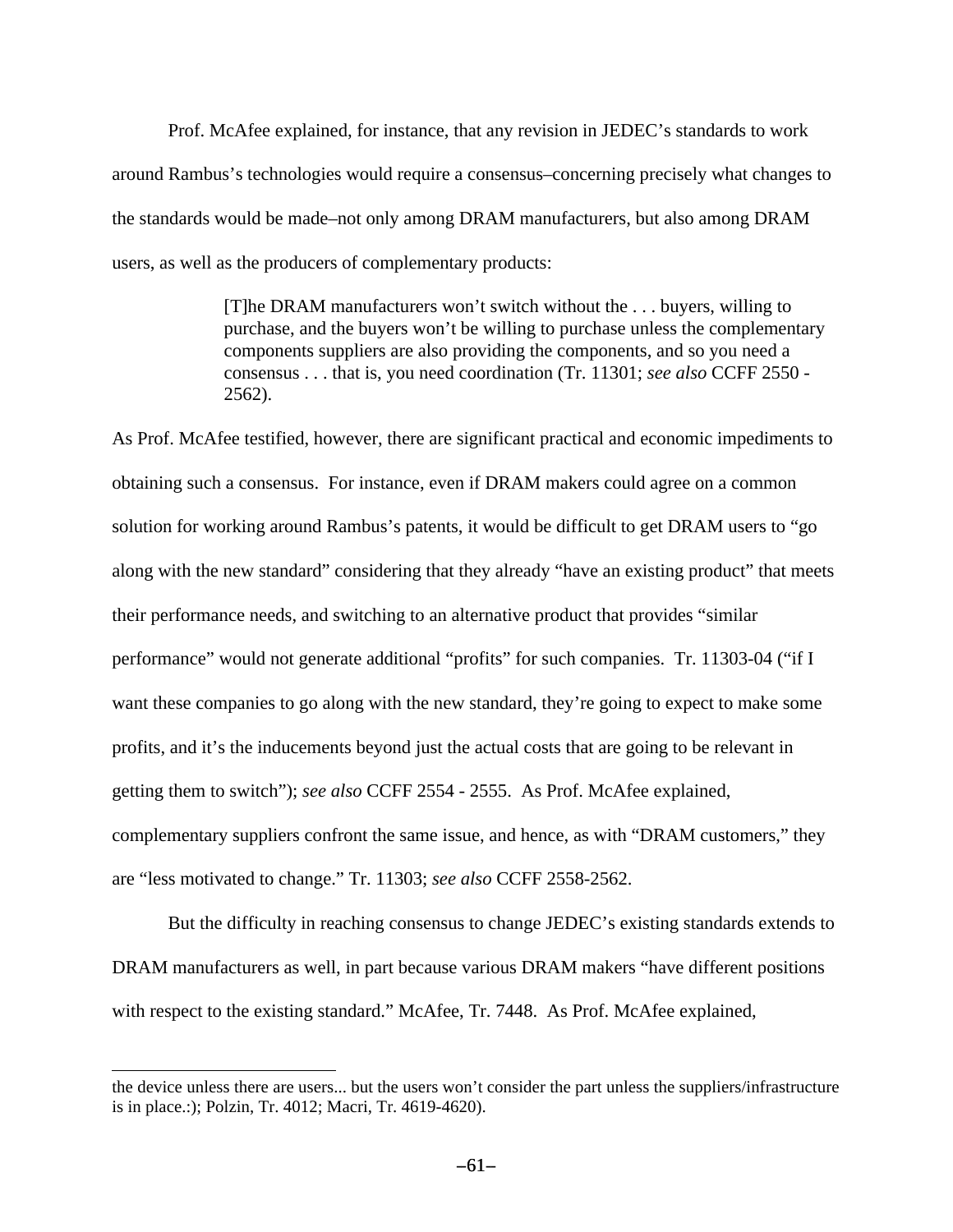[A]t the moment, . . . approximately half of the market has licenses to produce the standard from Rambus and the other half does not. Now, the half that has licenses is going to feel quite differently about the costs of changing the standard than the half that doesn't, and in fact the half that has licenses might benefit from the lack of licenses of the other half. . . . This creates differing incentives. Having a license or not creates differing incentives *ex post* (*id*. at 7448-49).

At present, Prof. McAfee explained, "some of the producers, because they are licensed under Rambus, have an incentive . . . <u>not</u> to get a new standard issued . . . in the hope that the other producers are going to be shut down." *Id.* at 7450.<sup>75</sup> Such "differing incentives," Prof. McAfee testified, serve as "an impediment to the ease of reaching agreement," thereby exacerbating lockin problems.<sup>76</sup> Prof. Teece corroborated this point, acknowledging that "from the standpoint of economic theory" one would expect "the individual decisions of individual JEDEC members [to] be based on their own self-interests." Tr. 10497. Prof. Teece also has written that "[f]irms may have a preference for adopting a standard" that allows them to capitalize on "a comparative advantage" they may have "relative to other firms" in terms of "the technological approach reflected in" a given "patented technology." Teece and Sherry, 87 Minn. L. Rev. at 1936.

As Prof. McAfee explained, understanding the significance of these coordination problems is key to understanding why the DRAM industry is locked in to JEDEC's standards. Indeed, in this case, Prof. McAfee explained, the economic impact of these coordination issues

<sup>75</sup> Prof. McAfee contrasted this "*ex post*" situation with the situation that existed "prior to the development of the standard," explaining that in the *ex ante* period "these companies . . . had fairly closely aligned interests in terms of producing" the "best cost-benefit standard that they could produce." Tr. 7449-50.

<sup>&</sup>lt;sup>76</sup> Prof. McAfee also testified that certain DRAM users have incorporated "specific features" in the existing SDRAM standards into their own products in ways that create "distinct incentives" among DRAM users what they might accept in the form of "alternative standards." Tr. 7450-51. As an example, Prof. McAfee referred to AMD's use of "a burst length of 8" compared to Intel's use of "a burst length of 4." Tr. 7451; *see also* CCFF 2580-2581. These choices were facilitated by the use of programmable burst in the SDRAM standards, but having now made these choices, these two highly important DRAM users now have "a disparity in incentives" that could seriously impede efforts to move away from programmable burst feature. *Id.*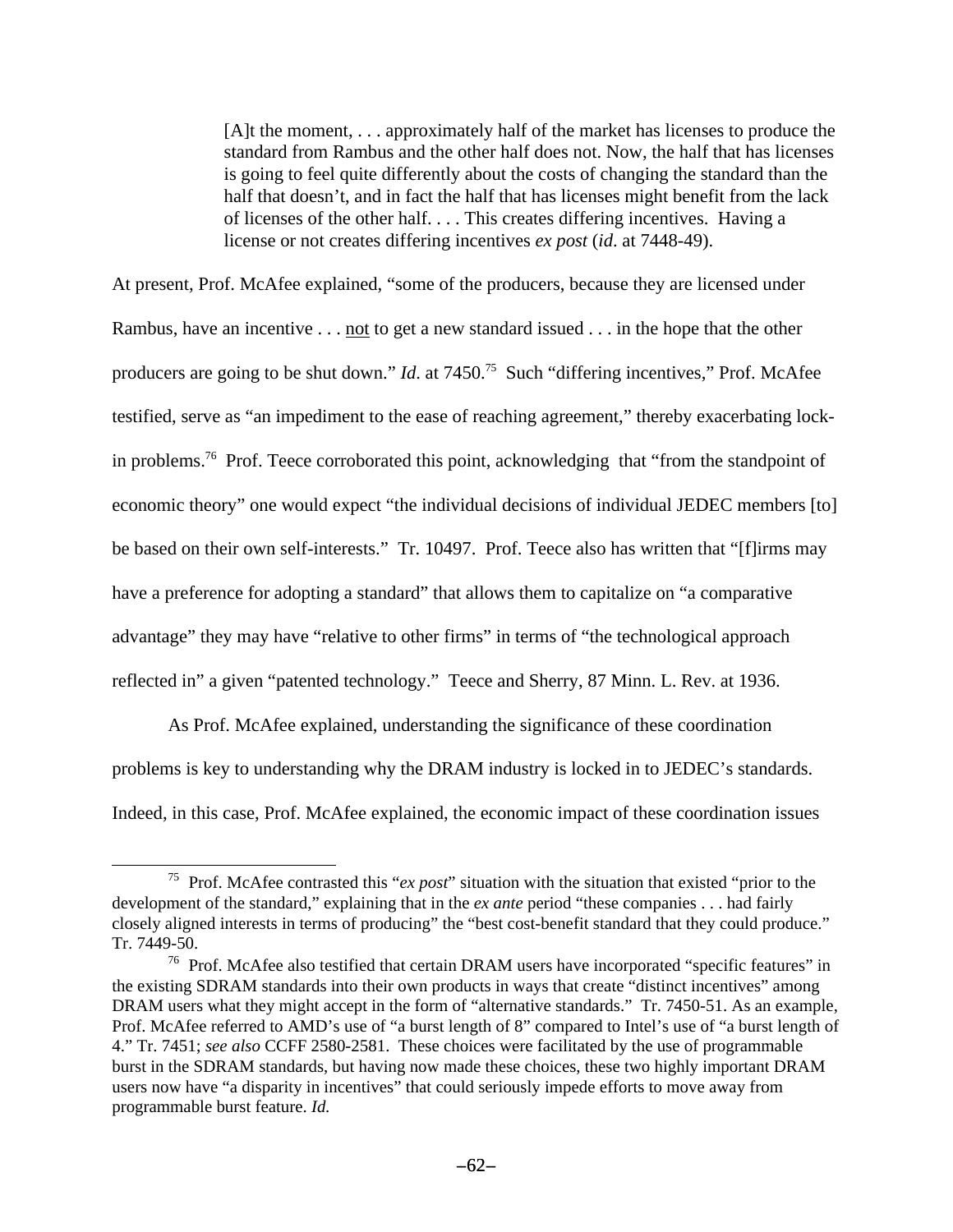substantially exceeds the impact of the sorts of monetary switching costs that Dr. Rapp, albeit incorrectly and incompletely, sought to quantify, which explains why Dr. Rapp's analysis leads to "the wrong answer." Tr. 11301. In Prof. McAfee's words, "[R]egardless of the switching costs, the financial switching costs, the coordination costs" described above "still completely block the switching to a new standard." Tr.  $11300$ .<sup>77</sup> Thus, Prof. McAfee has concluded, "[T]here is in fact substantial lock-in in this industry and as a result there is a potential for the creation of monopoly power by incorporating the technologies in the standard." Tr. 11304.

# B. The Use of Rambus Technology in DDR-2 Shows (Not Disproves) Lock-In

Rambus also implies that the mere consideration of alternative technologies in connection with the DDR-2 SDRAM standard demonstrates that JEDEC was not locked in to use of the Rambus technologies. *See* RB 82. However, while such consideration may be convincing evidence that JEDEC members understood that there were alternatives to each of the technologies claimed by Rambus, the fact that JEDEC considered alternatives is not evidence that the industry was free of lock-in effects. Instead, JEDEC's consideration of, and in particular

 $77$  Rambus criticizes Complaint Counsel for "not produc[ing] any evidence quantifying switching costs." RB 95. In fact, however, several witnesses did testify about the substantial costs that their companies would have to undertake in order to switch to alternative DRAM standards that worked around Rambus's technologies. *See, e.g.*, Bechtolsheim, Tr. 5882 ("to redesign and requalify these boards with a new type of memory technology, the cost to the company could approach or exceed \$1 billion"); Heye, Tr. 3743 (just validating a revised infrastructure would cost "out to the millions"); Appleton, Tr. 6401 ("a change in [memory] technology" would cost "hundreds of millions of dollars"); *see also* CCRF 1342, *in camera* (based on lost inventory and the replacement of masks alone, the switching cost for Micron is in the range of and as of the fourth quarter of 2002, over 100 times more than Dr. Rapp's estimates). While Prof. McAfee did not endeavor to produce a monetary estimate of switching costs, he also testified that "even if the switching costs, the actual direct financial costs" were "very, very low" (which he explained was not true, because of the coordination issues discussed above), it would still be "difficult or impossible to switch" to alternative standards. Tr. 11300. As for quantifying "coordination costs," Prof. McAfee testified that this would be "a massive challenge" and in fact there is no "practical way" to do so, but that this does not diminish "the significance from the standpoint of economics." Tr. 11296-97.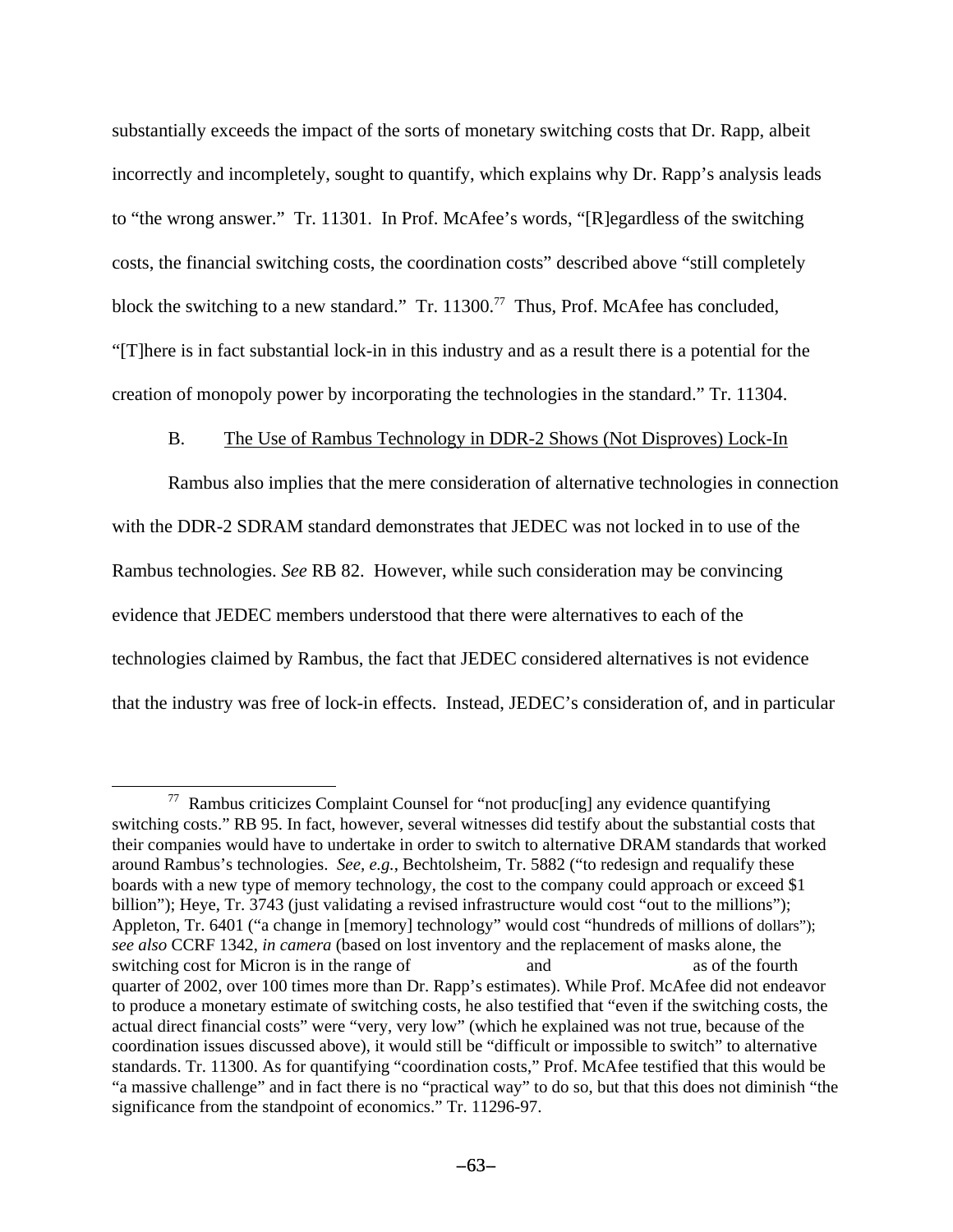the reasons for JEDEC's decision not to adopt, alternatives for the DDR-2 SDRAM standard demonstrate that the industry is, in fact, locked in to the current standards.

JEDEC, through the "Future DRAM Task Group" began deliberations on what was to become the DDR-2 SDRAM standard in the spring of 1998. CCFF 3230. The first order of business for the Future DRAM Task Group was to decide which existing DRAM standard should serve as the "baseline" for the new standard. CCFF 3236. The baseline for the new standard was intended to be the starting point from which the new standard was to develop. Rhoden, Tr. 409- 410. By the Summer of 1998, the Task Group had settled on DDR SDRAM as the baseline for the new standard, thus assuring, at that point, that many of the Rambus technologies would be incorporated into the new standard. CCFF 3237. By choosing DDR SDRAM as the baseline for the new standard, the Task Group ensured that it would be possible for the industry to develop backwards compatible products that would speed the adoption of the new standard. CCFF 3244- 50. The major functions of the new standard were described by March/April of 1999. CX397 at 6. At the same time that the Task Group was developing the new standard, a number of firms were already designing products based on the emerging DDR-2 SDRAM standard, so that today a number of firms sell DDR-2 SDRAM related products. CCFF 3239-42.

The record demonstrates that the Task Group did consider alternatives to the technologies claimed by Rambus. CCFF 3251-53. The record also demonstrates, however, that by the time Rambus began asserting its patents against DRAM manufacturers in late 1999 and early 2000, it was clear to the Task Group that adopting alternatives would both delay the standard and disrupt the adoption of the standard. First, by that time, a number of firms were already preparing to introduce products that would use the new standard, and removing the technologies claimed by Rambus would have required those firms to redesign their products. CCFF 3255 (on-chip DLL);

 $-64-$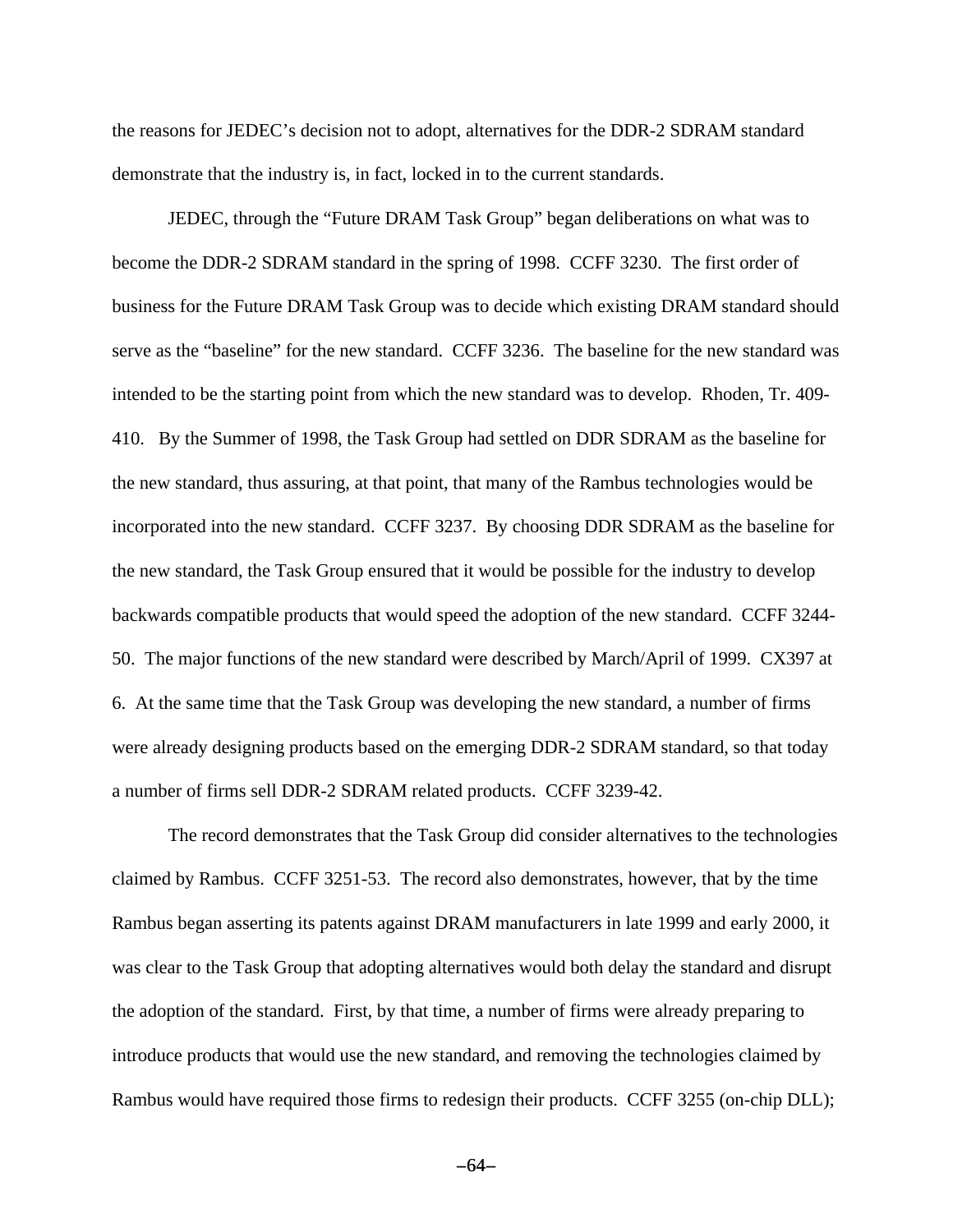CCFF 3258 (dual-edged clocking). Second, it was clear to the Task Group that changing the DDR-2 SDRAM standard that late would lead to an unacceptable delay in the introduction of the standard itself. Kellogg, Tr. 5204-05 ("[O]ur belief was that the introduction of a total new clock structure . . . would slow down DDR-II indefinitely."). Finally, it was clear to the Task Group that adopting alternatives would eliminate the benefits of using DDR SDRAM as the baseline for DDR-2 SDRAM because it would mean that firms could not design backwards compatible components. CCFF 3254 (on-chip DLL); CCFF 3260 (dual-edged clocking).

In other words, the fact that the Future DRAM Task Group considered, but did not adopt, alternatives proves two things: (1) there were potentially acceptable alternatives, and (2) by the year 2000, it was too late for the industry to adopt them.<sup>78</sup>

## VI. RAMBUS'S CHALLENGED CONDUCT IS "EXCLUSIONARY"

## A. Rambus Misstates the Legal Definition of "Exclusionary" Conduct

Recognizing the diverse ways in which firms can illegitimately undermine the competitive process and thereby accumulate undeserved market power, neither the courts nor the Commission have been wedded to any single definition of what constitutes "exclusionary" conduct. Conduct fitting a variety of definitions has been deemed exclusionary. CCB 88-90. Yet Rambus asserts that there is only one definition of exclusionary: conduct must "consist of short-run actions that do not make sense except in terms of their adverse impact on competition."

 $78$  Rambus also argues that "the economic evidence shows that neither switching costs and coordination issues would not prevent the DRAM industry from going to alternatives, if they existed." However, while the facts do not demonstrate that the industry was prevented from changing the standards in response to the Rambus lawsuits, that is not an issue in this case. Instead, the facts establish what is an issue in this case: that Rambus has the ability to increase prices for its technologies because other firms in the industry would find it less costly to pay Rambus's prices rather than to switch. In other words, these facts show that Rambus's conduct, which led to the use of the technologies by JEDEC in the first place, also led to its monopoly power.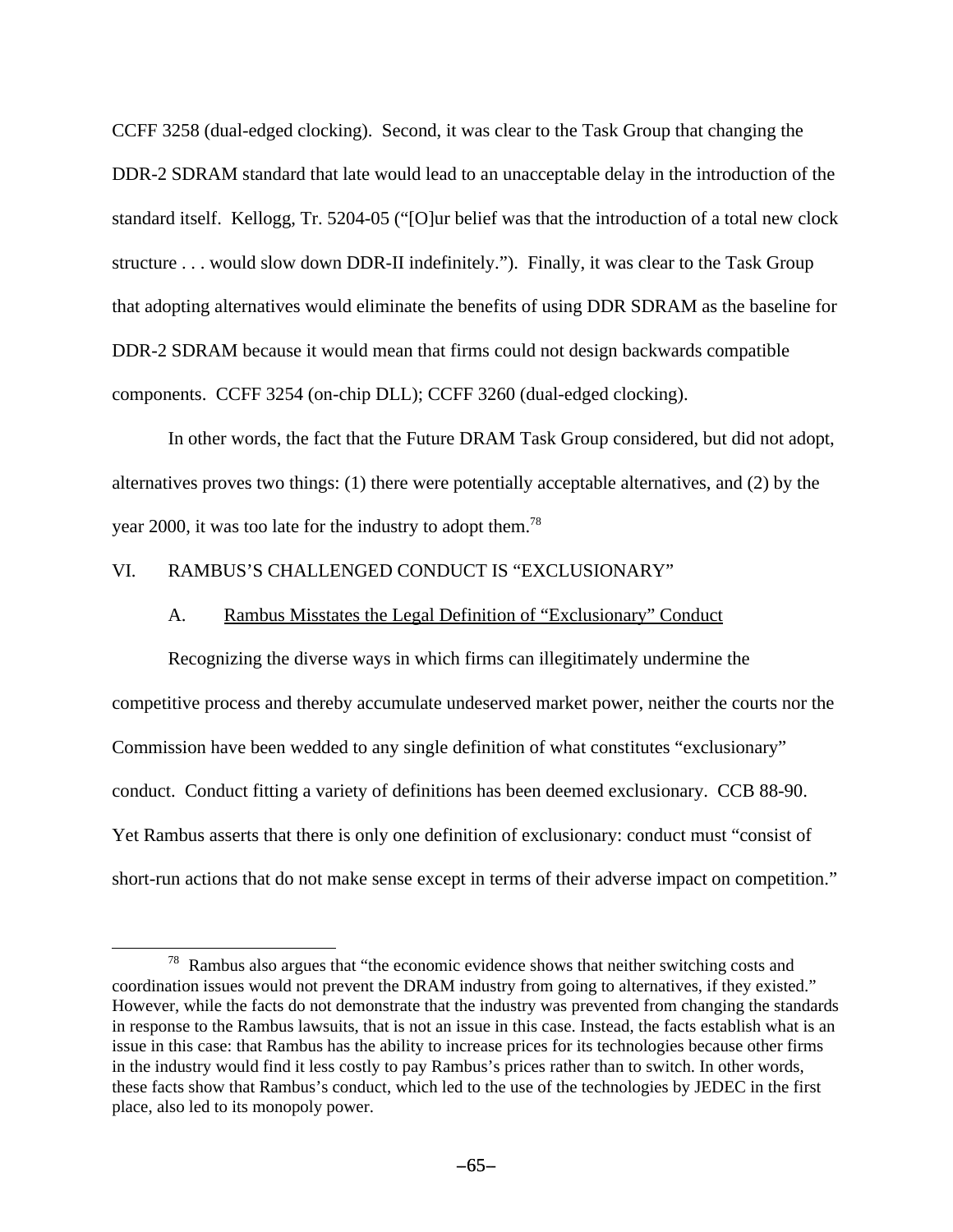RB 97-98. While the test Rambus alludes to is indeed used by courts in assessing exclusionary conduct, it is by no means the only test that can be applied, or the appropriate test in this case.

Rambus relies upon a joint FTC/Department of Justice *amicus* brief filed in support of a petition for *certiorari* in *Verizon Communications., Inc. v. Law Offices of Curtis V. Trinko*. Yet Rambus entirely ignores the agencies' subsequent *amicus* brief addressing the merits of the *Trinko* case, in which the agencies argue, "In the context of an alleged refusal to assist a rival, conduct is exclusionary only if it would not make business or economic sense apart from its tendency to reduce or eliminate competition." Brief for the United States and FTC as *Amici Curiae* at 7, *Trinko* (U.S., No. 02-862) (emphasis added) **[Tab 2]**. This and other statements in the agencies' *Trinko* briefs make clear that the position articulated by the agencies was intended to be limited to this context, and this context alone. Indeed, the agencies were exceedingly careful to distinguish other contexts in which different tests for exclusionary conduct are appropriate. *Id.* at 12 n.3 ("In other contexts not implicated here, courts have sometimes found that the violation of other extrinsic duties such as prohibitions against fraud and deception – may be a significant factor when ascertaining whether the conduct is exclusionary for antitrust purposes.").<sup>79</sup> In fact, the agencies specifically draw attention to "the private standard-setting process" as a different context that "may afford opportunities for opportunistic behavior that may harm competition" but in which different tests for exclusionary conduct may apply. *Id.* at 14 n.4. Notably, in referring to exclusionary conduct in the "private standard-setting" context, the agencies cite to only one authority, *Allied Tube & Conduit Corp. v. Indian Head, Inc.*, 486 U.S.

<sup>79</sup> The agencies cite for this proposition the same authority–ABA SECTION OF ANTITRUST LAW, ANTITRUST LAW DEVELOPMENTS 249 (5th ed. 2002)–that Complaint Counsel cites when discussing the proper definition of exclusionary conduct in its post-hearing brief. *See* CCB 88-89.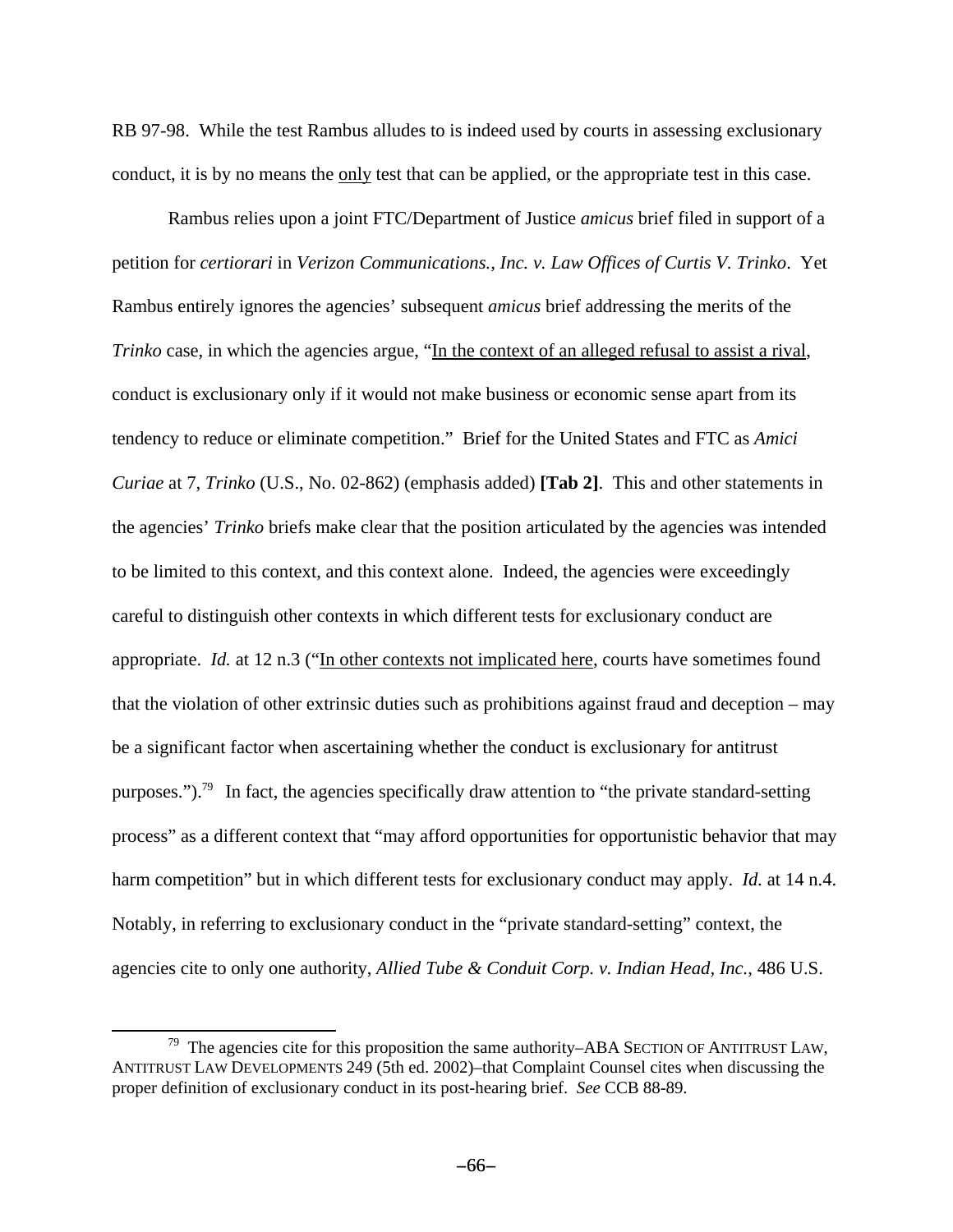492 (1988). In the context presented here, it is appropriate for this Court to conclude that Rambus's conduct was exclusionary because it amounted to "deception" or violated "extrinsic duties," such as the duty of good faith and duty to disclose relevant patent information established by JEDEC's rules. *See Allied Tube*, 817 F.2d 938; *Dell Computer Corp.*, 121 F.T.C. 616.<sup>80</sup>

Misleading a standard-setting organization fits well within the definition of "exclusionary," as the Supreme Court and other courts have defined that term. Exclusionary conduct is that which "not only (1) tends to impair the opportunities of rivals, but also (2) either does not further competition on the merits or does so in an unnecessarily restrictive way." *Aspen Skiing*, 472 U.S. at 605 n.32. Accordingly, deceptive and misleading conduct that deprives consumers of information is exclusionary. For example, Microsoft's misleading statements regarding the capabilities of its Java development application, which allowed it to harm competing operating systems, was held to be exclusionary. *See United States v. Microsoft, Inc.*, 253 F.3d 34, 76-77 (D.C. Cir.), *cert. denied*, 534 U.S. 952 (2001). Similarly, conduct that suppresses information to consumers is recognized as anticompetitive.<sup>81</sup> See Conwood Co. v.

<sup>80</sup> The Hovenkamp treatise–on which Rambus relies–notes that in this context "[m]isrepresentations" and "manipulation" may be exclusionary. *See* 2 H. HOVENKAMP ET AL., IP AND ANTITRUST § 35.5, at 35-40. Consistent with this agency's recent Supreme Court filing in *Trinko*, the treatise also refers to *Allied Tube* as the "paradigm" case involving such conduct. *Id.* at 35-34.

 $81$  It is well recognized that depriving markets and consumers of relevant information can cause harm to consumers. *See 44 Liquormart, Inc. v. Rhode Island*, 517 U.S. 484, 503 (1996) (bans on commercial speech "hinder consumer choice"); *see also id.* at 503 n.13 (explaining that ban on price advertising designed to increase price of alcohol deprived consumers of relevant information). Indeed, Prof. McAfee testified extensively that providing false and misleading information deprives consumers of relevant information. CCFF 2991. The effect of such misinformation is to cause consumers to make incorrectly informed choices. CCFF 2990. Causing such ill-informed choices thus can have an exclusionary effect on competing products. CCFF 2991.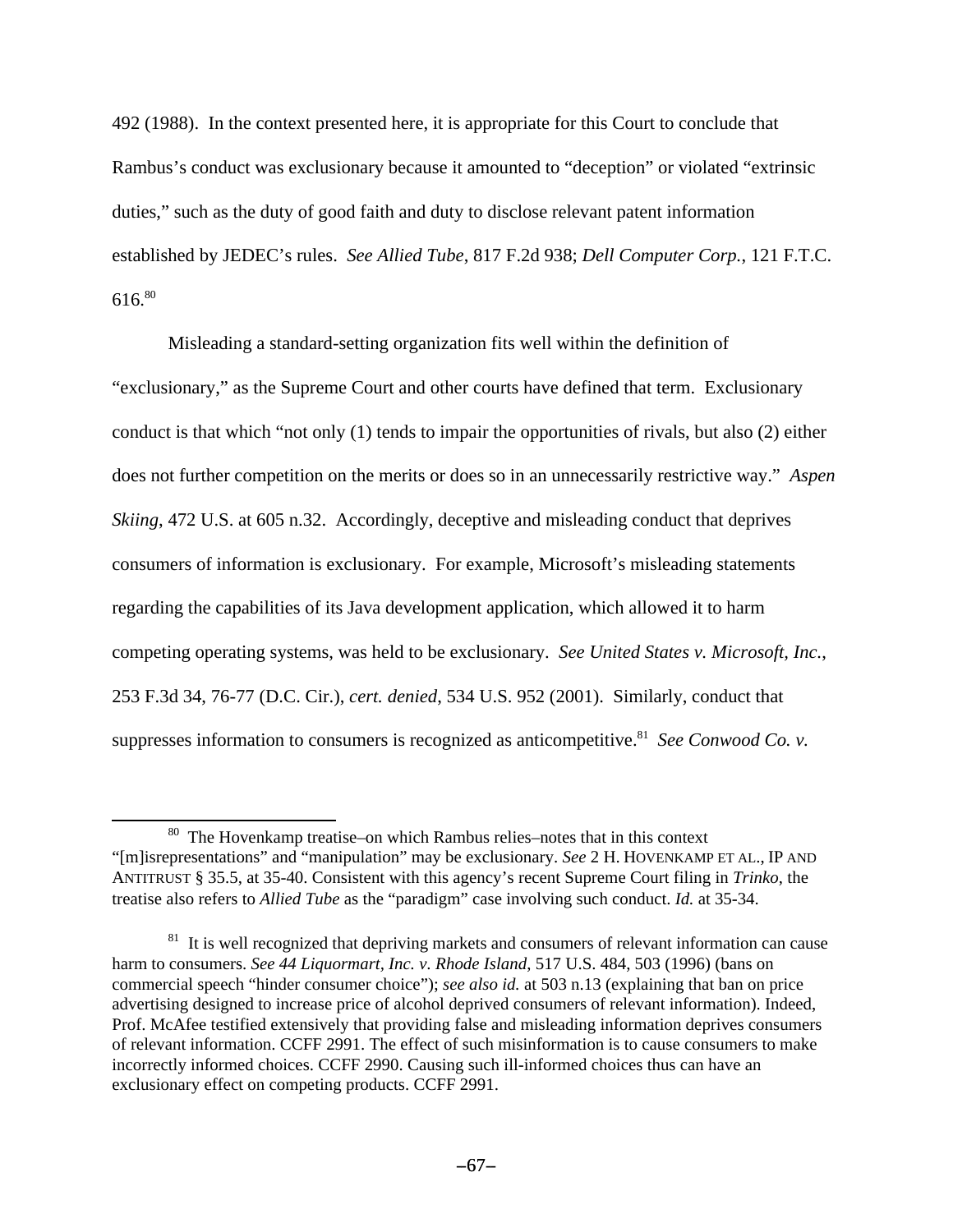*United States Tobacco Co., 290 F.3d 768 (6th Cir. 2002), cert. denied, 123 S. Ct. 876 (2003).*<sup>82</sup> Rambus's conduct was exclusionary under this proper reading of the relevant antitrust authority.

#### B. There Is No Legitimate Business Justification for Rambus's Conduct

Rambus argues that its conduct cannot be deemed exclusionary because there are "legitimate business justifications for keeping . . . patent applications confidential." RB 101. This argument suffers from a multitude of defects, both factual and legal. Simply articulating a theoretical business justification is not enough. It is the defendant's burden to demonstrate that the justification is supported by facts. *See Microsoft*, 253 F.3d at 59; *see also id.* at 66 (Microsoft's failure to offer procompetitive justification for certain conduct lead to conclusion it was exclusionary). This Rambus has failed to do.

Rambus's proffered "justifications" amount to generic propositions regarding the interests of "patent applicants" in keeping their applications confidential. RB 102. While as a generic proposition it may be true that patent applicants would rather maintain the confidentiality of their applications, this hardly excuses Rambus's conduct in this case, given that it voluntarily joined JEDEC and thereby assumed responsibility to comply with JEDEC's rules, including rules requiring disclosure of the existence of relevant patent applications. *See* CCB 38-39 & n.20. If, as Rambus appears to be claiming, generalized interests in keeping patent applications confidential were a license to violate the disclosure rules of a standard-setting organization, it would be impossible for SSOs to operate any effective disclosure policy. As a group of SSOs recently stated in an *amicus* filing urging Supreme Court review of the Federal Circuit's *Infineon*

<sup>82</sup> *See also Du Pont*, 729 F.2d at 137 ("collusive, predatory, restrictive [and] deceitful conduct that substantially lessens competition" violates Section 5 of FTC Act); *National Ass'n of Pharm. Mfrs. v. Ayerst Labs.*, 850 F.2d 904, 916 (2d Cir. 1988) (deceptive advertising used to perpetuate patent monopoly potentially violated Sherman Act); *Caribbean Broadcasting Sys. v. Cable & Wireless PLC*, 148 F.3d 1080, 1087 (D.C. Cir. 1998) (misrepresentations sufficient to state claim under Section 2).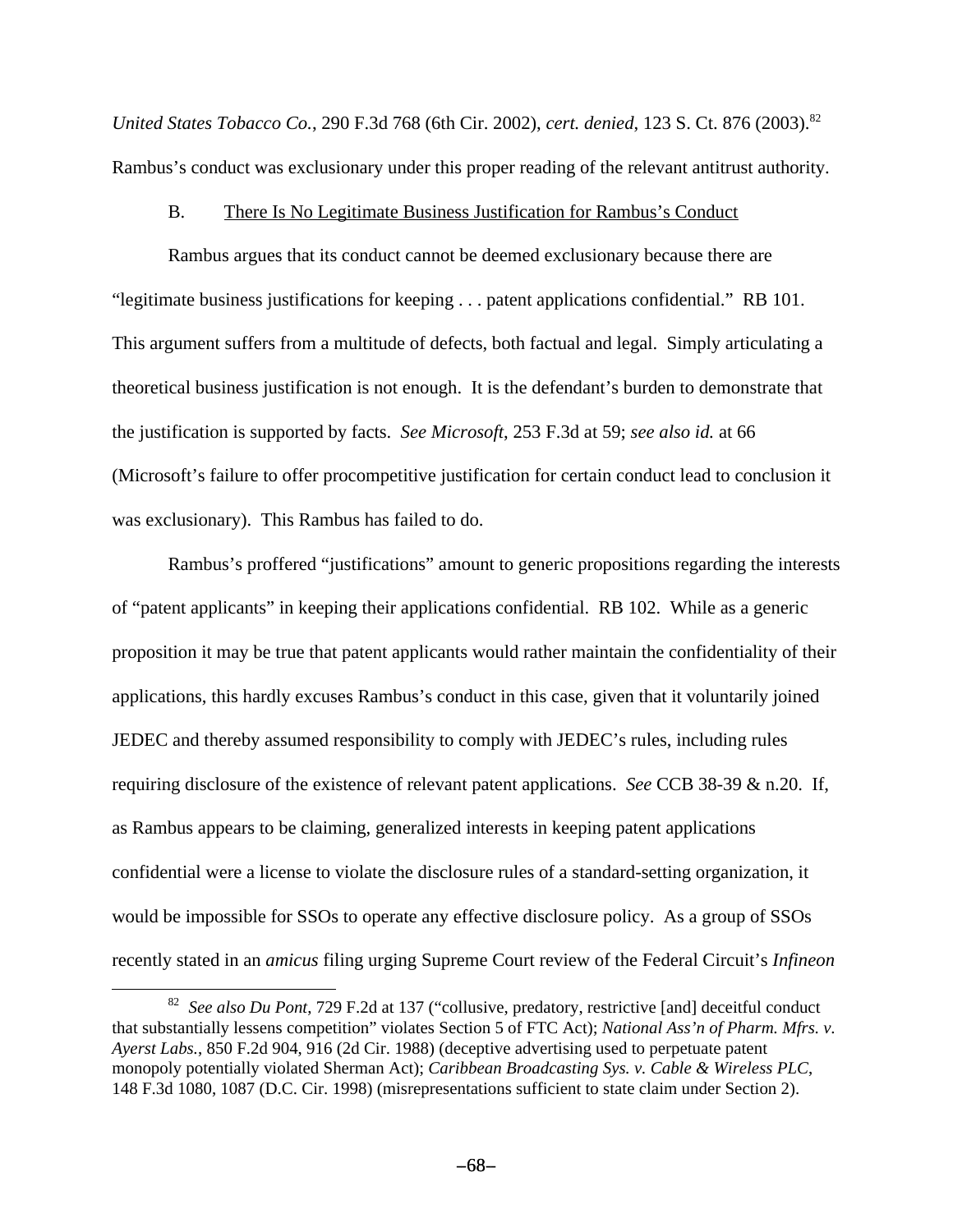decision, "Absent a fundamental trust by each standard setting participant that no other participant can manipulate the process to its own advantage, many vendors and others will decide not to participate in standard setting at all." Brief of *Amici Curiae*, Consumer Electronics Association *et al.*, at 5 ("CEA *Amicus* Br.") (attached as Tab 4 to CCB).

The most glaring omission from Rambus's "justification" story is contemporaneous evidence linking these justifications to the actual events at issue in this case.Rambus's attempts to provide such a linkage do not withstand careful scrutiny.<sup>83</sup> First, as Rambus has repeatedly pointed out (*see, e.g.*, RB 73), its PCT application made public the written description and original 150 claims of its '898 application in 1991. Accordingly, at that point there was no confidentiality or business justification for failing to call that application to JEDEC's attention. *See* CCRF 92, 98, 100. Second, Rambus's putative concerns about interference proceedings are completely unsupported. *See* CCRF 96. Rambus has adduced no factual evidence that, even now, any other person has requested that the PTO commence an interference proceeding. Moreover, concerns about avoiding an interference proceeding, otherwise properly declared by the PTO (not a private party) to determine the true inventor, are not a legitimate business justification any more than asserting an invalid patent is legitimate. *See* 37 C.F.R. § 1.607 (2003); CCRF 96-97; *see also Walker Process*, *supra* (asserting fraudulently obtained patents can constitute antitrust violation). Third, Rambus argues that disclosure of information about pending applications could jeopardize its foreign patent rights (RB 104). Such concerns

<sup>83</sup> Rambus's economic expert–Dr. Rapp–while testifying that Rambus purportedly had legitimate business justifications for its conduct for reasons outlined in Rambus's brief, was quick to concede that he could not "link" these justifications "to any specific evidence or testimony." Tr. 10169-70; *id.* at 10172 (noting he had not "seen anything in the record" to suggest that such issues were "in fact . . . a concern that influenced Rambus's decisions regarding disclosure of patent-related information to JEDEC").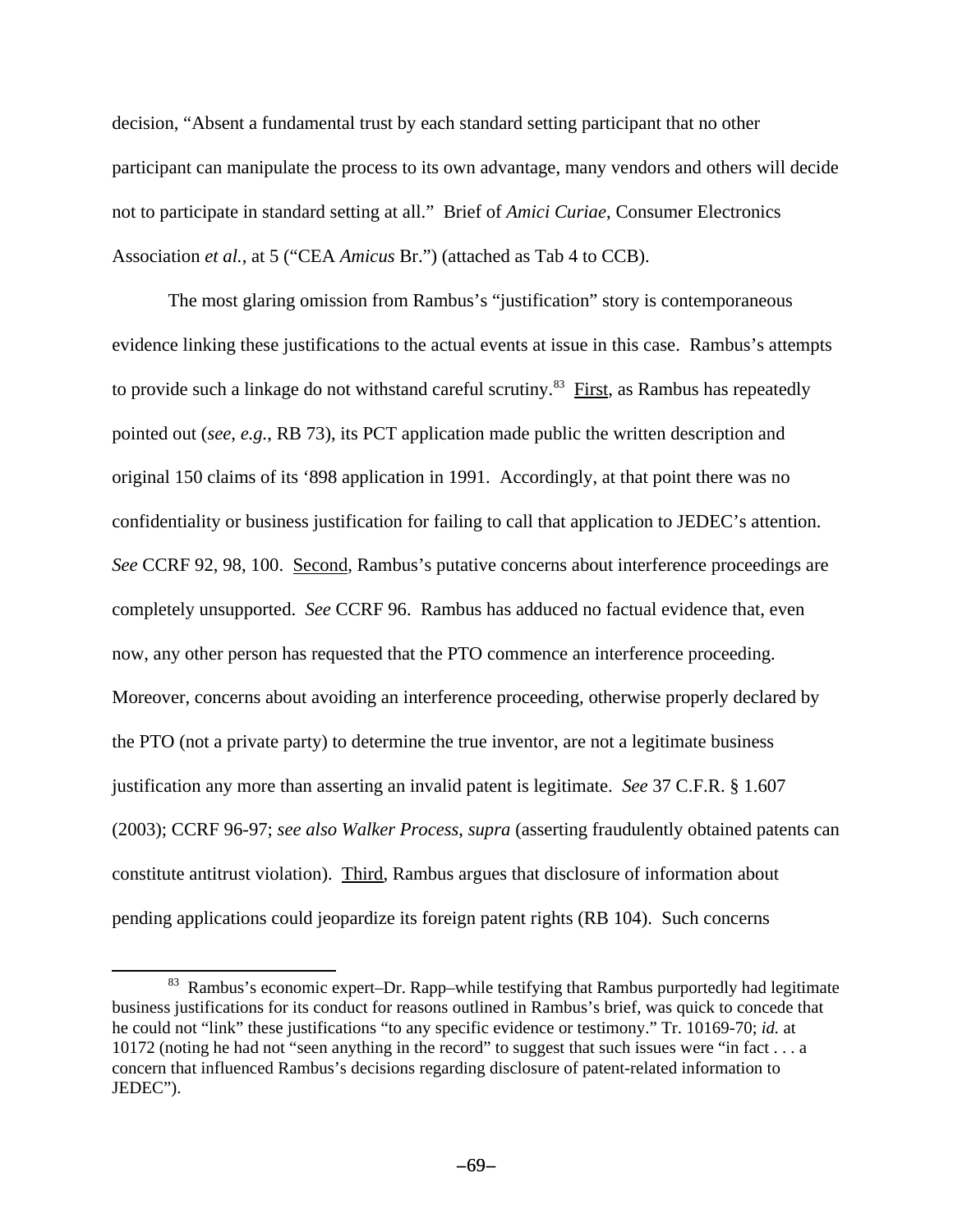misconstrue the applicable law. Rambus's foreign patent applications receive the benefit of the '898 application's United States filing date–April 18, 1990–through treaties to which the United States is a party. *See* Fliesler, Tr. 8839-40, 8883-86, 8888. Rambus has offered no credible explanation of how any disclosure after that date could have adversely affected its foreign patent rights. CCRF 98-100.

The only evidence affirmatively advanced by Rambus to support its business justification argument–Richard Crisp's testimony suggesting that he was following counsel's advice "not to disclose Rambus's patent applications" (RB 105)–is woefully insufficient to establish a factual basis for Rambus's proffered justifications. The argument presumes that JEDEC's rules called for disclosure of the confidential contents of relevant patent applications, but that is plainly incorrect. It is clear that, under JEDEC's rules, member companies were never required to disclose the actual patent application or the precise wording of the claims. Rather, they were expected merely to "identify the nature of technology involved in the application" and an explanation of "how that technology relates to the work of the committee." Kelly, Tr. 1972. The evidence shows that Richard Crisp understood this. In December 1995, he wrote, "As long as we mention that there are potential patent issues when a showing or a ballot comes to the floor, then we have not engaged in inequitable behavior." CX711 at 188. Thus, even if Mr. Crisp had been told by the company's lawyers not to reveal the confidential contents of Rambus patent applications, this would not provide a justification for Rambus to violate JEDEC's disclosure policy by withholding all information about its applications.<sup>84</sup>

 $84$  Exclusionary conduct, even if it arguably has a legitimate business purpose, is unlawful if it is done in an "unnecessarily restrictive way." *Aspen Skiing*, 472 U.S. at 605 n.32; *see also Microsoft*, 253 F.3d at 59 (if anticompetitive harm of conduct outweighs its procompetitive benefit, then exclusionary conduct is established). Even assuming Rambus had a legitimate interest in not disclosing any information about its pending patent applications, there were steps it could have taken that would have been far less "restrictive" of competition.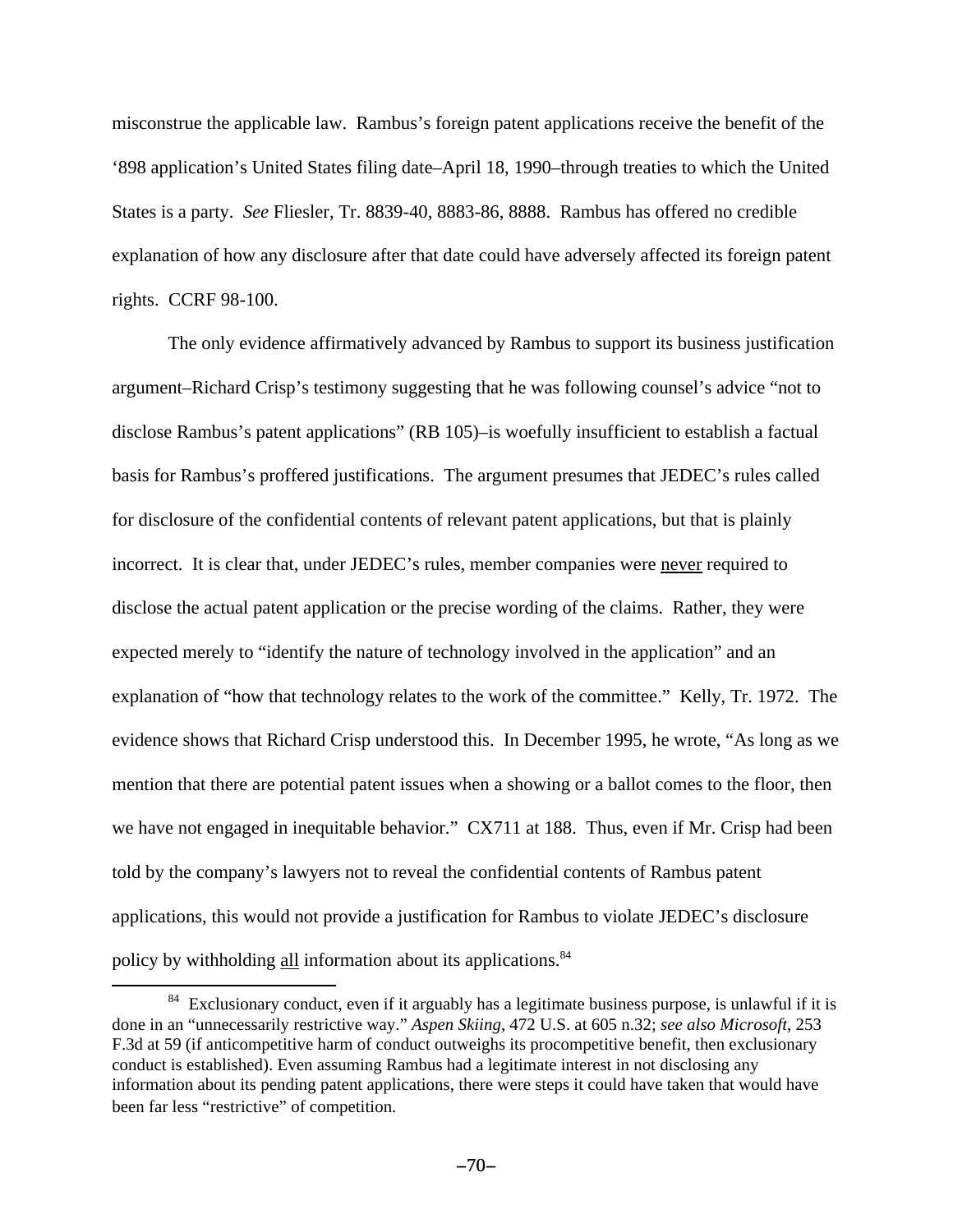For the reasons explained above–and in light of the substantial volume of evidence revealing the illegitimate motives for Rambus's challenged conduct–Rambus's legitimate business justification arguments at best constitute the sort of unsupported, after-the-fact contrivances that courts have routinely rejected as pretextual.<sup>85</sup> See Image Tech. Servs., 125 F.3d at 1219 ("Neither the aims of intellectual property law, nor the antitrust laws justify allowing a monopolist to rely upon a pretextual business justification to mask anticompetitive conduct.").

### C. Rambus's Conduct Was Exclusionary

The record establishes that Rambus's conduct, including repeated failures to make goodfaith patent-related disclosures to JEDEC, led JEDEC to choose among alternative technologies while lacking material information namely, knowledge that features proposed for inclusion in the SDRAM and DDR SDRAM standards could infringe upon Rambus patents. Stated differently, Rambus's technologies were chosen and others were rejected due to distortions in the process brought about by Rambus's misleading conduct. McAfee, Tr. 7172-73. Conduct of this sort is exclusionary because, as the Supreme Court has said, "it tends to impair the opportunity of rivals." *Aspen Skiing*, 472 U.S. at 605 n.32. Placing the same concept in economic terms, Prof. McAfee testified that such conduct is exclusionary because it has the potential to exclude "equal or superior" alternatives from the marketplace. McAfee, Tr. 7168.

Complaint Counsel demonstrated at trial that this is precisely the effect that Rambus's conduct has had in the relevant antitrust markets that Prof. McAfee defined. As a result of Rambus's conduct, the influence it had on JEDEC's standardization process, and the fact that the

<sup>&</sup>lt;sup>85</sup> Rambus's attempts to support its legitimate business justifications by suggesting that Complaint Counsel's expert "conceded" certain points are spurious. RB 108-09. Prof. McAfee testified that he did "consider other purposes that might lead" Rambus to engage in such conduct, but "didn't find" any evidence to support an alternative explanation. McAfee, Tr. 7539.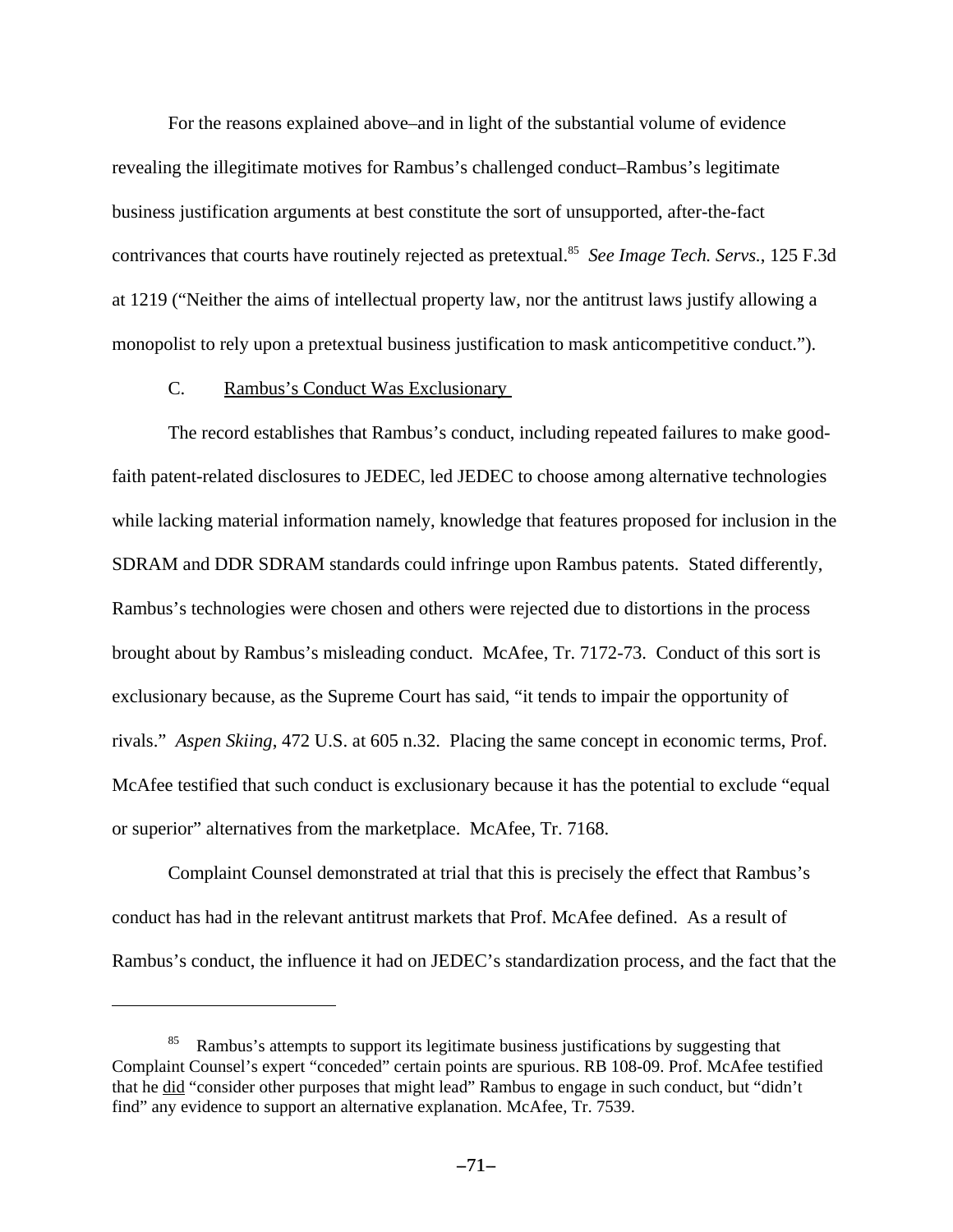industry has become "locked-in" to standards embodying Rambus's technologies, alternative technologies that in the past were viable substitutes for Rambus's technologies have been rendered non-viable and excluded from the market altogether. CCFF 2500-84.

Rambus's attack on this proof in part comes down to a game of semantics. Rambus argues that proof showing the exclusion of "commercially viable substitutes" does not equate with proof of exclusion of "equal or superior" alternatives, and therefore does not satisfy Prof. McAfee's own economic test. RB 116. However, Prof. McAfee made it clear through his testimony that exclusion of commercially viable alternatives, through the type of misleading conduct at issue here, does properly meet the economist's definition of "exclusionary." Tr. 7167 ("I find that Rambus's alleged conduct is in fact exclusionary.").

In reaching his conclusions in this regard, Prof. McAfee first defined relevant markets, using well-accepted economic methodologies. *See* Tr. 7312 (explaining that market definition is the first step in determining whether "alternatives have been excluded or not"); CCFF 2757- 2904. As Prof. McAfee concluded, and Rambus's own expert conceded, the alternatives tendered by Complaint Counsel were substitutes that exerted a price-constraining influence on Rambus's technologies in the relevant markets he defined. Rapp, Tr. 9861-62. Rambus attempts to argue, however, that even the exclusion of commercially viable, price-constraining alternatives does not amount to exclusionary conduct. Rather, Rambus argues that the only proof that would suffice in this regard would be objective proof showing that, by virtue of its challenged conduct, Rambus's technologies displaced technologies that were better in "cost-performance" terms. Rambus's arguments fly in the face of well-established legal principles. Prof. McAfee's methodology tracks the approach commonly followed in defining markets and assessing harm to competition in antitrust cases. Products are in the same market if they have "reasonable

 $-72-$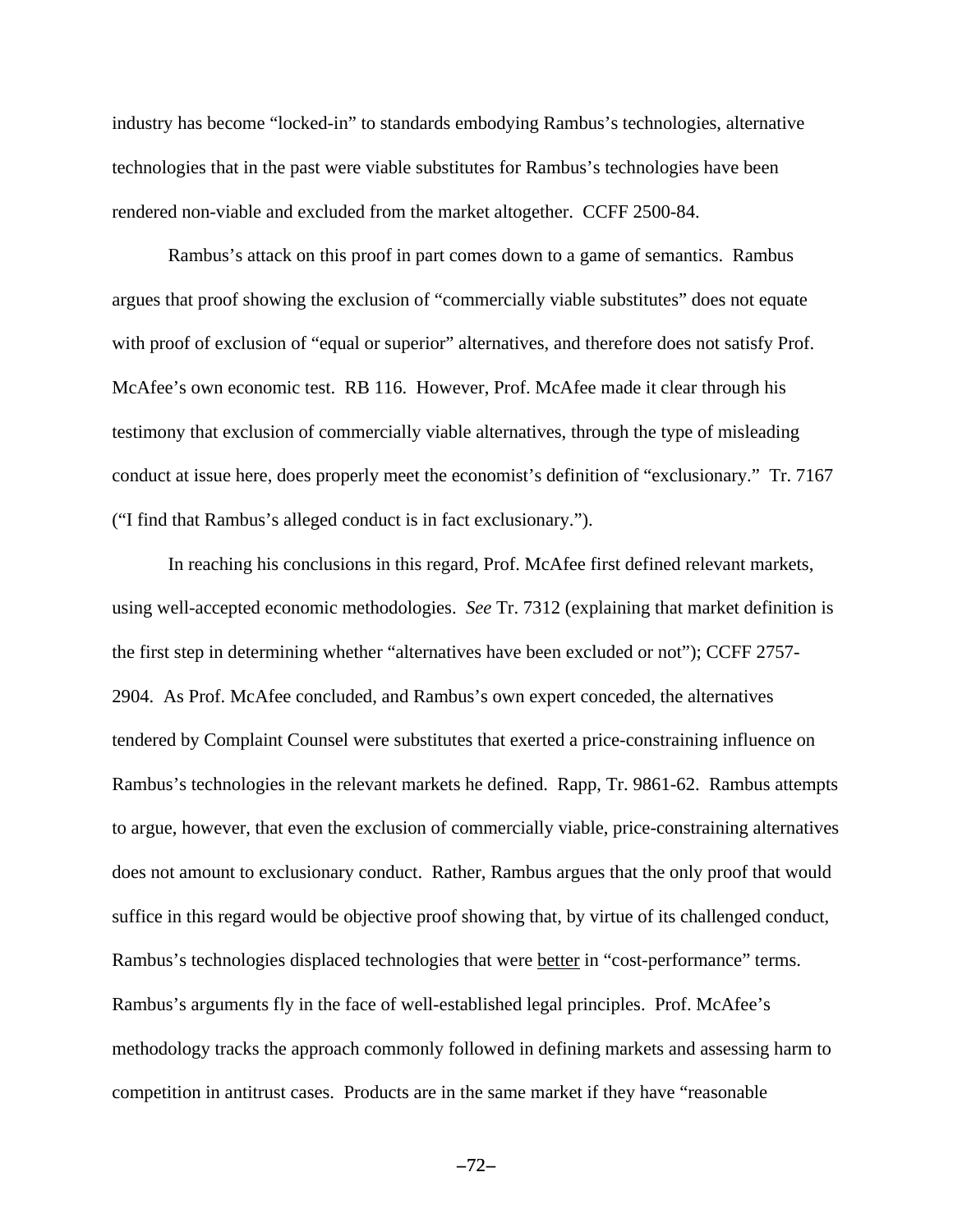interchangeability for the purposes for which they are produced price, use and qualities considered." *Palladin Assocs., Inc. v. Montana Power Co.*, 328 F.3d 1145, 1163 (9th Cir. 2003). Accordingly, "[p]roducts will be considered to be reasonably interchangeable if consumers treat them as 'acceptable substitutes.'" *Pepsico, Inc. v. Coca-Cola Co.*, 315 F.3d 101, 105 (2d Cir. 2002).<sup>86</sup> Prof. McAfee's approach to defining markets followed this same approach. He studied what consumers of DRAM technology specifically, JEDEC members considered to be reasonable substitutes for Rambus's technologies, when price, quality, and use were considered. *See* CCB 94-98. Indeed, Rambus's experts during trial expressed no material disagreement with Prof. McAfee's market definitions. *See* Rapp, Tr. 10031 (noting that he did not disagree with "the ultimate definitions").

While Rambus criticizes Prof. McAfee's approach to evaluating alternatives as being "subjective," it is perfectly appropriate and consistent with the case law for an economist to take significant account of the views and real-world behavior of relevant consumers. *See* Teece, Tr. 10372 (noting appropriateness of basing economic conclusions on observations about "JEDEC's behavior"). On the other hand, Rambus's so-called "objective" approach to evaluating alternatives suffers from serious defects. Rambus attempted to show that the manufacturing costs of SDRAM and DDR SDRAM using the various alternative technologies would exceed the cost of using Rambus's technology and paying the demanded royalties. Putting aside the fact that such a calculus ignores both JEDEC's policies that are designed to ensure that JEDEC's

<sup>&</sup>lt;sup>86</sup> It is well established that products need not be identical in price to be reasonably interchangeable substitutes for the defendant's product. *See, e.g.*, *Nifty Foods Corp. v. Great Atlantic & Pacific Tea Co.*, 614 F.2d 832, 840 (2d Cir. 1980) (private-label versus brand-name frozen foods); *AD/SAT v. Associated Press*, 181 F.3d 216, 228 (2d Cir. 1999) (delivery methods for advertisements), or type, *see, e.g.*, *Cable Holdings, Inc. v. Home Video Inc.*, 825 F.2d 1559, 1563 (11th Cir. 1987) (video entertainment through cable, satellite, or video cassette); *America Online, Inc. v. GreatDeals.Net*, 107 F. Supp. 2d 1192, 1200 (N.D. Cal. 2000) (forms of advertising).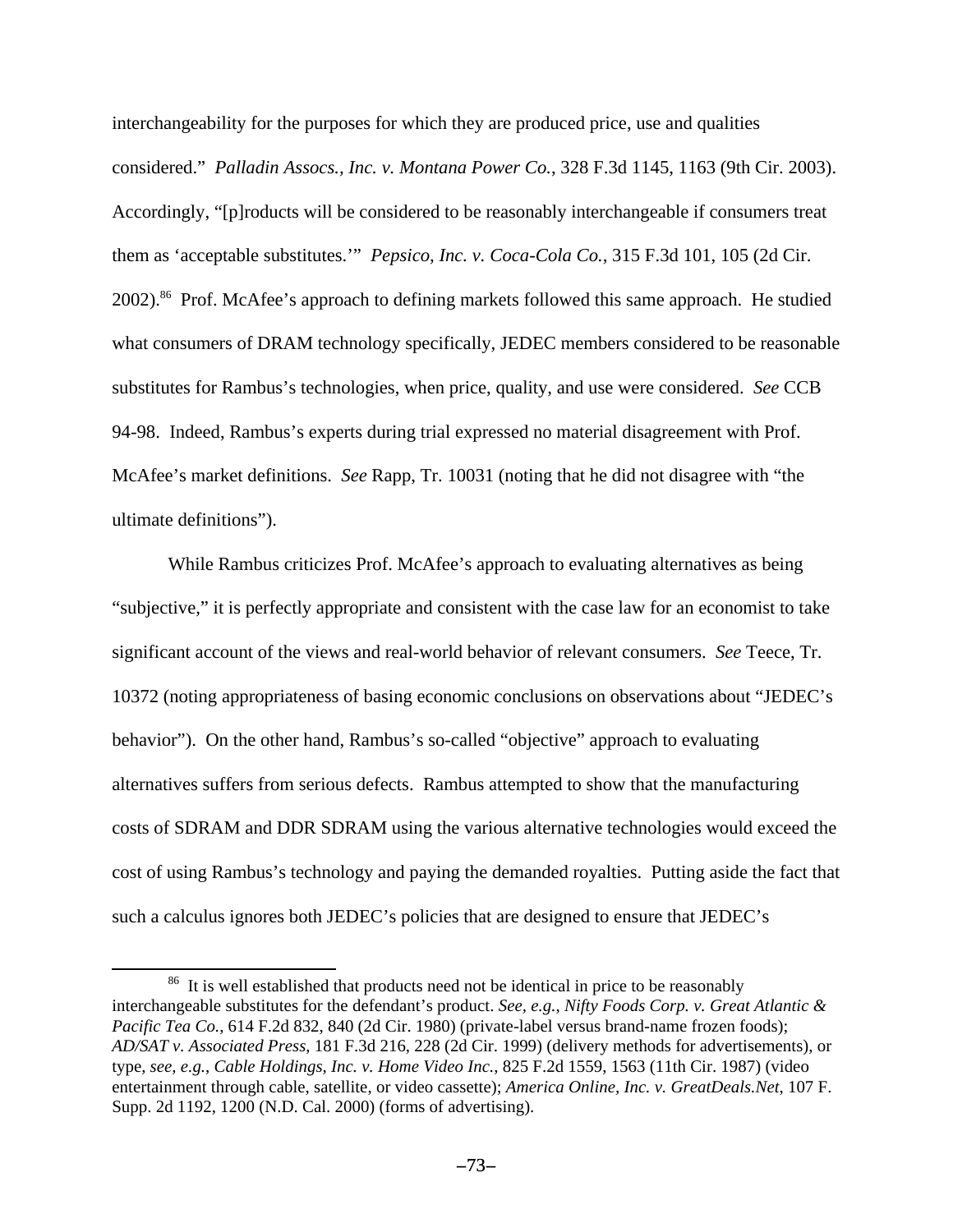members get to make this assessment before selecting the standard and JEDEC's actual methods of selecting technologies for a standard, the evidence does not support Rambus's proposed conclusions. As set out in Complaint Counsel's reply findings, Rambus's cost calculations are doubly flawed. First, as a general matter, the calculations rest upon the flawed assumption that these costs would be the same for each manufacturer. *See* CCRF 969, 1125. Moreover, the cost estimates greatly overstate what the evidence demonstrates these alternatives would have cost to use from a manufacturing standpoint. *See* CCRF 973-76 (cost of alternatives to programmable CAS latency); *id.* 979-82 (cost of alternatives to programmable burst length); *id.* 1130-31 (cost of alternatives to dual-edge clocking); *id.* 1135-36 (cost of alternatives to on-chip PLL). Indeed, in several instances the alternatives were cheaper than Rambus's technology, even before adding on the royalty costs associated with the use of Rambus's technology. Furthermore, Rambus offered no competent evidence that any of the alternatives presented by Complaint Counsel were technically inferior. *See* CCRF 977, 983, 1132, 1134. In short, Complaint Counsel's proposed alternatives were technically viable and no more expensive than Rambus's technologies before Rambus's royalties are taken into account. Exclusion of such alternative technologies through misleading, bad-faith conduct for which no valid, legitimate business justification has been shown, plainly does amount to exclusionary conduct and properly should be condemned under the antitrust laws.

#### D. The "Efficiency" of JEDEC's Rules Is Not in Issue Here

The efficiency of JEDEC's rules is specifically not at issue in this case, as Your Honor ruled before the trial began. *See* Order on Motions in Limine 11 ("The issue here is not whether JEDEC's standards are anticompetitive. Rather, the issue is whether Respondent used its participation in JEDEC to benefit itself economically by creating or attempting to create a

 $-74-$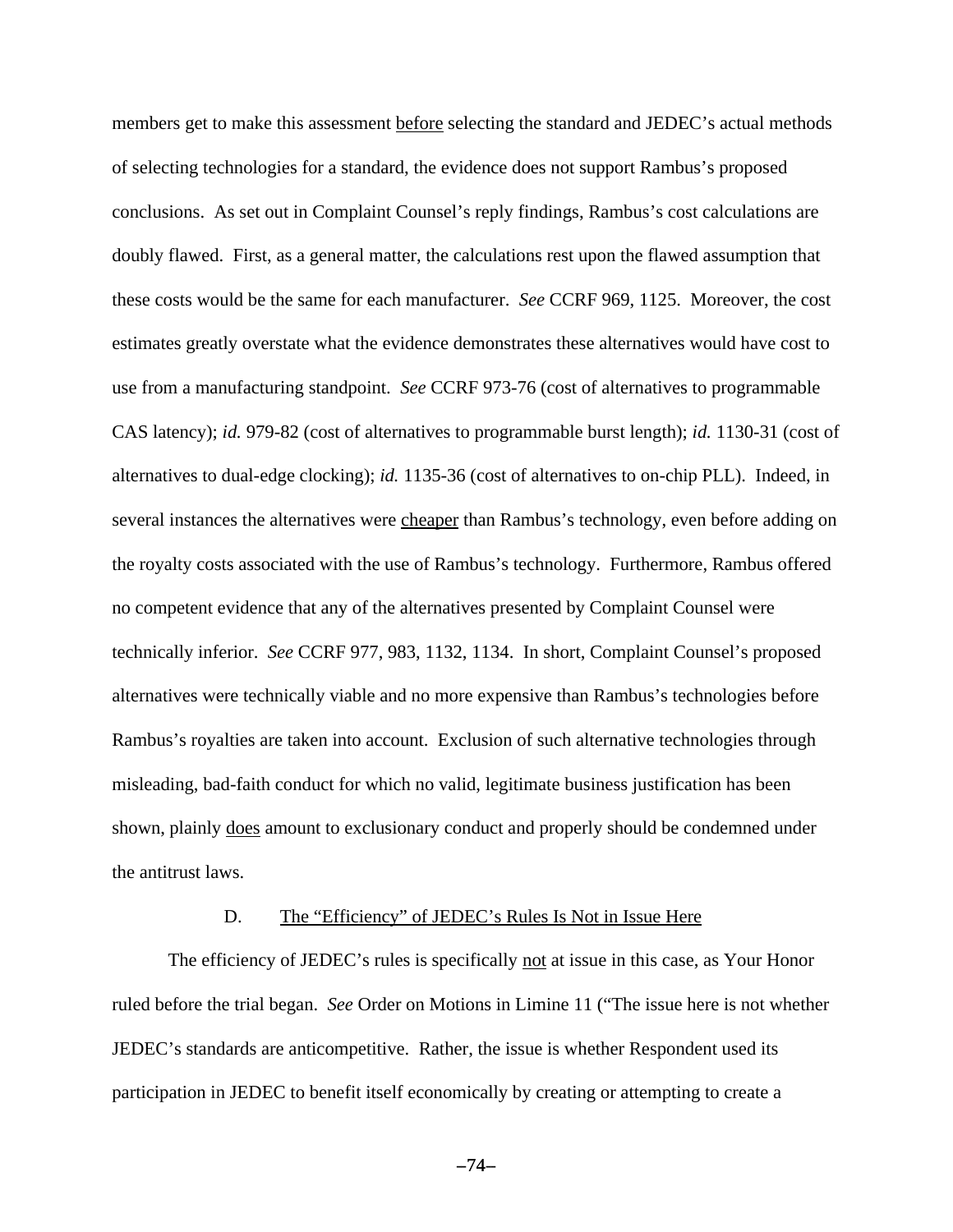monopoly in one or more DRAM markets.") (Apr. 21, 2003). Nevertheless, in a further attempt to cloud the issue of exclusionary conduct, Rambus argues, essentially, that JEDEC's disclosure rules are inefficient because they do not necessarily achieve their goal of disclosure of relevant information and potentially interfere with intellectual property rights. RB 112-14. As Your Honor's prior ruling recognized, the argument is meritless. Although the pro-competitive benefits of standard-setting organizations were not on trial, if they were, the evidence elicited would be more than sufficient to establish the substantial consumer benefits that derive from SSOs and from rules–including patent disclosure rules–that permit such organizations to operate efficiently. *See generally* CCFF 112-21, 300-04, 316-17. Indeed, Prof. McAfee, who in light of the pre-trial ruling did not offer a cost-benefit analysis of the disclosure rules, *see* RB 112-13 (citing McAfee, Tr. 7728), did explain several of the procompetitive benefits of such disclosure rules, *see* McAfee, Tr. 7276-78. Others have similarly recognized the procompettive benefits of and standard-setting generally, as well as rules requiring good-faith disclosure of patent information by the members of such organizations. *See, e.g.*, CEA *Amicus* Br. at 15-17 (discussing why intellectual property policies "are necessary for the success of voluntary standard setting"). In the context of private standard-setting activities, nothing could be more destructive of competition that allowing the willful violation of such rules for individual gain. *See* CCB 120-21.

### VII. RAMBUS'S CONDUCT HAS RESULTED IN ANTICOMPETITIVE EFFECTS

The record evidence demonstrates that, through the exclusionary conduct at issue in this case, Rambus has obtained monopoly power in the relevant technology markets and has caused both actual and potential future anticompetitive effects. *See* CCB 116-19; CCFF 1995-2054, 3012-60. Notably, Rambus does not deny that it in fact possesses monopoly power in such

 $-75-$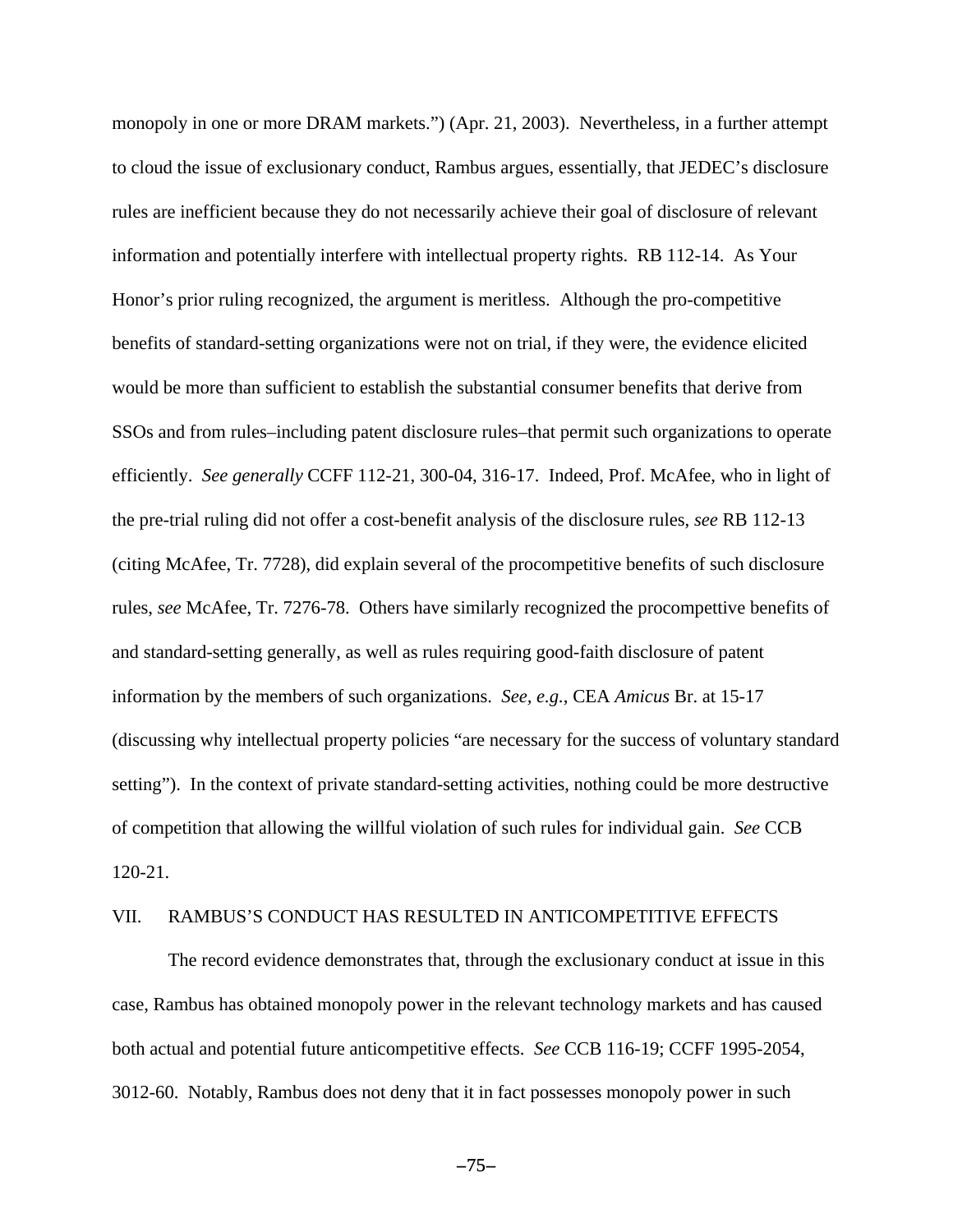markets, nor does it appear to deny the existence of the various market conditions that Complaint Counsel has pointed to as evidence of anticompetitive effects. Rather, Rambus's response amounts to the contention that the world would be no different today if it had never engaged in the challenged conduct, because–it maintains–(a) its technologies were "superior" to alternatives and would have been selected by JEDEC even if the organization's members had known of Rambus's issued and pending patents, and (b) at most Rambus, in a but-for world, would have been required to charge "reasonable and non-discriminatory" royalties for its technologies, which, Rambus claims, it has done in any event. Neither of these contentions can be reconciled with the record evidence in this case.<sup>87</sup>

## A. The Record Shows That JEDEC Members Likely Would Have Chosen Alternative Technologies Had They Been Informed of Rambus Patents

In this section of its brief, Rambus again asserts that its technologies were "superior" to alternatives and would have been chosen through JEDEC's process even if–contrary to the real world–Rambus had provided proper patent-related disclosures. As discussed above, however, this contention simply cannot be squared with the facts. The record demonstrates that alternatives existed that cost the same or less than the Rambus technologies. *See* Section VI. Rambus has failed to produce persuasive evidence that JEDEC would have made the same

<sup>&</sup>lt;sup>87</sup> Rambus also suggests that, as a matter of economic theory, standard-setting activities in the DRAM marketplace are simply not capable of creating or enhancing market power, given that for this to occur the market in issue must be one in which there are "high compatability requirements." RB 131. This argument does not warrant serious attention. To begin with, Rambus itself does not deny that there are "high compatability requirements" here. It only contends that "the DRAM industry does not have exceedingly high compatability requirements." *Id.* (emphasis added). Moreover, Dr. Rapp, on whose testimony Rambus relies, has previously testified that the DRAM industry is one in which high compatability requirements exist and hence "standards may be important" from the standpoint of creating or enhancing market power. Rapp, Tr. 10089-90. The evidence in this case also clearly demonstrates that compatibility requirements are extremely important in the DRAM industry (CCFF 112-21; CCRF 1511), and that standardization does add substantially to market power and accordingly, the value of patents. Indeed, Rambus's own documents demonstrate that this is true. *See* CX903 at 2 ("The most valuable patents are ones that must be used in order to be in compliance with a standard.").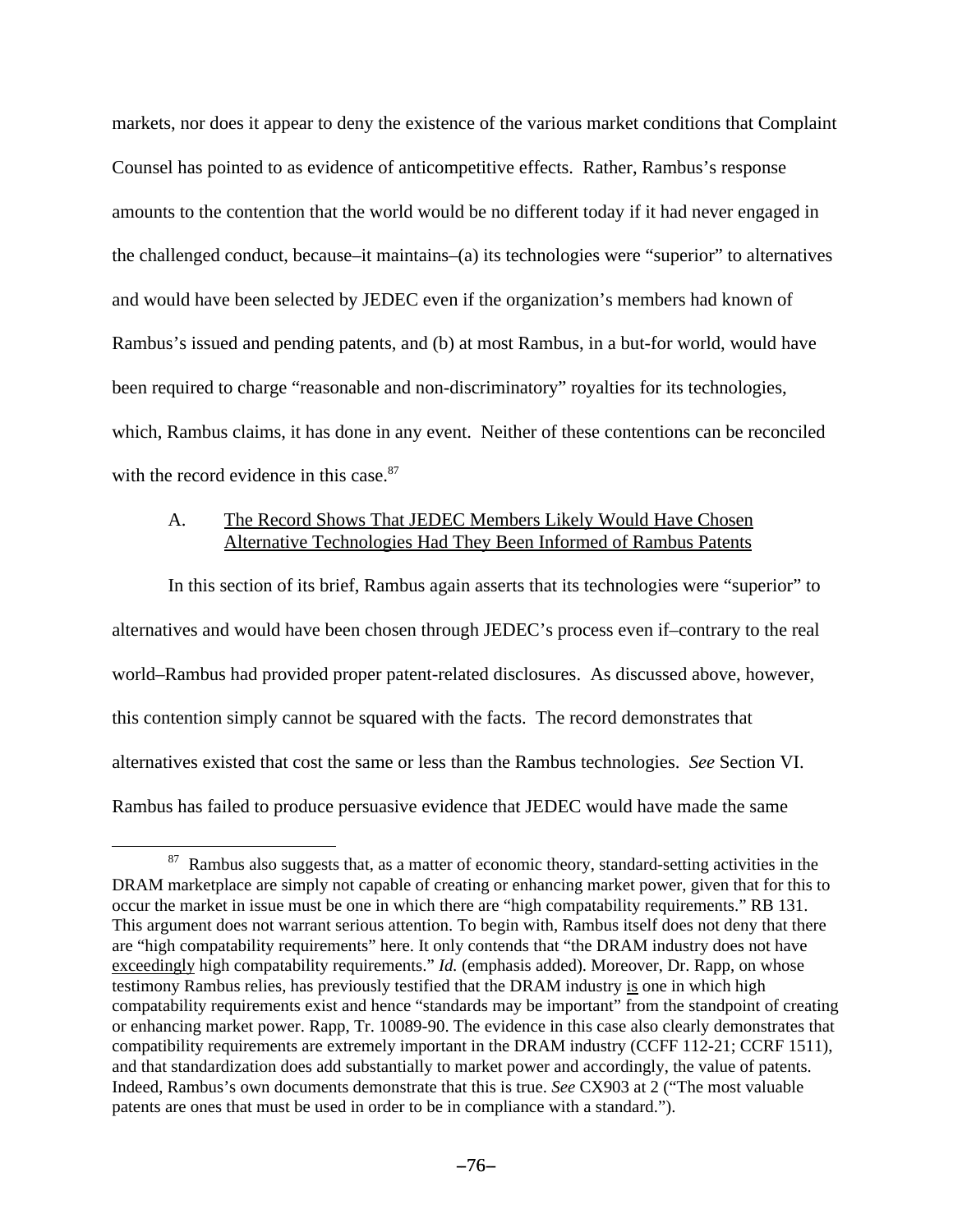choices had it known the true price of the Rambus technologies, *see* Section IV.B; rather, the overwhelming weight of the evidence indicates that JEDEC members would have selected alternative technologies. Section IV.A; CCFF 2101.

As noted above, Rambus's own authorities suggests that where, as here, there is proof "of manipulation of the process towards an anticompetitive end," this "should incline a court to doubt the technical superiority of the standard ultimately adopted." 2 H. HOVENKAMP ET AL., IP AND ANTITRUST § 35.5, at 36-37 (emphasis added). In other words, given the ample evidence demonstrating that Rambus did indeed seek to subvert and manipulate JEDEC's process by concealing the existence of relevant patent materials, this court should "doubt" Rambus's contention that the standards that were ultimately adopted, which embody the company's patented technology, are "technically superior" and would have been adopted even absent Rambus's challenged conduct.

### B. Rambus Has No Basis to Contend That "JEDEC Members Would Pay the Same Royalties in the But-For World"

As discussed above, the evidence elicited at trial shows that, had Rambus complied in good faith with its obligations to disclose relevant patent information to JEDEC, the most likely outcome is that JEDEC would have worked around the Rambus technologies, opting in favor of commercially viable alternatives that were in existence at that time. But in discussing the "butfor" world, Rambus posits two alternative scenarios, in which–contrary to the weight of the evidence–JEDEC would have proceeded to adopt standards incorporating Rambus's technology even knowing of Rambus's patents, or pending patents.

The first hypothetical scenario Rambus envisions is one in which "JEDEC had proceeded without asking for a RAND letter." RB 135. According to Rambus, if this had occurred,

 $-77-$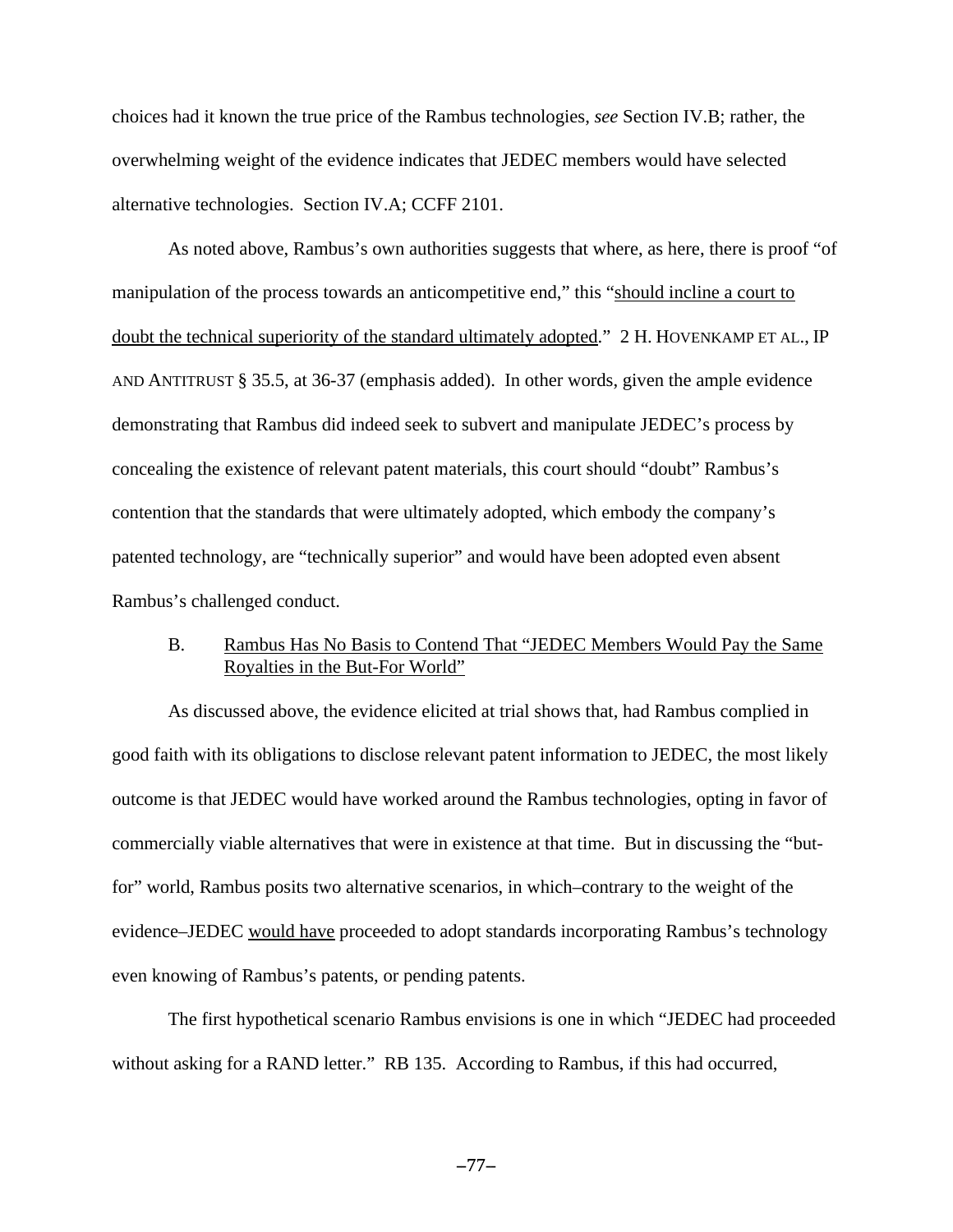"nothing would be different." *Id.* The problem with this scenario is that the hypothesis of JEDEC knowingly adopting patented or patent-pending technologies in its standards without first asking the IP owner for a RAND letter is completely at odds with the process that JEDEC has followed throughout the relevant period. CCFF 347-56, 2417, 3023. In an attempt to construct this implausible, counter-factual scenario, Rambus argues, "JEDEC might have believed that Rambus's patent applications would not result in issued patents or, if they did, that the patents would not be valid because of prior art." RB 88. Yet there is no evidence in the record that such considerations have ever caused JEDEC to depart from the firm rule that "the organization may not incorporate a known patented technology in circumstances in which" it has not received advance, written assurances of "reasonable and non-discriminatory" licensing from the owner of the relevant IP. Kelly, Tr. 1874; *id.* at 1884-85 (describing this as an "absolute requirement" within both EIA and JEDEC); CX203A at 11.

Rambus claims that this scenario is not "mere speculation" in light of events that occurred within another EIA-affiliated organization–the Consumer Electronics Association ("CEA")–involving a company named Echelon. Yet the two scenarios are fundamentally different. As John Kelly testified, Echelon presented CEA with "roughly a six-inch stack of documents" that it claimed "may relate to the work" of CEA. Tr. 2135. But Mr. Kelly explained, "There was no proffer of relevance" and "no indication that the patent was or might be required for anything." *Id.* Moreover, Mr. Kelly explained that it was clear from a variety of facts and circumstances that "Echelon was deliberately trying to impede" and "stall" the standardization process "for its own purposes, in violation of the duty of good faith." *Id.*; *id.* at 2136 (it was "an abuse of process"); *id.* at 2155-71. In these circumstances, Mr. Kelly explained, after consulting with lawyers and evaluating the issue over a period of months, CEA declined to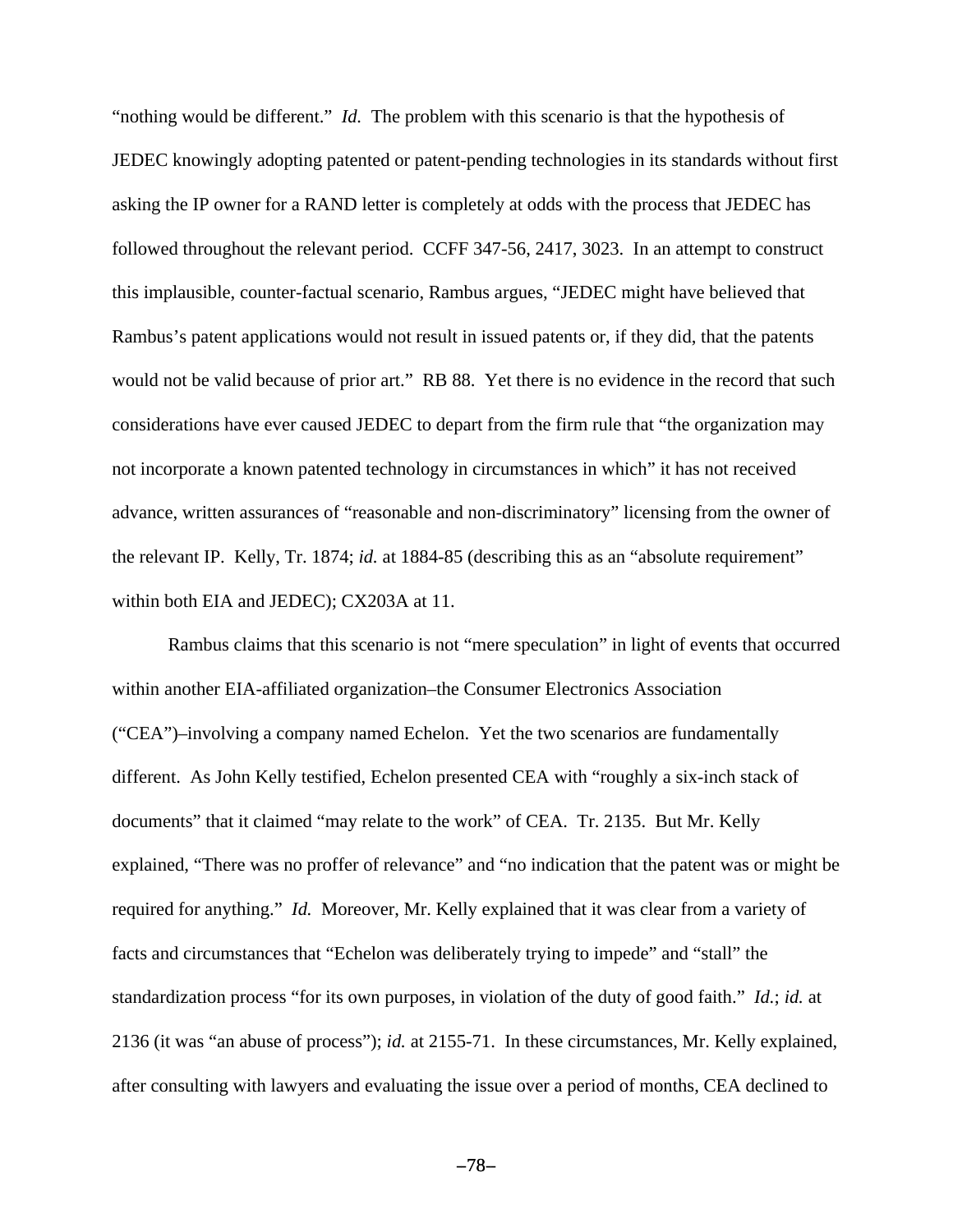give in to Echelon's demand that it be asked for a RAND letter, fully believing that if it were it to do so Echelon would use this as an opportunity to manipulate the process. *See also* CCRF 1166.

Rambus obviously is far off base in citing to these events as an example of what might have transpired in a but-for world in which Rambus complied in good faith with JEDEC's policies. As John Kelly's testimony shows, Echelon's conduct reflected anything but good faith. Prof. Teece agreed that, as he understood the facts, Echelon was seeking to "derail" the standardization process, and that this was not "similar" to Rambus's assumed conduct in the butfor world. Tr. 10671. Prof. Teece further agreed that, from a methodological standpoint, when one formulates a but-for world the proper approach is to assume that "the defendant . . . conforms its conduct . . . with what it is challenged for not having done in the real world." *Id.* at 10676-77. Hence, in this case, the proper assumption is that Rambus, in the but-for world, "did not engage in any conduct that was . . . at odds with the requirements of the rules or the process of JEDEC." *Id.* at 10677. Because that is what must be assumed to occur in the but-for world, it is of no relevance to consider what might have occurred in an irrelevant scenario in which a firm, like Echelon, patently violated JEDEC's rules in ways that exuded bad faith.

The other "but-for" world scenario that Rambus considers is one in which it was asked for, and agreed to provide, a RAND letter to JEDEC. To start with, this scenario also conflicts with the facts. The evidence elicited at trial demonstrated that Rambus was strongly opposed to any limitation or restriction on its freedom to license whomever it wished on whatever terms it deemed appropriate. For this reason, when Rambus was asked to provide RAND assurances to IEEE, it refused to do so. CCFF 1091, 1535-39. The weight of the evidence suggests that Rambus would have taken the same approach in a but-for world in which JEDEC had been advised of Rambus's patents and followed its customary procedures in asking for a RAND letter.

 $-79-$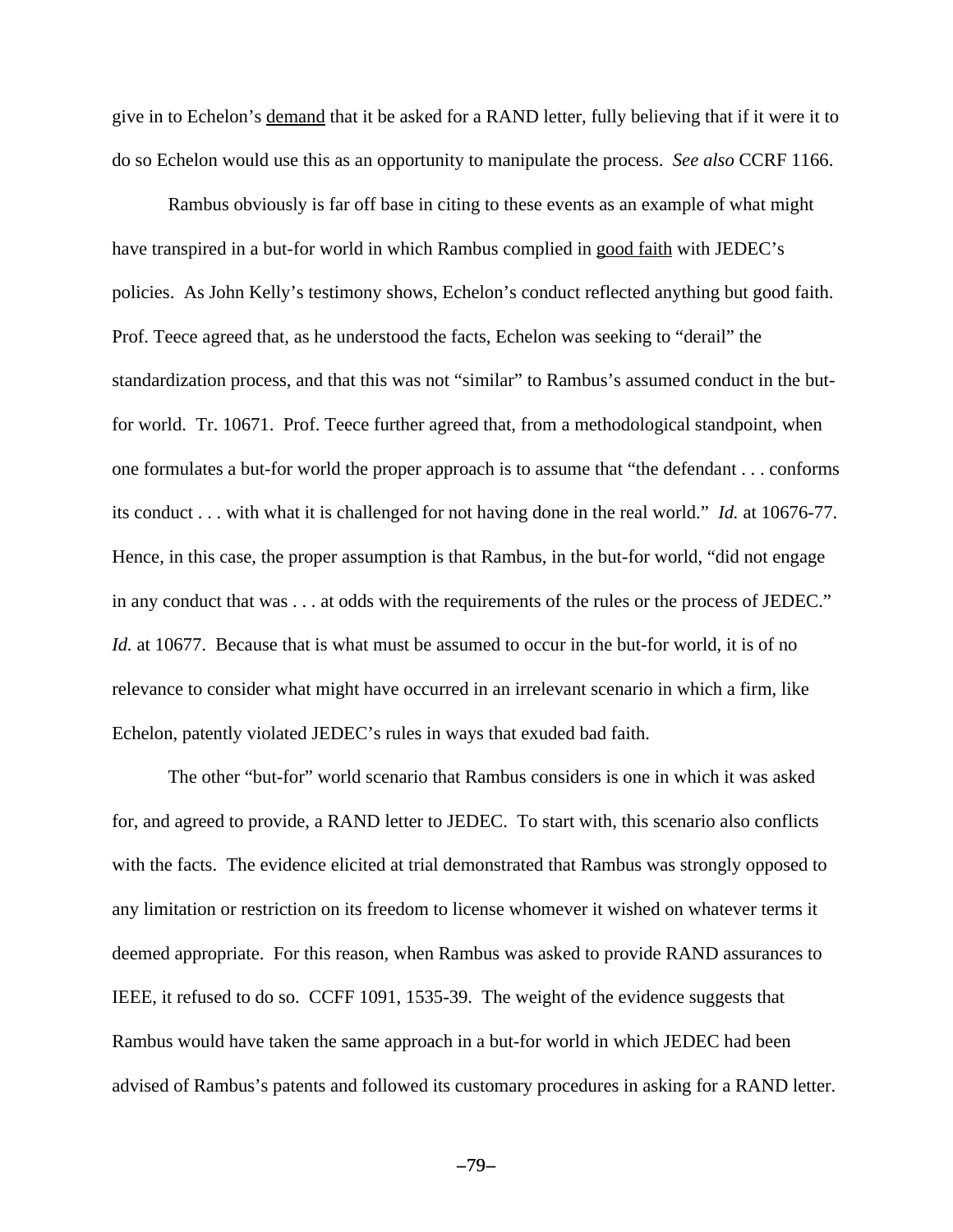McAfee, Tr. 11311 (opining that "based on their business strategy," it is "more likely than not" that Rambus would "refuse to issue a RAND letter"); CCFF 3024-25; CX873 (draft withdrawal letter: "Rambus Inc cannot agree to the terms of the JEDEC patent [licensing] policy as it limits our ability to solely control the dissemination and use of our intellectual property."); CX874 (draft withdrawal letter: "In particular the patent [licensing] policy of JEDEC does not comport with our business model.").

Even if one were to assume that Rambus did, in the but-for world, agree to RAND terms, it does not follow–as Rambus claims–that "the situation in the but-for world would be identical" to the situation today. RB 135. It is far from clear that JEDEC would have adopted Rambus's technologies even if it had agreed to sign a RAND letter, given the many alternatives to Rambus's patented technologies to which JEDEC could have turned. CCFF 2433-40, 3029-33. Prof. McAfee testified that he "would put no probability/weight on adopting the existing standards . . . because of the existence of commercially viable alternatives." Tr. 11314-15.

Furthermore, if one assumes both that Rambus would sign a RAND letter in the but-for world and that JEDEC, having received such a letter, would have proceeded to use Rambus's technologies in its standards, this still does not result in the situation posited by Rambus in which nothing would have been different. To start with, there is good reason to believe that individual JEDEC members, in this scenario, would have conditioned their individual support for use of Rambus's technologies on receipt of Rambus's agreement to licensing terms more attractive than those that Rambus has demanded in the aftermath of industry lock-in. *See, e.g.*, McAfee, Tr. 11313-14 (opining that *ex ante* negotiations were "a distinct possibility" and that the most likely outcome of such negotiations would be "lower royalties than those that prevail today."); CCFF 2441-64, 3034-36.

 $-80-$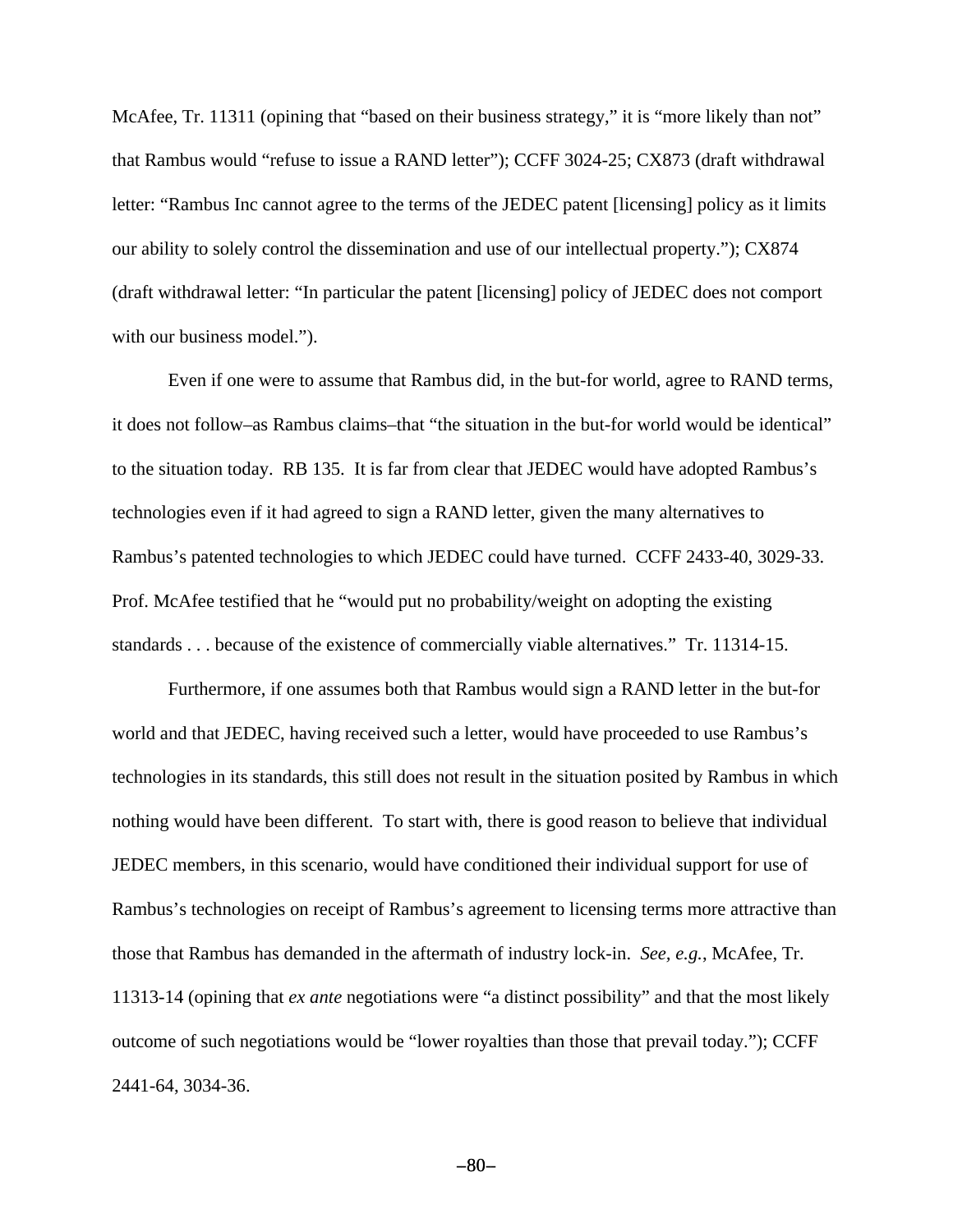What cannot be defended, however, is Rambus's claim that the license terms it has extracted from licensees in the real world are both reasonable and non-discriminatory and, hence, perfectly consistent with the type of RAND commitments that JEDEC requires. Rambus's efforts at trial to defend its real-world license terms on such grounds plainly were unsuccessful. The sole witness upon which Rambus relied in defending this proposition at trial was Prof. Teece. Using the easel, Rambus's counsel created a demonstrative exhibit–DX-353–tracking the various data points that Prof. Teece used as a basis for his testimony about the "reasonableness" of Rambus's royalty rates. On cross-examination, however, Prof. Teece was forced to admit, among other things:

- that here may have been some "zero royalty rates" that were part of the universe of his sample but that he "didn't really pay much attention to them" (Tr. 10467);
- that he was not sure if the rates he quoted for licenses issued by Texas Instruments to Hyundai and Samsung were actually the "effective" rates, which could be "higher" or "lower" (Tr. 10619);
- that he did know anything about the nature of the Kentron technology included in his sample (Tr. 10623); did not know if it was ever adopted by JEDEC (Tr. 10625-26); did not know if it has been widely adopted or used (Tr. 10634); and indeed did not know if it had ever been licensed at any rate (Tr. 10635);
- that he was not sure whether the Digital Equipment Corporation rate he used even related to a DRAM technology, whether it was ever adopted by JEDEC, or whether Digital had ever collected royalties at that rate (Tr. 10637); and
- that, despite relying on IBM rates as part of his sample, he also was not sure if any specific IBM technology was ever adopted by JEDEC (Tr. 10639); was not aware of any specific royalty rate being paid to IBM in the range he quoted (Tr. 10639); and that he could not give an example of any relevant DRAM-related technology covered by IBM patents (*id.*).

In its brief, although Rambus avoids citing to the testimony of Prof. Teece, it relies on the very same royalty information that Prof. Teece's testimony demonstrates to be unreliable. *See* RB 136-37. In light of Prof. Teece's testimony, this evidence should be given no weight. Nor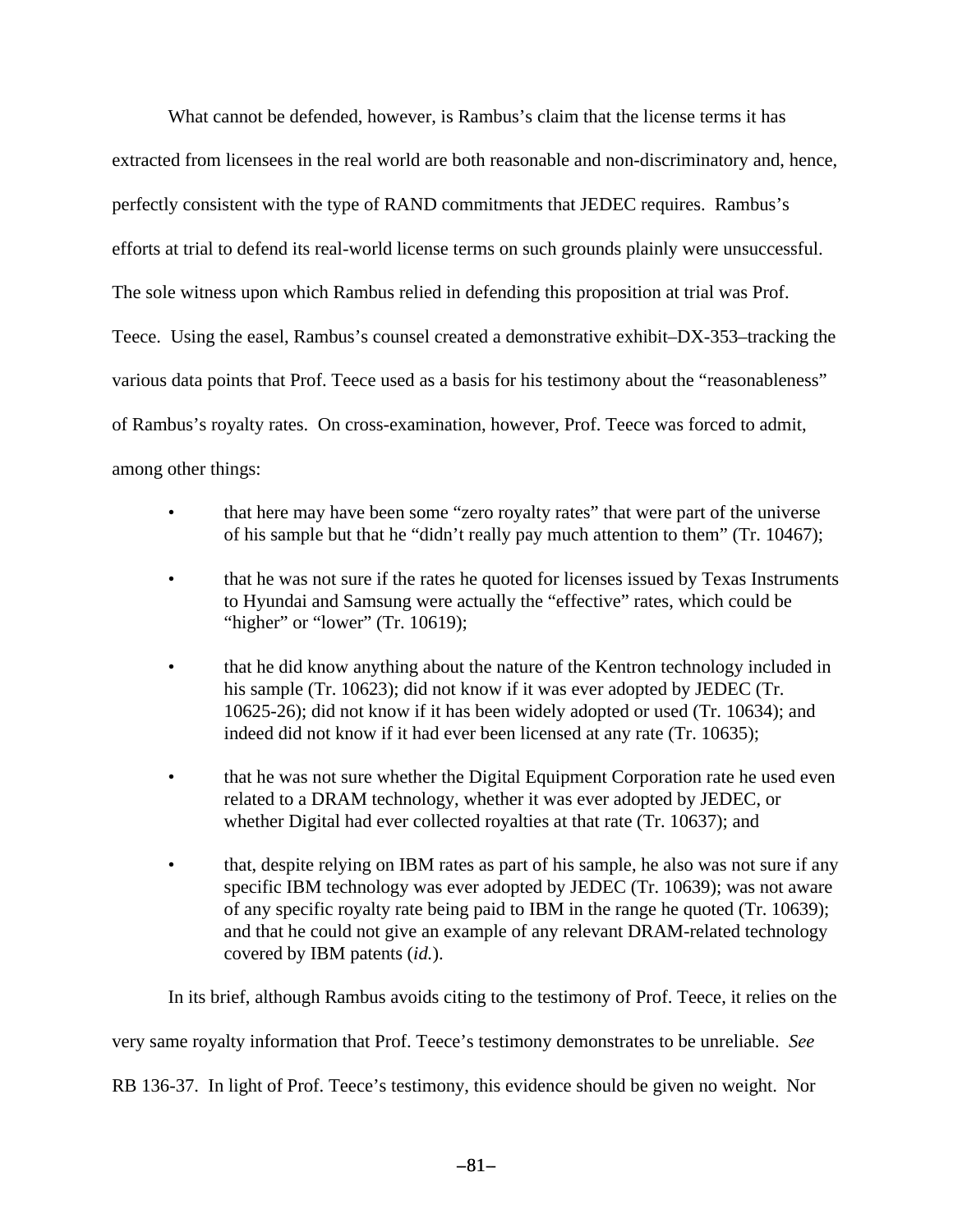should Rambus's contention that it has not charged "discriminatory" license rates (RB 137-38) be given any weight, given the absence of factual support for Rambus's theoretical assertions in this regard.

By contrast to Rambus's unreliable reliance on royalty rates with no established applicability to the markets in issue here, the overwhelming weight of the evidence suggests that the rates that Rambus has demanded under licenses to its SDRAM and DDR-SDRAM-related patents are demonstrably unreasonable and far in excess of the rates (if any) it might have been able to charge in a "but-for" world. CCFF 1999-2011, 2033-37, 2041-43, 2441-64.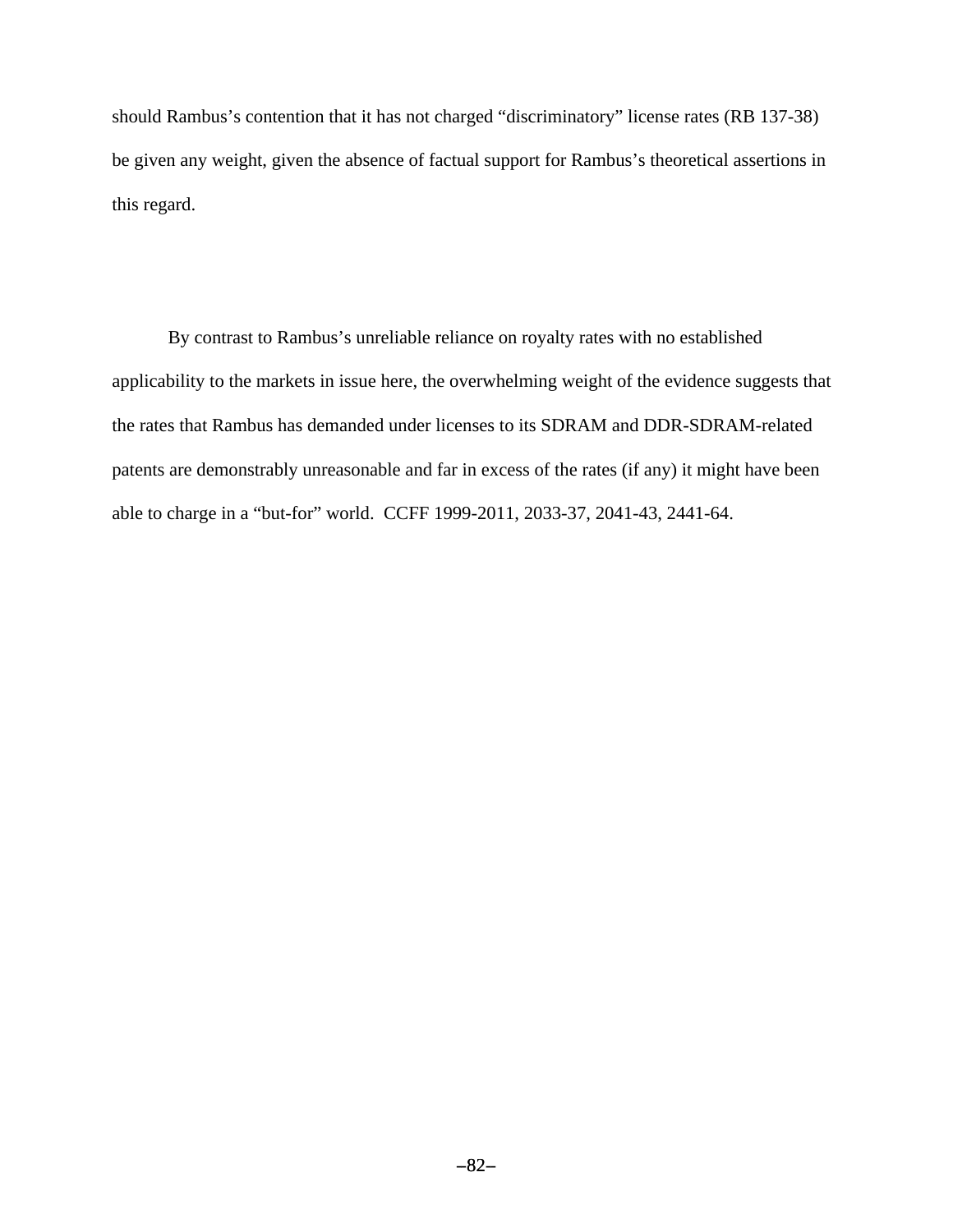#### **CONCLUSION**

For these and the additional reasons set forth in Complaint Counsel's Post-Hearing Brief, in its Proposed Findings of Fact, and Reply Findings of Fact, Complaint Counsel urges this Court to find liability against Rambus on each count of the three counts outlined by the Commission's Complaint. As the evidence developed through the administrative hearing in this case firmly established, imposition of liability and an appropriate remedy are necessary in order to restore market conditions as closely as possible to those that would have prevailed absent Rambus's conduct, to prevent future harm to the markets at issue and related markets, and to prevent harm to the standard-setting process.

Respectfully submitted,

\_\_\_\_\_\_\_\_\_\_\_\_\_\_\_\_\_\_\_\_\_\_\_\_\_

Of Counsel:

Malcolm L. Catt M. Sean Royall Robert P. Davis Geoffrey D. Oliver Michael A. Franchack Andrew J. Heimert Theodore A. Gebhard Lisa D. Rosenthal Charlotte Manning Jerome A. Swindell (202) 326-3663

Suzanne T. Michel **BUREAU OF COMPETITION** Patrick J. Roach FEDERAL TRADE COMMISSION Sarah E. Schroeder Washington, D.C. 20580 John C. Weber (202) 326-3496 (facsimile) Cary E. Zuk *Counsel Supporting the Complaint*